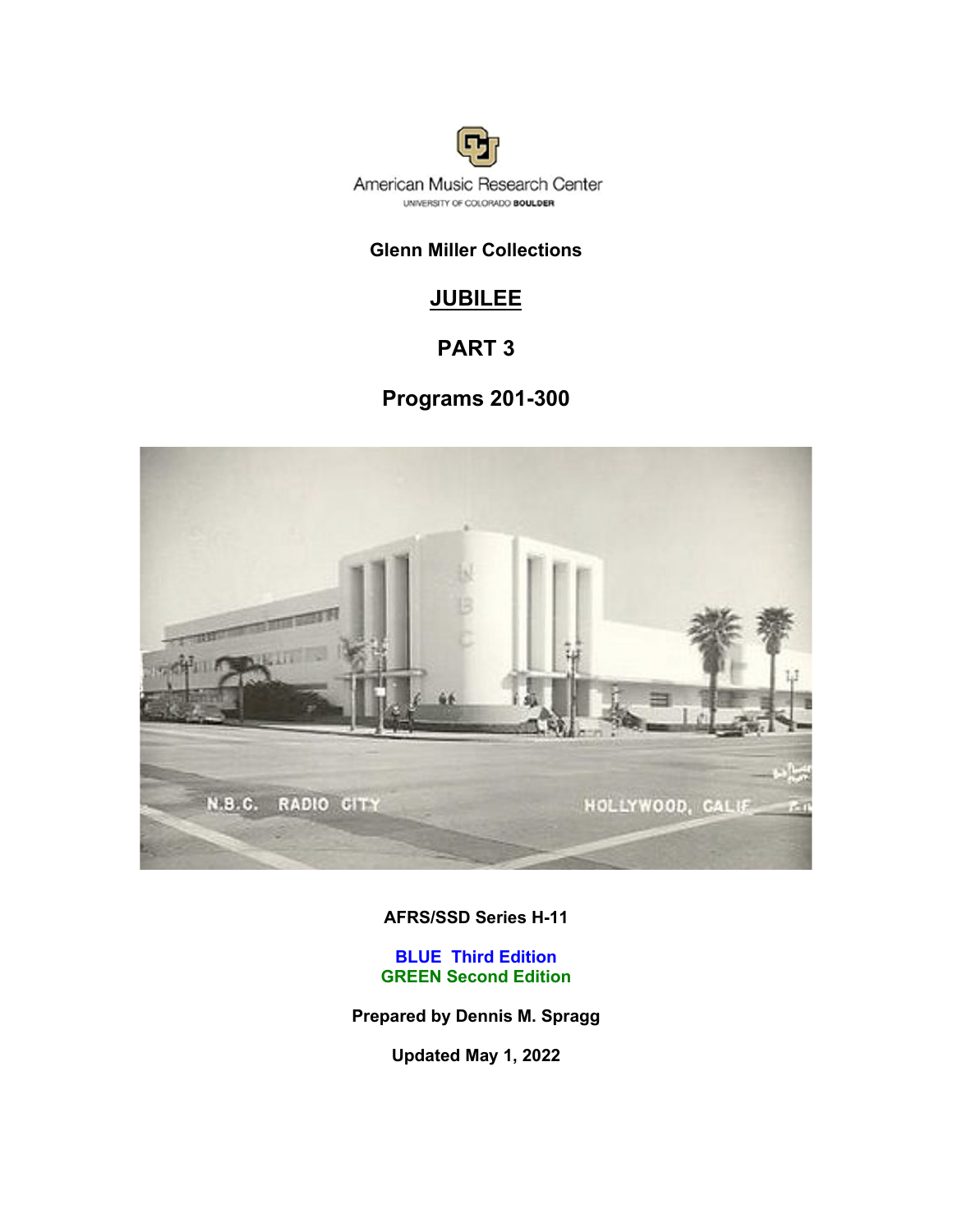AFRS program announcer: Master of Ceremonies: Ernest "Bubbles" Whitman Studios: NBC Hollywood Pre-recording dates: September 1946 Date of dubbing: Label information: Notes:

Side 1, wax info: HD6-MM-7426-1 01 Introduction & theme 01 Suddenly It's Swing 02 Be Happy, Pappy 01 Come Rain Or Come Shine 02 Tea For Two

Side 2, wax info: HD6-MM-7548-1 01 Bedlam 02 Red Light 01 Let's Eat- v BS 01 Sign off & theme:

#### - 01 Bobby Sherwood and his Orchestra

Probably Bobby Sherwood, trumpet, guitar, arranger, vocal, leader; Don Dean, Ray Downs, Mannie Klein, Jack Waller, trumpets; Wes Cope, Skip Layton, Bob Leaman, Jim Marshall, trombones; Merle Bredwell, bassoon; Harry Facometta, Red Press, alto sax; Dave Cavanaugh, Marty Glaser, Herbie Haymer, tenor sax; Ike Carpenter, piano; Basil Hutchinson, guitar; Bart Edwards, string bass; Keith Williams, drums. NOTE: This recording session probably took place while Sherwood played an extended engagement at the Avadon Ballroom, Los Angeles, in mid-1946. MC Whitman refers to the outfit "his fine new band". Sherwood reformed his Orchestra in late 1946, moving to the Casino Gardens, Ocean Park, California, on January 11th, 1947. - 02 Red Callender Trio

Emmanuel "Duke" Brooks, piano; Louis Gonzales, guitar, George "Red" Callender, string bass.

(Disc Serial numbers updated May 2015)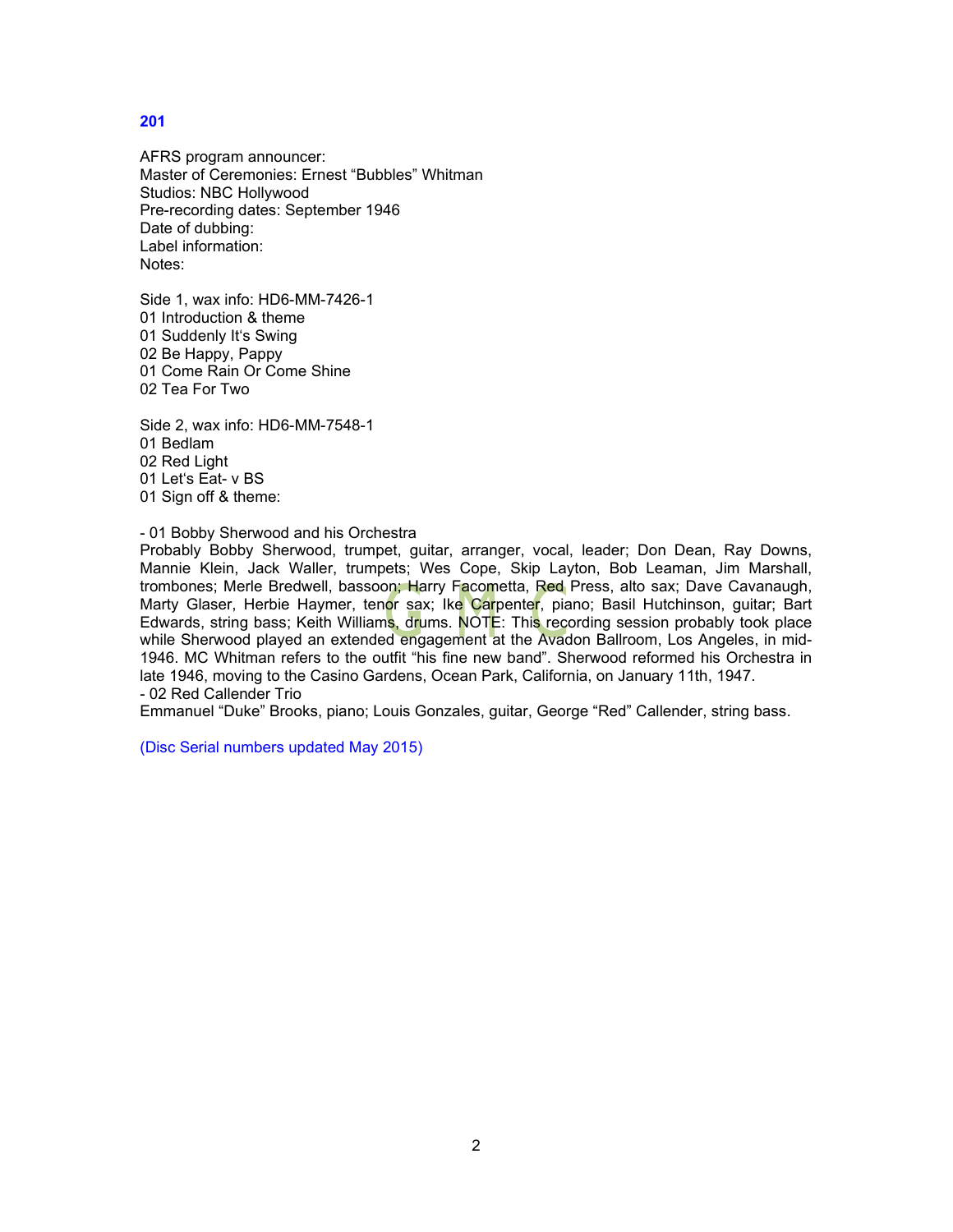AFRS program announcer: George Dvorak Master of Ceremonies: Ernest "Bubbles" Whitman Studios: NBC Hollywood Pre-recording dates: October 1946 Date of dubbing: Label information: Notes: (1) Some of this material was re-issued on Jubilee No. 293, q.v.

Side 1, wax info: HD6-MM-7493-1 01 Introduction & theme: One O'Clock Jump 01 ́s Wonderful 02 What's The Score? - v HJ arr BB 03 Sioux City Sue 01 The Man I Love

Side 2, wax info: HD6-MM-7494-1 04 Unidentified tune 03 Shoo Fly Pie 02 Body And Soul – v HJ 01 Singing In The Rain 01 Signoff & theme: One O'Clock Jump (nc)

- 01 Cliff Lang and his Symphonic Jazz Orchestra

Cliff Lang, leader, conducting a 32-piece Orchestra composed of motion-picture Studio musicians, including Irving "Babe" Russin, tenor sax; Dave Barbour, electric guitar; Buddy Baker, arranger. Others unidentified.

- 02 Herb Jeffries

Herb Jeffries (r.n. Umberto Alexandro Balentino), vocal, acc. by the Cliff Lang Orchestra

- 03 Four Chicks and Chuck

Unidentified mixed vocal quintet, acc. by the Cliff Lang Orchestra.

- 04 Cliff Lang's Hot Formation

Probably unidentified trumpet; alto sax; Irving "Babe" Russin, tenor sax; Tommy Todd, piano; Dave Barbour, electric guitar; string bass; drums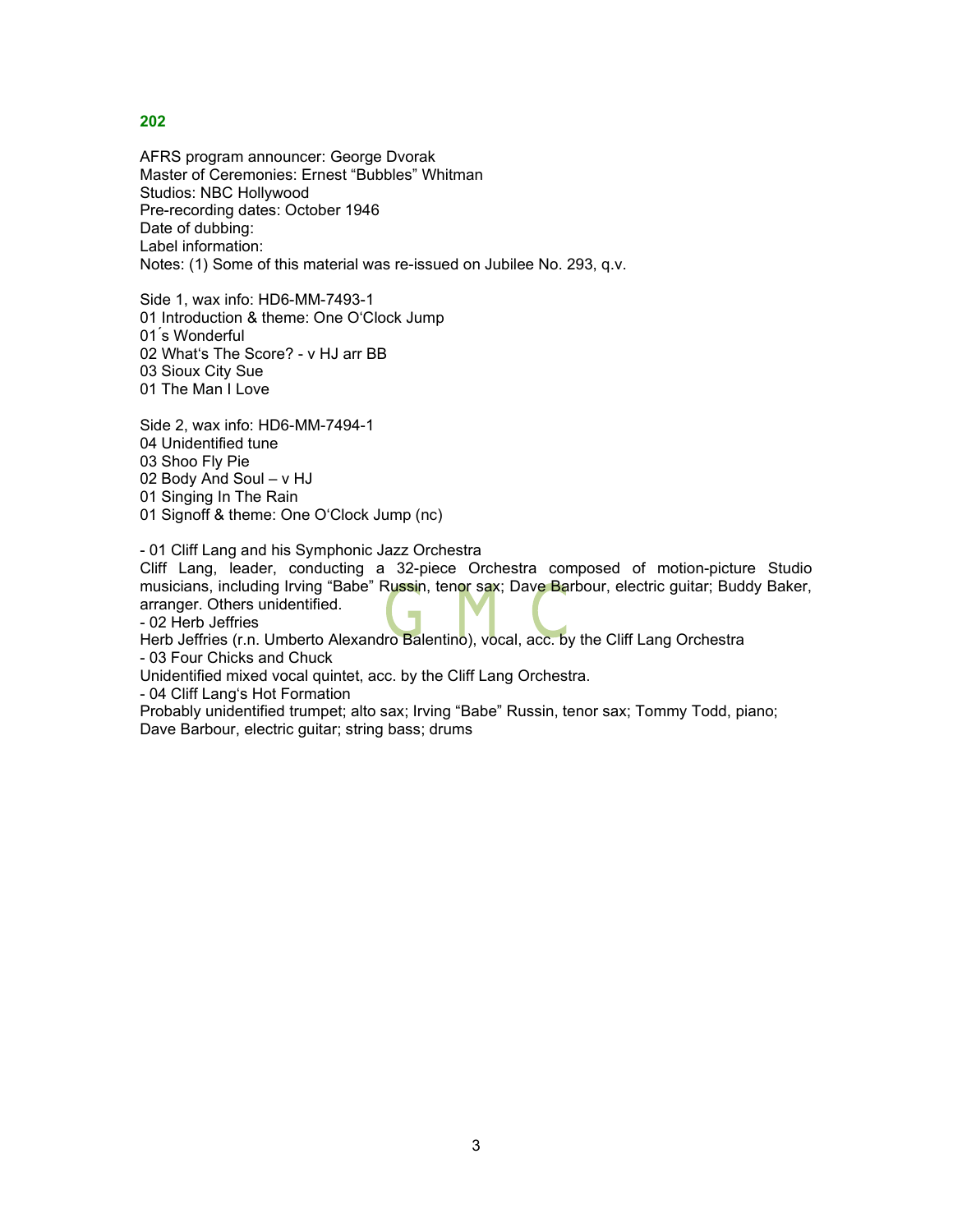AFRS program announcer: George Dvorak Master of Ceremonies: Ernest "Bubbles" Whitman Studios: NBC Hollywood Pre-recording dates: November 1946 Date of dubbing: Label information: Rubberstamp side two: 203 Notes: (1) One title from this program was re-issued on Jubilee No. 297, q. v.

Side 1, wax info: HD6-MM-7495-1 Time: 15:13 01 Introduction & theme: One O'Clock Jump (nc) 01 Love For Sale - arr BC 01 I Got It Bad-vLE 02 Get You, Gertrude- v VG & WB 01 Patience And Fortitude - v LE, BC & band, arr WF

Side 2, wax info: HD6-MM-7496-1 Time 29:15 Fill to 30:00 01 Without A Song - arr JJJ 02 Prisoner Of Love - v WB 01 Oofdah! –arr BC 01 Signoff & theme: One O'Clock Jump (nc) 01 Theme: One O'Clock Jump continued (nc)

- 01 Benny Carter and his Orchestra

Probably Benny Carter, alto sax, trumpet, arranger & vocal; Irving Lewis, Fred Trainer, Gerald Wilson, Paul Cohen, Emmett Berry, trumpets; J. J. Johnson, George Washington, Louis "Zilch" Taylor, trombones; Porter Kilbert, Jewell Grant, alto sax; Bumps Myers, Harold Clarke, tenor sax; John Taylor, baritone sax; Rufus We<mark>bste</mark>r, piano; Herman Mitchell, guitar; Charles Drayton, string bass; Max Roach, drums; Walter Fuller, J. J. Johnson, arrangers; Lucy Elliot, vocal. - 02 Vivien Garry Trio

Wini Beatty, piano & vocal; Arv Garrison, guitar; Vivien Garry, string bass & vocal.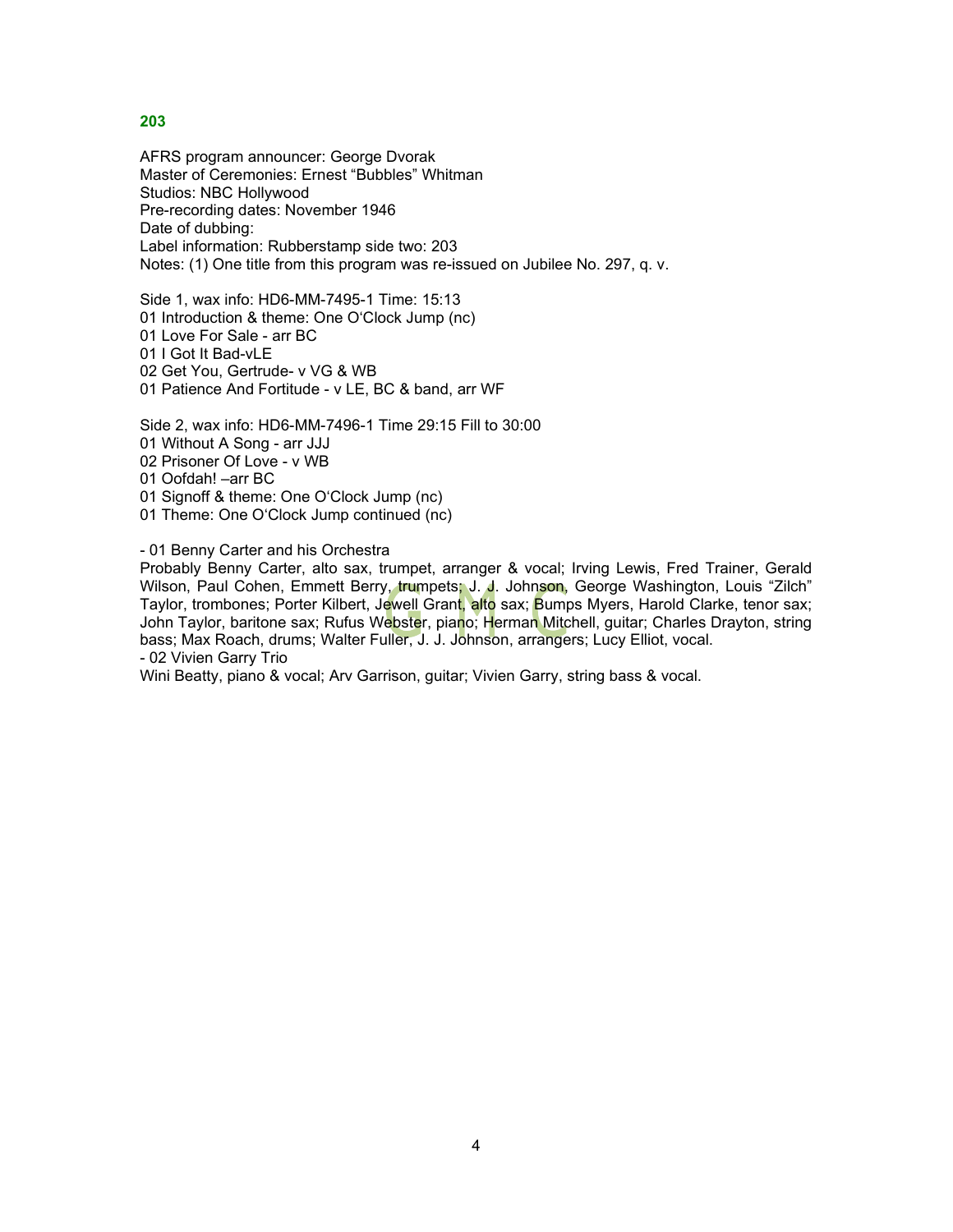AFRS program announcer: George Dvorak Master of Ceremonies: Ernest "Bubbles" Whitman Studios: NBC Hollywood Pre-recording dates: November 1946 Date of dubbing: Label information: Rubberstamp side one: 29-15 / 45 Notes:

Side 1, wax info: HD6-MM-7508-1 Time 15:15 01 Introduction & theme: One O'Clock Jump (nc) 02 Unidentified tune 03 I Can't Believe That You're In Love With Me - v KS 04 What Is This Thing Called Love? 05 Star Dust

Side 2, wax info: HD6-MM-7625-1 Time 29:15 Fill to 30 (sic !) 05 Begin The Beguine 04 Oh, Lady Be Good 06 Embraceable You - v KS 02 Unidentified tune interspersed with signoff and canned applauses

- 01 AFRS Studio Orchestra

No details

- 02 Cliff Lang's Hot Formation

Probably unidentified trumpet; Ed Cosby, trombone; alto sax; Irving "Babe" Russin, tenor sax; Tommy Todd, piano; Dave Barbour, quitar; string bass; drums. NOTE: Ernest Whitman: "These are the gents who get worked up in a Studio all day playing the great background music. Tonight we brought them out into the light and right in front. Cliff, explain the rest, please." Cliff Lang: "Well, the next number we are going to do, Ernie, is a thing that we recorded about six months ago, for Pan American records, called Star Dust."

- 03 Kay Starr

Kay Starr, vocal, acc. by piano; guitar; string bass; drums; probably the André Previn Trio, see below.

- 04 André Previn Trio

André Previn, piano; Barney Kessel, guitar; Phil Stevens, string bass. Unidentified drums added on "Oh, Lady Be Good" only. NOTE: Whitman explains that Previn is 17 years old. (Born April 6, 1929 in Berlin, Germany)

- 05 Cliff Lang and his Symphonic Jazz Orchestra

Cliff Lang, leader, conducting a 32 piece Orchestra composed of motion picture Studio musicians, including Irving "Babe" Russin, tenor sax; Buddy Baker, arranger. Others unidentified. -06 Kay Starr

Kay Starr, vocal, acc. by Cliff Lang's Symphonic Jazz Orchestra, definitely including Ed Cosby, trombone.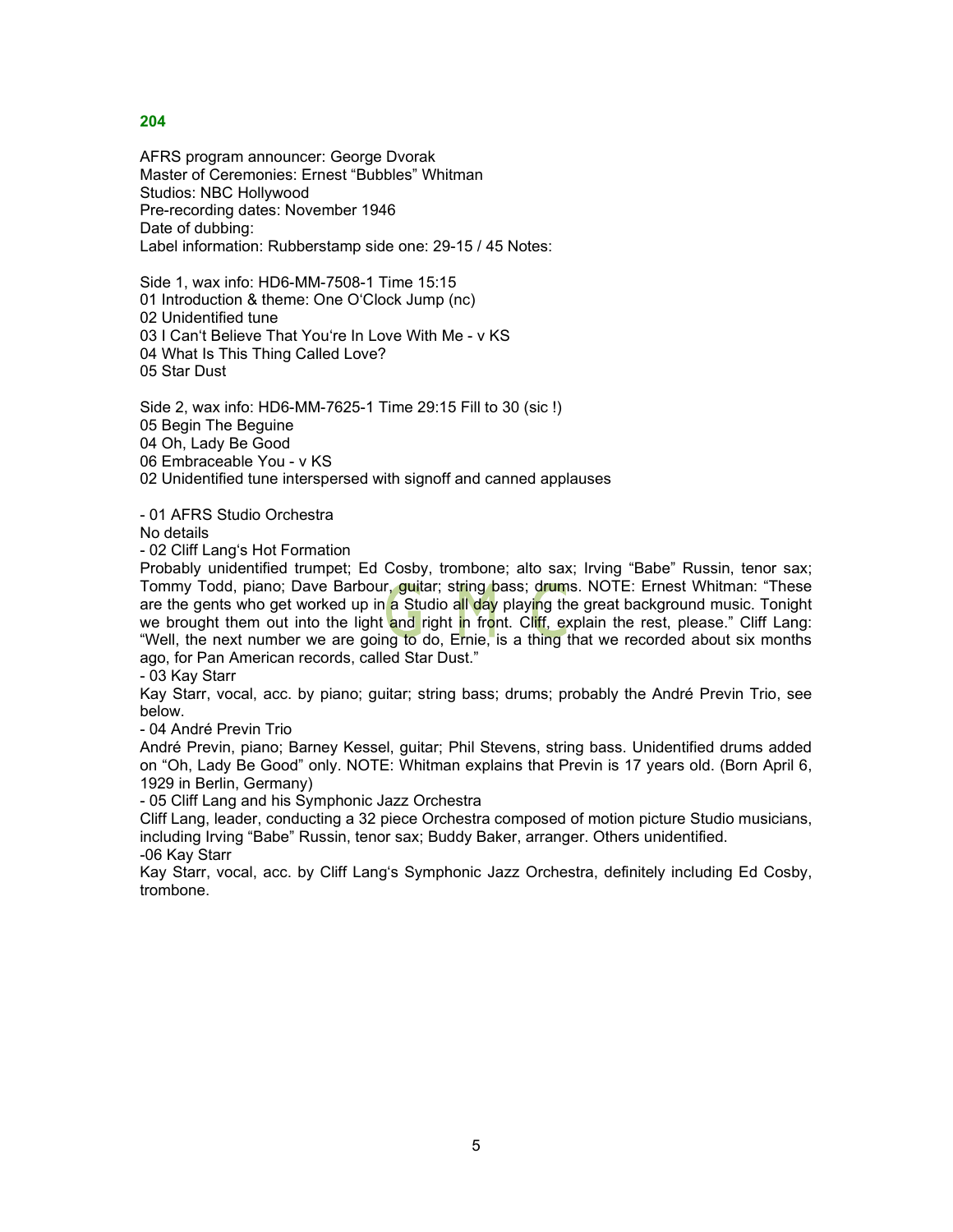AFRS program announcer: George Dvorak Master of Ceremonies: Ernest "Bubbles" Whitman Studios: NBC Hollywood Pre-recording dates: November 1946 Date of dubbing: Label information: Rubberstamp side one: 29:16 Notes: (1) Some material from this program was re-issued on Jubilee No. 292, q. v.

Side 1, wax info: HD6-MM-7510-2 14:52 01 Introduction & theme: One O'Clock Jump 01 I Surrender Dear - tp BC, arr BC 02 I Am In The Mood For Love – v VG 01 Malibu

Side 2, wax info: HD6-MM-7511-1 Time 29:15 Fill to 30:00 03 Cherokee 04 I Got Rhythm 05 How High The Moon 06 Honeysuckle Rose 01 What Is This Thing Called Love? 01 Signoff & theme: One O'Clock Jump

- 01 Benny Carter and his Orchestra

Probably Benny Carter, alto sax, trumpet & arranger; Irving Lewis, Fred Trainer, Gerald Wilson, Paul Cohen, Emmett Berry, trumpets; J. J. Johnson, George Washington, Louis "Zilch" Taylor, trombones; Porter Kilbert, Jewell Grant, alto sax; Bumps Myers, Harold Clarke, tenor sax; John Taylor, baritone sax; Sonny White, piano; Herman Mitchell, guitar; Tom Moultree, string bass; Percy Brice, drums.

- 02 Vivien Garry

Vivien Garry, vocal acc. by Benny Carter, alto sax; Sonny White, piano; Thomas Moultree, string bass; Percy Brice, drums.

- 03 Barney Kessel

Barney Kessel, guitar soloist, acc. by Sonny White, piano; Thomas Moultree, string bass; Percy Brice, drums. NOTE: Barney Kessel, when shown a copy of this draft by Dr. Rainer Lotz in 1974, could not remember the session.

- 04 Irving Ashby

Irving Ashby, guitar soloist, acc. by Sonny White, piano; Thomas Moultree, string bass; Percy Brice, drums.

- 05 Arv Garrison

Arv Garrison, guitar soloist, acc. by Sonny White, piano; Thomas Moultree, string bass; Percy Brice, drums.

- 06 Les Paul

Les Paul (r. n. Lester Polfus), guitar soloist, acc. by Sonny White, piano; Thomas Moultree, string bass; Percy Brice, drums.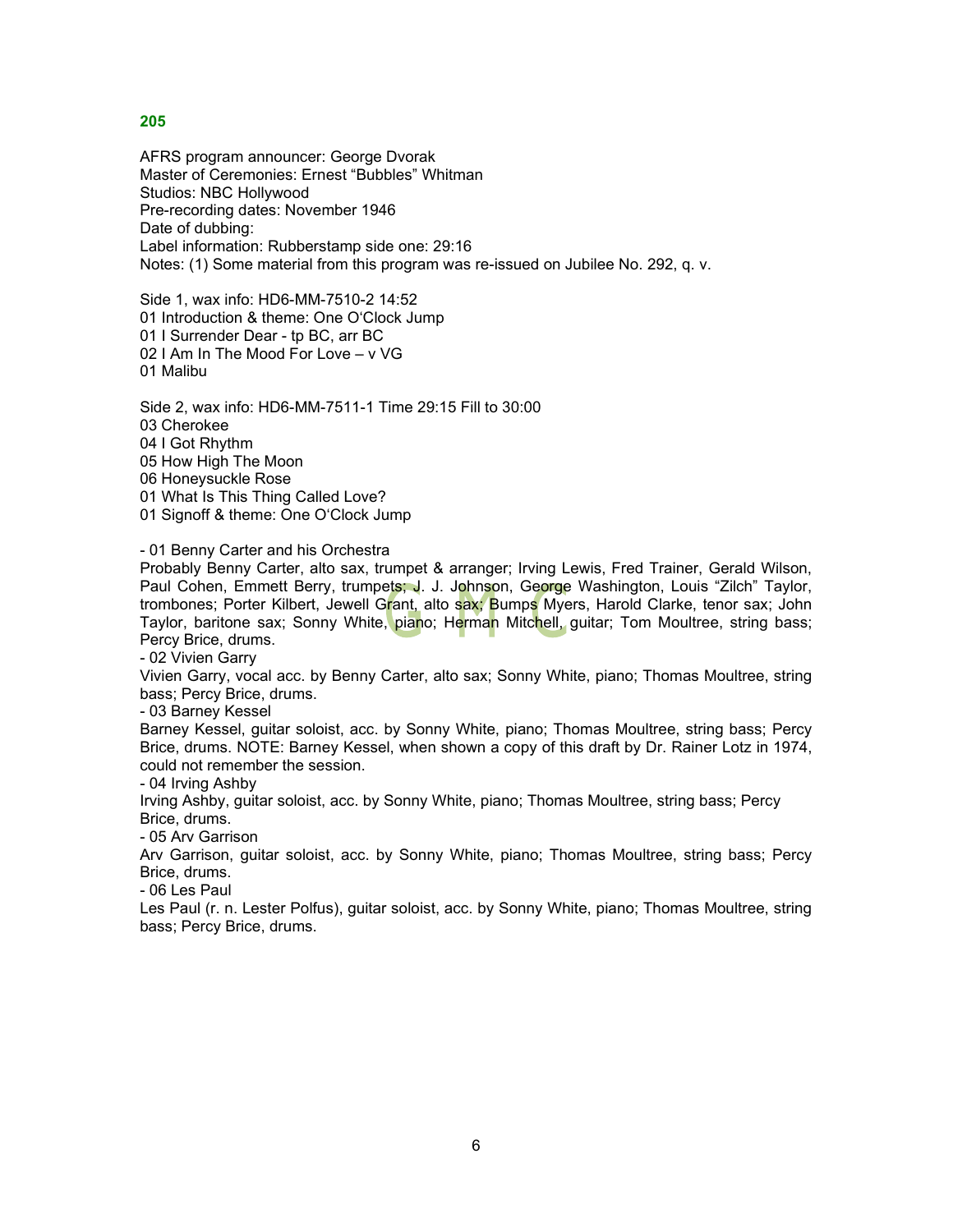GMA AFRS-727, SSRH-301-1

AFRS program announcer: Master of Ceremonies: Ernest "Bubbles" Whitman Studios: NBC Hollywood Pre-recording dates: September 1944 Date of dubbing: Label information: Rubberstamp side one: 29-15 45. Notes: (1) Some of this material was re-issued on Jubilee No. 295, q.v. Some of this material had originally been released on Jubilee No. 98 and No. 99, also q.v.

Side 1, wax info: H-11-206 Pt one Prog time 14:35 01 Introduction & theme: One O'Clock Jump 01 Dinah 01 Baby, Won't You Please Come Home? - v JR 01 Rhythm Man

02 Comedy Skit

Side 2, wax info: H-11- 206 Pt two Prog time 29:15 Fill to 30:00 01 Rock-A-Bye Basie 01 Call Me Darling - v TC

01 One O'Clock Jump |full version)

01 Signoff & Kansas City Stride (nc)

- 01 Count Basie and his Orchestra

Ed Lewis, Joe Newman, Harry Edison, Al Killian, trumpets; Dicky Wells, Ted Donnelly, Louis Taylor, Eli Robinson, trombones; Ea<mark>rle W</mark>arren, Jimmy Powell, alto saxes; Illinois Jacquet, Buddy Tate, tenor saxes; Rudy Rutherford, baritone sax & clarinet; Count Basie, piano; Freddie Greene, guitar; Rodney Richardson, string bass; Buddy Rich, drums; James Rushing, Thelma Carpenter, vocals.

- 02 Eddie "Rochester" Anderson, Thelma Carpenter & Ernest Whitman Comedy Skit Count Basie and his Orchestra come in for the final flourish only.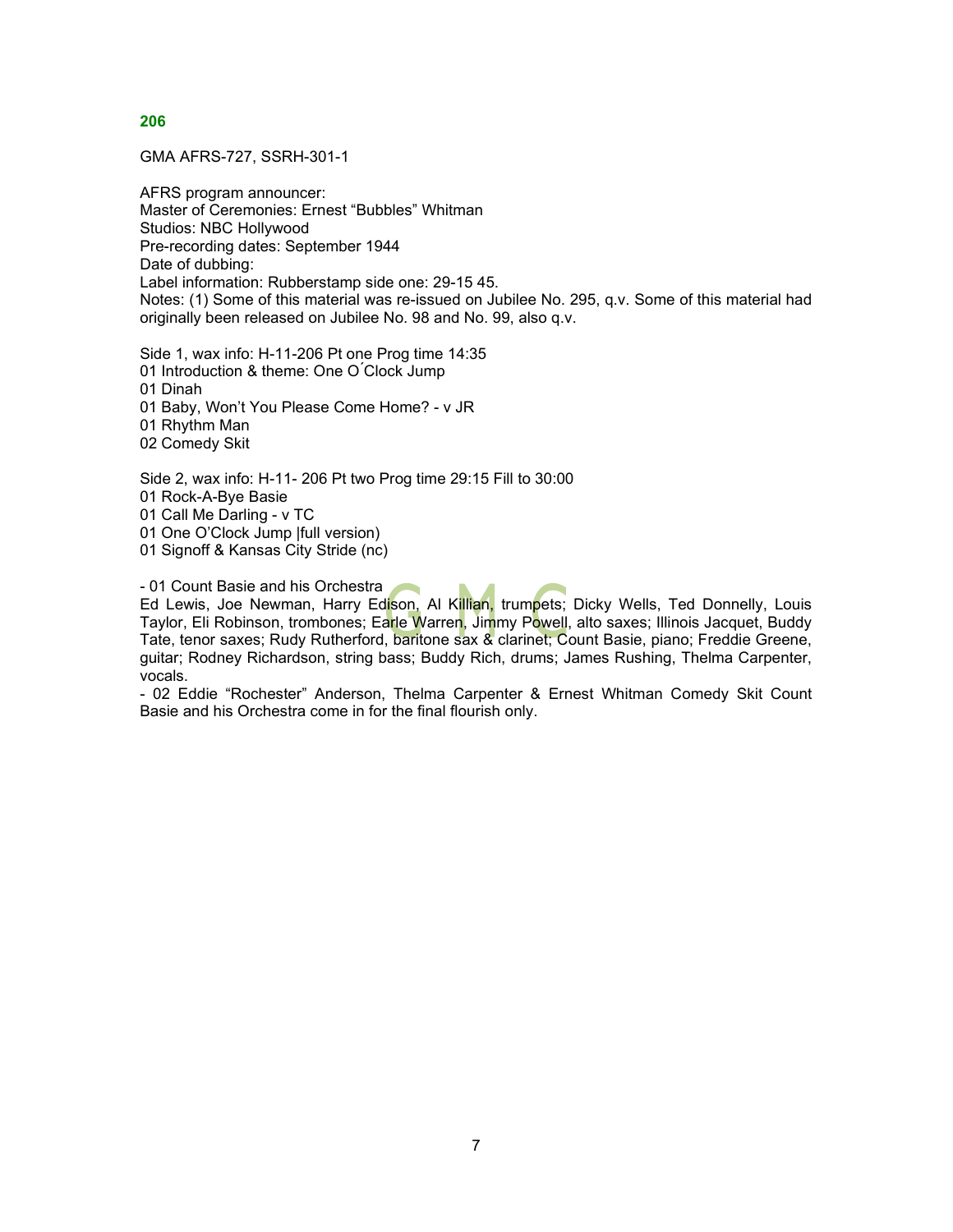AFRS program announcer: Vernon Smith Master of Ceremonies: Ernest "Bubbles" Whitman Studios: NBC Hollywood Pre-recording dates: March 1945 Date of dubbing: Label information: Rubberstamp side one: 29-15 45. Notes: (1) Part of this program was previously released as Jubilee No. 126, q. v.

Side 1, wax info: H-11-207 Pt. one Time 15:20 01 Introduction & theme: One O'Clock Jump (nc) 02 Jubilee Jump 03 Trouble, Trouble 04 It's Only A Paper Moon 02 Back Bay Boogie

Side 2, wax info: H-11-207 Pt. two Prog. time: 29:15 Fill to 30:00 05 Unidentified short introduction piece of music 06 Comedy Skit 07 Who Would Be With You 08 Tea For Two 04 Sweet Lorraine 02 Chicago (nc)

- 01 Count Basie and his Orchestra No details

- 02 Benny Carter and his Orchestra: Probably Benny Carter, alto sax, trumpet & arranger; Irving Lewis, Fred Trainer, Gerald Wilson, Paul Cohen, Emmett Berry, trumpets; J. J. Johnson, George Washington, Louis "Zilch" Taylor, tro<mark>mbo</mark>nes; Porter Kilbe<mark>r</mark>t, Jewell Grant, alto sax; Bumps Myers, Harold Clarke, tenor sax; John Taylor, baritone sax; Rufus Webster, piano; Herman Mitchell, guitar; Charles Drayton, string bass; Max Roach, drums.

- 03 Betty Roché

Betty Roché, vocal, acc. by trumpet; trombone; Barney Bigard, clarinet; tenor sax; piano; string bass; drums. (This small band is in no way connected with the Carter Orchestra)

- 04 Nat King Cole Trio

Nat King Cole, piano & vocal; Oscar Moore, guitar; Johnny Miller, string bass. Benny Carter's Orchestra comes in for the last few bars only.

- 05

- 06 Jimmy Durante & Ernest Whitman Comedy skit

- 07 Jimmy Durante

Jimmy Durante, vocal, acc. by same Orchestra as shown under

- 05

- 08 Barney Bigard

Barney Bigard, clarinet solo, acc. by the Benny Carter Orchestra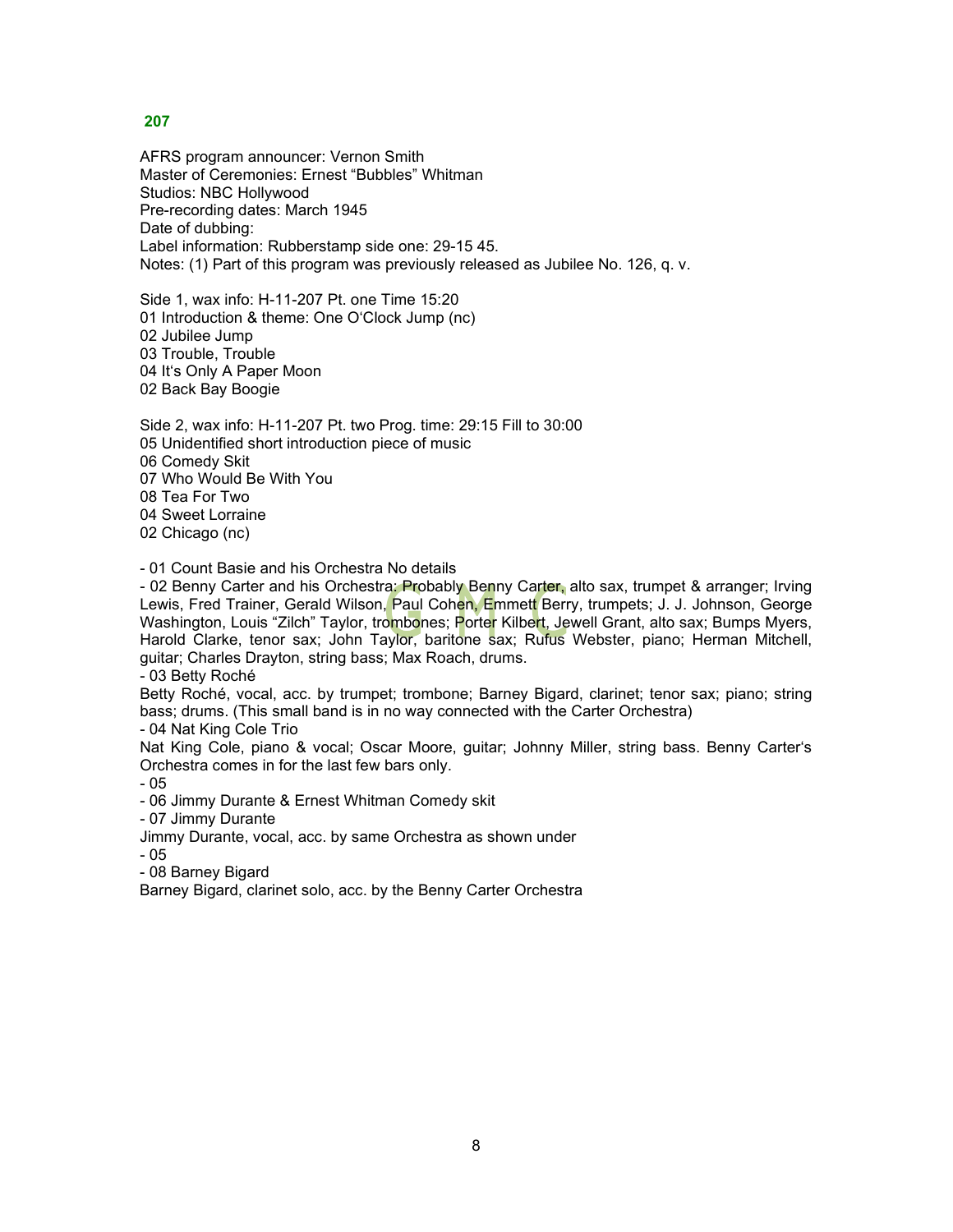AFRS program announcer: Vernon Smith Master of Ceremonies: Ernest "Bubbles" Whitman Studios: NBC Hollywood Pre-recording dates: March 1945 Date of dubbing: Label information: Notes: (1) This program was previously released as Jubilee No. 116, q. v.

Side 1, wax info: HD5-MM-6170-1 01 Introduction & theme: 02 Introduction & theme: One O'Clock Jump (nc) 02 Three Bones 02 Is You Is Or Is You Ain't My Baby? v JC & band 02 Christopher Columbus (a few bars only) 03 Tutti Frutti 02 I 'll Get By

Side 2, wax info: HD5-MM-6171-1 02 Christopher Columbus (a few bars only) 04 Comedy Skit 02 Christopher Columbus (a few bars only) 02 What Can I Say After I Say I ́m Sorry? v JC 05 Savoy 02 Signoff & theme: One O'Clock Jump (nc)

- 01 Unidentified Orchestra No details

- 02 Lucky Millinder and his Orchestra Probably Lucius Millinder, fronting; Milton Fletcher, Joe Guy, Ludwig Jordan, trumpets; Frank Humphries, trumpet & vocal; George Stevenson, Gene Simon, Joe Britton, trombones; Tab Smith, Billy Bowen, San Taylor, Michael Hedley, Ernie Purce, reeds; Ray Tunio, piano; Trevor Bacon, guitar & vocal; George Duviver, string bass; "Panama" Francis, drums; Judy Carol vocal; band vocal.

- 03 Slim Gaillard Trio Fletcher Smith, piano & vocal; Slim Gaillard, guitar & vocal; Bam Brown, string bass & vocal

- 04 Ben Carter, Mantan Moreland & Ernest Whitman Comedy skit

- 05 Ernest Whitman

Ernest Whitman, vocal, acc. by the Lucky Millinder Orchestra.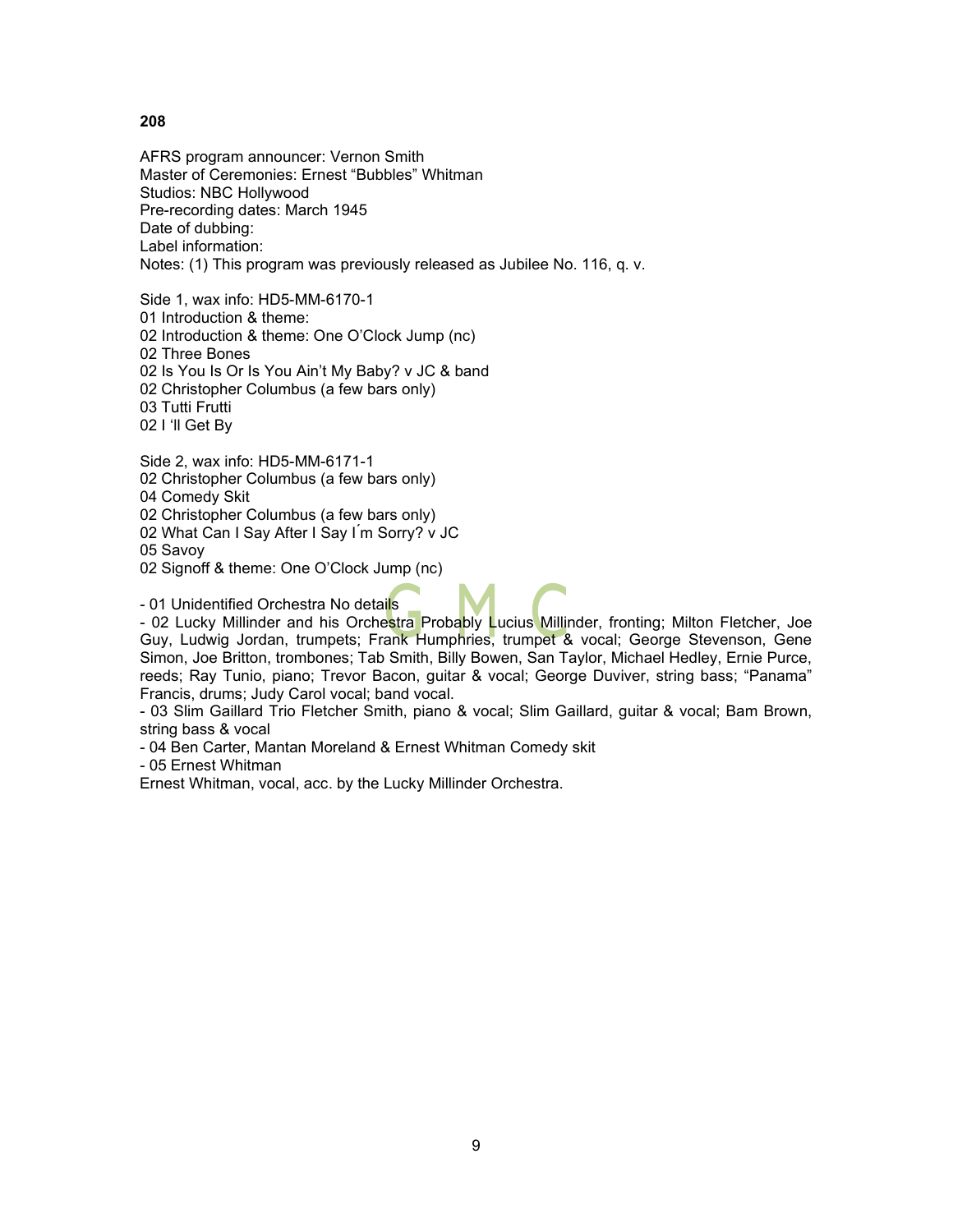AFRS program announcer: Vernon Smith Master of Ceremonies: Ernest "Bubbles" Whitman Studios: NBC Hollywood Pre-recording dates: December 1945 Date of dubbing: Label information: Notes: (1) This program was previously released as Jubilee No. 163, q. v.

Side 1, wax info: HD5-MM-4512-1 01 Introduction & theme: One O'Clock Jump (nc) 01 Tonsilectomy - arr GH 01 Picknick In The Wintertime - v DA, cel DM, arr GH 02 A Night In Tunisia – arr DG 01 Rip Van Winkle –v GP &? arr GH

Side 2, wax info: HD5-MM-4513-1 03 Dizzy Atmosphere 01 Yerxa (Elegy Movement from "Jitterbug Suite") - arr GH 01 The Eagle Flies - arr JM 01 Signoff & theme: One O'Clock Jump (nc)

- 01 Boyd Raeburn and his Orchestra

Probably Ray Linn, Dale Pierce, Nelson Shellady, Carl Green or Zeke Zarchy, trumpets; Britt Woodman, Ollie Wilson, Hal Smith or Freddie Zito, trombones; Wilbur Schwartz, clarinet, alto & tenor saxes; Harry Klee, flute & alto sax; Ralph Lee, tenor sax & bassoon; Lucky Thompson, Gus McReynolds, tenor saxes; Hy Mandel, baritone sax; Boyd Raeburn, bass sax; Dodo Marmarosa, piano, & celeste; Tony Rizzi or Dave Barbour, guitar; Harry Babasin, string bass; Jackie Mills, drums; David Allen & unidentified, vocals; Johnny Mandel, George Handy, Dizzy Gillespie, arrangers.

- 02 "Dizzy" Gillespie

John Gillespie, trumpet soloist, acc. by the Boyd Raeburn Orchestra. Lucky Thompson on tenor sax is also heard prominently.

NOTE: Gillespie: "Night In Tunisia is something I put together myself." Whitman: "It's Dizzy's original and arrangement for the Raeburn clan."

- 03 "Dizzy" Gillespie and his Rebop Six

Dizzy Gillespie, trumpet; Charlie Parker, alto sax; Milt Jackson, vibes; Al Haig, piano; Ray Brown, string bass; Stan Levey, drums. NOTE: "Pianist Al Haig stated, in a published interview, that the Dizzy Gillespie group (Gillespie, Parker, Haig, Potter and Roach) made some V-Discs during its gig at Billy Berg's club in Hollywood. This statement was not correct. Haig was probably referring to the 1945 *Jubilee* shows and the Jubilee transcriptions (162 and 163) that were extracted from them." (Richard Sears, *V-Discs*, page 401).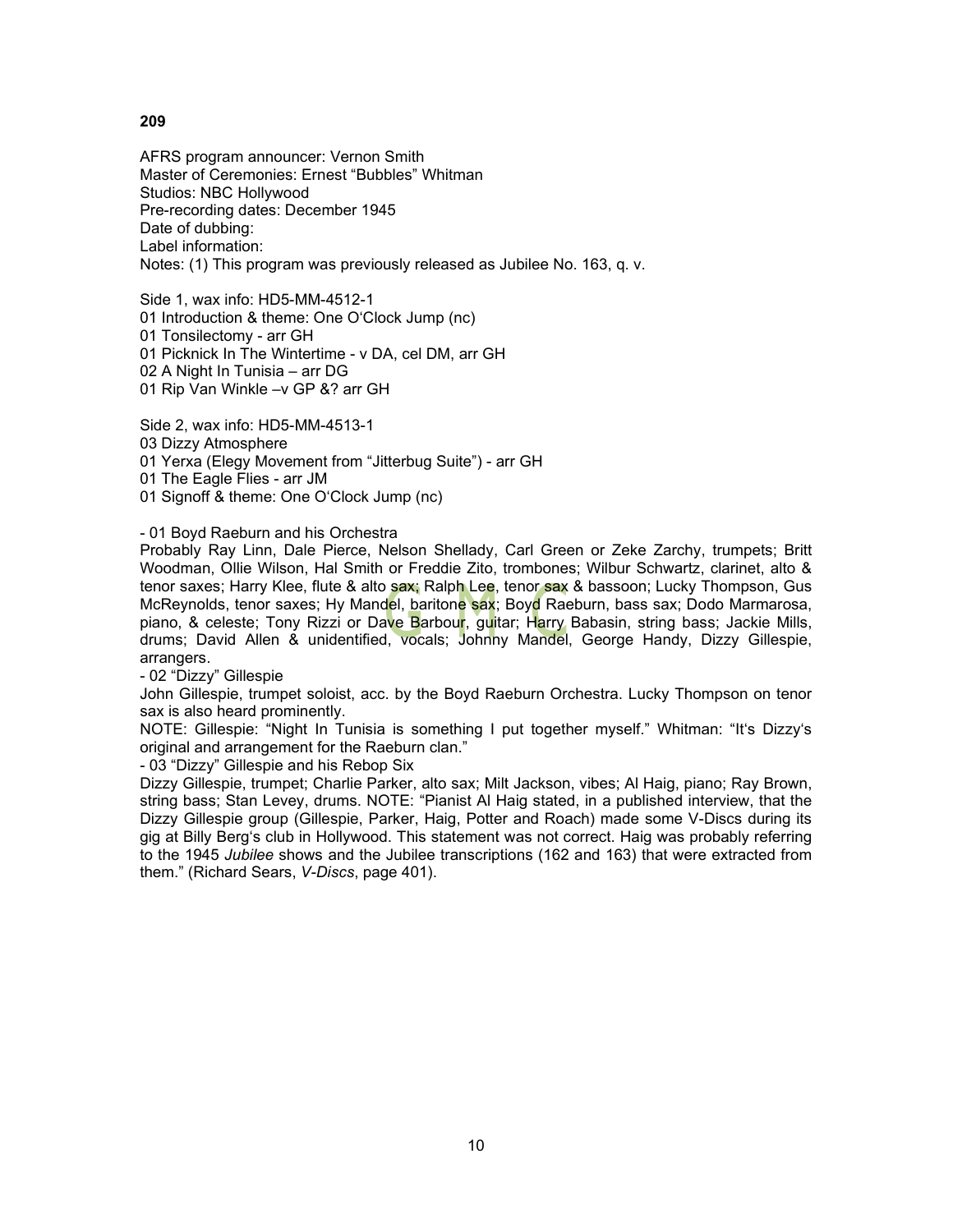AFRS program announcer: Vernon Smith Master of Ceremonies: Ernest "Bubbles" Whitman Studios: NBC Hollywood Pre-recording dates: December 1945 Date of dubbing: Label information: Notes: (1) This program was previously released as Jubilee No. 164, q. v.

Side 1, wax info: HD6-MM-4518-1 01 Introduction & theme: One O'Clock Jump 01 Slide, Hamp, Slide - band vocal 02 Stormy Weather -v LH 01 Swanee River

Side 2, wax info: HD6-MM-4519-1 03 Let's Boogie -v 4B04 Lover Man – v LH 01 Flying Home No. 2 05 Signoff & One O'Clock Jump (nc)

- 01 Lionel Hampton and his Orchestra

Probably Joe Morris, Lammar Wright, Dave Page, Wendell Culley, Jimmy Nottingham, trumpets; Jimmy Wormick, Booty Wood, Andrew Penn, Al Hayse, trombones; Herbie Fields, clarinet, alto sax; Bobby Plater, Ben Kynard, alto saxes; Arnett Cobb, Johnny Griffin, tenor saxes: Charlie Fowlkes, baritone sax; Milton Buckner, piano; Lionel Hampton, vibraphone; Billy Mackel, guitar; Ted Sinclair or Charlie Harris, string bass; George Jenkins, drums; band vocal.

- 02 Lena Horne

Lena Horne, vocal, acc. by the Lionel Hampton Orchestra without Hampton.

- 03 Four Blazes

Probably George Crawford, piano & vocal; Ulysses Livingston, guitar & vocal; LeGrand Mason, string bass & vocal; Connie Jordan, drums & vocal.

- 04 Lena Horne

Lena Horne, vocal, acc. by Milton Buckner, piano; Lionel Hampton, vibraphone; Ted Sinclair or Charlie Harris, string bass.

- 05 Count Basie and his Orchestra No details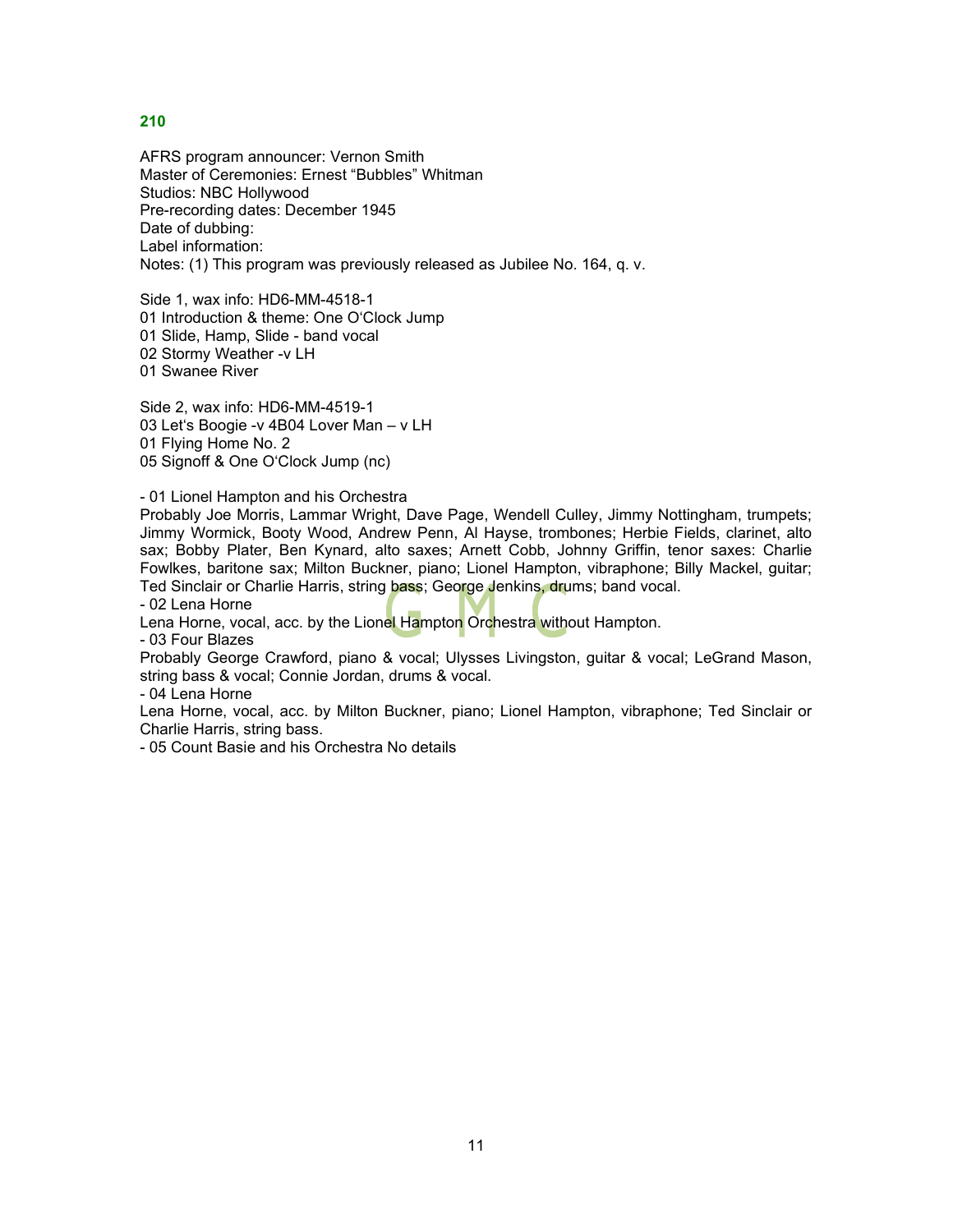AFRS program announcer: Vernon Smith Master of Ceremonies: Ernest "Bubbles" Whitman Studios: NBC Hollywood Pre-recording dates: May 1945 Date of dubbing: Label information: Notes: (1) This program was previously released as Jubilee No. 134, q. v.

Side 1, wax info: HD5-MM-7415-1 01 Introduction & theme: One O'Clock Jump 01 9:20 Special 02 Please Don't Talk About me When I'm Gone 01 Don't Take Your Love From Me – v GT 01 Seven Come Eleven

Side 2, wax info: HD5-MM-7416-1 02 On The Alamo 03 St. Louis Blues - v HH 01 Together 01 Signoff & theme: One O'Clock Jump (nc)

- 01 Andy Kirk and his Orchestra:

Probably Harry Lawson, John Lynch, Talib Dawood, Claude Dunson, trumpets; Milton Robinson, Wayman Richardson, Bob Murray, trombones; Joe Evans, Reuben Phillips, alto saxes; Jimmie Forrest, Eddie Davis, tenor saxes; Johnny Taylor, baritone sax; Hank Jones, piano; Floyd Smith, guitar; Lavern Baker, string bass; Ed Thigpen, drums; Andy Kirk, leader; Gwynn Time, vocal. - 02 Eddie Heywood and his sextet

Dick Vance or Parr Jones, trumpet; Vic Dickenson or Henry Coker, trombone; Lem Davis, alto sax; Eddie Heywood, piano; Ernest Shepard or Al Lucas, string bass; Keg Purnell, drums. - 03 Helen Humes

Helen Humes, vocal, acc. by Eddie Heywood and his sextet.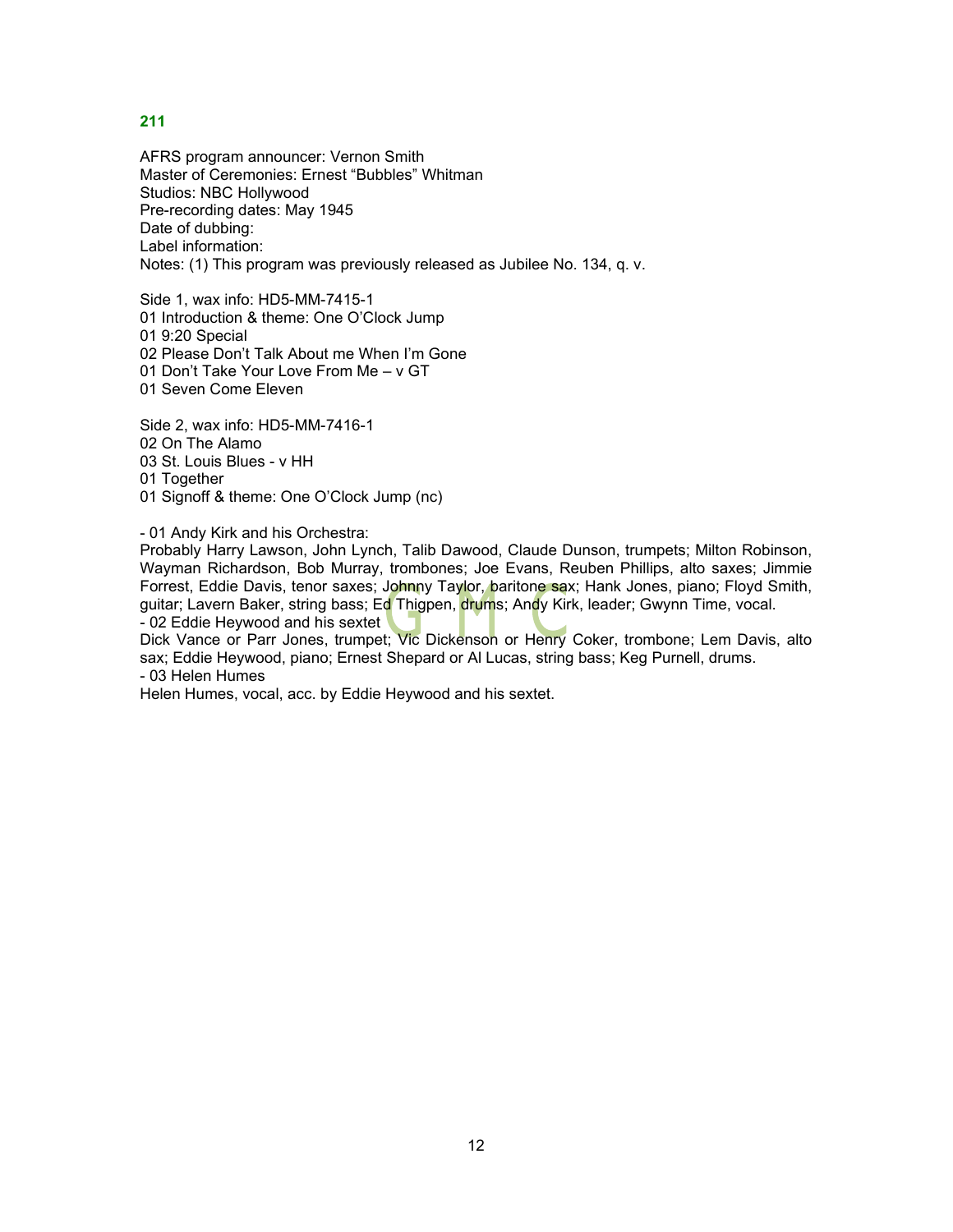AFRS program announcer: Vernon Smith Master of Ceremonies: Ernest "Bubbles" Whitman Studios: NBC Hollywood Pre-recording dates: May 1945 Date of dubbing: Label information: Notes: (1) This program was also released on Jubilee No. 135, q. v. (2) The selection of titles for No. 212 side one is identical to No. 135 side one, but a different control number was assigned.

Side 1, wax info: HD6-MM-8749-1 (RI 136) 01 Introduction & theme: One O'Clock Jump (nc) 01 Knick Knack 02 How Am I To Know? – v MB 01 47th Street Jive –v JR & AK 03 Hit That Jive, Jack - v FB

Side 2, wax info: HD5-MM-7489-1 04 Comedy Skit 05 Minnie The Moocher - v DK & audience 02 Till Then - MB 01 Hey, Lawdy Mama - v JR 01 Together 06 Signoff & theme: One O'Clock Jump (nc)

- 01 Andy Kirk and his Orchestra

Probably Harry Lawson, John Lynch, Talib Dawood, Claude Dunson, trumpets; Milton Robinson, Wayman Richardson, Bob Murray, trombones; Joe Evans, Reuben Phillips, alto saxes; Jimmie Forrest, Eddie Davis, tenor saxes; Johnny Taylor, baritone sax; Hank Jones, piano; Floyd Smith, guitar; Lavern Baker, string bass; Ed Thigpen, drums; Andy Kirk, leader & vocal; June Richmond, vocal; handclapping by the band on *47th Street Jive.*

- 02 Mills Bothers

John Mills, Sr., Don Mills, Harry Mills, Herbert Mills, male vocal quartet, accompanied by Norman Brown, guitar.

- 03 The Four Blazes George Crawford, piano & vocal; Ulysses Livingston, guitar & vocal; LeGrand Mason, bass & vocal; Connie Jordan, drums & vocal.

- 04 Danny Kaye

Comedy Skit

- 05 Danny Kaye

Danny Kaye, vocal, acc. by Andy Kirk and his Orchestra. The audience joins Kaye in singing nonsense refrains.

- 06 Count Basie and his Orchestra No details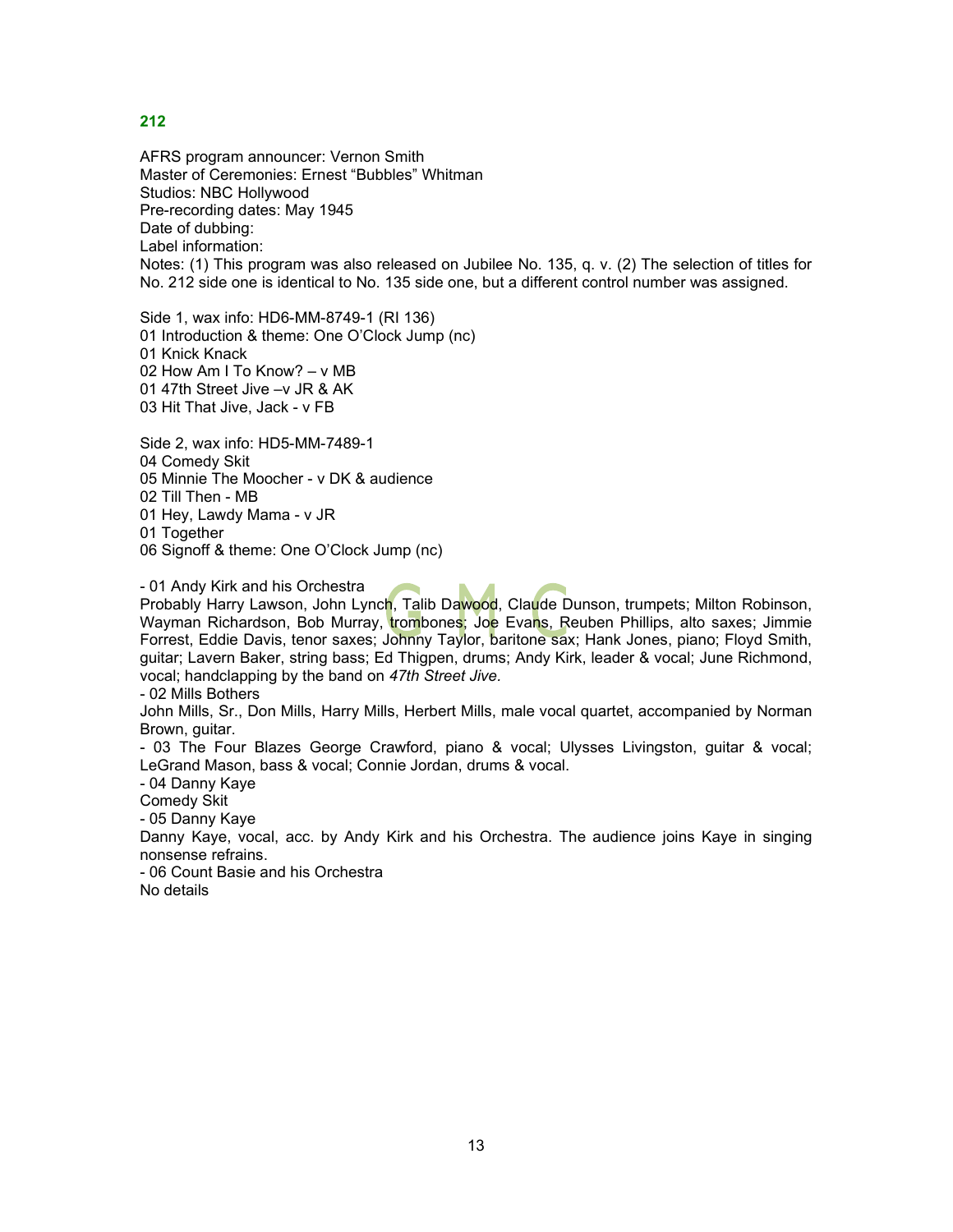GMA AFRS-916

AFRS program announcer: Vernon Smith Master of Ceremonies: Ernest "Bubbles" Whitman Studios: NBC Hollywood Pre-recording dates: June 1945 Date of dubbing: Label information: Rubberstamp side one: 29:15 Notes: (1) Material from this program was previously released as Jubilee No. 137, q. v.

Side 1, wax info: H-11-213 Pt. one Prog. time 14:55 01 Introduction & theme: One O'Clock Jump (nc) 01 Bust Out 02 How Come- v LJ & band 01 The Honeydripper - band vocal 03 I Surrender, Dear

Side 2, wax info: H-11-213 Pt. two Prog. time 29:15 Fill to 30:00 01 Meditation (from "Thais") 04 Comedy Skit 05 In The Good Old Summertime (comedy version) 01 I'm Gonna See My Baby (nc) – band vocal 06 Signoff & theme: One O'Clock Jump (nc)

- 01 Jimmie Lunceford and his Orchestra

Probably Jimmy Lunceford, playing most reed instruments including the flute, fronting:-Freddy Webster, Harry "Pee-Wee" Jackson, Robert Mitchell, Paul Webster, trumpets; Fernando Arbello, Russell Bowles, James Young, trombones; Omer Simeon, alto saxo & clarinet; Benny Waters, Dan Grissom, Kurt Bradford, alto saxes; Joe Thomas, tenor sax; Earl Carruthers, baritone and alto saxes, clarinet, vocal; Edwin Wilcox, piano & arranger; Al Norris, guitar; Charles "Truck" Parham, string bass; Jimmy Crawford, drums; Effie Smith, vocal; band vocal. NOTE. "Bust Out" is not the same tune as "Shut Out", arranged by Maxwell Davis.

- 02 Joe Liggins and His Honeydrippers

James Jackson, tenor sax; Little Willie Jackson, baritone sax; Joe Liggins, piano & vocal; Frank Pasley, guitar; Eddie Davis, string bass; Peppy Prince, drums; band vocal.

- 03 André Previn Trio

André Previn, piano; Irving Ashby, guitar; George "Red" Callender, string bass.

- 04 Garry Moore & Ernest Whitman

Comedy Skit

-05 Garry Moore

Garry Moore, vocal, acc. by Edwin Wilcox, piano, with Jimmie Lunceford & Orchestra. With sound effects.

- 06 Count Basie and his Orchestra

No details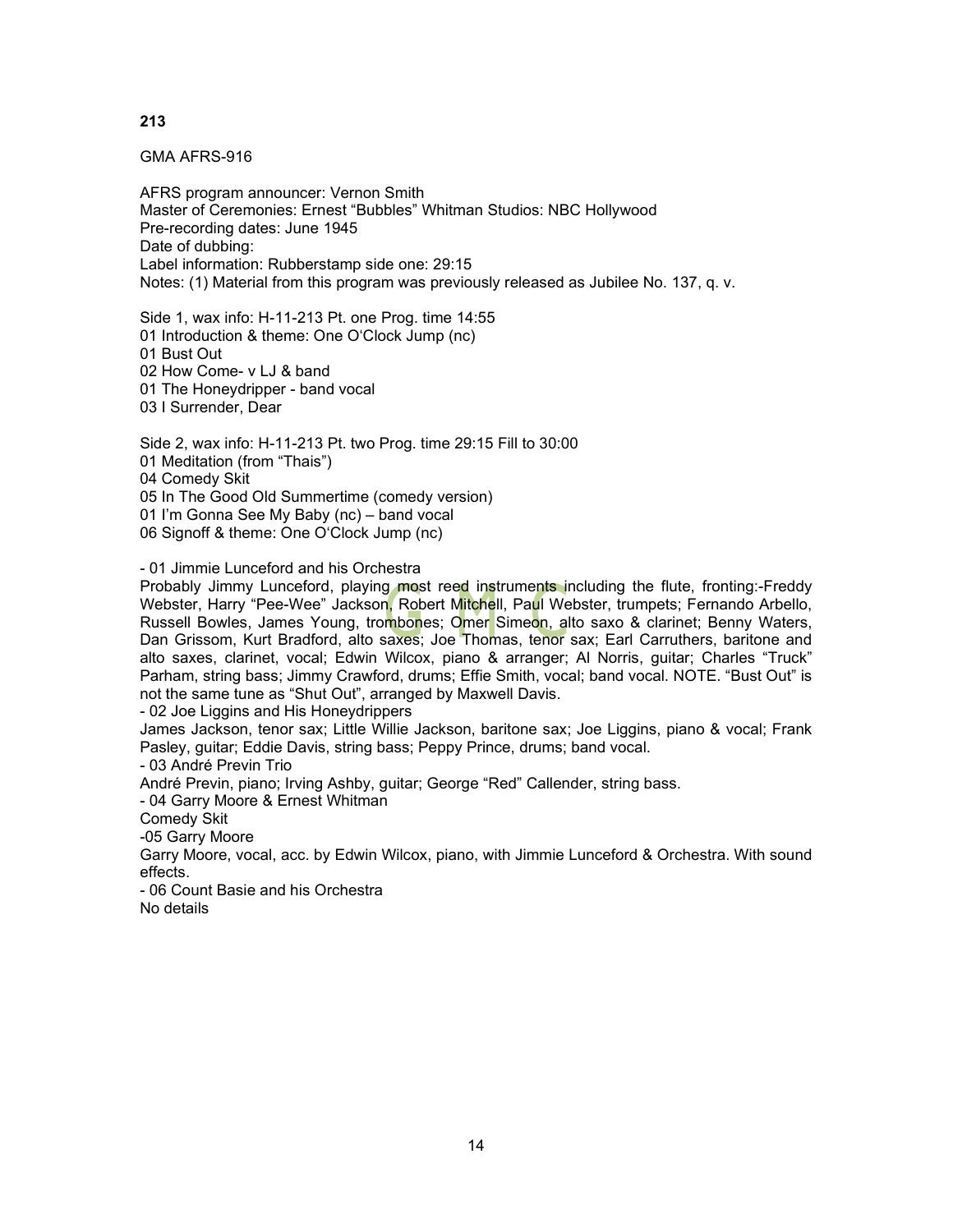AFRS program announcer: Vernon Smith Master of Ceremonies: Ernest "Bubbles" Whitman Studios: NBC Hollywood Pre-recording dates: January 29, 1945 Date of dubbing: January (?) 1947 Label information: Notes: (1) Material from this program was re-released from Jubilee No. 118, q.v.

Side 1, wax info: HD5-MM-6221-1 01 Introduction & Charlie Barnet theme: Redskin Rhumba 01 Obble-Ee-Eebop -vcl PH, arr AG 02 Please Don't Talk About Me When I'm Gone 03 I Can't Give You Anything But Love 01 Cherokee, part 1 - arr BM-

Side 2, wax info: HD7-MM-9003-1 01 Cherokee, part 2 - arr BM 02 Begin The Beguine 04 Somebody Else, Not Me 01 Cotton Tail - arr GS 01 Sign off & Charlie Barnet theme: Redskin Rhumba

#### - 01 Charlie Barnet and his Orchestra

Herbert LeRoy "Peanuts" Holland, trumpet & vocal; Lyman H. Vunk, Jack Mootz, Ernie Thomas Figueroa, Frances Shirley, trumpets; David Hallett, Zolman Martin "Porky" Cohen (aka Porky Martin), Edward Henry "Ed" Fromm, Gifford T. "Giff" Barnett, trombones; Rae De Geer, Lawrence Eugene "Gene" Kinsey, alto sax; Charlie Barnet, tenor & soprano sax; Eduard R. "Eddie" Pripps, Kurt Bloom, tenor sax; Robert T. "Bob" Poland, baritone sax; Matthew G. "Marty" Napoleon, piano; Turk Van Lake, guitar; John Cianciarulo (aka John Chance),string bass; Harold Lee Hahn, drums; Andy Gibson, Billy May, George Siravo, arrangers.

- 02 Eddie Heywood Sextet

Probably Dick Vance or Parr Jones, trumpet; Vic Dickenson, trombone; Lem Davis, alto sax; Eddie Heywood, piano; Al Lucas or Ernest Shephard, string bass; Keg Purnell, drums.

- 03 Rose Murphy

Rose Murphy, piano & vocal, unidentified drums.

- 04 Sam Deacon McDaniel

Sam Deacon McDaniel, vocal with unknown piano, An unidentified Orchestra probably Barnet's, comes in for the final flourish only.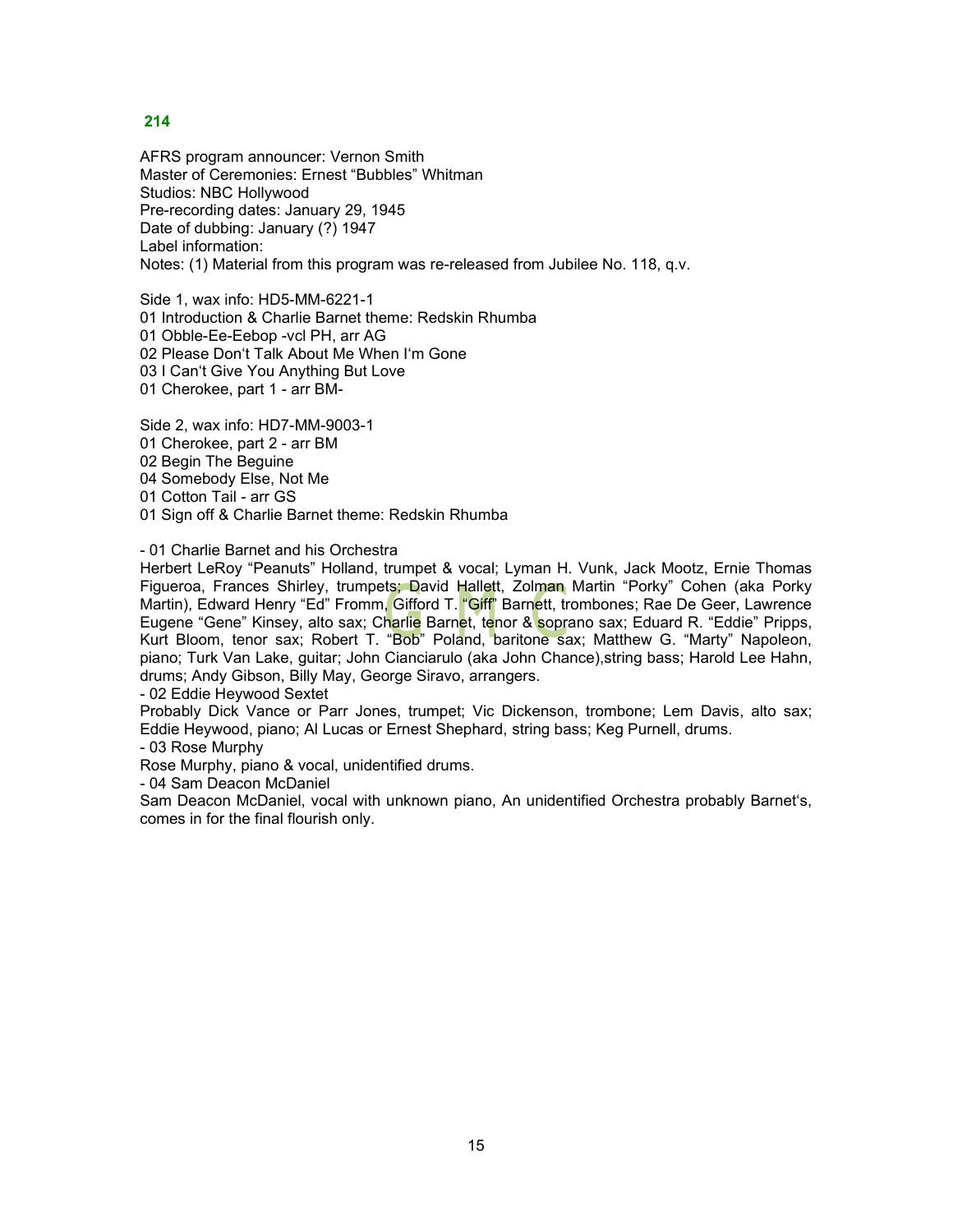AFRS program announcer: Vernon Smith Master of Ceremonies: Ernest "Bubbles" Whitman Studios: NBC Hollywood Pre-recording dates: January 1945 Date of dubbing: Label information: Rubberstamp side one 29:15 45 Notes: (1) According to the AFRS ledgers, this program should feature Billy Eckstine & Orch., Ed Gardner, Charlie Cantor (Clifton Finnegan), Eddie Green, Lena Horne, Willie Smith, Eddie Heywood, Les Paul, Sid Catlett, Ernest Whitman, Vernon Smith, Vic Dickenson. (2) Material of this program was also used for Jubilee No. 119, q. v.

Side 1, wax info: HD5-MM-6281-1 Time: 16:00 01 Introduction & Billy Eckstine's theme: Blue and Boogie 01 Blowing The Blues Away - arr JV 02 Deed I Do – v LH 03 Just You, Just Me 04 Comedy Skit

Side 2, wax info: HD5-MM-6282-1 29:15 fill to 30:00

05 Comedy Skit

06 Melody in F (by Rubenstein, comedy version)

07 Alexander's Ragtime Band (comedy version)

01 I Want To Talk About You -vBE

03 I Found A New Baby

01 Signoff & Billy Eckstine's theme: Blue and Boogie (nc)

- 01 Billy Eckstine and his Orchestra

Billy Eckstine, trumpet, valve trombone & vocal, directing Gail Brockman, Boonie Hazel, Shorty McConnell, Fats Navarro, trumpets; Taswell Baird, Chippy Outcalt, Howard Scott, trombones; Jerry Valentine, trombone & arranger; Bill Frazier, John Jackson, alto saxes; Gene Ammons, Budd Johnson, tenor saxes; Leo Parker, baritone sax; John Malachi, piano; Connie Wainwright, guitar; Tommy Potter, bass; Art Blakey, drums; Tadd Dameron, arranger.

- 02 Lena Horne

Lena Horne, vocal, acc. by Billy Eckstine and his Orchestra.

- 03 The All-American Quintet

Vic Dickenson, trombone; Willie Smith, alto sax; Eddie Heywood, piano; Les Paul, guitar; string bass; Sidney Catlett, drums.

- 04 Ed "Archie" Gardner & Ernest Whitman

Comedy skit

- 05 Ed "Archie" Gardner, Eddie Green, Clifton Finnegan & Ernest Whitman

Comedy skit

- 06 Ed Gardner Combo

Ed Gardner, piano or drums; Eddie Green, piano or drums; Clifton Finnegan, kazoo.

-07 Ed Gardner Combo

Ed Gardner, piano or drums; Eddie Green, piano or drums; Clifton Finnegan, kazoo; the Billy Eckstine Orchestra come in for the final flourish only.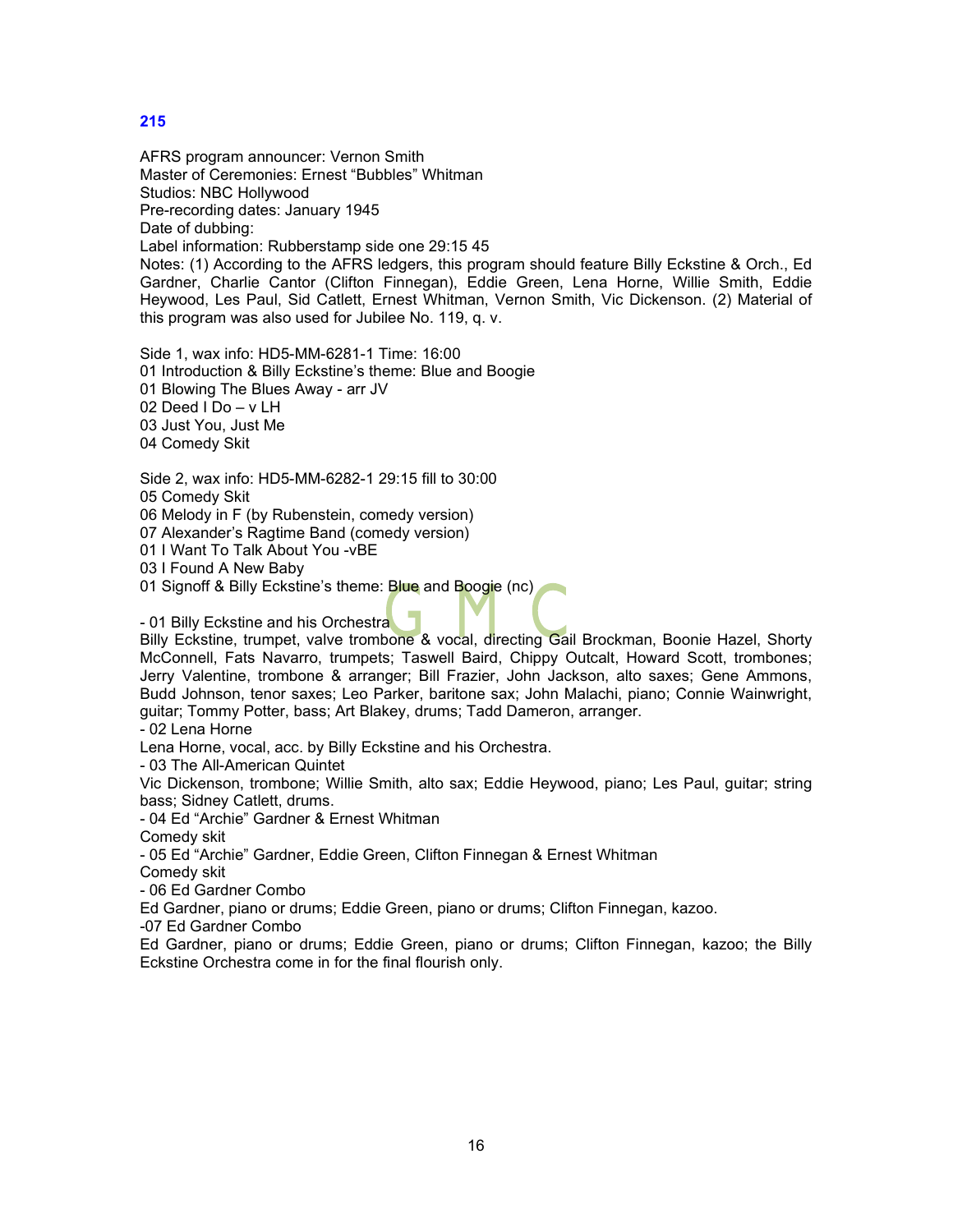AFRS program announcer: Vernon Smith Master of Ceremonies: Ernest "Bubbles" Whitman Studios: NBC Hollywood Pre-recording dates: February 1945 Label information: Notes: (1) According to the AFRS ledgers, this program should feature Billy Eckstine & Orch., Nicodemus, Ernest Whitman, Swing Wing, Wingy Manone, Vernon Smith. (2) This program was previously released as Jubilee No. 120, q. v.

Side 1, wax info: HD5-MM-6436-1 Time 15:50 01 Introduction & Billy Eckstine's theme: Blue and Boogie 01 Together - v BE arr BJ 02 Bugle Call Rag - band vocal 01 Mean To Me – SV arr TD 03 Muskrat Ramble - v WM

Side 2, wax info: HD5-MM-6437-1 Program time 29:15 fill to 30:00 01 Without A Song- v BE 02 Overture (Themes from "Carmen") 03 When The Saints Go Marching In - v WM 01 Mister Chips 01 Signoff & Billy Eckstine's theme: Blue and Boogie

#### - 01 Billy Eckstine and his Orchestra

Billy Eckstine, trumpet, valve trombone & vocal, directing Gail Brockman, Boonie Hazel, Shorty McConnell, Fats Navarro, trumpets<mark>;</mark> Taswell Baird, Chippy Outcalt, Howard Scott, trombones; Jerry Valentine, trombone & arranger; Bill Frazier, John Jackson, alto saxes; Gene Ammons, tenor sax; Budd Johnson, tenor sax & arranger; Leo Parker, baritone sax; John Malachi, piano; Connie Wainwright, guitar; Tommy Potter, bass; Art Blakey, drums; Sarah Vaughan, vocal; Tadd Dameron, arranger.

- 02 Swing Wing, 38th AAF Base Unit (First Radio Production Unit), Santa Ana, Calif.

Mannie Klein, trumpet; Abe Most, clarinet; Herb Saunders, piano; Bobby Maxwell, harp; Milton DeLugg, accordion; Tony, Rizzi, guitar; Artie Bernstein, string bass; Richie Cornel, drums; Matty Malneck, arranger.

-03 Wingy Manone and his Orchestra

Wingy Manone, trumpet & vocal; Joe Yukl or Ward Silloway or King Jackson, trombone;

Matty Matlock or Hank d'Amico, clarinet; Stan Wrightsman, piano; Nappy Lamare, guitar; Phil Stephens or Don Bagley or Bob Haggart or Roy Hol, string bass; Nick Fatool or George Wettling Ray Bauduc, drums.

NOTE: Don Bagley with Manone in 1945.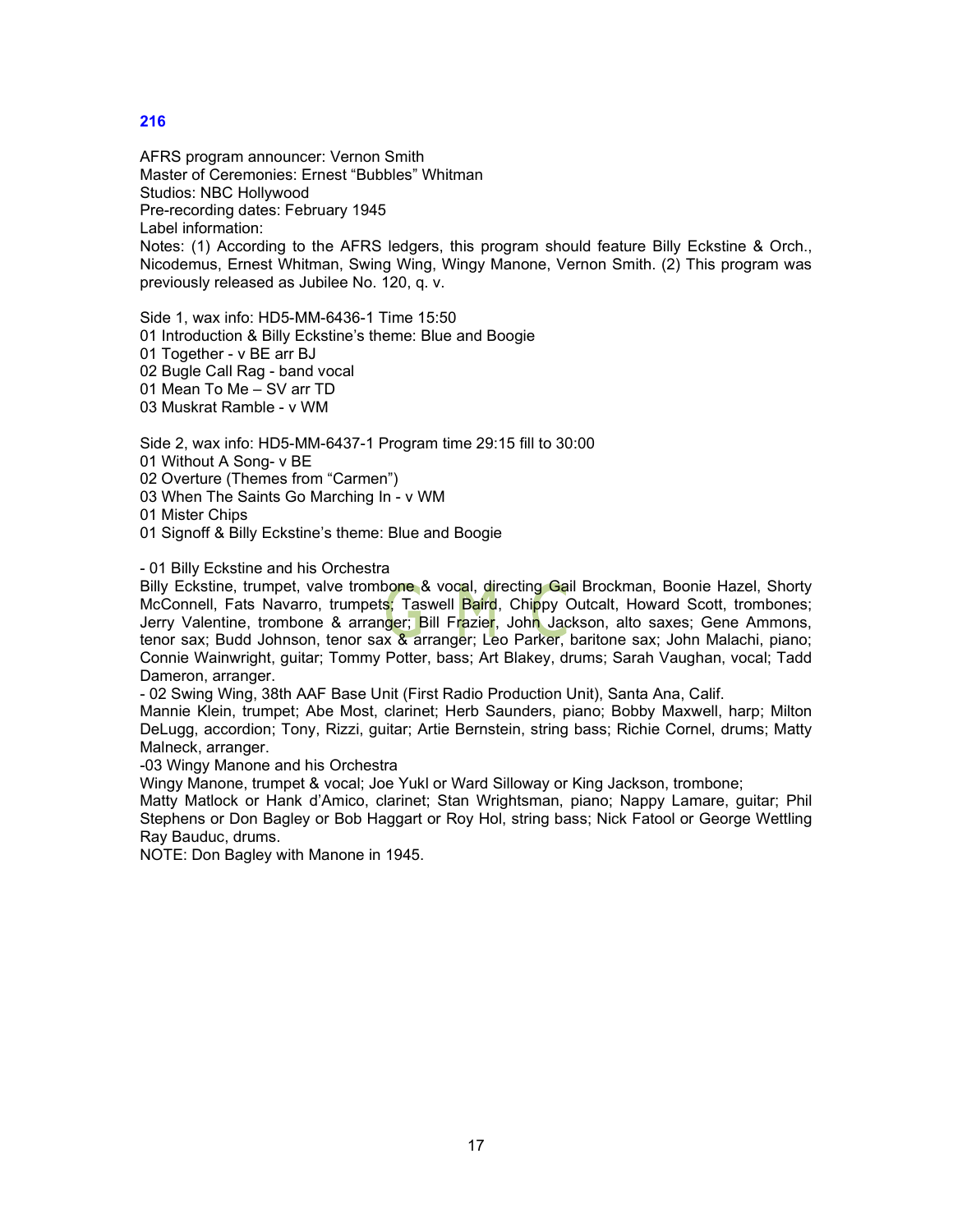AFRS program announcer: Vernon Smith Master of Ceremonies: Ernest "Bubbles" Whitman Studios: NBC Hollywood Pre-recording dates: February 1945 Date of dubbing: Label information: Rubberstamp side one: 29:15 45 Notes: (1) This program was previously released as Jubilee No. 121, q. v.

Side 1, wax info: HD5-MM-6502-1 Time 16:20 01 Introduction & Billy Eckstine's theme: Blue and Boogie 01 Air Mail Special - arr TD 02 Dark Eyes 03 My Blue Heaven - band vocal 01 Don ́t Blame Me- v SV arr TD

Side 2, wax info: HD5-MM-6503-1 Program time 29:15 fill to 30:00 01 If That's The Way You Feel – v BE 02 Body And Soul 03 The Whistler And His Dog 01 Signoff & Billy Eckstine's theme: Blue and Boogie (nc)

#### - 01 Billy Eckstine and his Orchestra

Billy Eckstine, trumpet, valve trombone & vocal, directing Gail Brockman, Boonie Hazel, Shorty McConnell, Fats Navarro, trumpets; Taswell Baird, Chippy Outcalt, Howard Scott, trombones; Jerry Valentine, trombone & arranger; Bill Frazier, John Jackson, alto saxes; Gene Ammons, Budd Johnson, tenor saxes; Leo Parker, baritone sax; John Malachi, piano; Connie Wainwright, guitar; Tommy Potter, bass; Art Blakey, drums; Sarah Vaughan, vocal; Tadd Dameron, arranger. NOTE: Billy Eckstine appeared at the Hollywood "Club Marquee" during February-March 1945. Vernon Smith remarks at the beginning of the show: "Well men, the Marquee is loaded with men tonight."

- 02 Gene Krupa Trio

Charlie Ventura, tenor sax; Teddy Napoleon, piano; Gene Krupa, drums.

- 02 Swing Wing, 38th AAF Base Unit (First Radio Production Unit), Santa Ana, Calif.

Mannie Klein, trumpet; Abe Most, clarinet; Herb Saunders, piano; Bobby Maxwell, harp; Milton DeLugg, accordion; Tony, Rizzi, guitar; Artie Bernstein, string bass; Richie Cornel, drums; Matty Malneck, arranger.

-03

There are whistling and barking effects on "The Whistler And His Dog".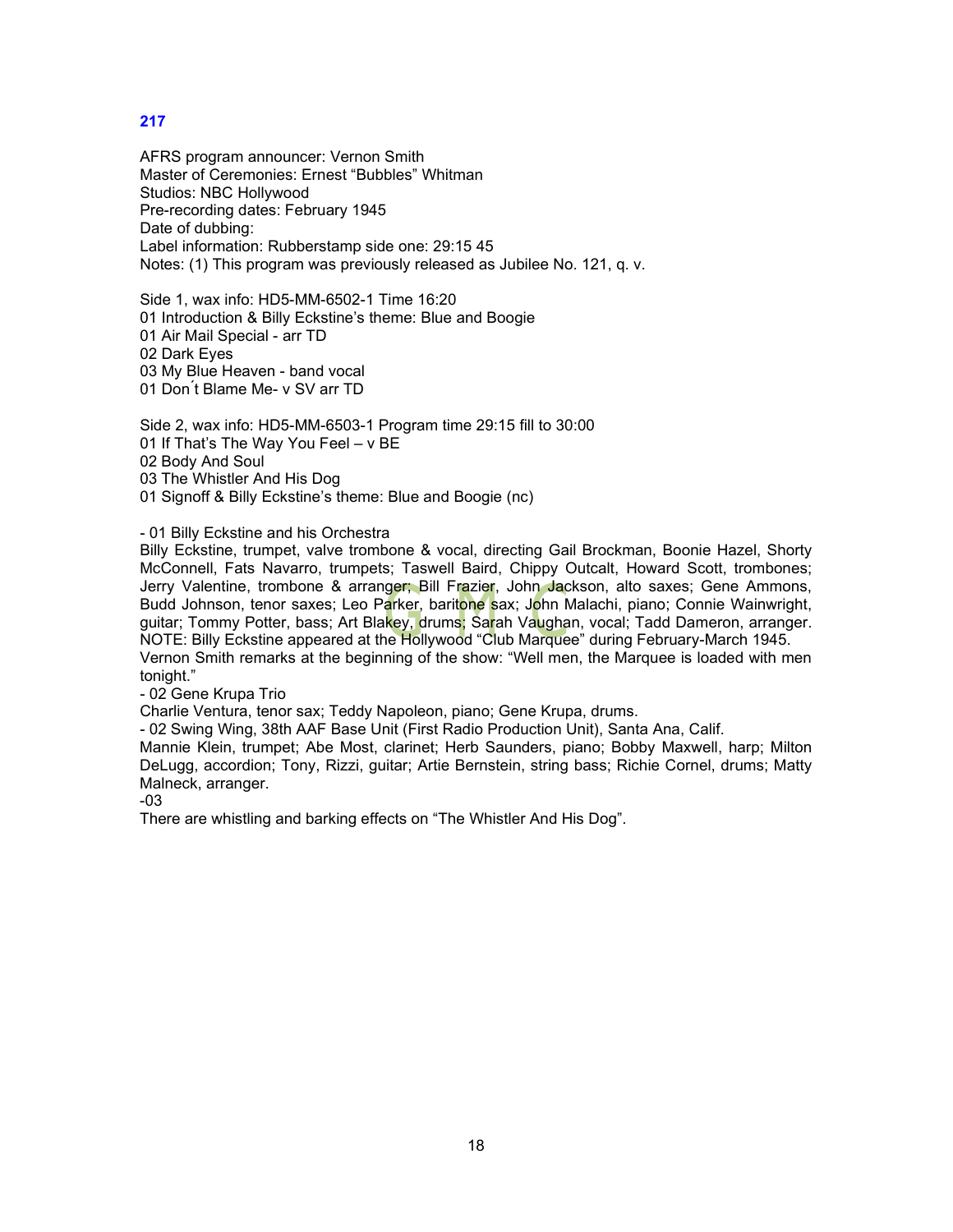AFRS program announcer: Vernon Smith Master of Ceremonies: Ernest "Bubbles" Whitman Studios: NBC Hollywood Pre-recording dates: February 1945 Date of dubbing: Label information: Notes: (1) According to the AFRS ledgers, the following artists should be featured: Coleman

Hawkins Group; Virginia Paris, Four Tones, Eddie Green, Hoosier Hot Shots, Billy Eckstine & Orch., Ernest Whitman, Vernon Smith (2) This program was previously released as Jubilee No.122, q.v.

Side 1, wax info: HD5-MM-6572-1 01 Introduction & Billy Eckstine's theme: Blue and Boogie 01 Opus  $X - tp$  BE, arr JM 02 Sentimental Gentleman From Georgia 03 Body And Soul 04 Comedy Skit

Side 2, wax info: HD5-MM-6573-1 05 One Meat Ball 03 Mop Mop 02 The Berries And The Nuts 01 Love Me Or Leave Me –arr JV 06 Signoff & theme: One O'Clock Jump (nc)

# - 01 Billy Eckstine and his Orchestra

Billy Eckstine, trumpet, valve trombone & vocal, directing Gail Brockman, Boonie Hazel, Shorty McConnell, Fats Navarro, trumpets; Taswell Baird, Chippy Outcalt, Howard Scott, trombones; Jerry Valentine, trombone & arranger; Bill Frazier, John Jackson, alto saxes; Gene Ammons, Budd Johnson, tenor saxes; Leo Parker, baritone sax; John Malachi, piano & arranger; Connie Wainwright, guitar; Tommy Potter, bass; Art Blakey, drums; Tadd Dameron, arranger

- 02 Original Hoosier Hot Shots

Paul "Hezzie" Trietsch, slide whistle, washboard, assorted instrumental effects & vocal; Gabe Ward, clarinet & vocal; Kenny Trietsch, guitar & vocal; Frank Kettering, string bass & vocal - 03 Coleman Hawkins Quintet

Howard McGhee, trumpet; Coleman Hawkins, tenor sax; Sir Charles Thompson, piano; Oscar Pettiford, string bass; Denzil Best, drums.

NOTE: McGhee played with Hawkins in California from November 1944-March 1945. "Body And Soul" is actually a quartet performance, with the trumpet coming in for the final bar only.

- 04 Eddie Green & Ernest Whitman

Comedy skit

- 05 Eddie Green & Ernest Whitman

Eddie Green & Ernest Whitman, vocal duet, acc. by piano; string bass; drums. Billy Eckstine and his Orchestra comes in for the final flourish only.

- 06 Count Basie and his Orchestra.

No details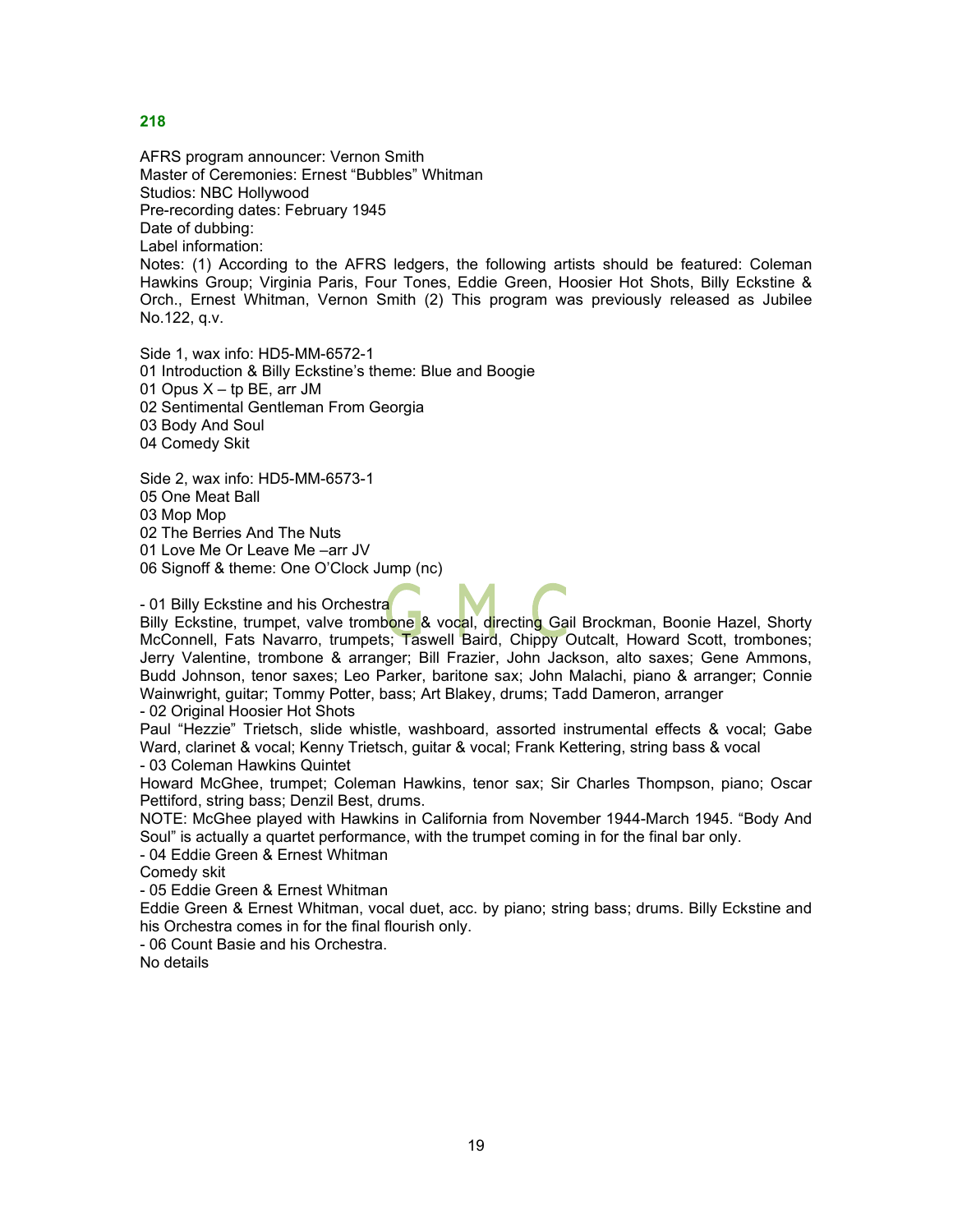AFRS program announcer: Vernon Smith Master of Ceremonies: Ernest "Bubbles" Whitman Studios: NBC Hollywood Pre-recording dates: March 1945 Date of dubbing: Label information:

Notes: (1) According to the AFRS files, this program should feature Dan Grissom, Red Callender Trio, Ernest Whitman, Illinois Jacquet & Group, Effie Smith, Mantan Moreland & Ben Carter, Josh White, Four Blazes and Vernon Smith.(2) This program was also released as Jubilee No. 125, q.v.

Side 1, wax info: HD5-MM-6936-1 01 Introduction & theme: Mop 02 Sweet Georgia Brown 02 Embraceable You - v ES 03 (That's A) Good Little Deal 02 Daddy-O - v TR 04 Evil Hearted Man - v JW

Side 2, wax info: HD5-MM-6937-1 04 One Meat Ball- v JW 05 Jamming The Blues02 Just You, Just Me 01 Signoff & theme: One O'Clock Jump

- 01 AFRS Studio Orchestra No details

- 02 Benny Carter and his Orchestra

Benny Carter, trumpet & alto sax, arranger, fronting Irving Lewis, Fred Trainer, Gerald Wilson, Emmett Berry, Paul Cohen, trumpets; Slim Moore, Henry Coker, George Washington, Zilch Taylor, trombones; Porter Kilbert, Jewel Grant, alto saxes; Bumps Myers, Harold Clarke, tenor saxes; John Taylor, baritone sax; Rufus Weber, piano; Herman Mitchell, guitar; Charles Drayton, string bass; Max Roach, drums; Effie Smith, Timmy Rogers, vocals. NOTE: Carter pulled out of the "Trocadero" in Hollywood during March 1945. Played at the "Casa Manana", Culver City, CA between April 15 - 20, 1945. On "Embraceable You" Effie Smith is accompanied by string bass and drums only until the band comes in for the final flourish only.

- 03 The Four Blazes

George Crawford, piano & vocal; Ulysses Livingston, guitar & vocal; LeGrand Mason, string bass & vocal; Connie Jordan, drums & vocal.

- 04 Josh White

Josh White, guitar & vocal; string bass; drums.

-05 Illinois Jacquet and his Sextet

Robert Russell Jacquet, trumpet; John Brown, alto sax; Illinois Jacquet, tenor sax; Sir Charles Thompson or Bill Doggett, piano; Billy Hadnott or Charles Mingus, string bass; Johnny Otis or Albert Wichard, drums.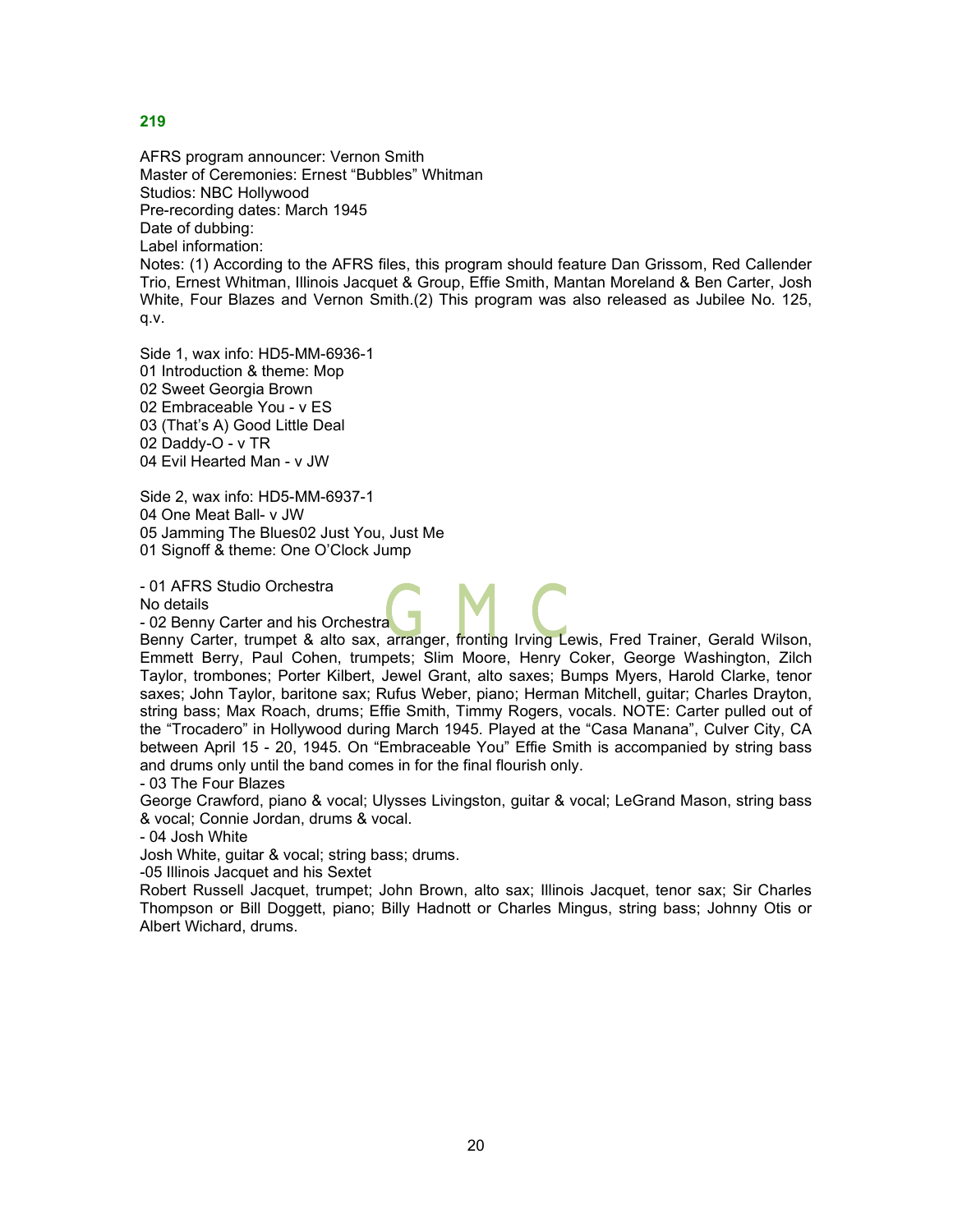AFRS program announcer: Vernon Smith Master of Ceremonies: Ernest "Bubbles" Whitman Studios: NBC Hollywood Pre-recording dates: April 1945 Date of dubbing: Label information: Notes: (1) This program was previously released as Jubilee No. 129, q. v.

Side 1, wax info: HD5-MM-7138-1 01 Introduction & theme: One O'clock Jump 01 unidentified tune 02 If You Can't Smile And Say Yes, Please Don't Cry And Say No - v KC 03 Comedy Skit 04 Eelibuj Blues 03 Comedy Skit

Side 2, wax info: HD5-MM-7139-1 01 Play Me The Blues – v JC 02 Medley: Miss Thing - On The Sunny Side Of The Street 01 Ol Man River 01 Signoff & theme: One O'Clock Jump (nc)

- 01 Benny Carter and his Orchestra

Benny Carter, trumpet & alto sax, arranger, fronting Irving Lewis, Fred Trainer, Gerald Wilson, Emmett Berry, Paul Cohen, trumpets; J. J. Johnson, George Washington, Louis "Zilch" Taylor, trombones; Porter Kilbert, Jewell Grant, alto saxes; Bumps Myers, Harold Clarke, tenor saxes; John Taylor, baritone sax; Rufus We<mark>bste</mark>r, piano; Herman Mitchell, guitar; Charles Drayton, string bass; Max Roach, drums; Judy Carol, vocal.

- 02 Nat King Cole Trio

Nat King Cole, piano & vocal; Oscar Moore. guitar; Johnny Miller, string bass.

- 03 Eddie "Rochester" Anderson & Ernest Whitman

Comedy skit

- 04 Barney Bigard

Leon Albany Bigard, clarinet soloist, acc. by Benny Carter and his Orchestra.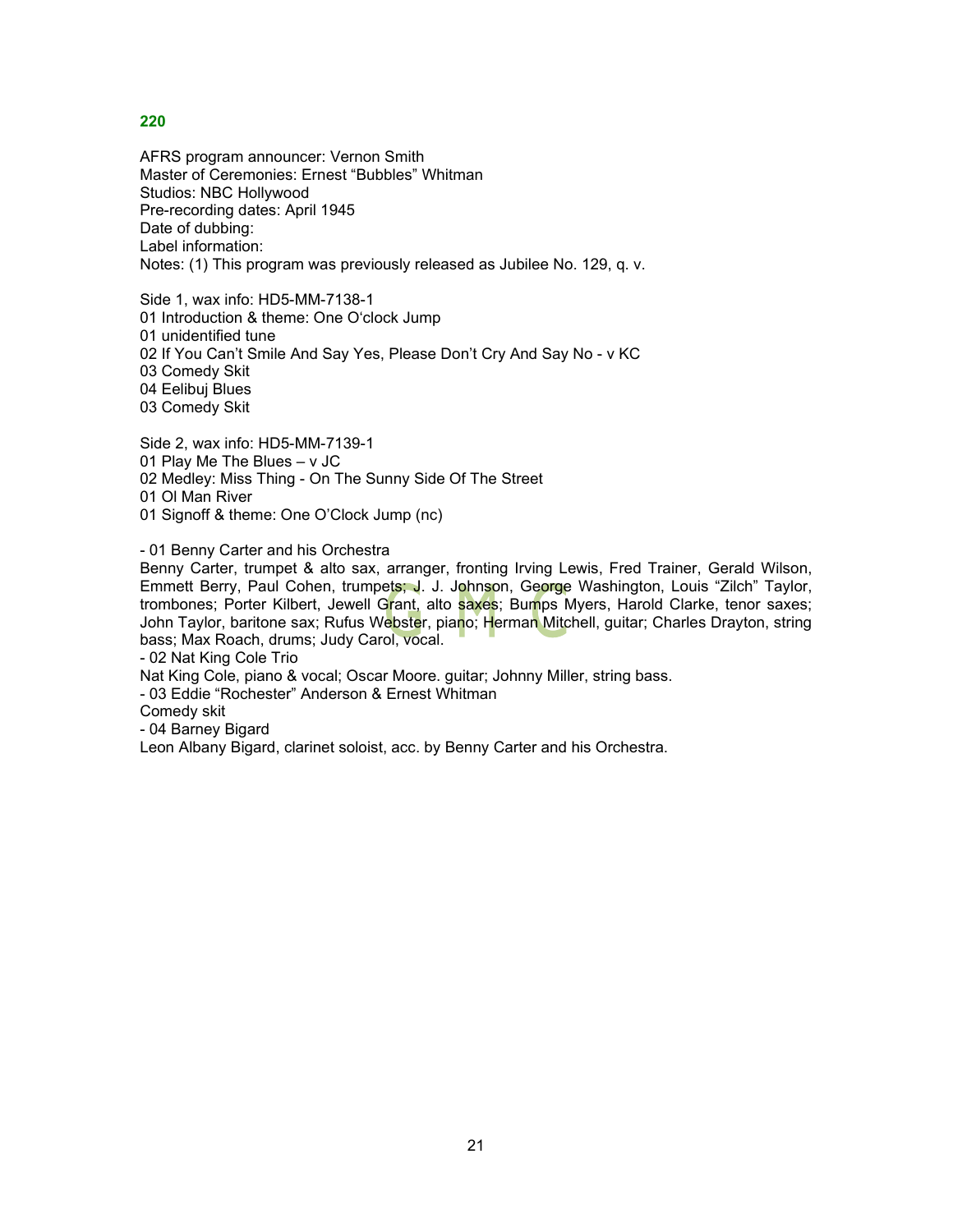AFRS program announcer: Vernon Smith Master of Ceremonies: Ernest "Bubbles" Whitman Studios: NBC Hollywood Pre-recording dates: April 1945 Date of dubbing: April 23, 1945 Label information: Notes: (1) This program was previously released as Jubilee No. 130, q. v.

Side 1, wax info: HD5-MM-6752-1 01 Introduction & Charlie Barnet's theme: Redskin Rhumba 01 Rockin' in Rhythm 02 There's A Small Hotel – v EL 03 Comedy Skit

Side 2, wax info: HD5-MM-6753-1 04 Save Your Sorrows For Tomorrow 04 The Man I Love 01 Any Old Time –v PB 02 On The Sunny Side Of The Street - v EL 01 Dear Old Southland 01 Signoff & Charlie Barnet's theme: Redskin Rhumba

- 01 Charlie Barnet and his Orchestra

Herbert LeRoy "Peanuts" Holland, trumpet & vocal; Lyman H. Vunk, Jack Mootz, Ernie Thomas Figueroa, Frances Shirley, trumpets; David Hallett, Zolman Martin "Porky" Cohen (aka Porky Martin), Edward Henry "Ed" Fromm, Gifford T. "Giff" Barnett, trombones; Rae De Geer, Lawrence Eugene "Gene" Kinsey, alto sax; Charlie Barnet, tenor & soprano sax; Eduard R. "Eddie" Pripps, Kurt Bloom, tenor sax; Robert T. "Bob" Poland, baritone sax; Matthew G. "Marty" Napoleon, piano; Turk Van Lake, guitar; John Cianciarulo (aka John Chance),

string bass; Harold Lee Hahn, drums; Phil Barton, vocal.

- 02 Ella Logan

Ella Logan, vocal, acc. by Charlie Barnet and his Orchestra.

- 03 Eddie Green & Ernest Whitman

Comedy skit

- 04 Eddie Heywood and his Orchestra

Probably Parr Jones or Dick Vance, trumpets; Vic Dickenson or Henry Coker, trombone; Lem Davis, alto sax; Eddie Heywood, piano; Ernie Shepard or Al Lucas, string bass; Keg Purnell, drums.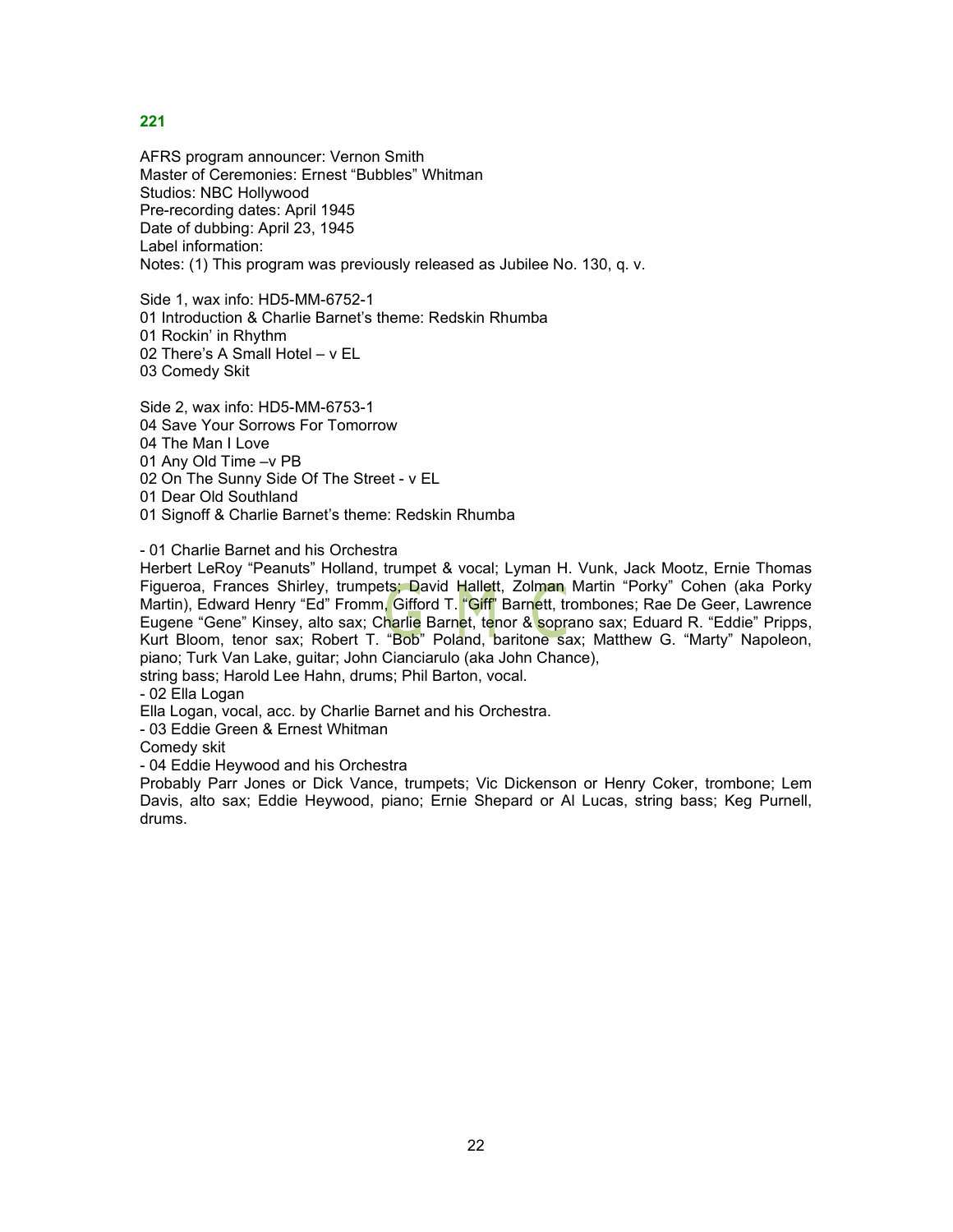AFRS program announcer: Vernon Smith Master of Ceremonies: Ernest "Bubbles" Whitman Studios: NBC Hollywood Pre-recording dates: March 1945 Date of dubbing: June 4, 1945 Label information: Notes: (1) This program was previously released as Jubilee No. 136, q. v.

Side 1, wax info: HD5-MM-7554-1 Time 14:05 01 Introduction & theme: One O'Clock Jump (nc) 01 Sunday 02 Boogie Woogie Billy 03 Comedy Skit-

Side 2, wax info: HD5-MM-7555-1 Time 29:15 Fill 30:00 01 Habanera (from "Carmen" by George Bizet) 04 I Cried For You –v HH 04 Unlucky Woman - v HH 02 Man, That's Groovy 01 Early Bird 01 Signoff & theme: One O'Clock Jump (nc)

- 01 Benny Carter and his Orchestra

Benny Carter, trumpet & alto sax, arranger, fronting Irving Lewis, Fred Trainer, Gerald Wilson, Emmett Berry, Paul Cohen, trumpets; J. J. Johnson, George Washington, Louis "Zilch" Taylor, trombones; Porter Kilbert, Jewell Grant, alto saxes; Bumps Myers, Harold Clarke, tenor saxes; John Taylor, baritone sax; Rufus We<mark>bste</mark>r, piano; Herman Mitchell, guitar; Charles Drayton, string bass; Max Roach, drums; Judy Carol, vocal.

- 02 The Four Blazes

George Crawford, piano & vocal; Ulysses Livingston, guitar & vocal; LeGrand Mason, string bass & vocal; Connie Jordan, drums & vocal.

- 03 Eddie Green & Ernest Whitman

Comedy skit

NOTE: Vernon Smith: "Some years ago, a young actor brought attention to himself with a series of radio sketches written by John Tucker Battle. We are proud to present one of these sketches and the man who made them famous, a prodigal son from "Duffy's Tavern," Eddie Green! This is the story of "Jonah and the Whale". Jonah is played by Eddie Green. Ernie Whitman plays the whale."

- 04 Helen Humes

Helen Humes, vocal, acc. by Benny Carter and his Orchestra.

Disc serial numbers updated May 2015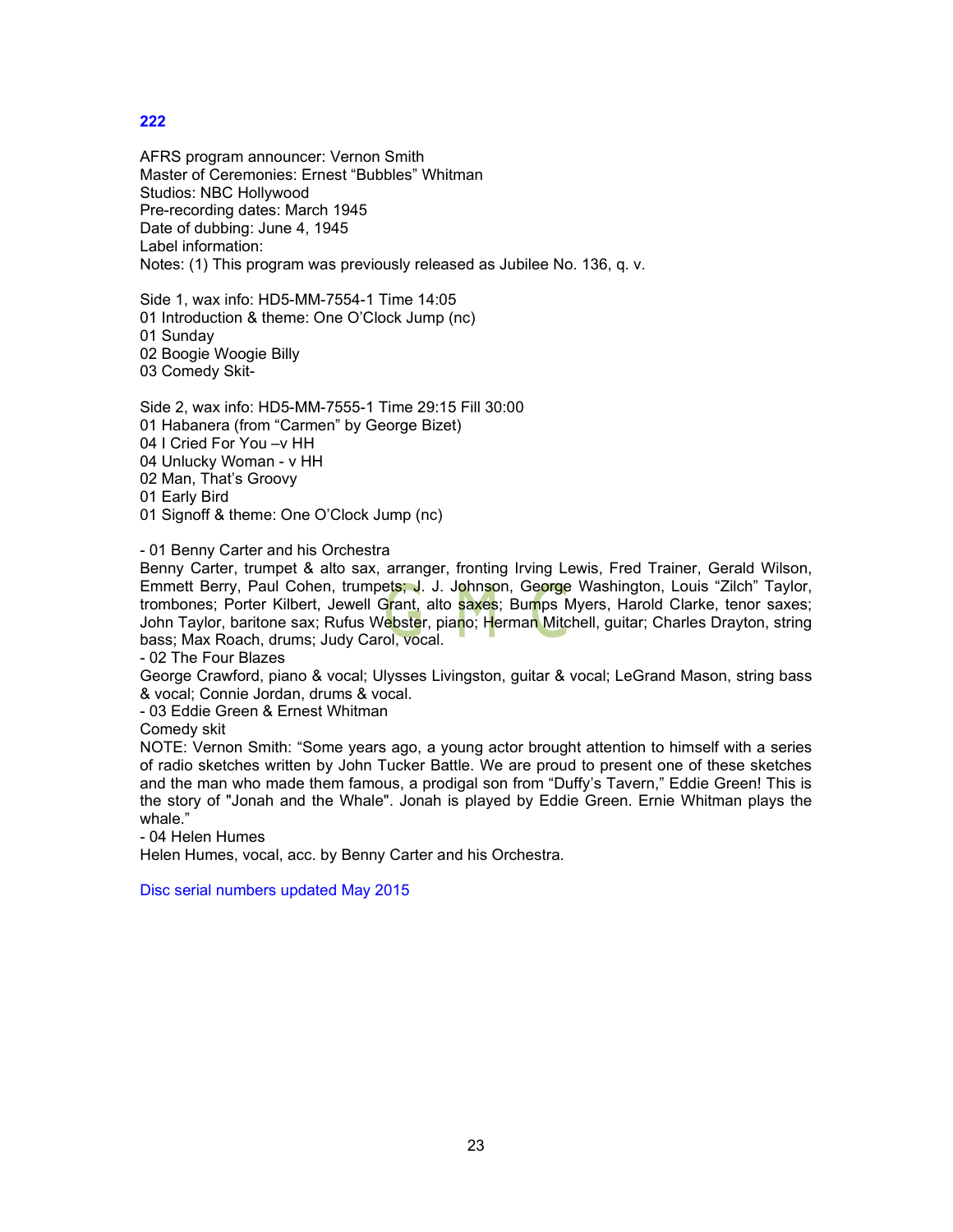AFRS program announcer: Vernon Smith Master of Ceremonies: Ernest "Bubbles" Whitman Studios: NBC Hollywood Pre-recording dates: September 1945 Date of dubbing: September 25, 1945 Label information: Notes: (1) This program was previously released as Jubilee No. 149, q, v.

Side 1, wax info: HD5-MM-12627-1 Time 14:02 01 Introduction & Count Basie's theme: One O'Clock Jump 01 Rhythm Man - arr JM 02 Comedy Skit 03 I'm Gonna Love That Gal – v DH 04 Gotta Be This Or That 01 Jazz Me Blues - arr JM

Side 2, wax info: HD5-MM-12628-1 Time 29:15 Fill to 30:00 05 There Is No You – v JS 06 Comedy Skit 01 Please Don't Talk About Me When I'm Gone – v JR 03 It Might As Well Be Spring – v DH 01 It's Sand, Man – arr BC 01 Signoff & Count Basie's theme: One O'Clock Jump

- 01 Count Basie and his Orchestra Ed Lewis, Harry Edison, Eugene "Snookie" Young, Karl George, trumpets; Dickie Wells, Ted Donnelly, Jay Jay Johnson, Eli Robinson, trombones; Preston Love, Jimmy Powell, alto saxes; Lucky Thompson, Buddy Tate, tenor saxes; Rudy Rutherford, baritone sax & clarinet; Count Basie, piano; Freddie Greene, guitar; Rodney Richardson, string bass; Shadow Wilson, drums; James Rushing, vocal; Buck Clayton, Jimmy Mundy, arr.

- 02 Dick Haymes & Ernest Whitman

Comedy skit

- 03 Dick Haymes

Dick Haymes, vocal, acc. by unidentified Orchestra, including strings, and featuring "Benny ---" on alto saxophone. NOTE: Dick Haymes comments the alto saxophone solo with "Watch out, Benny". The band might be Benny Carter ́s. "It Might As Well Be Spring" is announced as a tune from Dick ́s latest picture, "State Fair", but the big deal is that he didn't ́t sing the tune in the picture!

- 04 Delta Rhythm Boys

Vocal quartet: Carl Jones, Traverse Crawford, tenor; Kelsey Pharr, baritone; Lee Gaines, bass, acc. by Count Basie and his Orchestra

-05 Jeri Sullivan

Jeri Sullivan, vocal, acc. by unidentified Orchestra including string section

- 06 James Rushing & Ernest Whitman

Comedy skit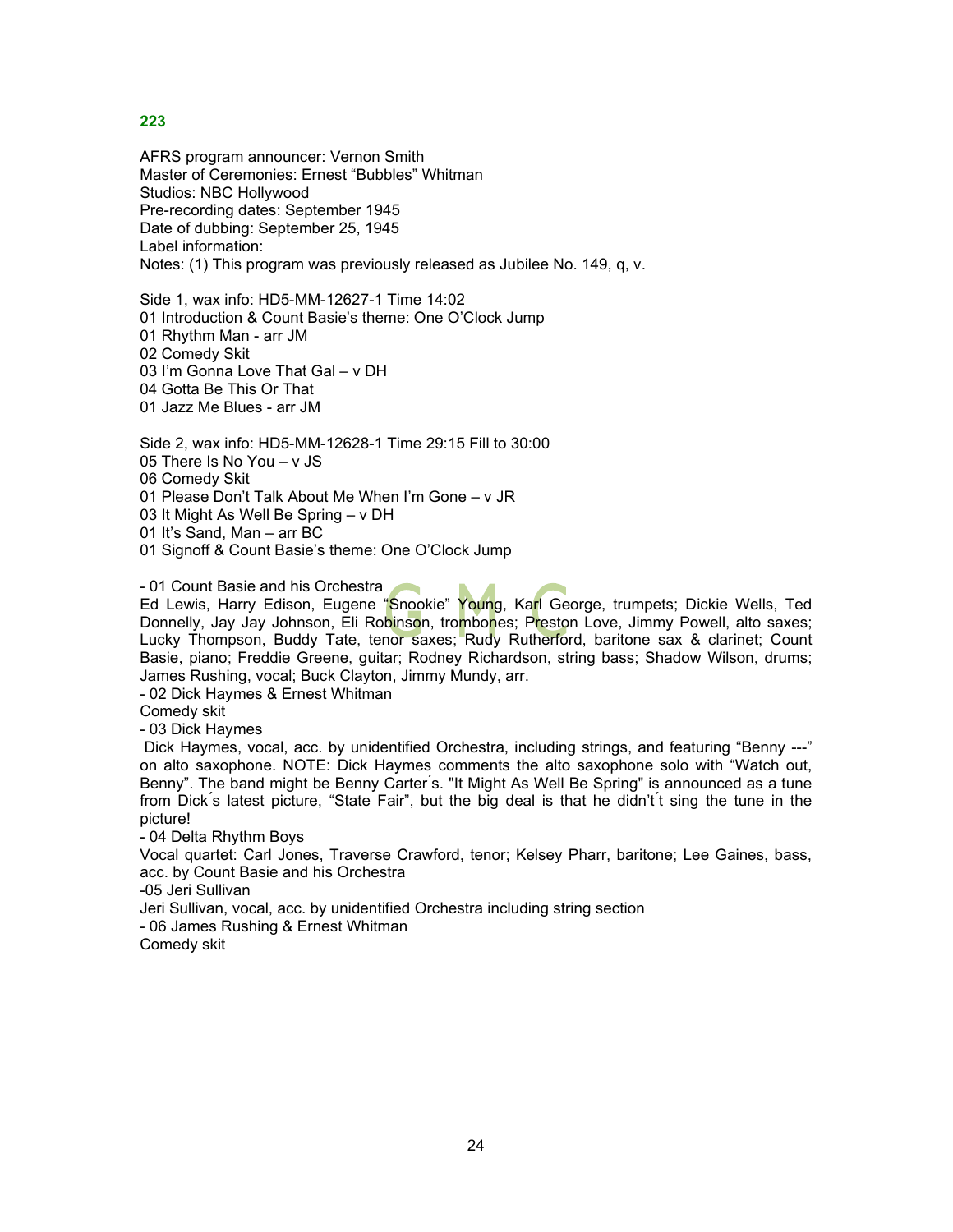AFRS program announcer: Vernon Smith Master of Ceremonies: Ernest "Bubbles" Whitman Studios: NBC Hollywood Pre-recording dates: September 1945 Date of dubbing: February 1947 Label information: Rubberstamp side one: 29:15 Notes: (1) This program was previously released on Jubilee No. 150, q.v.

Side 1, wax info: HD5-MM-12688-1 H-11-224 Time 13:40 01 Introduction & Count Basie's theme: One O'Clock Jump 01 San Jose 02 One For My Baby – v LH 03 Comedy Skit 04 Hey, Stop That Dancing Up There - v HG

Side 2, wax info: HD5-MM-12689-1 H-11-224 05 Buck Dance Rhythm - v SG3 02 Good-For-Nothing Joe - v LH 01 Tush!

01 Signoff & Count Basie's theme: One O'Clock Jump (nc)

- 01 Count Basie and his Orchestra

Ed Lewis, Harry Edison, Snookie Young, Karl George, trumpets; Dickie Wells, Ted Donnelly, Jay Jay Johnson, Eli Robinson, trombones; Preston Love, Jimmy Powell, alto saxes; Lucky Thompson, Buddy Tate, tenor saxes; Rudy Rutherford, baritone sax, clarinet; Count Basie, piano; Freddie Greene, guitar; Rodney Richardson, string bass; Shadow Wilson, drums.

- 02 Lena Horne

Lena Horne, vocal, acc. by Count Basie and his Orchestra

- 03 Harry "The Hipster" Gibson, Lena Horne & Ernest Whitman

Comedy Skit

- 04 Harry "The Hipster" Gibson

Harry "The Hipster" Gibson, piano & vocal; Jack Lesberg, string bass; Johnny Blowers, drums. -05 Slim Gaillard Trio

Bule "Slim" Gaillard, piano, guitar, drums, vocal; "Bam" Brown, string bass & vocal; Leo Watson, drums & vocal. NOTE: Whitman introduces the Slim Gaillard Trio as an "instrumental trio, direct from Billy Berg's Burger Stand."

END WHITMAN AS MASTER OF CEREMONIES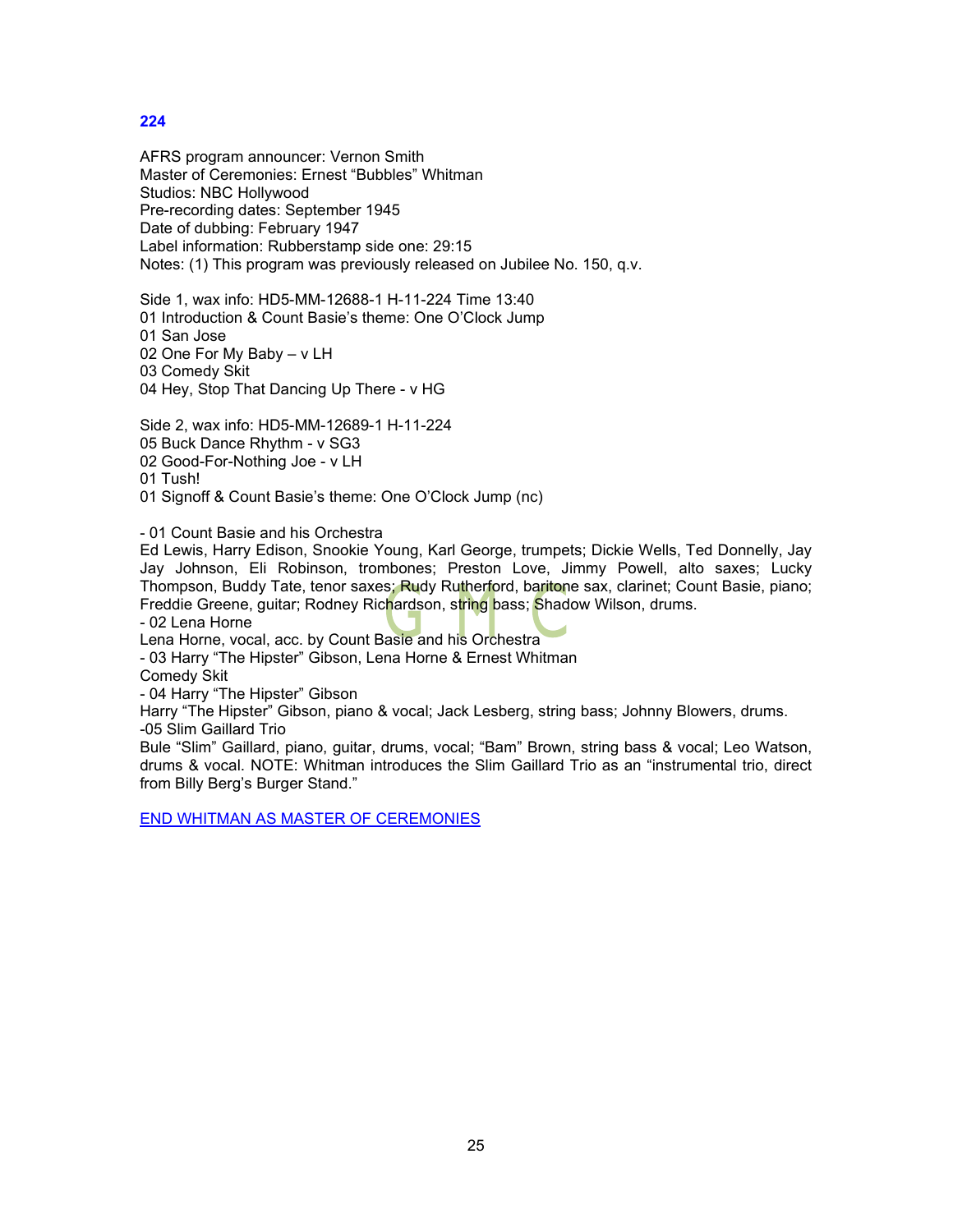AFRS program announcer: Gene Norman Mistress of Ceremonies: Ava Gardner Venue: "open air concert", Southern California Pre-recording dates: March 1947 Date of dubbing: November 15, 1947 Label information: Notes:

Side 1, wax info: D-4-A Pgm time 29:15 Fill to: 30:00 01 Introduction & theme: One O'Clock Jump 01 Miss Thing 01 Hey, Hey, Baby - v RT & band 02 Mop Mop 03 Jack Teagarden's theme: I've Got A Right To Sing The Blues (a few bars only) – v JT

-Side 2, wax info: D-4-A 03 Basin Street Blues - v JT 01 Open The Door, Richard -v RT & J Mc V 01 Flying Home (nc) & signoff by Ava Gardner

- 01 Jack McVea All Stars Probably Sammy Yates, trumpet; Jack McVea, tenor sax & vocal; Thomas "Crow" Kahn, piano; Frank Clarke, string bass; Rabon Tarrant, drums & vocal - 02 Joey Preston Joey Preston, percussion soloist, with the Jack McVea All Stars, Tarrant omitted - 03 Jack Teagarden Jack Teagarden, trombone & vocal, acc. by the Jack McVea All Stars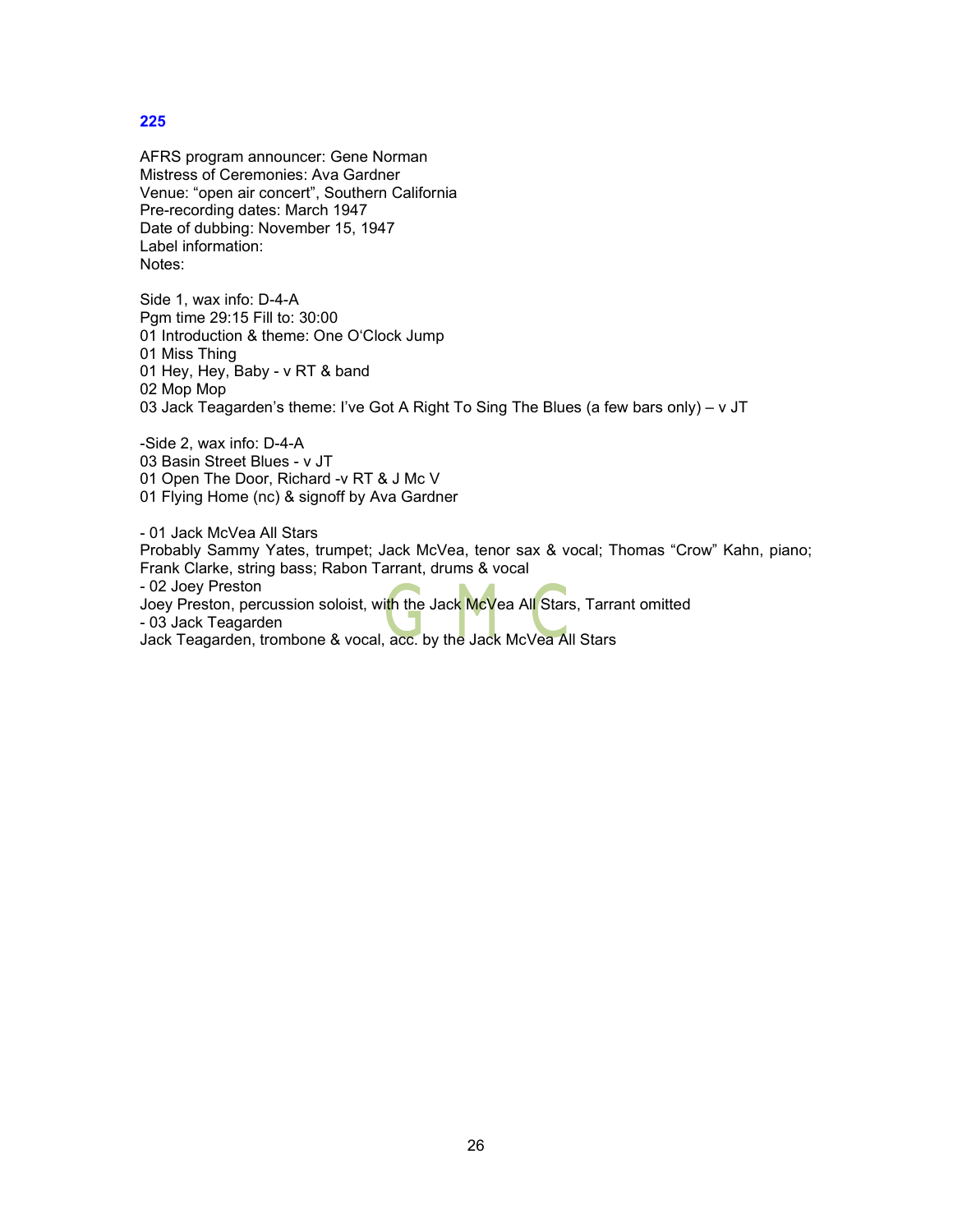AFRS program announcer: Gene Norman Mistress of Ceremonies: Ava Gardner Venue: "open air concert" somewhere in Southern California Pre-recording dates: March 1947 Date of dubbing: Label information: Rubberstamp side one: 29.15 / 45 Notes:

Side 1, wax info: Pt. One "Jubilee" #226 Time 15:30 01 Introduction & theme: One O'Clock Jump (nc) 02 Jack Teagarden's theme: I've Got A Right To Sing The Blues 02 Honeysuckle Rose02 Stars Fell On Alabama - v JT 03 I May Be Wrong (But I Think You're Wonderful) - v JP 04 Lullaby In Rhythm

Side 2, wax info: Pt. Two "Jubilee" # 226 Prog time 29:15 Fill to 30:30 04 Just You, Just Me 03 Yesterdays - v JL 01 Body And Soul (nc) 01 Signoff & theme: One O'Clock Jump

- 01 The Jack McVea All Stars

Probably Sammy Yates, trumpet; Jack McVea, tenor sax & vocal; Thomas "Crow" Kahn, piano; Frank Clarke, string bass; Rabon Tarrant, drums & vocal.

- 02 Jack Teagarden

Jack Teagarden, trombone & vocal, acc. by the Jack McVea All Stars. NOTE: On "Stars Fell On Alabama" the trumpet comes in for the final bar only

- 03 Judy Porter

Judy Porter, vocal, acc. by the Jack McVea All Stars

- 04 Saul Davis Trio

Saul Davis, piano; Chick Parnell, string bass; Buddy Craft, drums

NOTE: Saul Davis is introduced as a former "Professor of music"

- 05 Jean Louise

Jean Louise, vocal, acc. by the Saul Davis Trio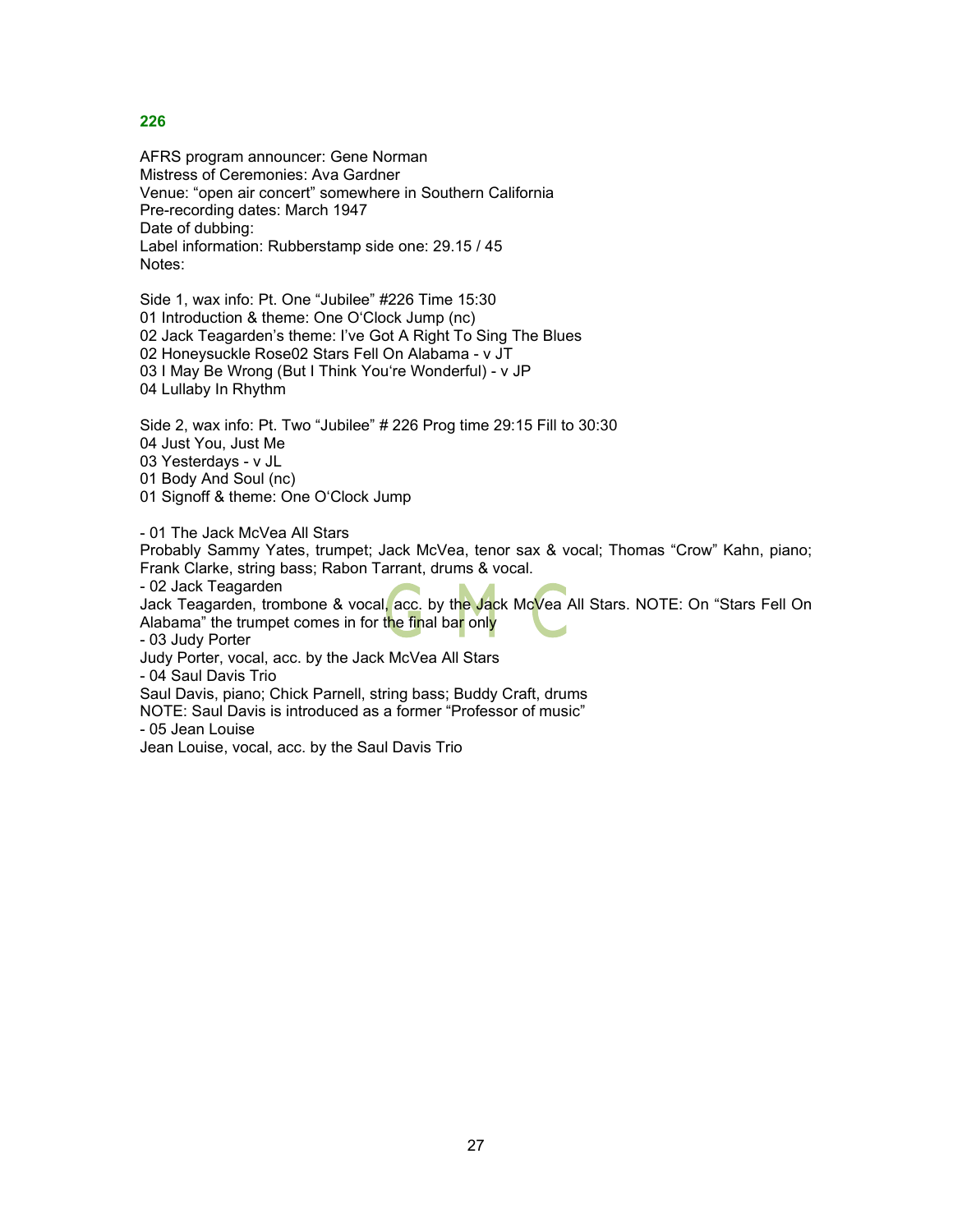AFRS program announcer: Gene Norman Mistress of Ceremonies: Martha Tilton Venue: McCormick General Hospital, Pasadena, CA Pre-recording dates: September 1947 Date of dubbing: Label information: Rubberstamp side one: 29.15 / 45 Notes:

Side 1, wax info: H-11-237 Pt. One "Jubilee" 227 Time 14:30 01 Introduction & theme: One O'Clock Jump 01 Sugar Foot Strut 02 Three Little Bears - v PC2 02 Crazy Rhythm 03 You Go To My Head

Side 2, wax info: Pt. Two "Jubilee" 227 Prog. time 29:15 Fill to 30:30 04 Blue Skies –v MT 05 Hora Staccato 05 Honeysuckle Rose 06 After You've Gone - v MT 01 Royal Garden Blues 01 Signoff & theme: One O'Clock Jump (nc)

- 01 Pete Daily and his Jazz Band Pete Daily, cornet; Warren Smith, trombone; Rosy McHargue, clarinet; Joe Rushton, baritone sax; Skippy Anderson, piano; George Defebaugh, drums NOTE: Martha Tilton: "Currently at the Hangover Club, Hollywood" - 02 Page Cavanaugh Trio Page Cavanaugh, piano & vocal; Al Viola, guitar & vocal; Lloyd Pratt, string bass & vocal - 03 Johnny White Quartet Johnny White, vibraphone; clarinet; string bass; drums NOTE: Martha Tilton: "At the Rounders Club in Hollywood." -04 Martha Tilton Martha Tilton, vocal, acc. by the Jonny White Quartet -05 Freddie Davis Freddie Davis, harmonica soloist NOTE: Martha Tilton: "Recently did a film at MGM" -06 Martha Tilton Martha Tilton, vocal, acc. by Pete Daily and his Jazz Band

(Disc 1 serial number updated May 2015)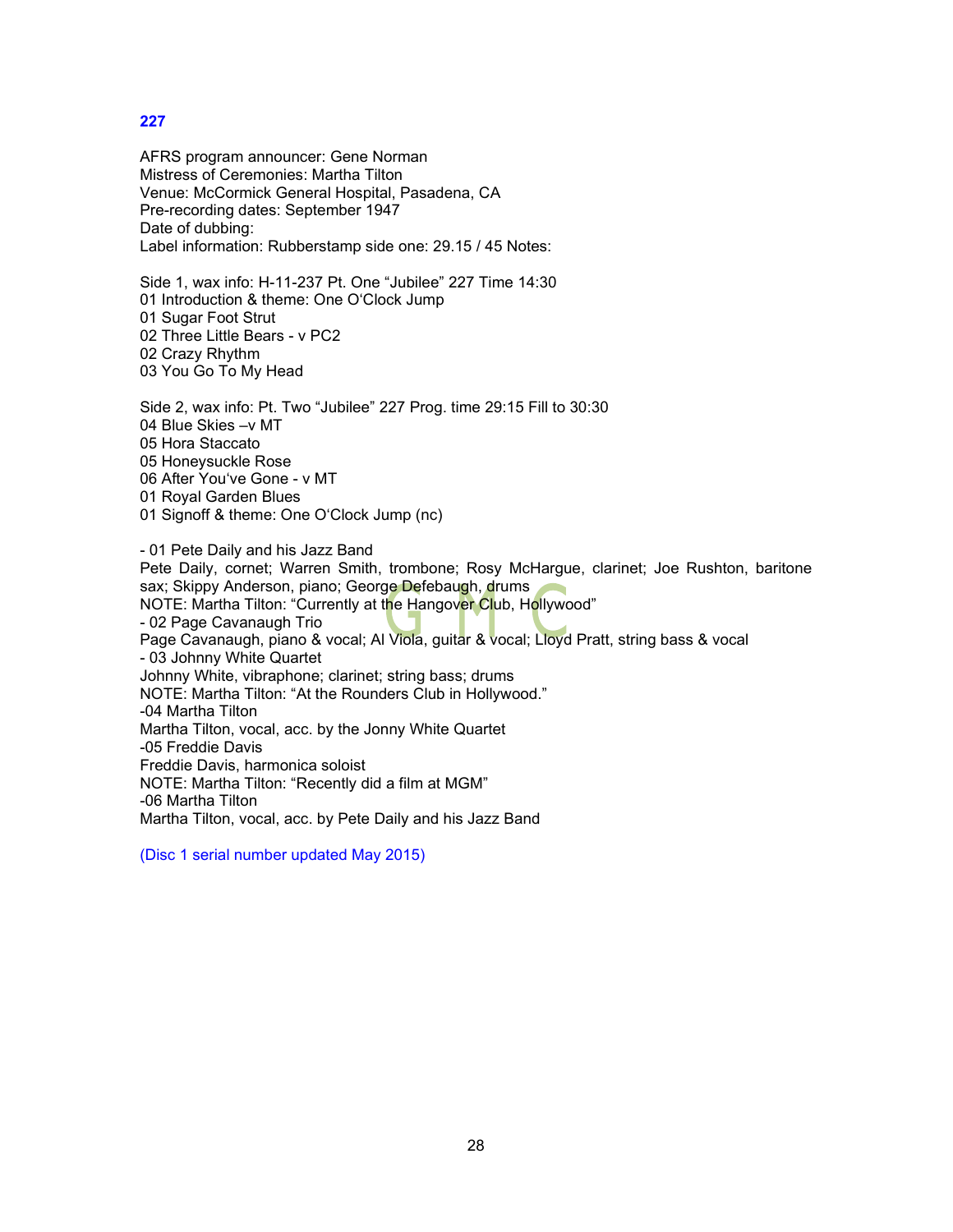GMA AFRS-627

AFRS program announcer: Gene Norman Masters of Ceremonies: Woody Herman Venue: *Just Jazz* concert, Civic Auditorium, Pasadena, CA Pre-recording dates: January 10, 1947 Date of dubbing: Label information: Notes: (1) The material from side one of Jubilee No. 228 was used again as side one of Jubilee No. 291, q.v.

Side 1, wax info: 01 Introduction & theme: One O'Clock Jump 02 The Juba Blues (slow tempo) - v JT & WH 03 Cotton Tail

Side 2, wax info: 04 "C" Jam Blues 04 Take The "A" Train 02 The Blues (medium tempo) (nc) 03 Cotton Tail (nc) - used as a "filler"

- 01 Just Jazz All Stars

Probably Howard McGhee, trumpet; Wardell Grey, Ted Nash, Herbie Stewart, tenor saxes; Tommy Todd, piano; Charlie Drayton, string bass; Jackie Mills, drums

- 02 Jack Teagarden, Woody Herman and The All Stars

Howard McGhee, trumpet; Jack Teagarden, trombone & vocal; Woody Herman, clarinet & vocal; Wardell Grey, Ted Nash, Herbie Stewart, tenor saxes; Tommy Todd, piano; Charlie Drayton, string bass;\ Jackie Mills, drums.

NOTE: The above listed personnel is announced by Woody Herman for the final, medium tempo blues number. Woody Herman: "We ́re sending our Jubilee around the world tonight and to the bedside networks from the middle of a school yard. Yes, you heard me right: looks like 40,000 people are out there in front of me waiting for the best. We ́re outside in that happy California night..."

- 03 Joey Preston and The All Stars

Unidentified trumpet, tenor sax, piano, string bass, Joey Preston, drums. NOTE: At the time of this concert, Preston was ten years old.

-04 Slim Gaillard

Slim Gaillard, piano, string bass, drums; unidentified string bass, drums. NOTE: Gene Norman, taking the mike after *Take the "A" Train*: "Thank you Slim! Slim knocked the piano around, then took up the sticks and finally got around to the bass and back to the piano again."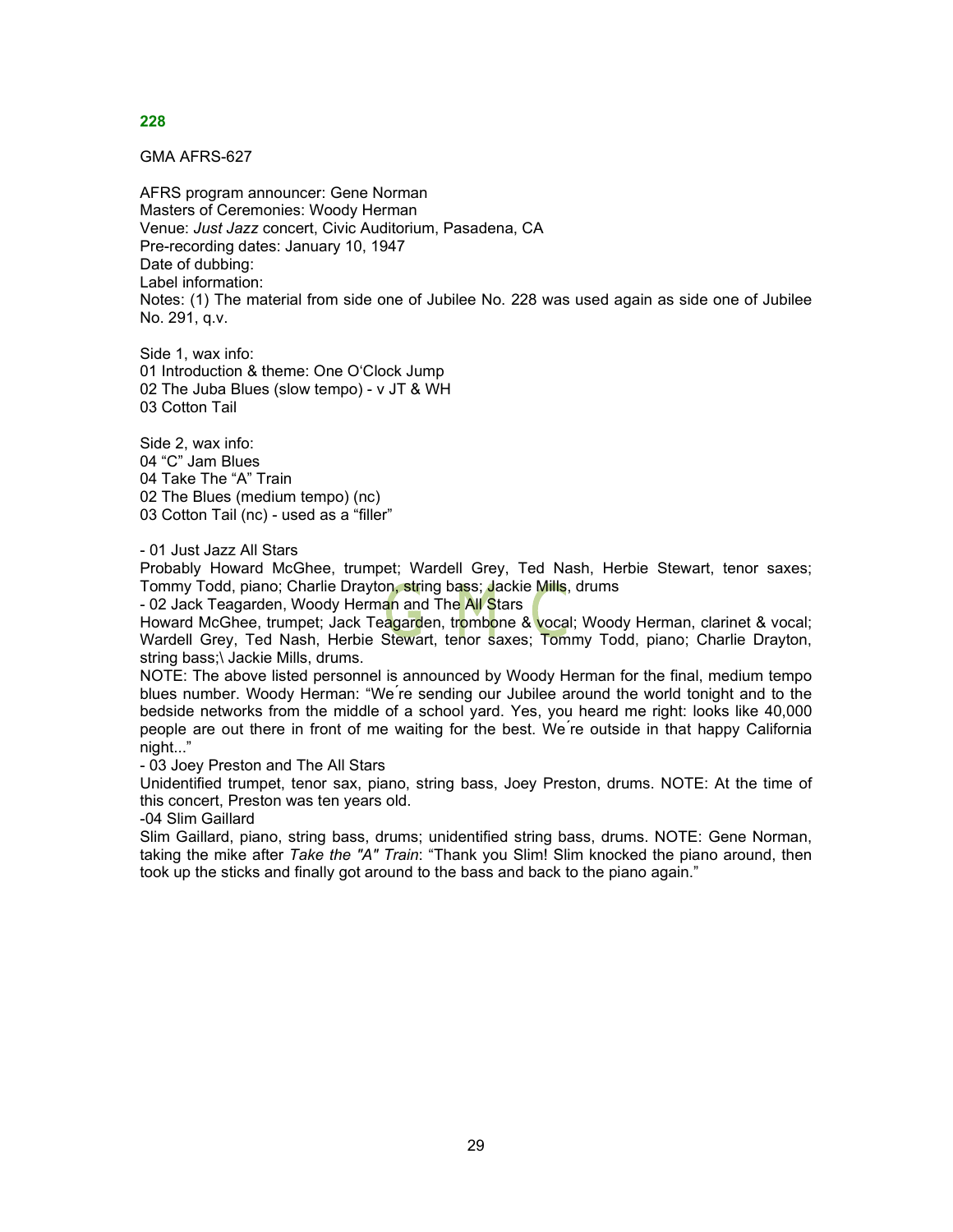GMA AFRS-628

AFRS program announcer: John --- Master of Ceremonies: Woody Herman Venue: California Pre-recording dates: c. late April 1947 Date of dubbing: Label information: Notes:(1) Some material from this program was again used for Jubilee No. 291, q.v.

Side 1, wax info: H-11-229 Pt. One Time 14:19 01 Introduction & theme: One O'Clock Jump into unidentified signature 01 The Great Lie 02 Somebody Loves Me - v WH 03 Kansas City Boogie - v JP, clt HS 04 Comin<sup>'</sup> Home Baby - v LJB-

Side 2, wax info: H-11-229 Pt. Two Prog. time 29:15 Fill to 30:00 03 I Ain ́t Mad At You - v JP & band 05 Baby Mine 06 Medley: Rose Room - In A Mellotone 06 Signoff & theme: unidentified tune (nc)

- 01 Just Jazz All Stars

Howard McGhee, trumpet; unidentified trombone; Herbie Stewart, tenor sax: Dodo Marmarosa, piano; Arnold Fishkin, string bass; Jackie Mills, drums. NOTE: Although "The Great Lie" is announced as a quartet performance, it is actually by a sextet including trumpet and trombone. - 02 Woody Herman

Woody Herman, vocal, acc. by Herbie Stewart, clarinet; Dodo Marmarosa, piano; Arnold Fishkin, string bass; Jackie Mills, drums

- 03 Jesse Price and his Quartet

Jesse Price, vocal, acc. by Herbie Stewart or Fields, clarinet, tenor sax; Dodo Marmarosa, piano; Arnold Fishkin, string bass; Jackie Mills, drums

NOTE: Woody Herman: "Here is that great blues man from out Kansas City way, showing off from his drums to come up front for a couple of choruses. Jackie Mills slides into the drummer's chair while Jesse stomps off with his quartet on Kansas City Boogie".

-04 Little Joan Benson

Little Joan Benson, vocal, acc. by Dodo Marmarosa, piano; Arnold Fishkin, string bass; Jackie Mills, drums

NOTE: At the time of this concert, Benson was ten years old

-05 Little Joan Benson, Woody Herman & Jesse Price

Little Joan Benson, Woody Herman, Jesse Price, vocal trio, acc. by Herbie Stewart, clarinet; Dodo Marmarosa, piano; Arnold Fishkin, string bass; Jackie Mills, drums

-06 Just Jazz All Stars

Same personnel as -01 with Woody Herman, clarinet added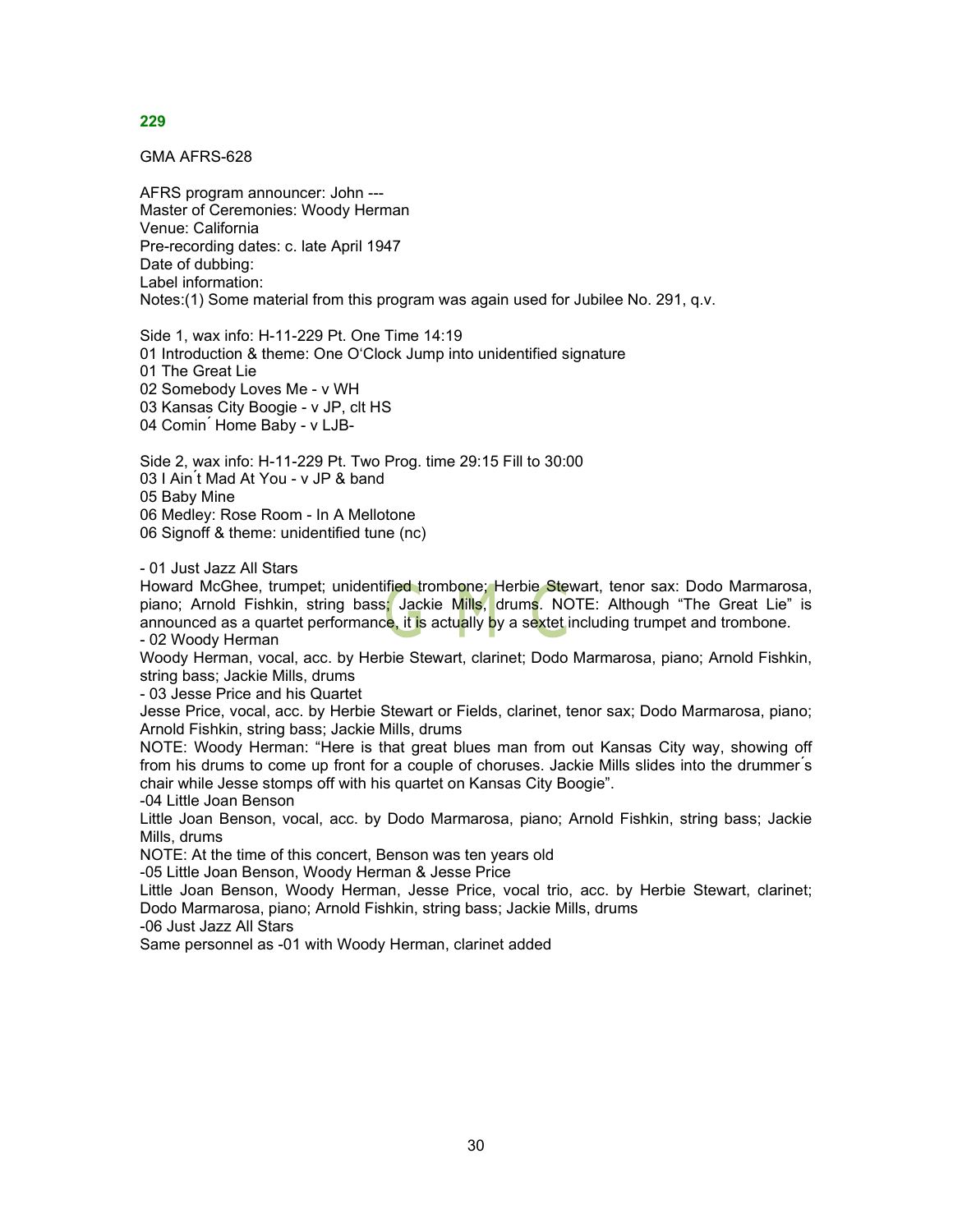AFRS program announcer: Gene Norman Mistress of Ceremonies: Lena Horne Venue: McCormick General Hospital, Pasadena, CA Pre-recording dates: c. April-May 1947 Date of dubbing: Label information:

Notes: (1) "After the great reception here we decided to put the show on every week from the Bedside Network of McCormick to the combined networks of the Armed Forces Radio Services. And we're all very proud, very proud indeed, to be a part of this new series of Jubilee." (Lena Horne)

Side 1, wax info: 01 Introduction & theme: One O'Clock Jump (nc) 01 "C" Jam Blues 02 Old Fashioned Love - v LH 03 Stomping At The Savoy 04 Trio

Side 2, wax info:02 Honeysuckle Rose - v LH 01 Medley: Star Dust - The Man I Love - Body And Soul 01 Signoff & theme: One O'Clock Jump

- 01 "Black & White" Records All Stars

Gerald Wilson, trumpet; Murray McEachern, trombone; Barney Bigard, clarinet, Phil Moore, piano & leader; Al Hendrickson, guitar; Red Callender, string bass; Harold "Doc" West, drums.

- 02 Lena Horne

Lena Horne, vocal, acc. by the "Black & White" Records All Stars.

- 03 Benny Carter

Benny Carter, alto sax soloist, acc. by the "Black & White" Records All Stars.

NOTE: The following dialogue between Carter and Horne may help to date the session: LH: "I wish you could stick around for more, Benny." BC: "I do, too. But I got a big date in Hollywood, Lena." LH: Ah, yes, that's right. Benny's leading the band in the big revue at the El Patio Theatre the one called "Something's Jumping." BC: "That's right. And we'd like to bring that revue on very soon to old Jubilee if we could."

04 Erroll Garner Trio

Erroll Garner, piano; Red Callender, string bass; Hal West, drums.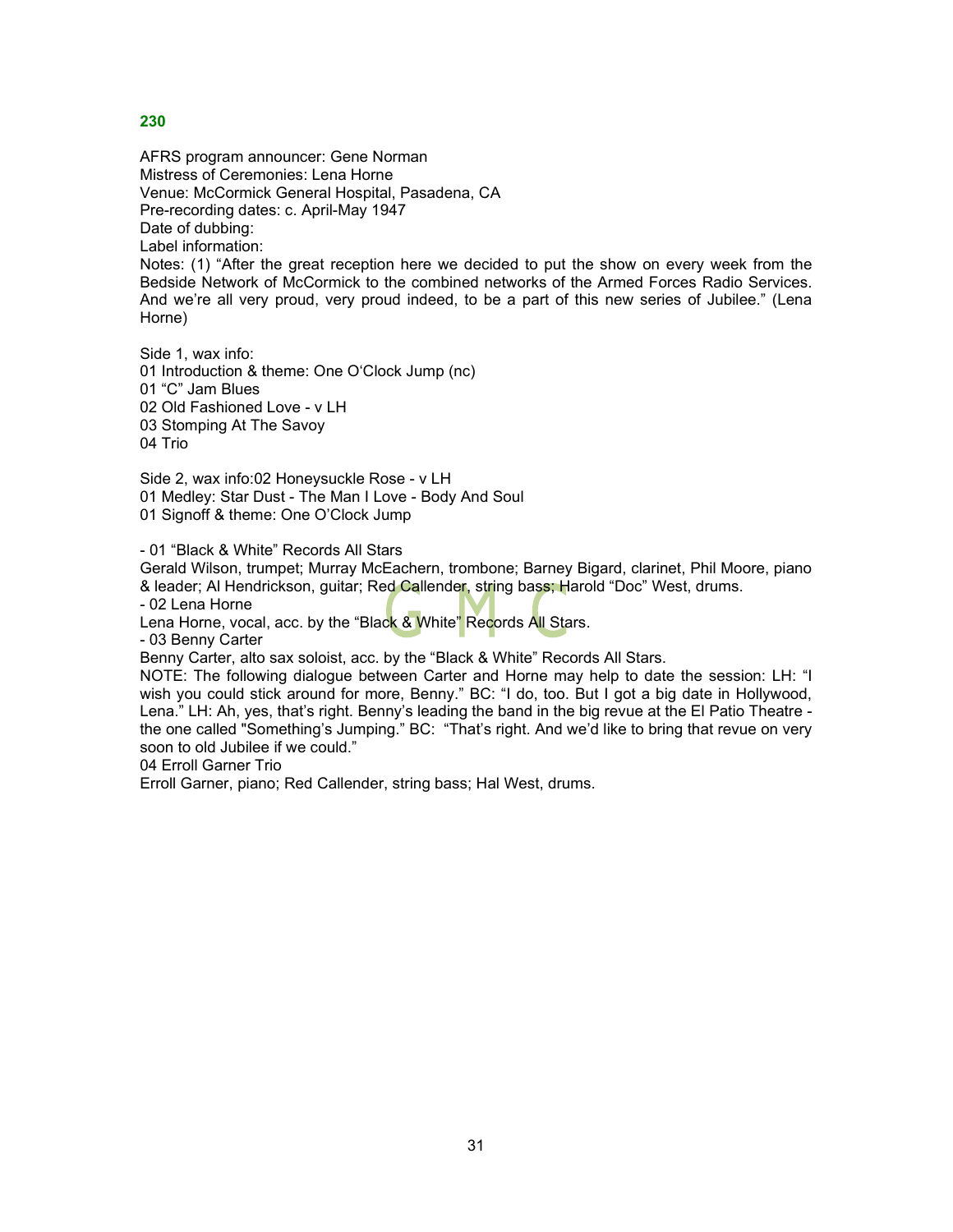AFRS program announcer: Gene Norman Masters of Ceremonies: Gene Norman, Stan Kenton Venues: see each entry Pre-recording dates: see each entry Label information:

Side 1, wax info: H-11-231-1 01 Introduction & theme: One O'Clock Jump 02 Introduction & signature: Artistry In Rhythm - arr SK 03 Rhythm Incorporated, parts 1 & 2 - arr SK&PR 04 September Song - v JC, arr PR 05 Hit The Ramp, Tramp - v 4B 04 Lover - arr PR

Side 2, wax info: H-11-231-2 06 Caravan 07 I Love Coffee, I Love Tea 04 Just A Sittin' and A Rockin' - v JC, arr GR 04 Artistry In Percussion - arr PR 02 Signoff & Kenton signature: Artistry In Rhythm - arr SK 04 Closing theme: Artistry In Rhythm - arr SK 04 Artistry In Rhythm (Production On Theme) - arr SK

- 01 Count Basie and his Orchestra

No details

- 02 Stan Kenton and his Orchestra. Probably Ray Borden, John Carroll, Buddy Childers, Karl George, Dick Morse, trumpets; Harry Forbes, George Faye, trombones; Bart Varsalona, valve trombone; Eddie Meyers, Art Pepper, alto saxes; Red Dorris, Maurice Beeson, tenor saxes; Bob Gioga, baritone sax; Stan Kenton, piano & arranger; Bob Ahern. guitar; Clyde Singleton, string bass; Joe Vernon, drums. (McGregor Studios, Hollywood, c. March 1943)

- 03 Stan Kenton and his Orchestra

Probably Buddy Childers, Ray Wetzel, Chico Alvarez, John Anderson, Ken Hanna, trumpets; Kai Widing, Skip Layton, Milt Bernhardt, Harry Forbes, trombones; Bart Varsalona, valve trombone; Boots Mussulli, Eddie Meyers, alto saxes; Bob Cooper, Vido Musso, tenor saxes; Bob Gioga, baritone sax; Stan Kenton, piano & arranger; Bob Ahern, guitar; Eddie Safranski, string bass; Shelly Manne, drums; Gene Roland, Pete Rugolo, arrangers. (Radio Recorders Studio, Hollywood, February 27, 1947)

- 04 Stan Kenton and his Orchestra

Same as -03, plus June Christy, vocal. (Avadon Ballroom, Los Angeles, c. March 1947)

- 05 The Four Blazes

Probably George Crawford, piano & vocal; Ulysses Livingston, guitar & vocal; LeGrand Mason, string bass & vocal; Connie Jordan, drums & vocal. (Same as -04)

- 06 Max Miller Trio

Max Miller, piano; Jack Flanagan, guitar; Tom Scully, string bass. (Same as -04)

-07 Stan Kenton & Max Miller. Stan Kenton and Max Miller, piano duet on one piano. (Same as -

04) NOTE: This *I Love Coffee* is not the same version as the then popular *Java Jive.*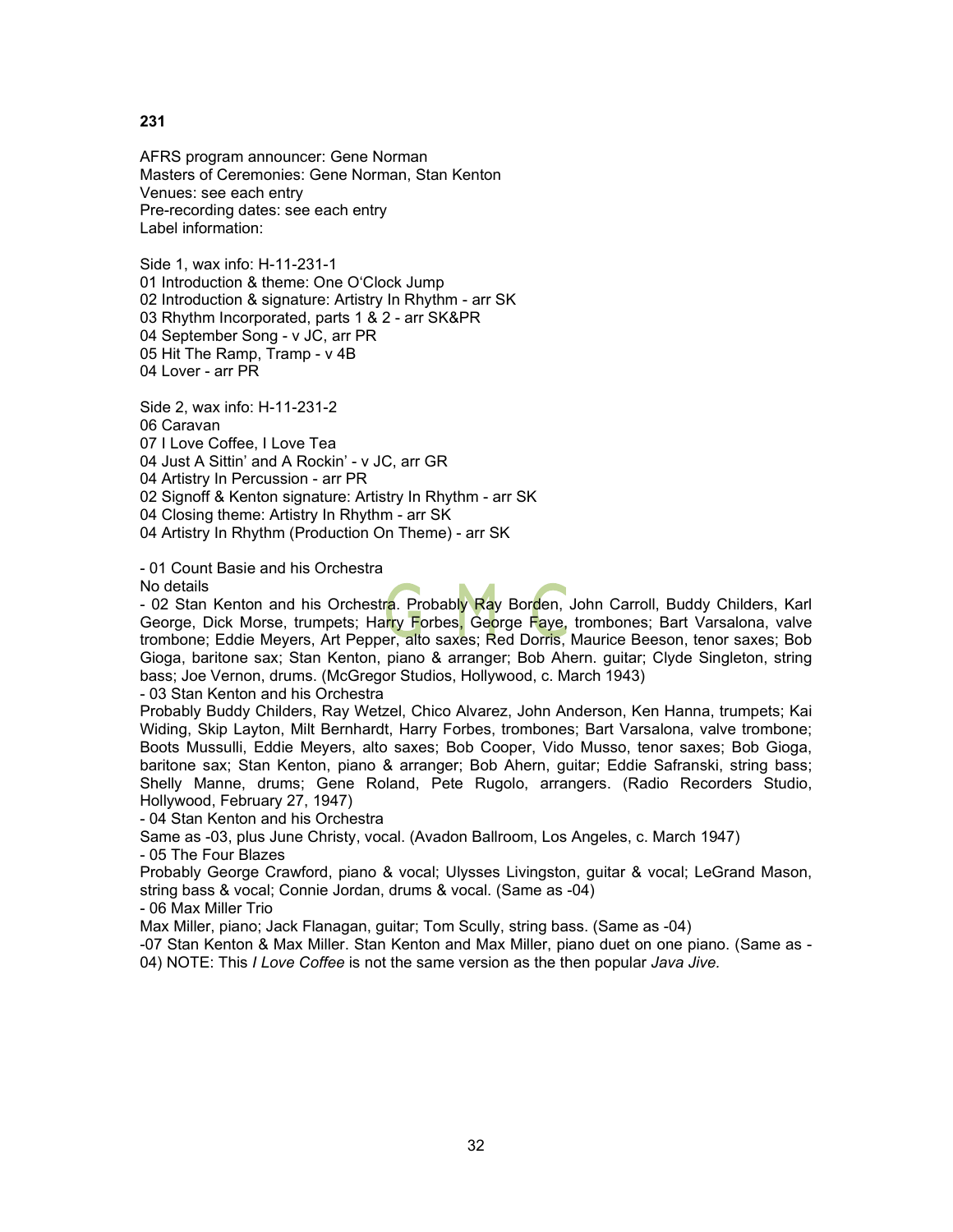AFRS program announcer: Gene Norman Master of Ceremonies: Garry Moore Venue: Auditorium, McCormick General Hospital, Pasadena, CA Pre-recording dates: c. May 1947 Date of dubbing: Label information: Notes: (1) According to the AFRS announcer, Doug Lawrence (?) should be featured on this program.

Side 1, wax info: H-11-232-1 Time 13:50 01 Introduction & theme: One O'Clock Jump 02 Comedy Skit 01 Melba's Blues - arr ML 03 Boogie Woogie Washerwoman - v MS 04 Comedy Skit

Side 2, wax info: H-11-232-2 Prog. time 29:15 Fill to 30:00 05 That Harlem Yank - v TR 01 When Your Lover Has Gone 06 Little Red Riding Hood 01 Mop Mop (a few bars only) 01 The Saint (nc) & signoff 01 Signoff & theme: One O'Clock Jump (nc)

- 01 Gerald Wilson and his Orchestra Probably Gerald Wilson, trumpet & arranger; Red Kelly, R. Ross, trumpets; Melba Liston, trombone, arranger, vocal; Trumm<mark>y Y</mark>oung, Lewis McGreery, Ken Medlock, Jim Robinson, trombones; Les Robinson, Willie McLeish Smith, alto saxes; Buddy Collette, alto sax & clarinet; Clyde Dunn, Vernon Slater, John Randolph, tenor saxes & clarinets; Jimmy Bunn, piano; B. Sexton, guitar; Red Callender, string bass; Charles Thompson, drums. - 02 Garry Moore & Gene Norman comedy skit - 03 Mabel Scott Mabel Scott, vocal, acc. by the Gerald Wilson Orchestra. - 04 Garry Moore & Timmy Rogers Comedy Skit - 05 Timmy Rogers Timmy Rogers acc. by the Gerald Wilson Orchestra. - 06 Garry Moore

Garry Moore, comedy skit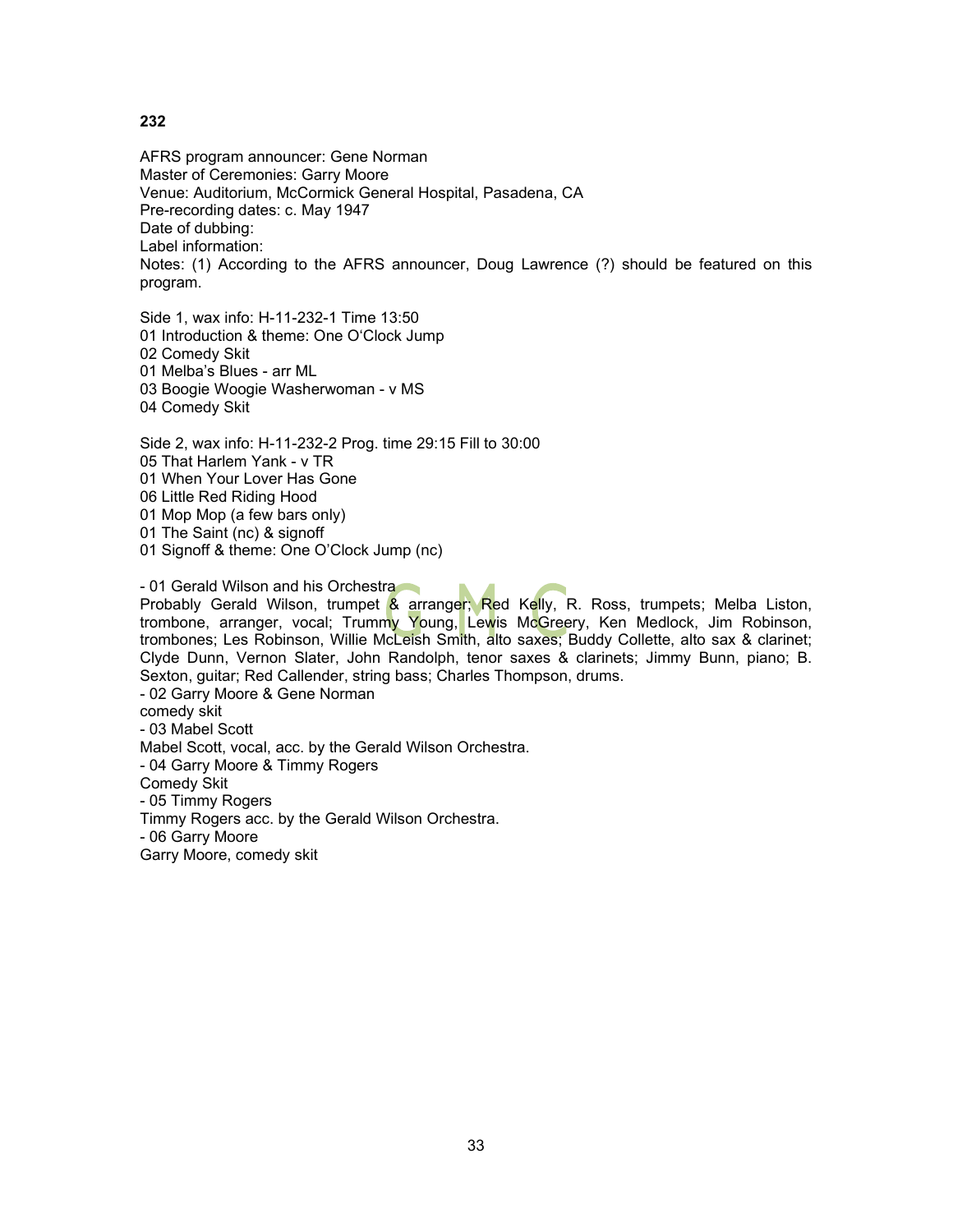AFRS program announcer: Gene Norman Masters of Ceremonies: Nan Bennett, Gene Norman Venue: Auditorium, McCormick General Hospital, Pasadena, CA Pre-recording date: c. January 1947 Date of dubbing: Label information: Notes:

Side 1, wax info: H-11-233 Part One 01 Introduction & theme: One O'Clock Jump 02 The Elk's Parade 03 Comedy skit 04 Great Day Coming: Manana - v MM 05 No Greater Love - v LS 05 Autumn In New York –v LS

Side 2, wax info: H-11-233 Part Two 06 Country Boy - v MT 02 Sherwood's Forest - arr BS 07 Begin The Beguine

01 Signoff & theme: One O'Clock Jump (nc)

01 One O'Clock Jump (nc)

- 01 The AFRS Orchestra

No details

- 02 Bobby Sherwood and his Orchestra

Probably Bobby Sherwood, trumpet, guitar, arranger & leader; Don Dean, Ray Downs, Jack Gabel, trumpets; Wes Cope, Bob Leaman, Ray Sims, Phil Washburn, trombones; Red Press, alto sax; Dave Cavanaugh, Marty Glaser, tenor saxes; Merle Bredwell, baritone sax & bassoon; Sheldon Smith, piano; Basil Hutchinson, guitar; Art Edwards, string bass; Keith Williams, drums. NOTE: Sherwood played an extended engagement at the Casino Gardens, Ocean Park, California between January 11 - March 21, 1947. This program may date from this period.

- 03 Nan Bennett & Bobby Sherwood

Comedy Skit

- 04 The Merry Macs

Mixed vocal quartet (3 males and one female) acc. by Bobby Sherwood and his Orchestra.

- 05 Lynne Stevens

Lynne Stevens, vocal, acc. by Bobby Sherwood and his Orchestra.

- 06 Mel Tormé

Mel Tormé, vocal, acc. by unidentified piano, string bass.

- 06 Bobby Sherwood

Bobby Sherwood, guitar soloist, acc. by Sheldon Smith, piano; Art Edwards, string bass Keith Williams, drums - if any. The full Orchestra comes in for the final flourish only.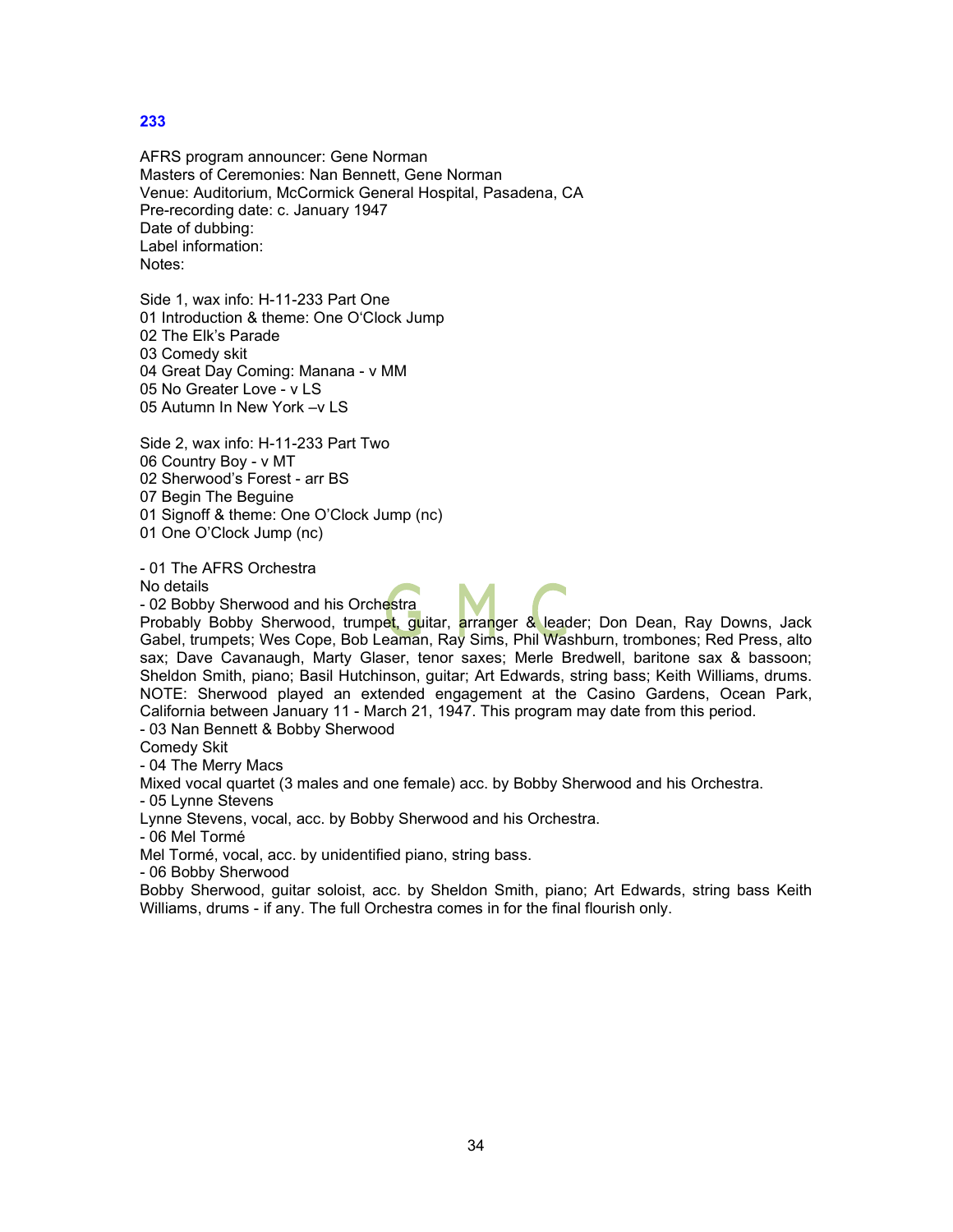AFRS program announcer: Gene Norman Masters of Ceremonies: Gene Norman, Stan Kenton Venues: various - see each entry Pre-recording dates: various - see each entry Date of dubbing: Label information: Notes:

Side 1, wax info: H-11-234-1 01 Introduction & theme: One O'Clock Jump (nc) 02 Introduction & Stan Kenton's signature: Artistry In Rhythm - arr SK 03 Safranski - arr PR 04 That's Where My Money Goes – v 4B 04 Chicago Blues - v 4B

Side 2, wax info: H-11-234-2 03 Rika, Jika, Jack - v JC & band, arr PR 03 Come Back to Sorrento - arr PR 03 Artistry Jumps - arr SK 02 Closing theme: Artistry In Rhythm - arr SK 02 Signoff & Stan Kenton's theme: Artistry In Rhythm (Production On Theme) - arr SK

- 01 Count Basie and his Orchestra

No details

- 02 Stan Kenton and his Orchestra

Probably Ray Borden, John Carroll, Buddy Childers, Karl George, Dick Morse, trumpets; Harry Forbes, George Faye, trombones; Bart Varsalona, valve trombone; Eddie Meyers, Art Pepper, alto saxes; Red Dorris, Maurice Beeson, tenor saxes; Bob Gioga, baritone sax; Stan Kenton, piano & arranger; Bob Ahern. guitar; Clyde Singleton, string bass; Joe Vernon, drums. (McGregor Studios, Hollywood, c. November 1943)

- 03 Stan Kenton and his Orchestra

Probably Buddy Childers, Ray Wetzel, Chico Alvarez, John Anderson, Ken Hanna, trumpets; Kai Widing, Skip Layton, Milt Bernhardt, Harry Forbes, trombones; Bart Varsalona, valve trombone; Boots Mussulli, Eddie Meyers, alto saxes; Bob Cooper, Vido Musso, tenor saxes; Bob Gioga, baritone sax; Stan Kenton, piano & arranger; Bob Ahern, guitar; Eddie Safranski, string bass; Shelly Manne, drums; June Christy, vocal; Gene Roland, Pete Rugolo, arrangers. (Avadon Ballroom, Los Angles, c. March 1947)

- 04 The Four Blazes

Probably George Crawford, piano & vocal; Ulysses Livingston, guitar & vocal; LeGrand Mason, string bass & vocal; Connie Jordan, drums & vocal. (Same as -04)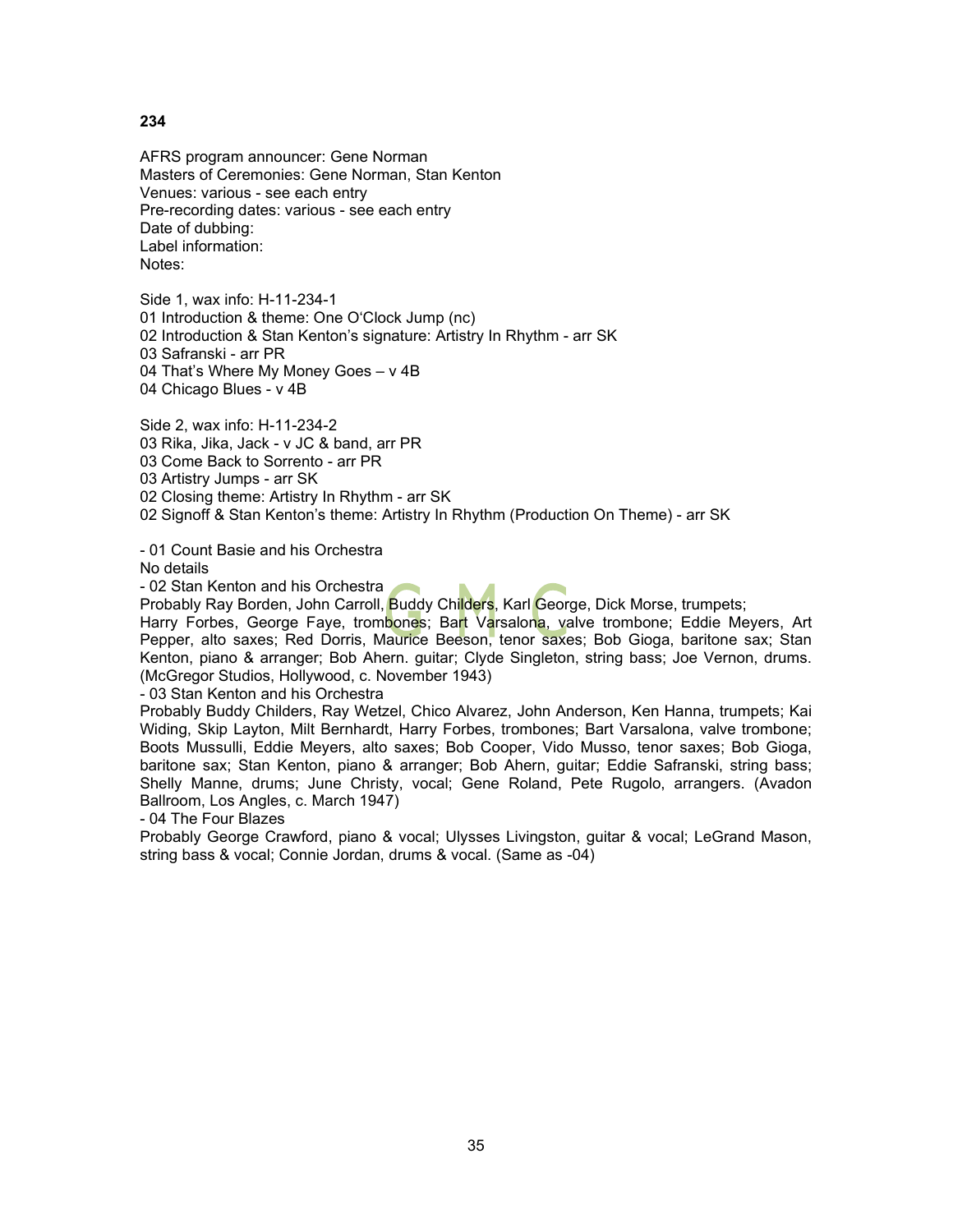AFRS program announcer: Gene Norman Mistress of Ceremonies: Lina Romay Venue: McCormick General Hospital, Pasadena, CA Pre-recording date: c. June 1947 Date of dubbing: Date of first broadcast: Label information:

Notes: (1) "This special session of Jubilee is being presented from our week old (?) Studio "A" of Station KNG, the bedside network of McCormick General Hospital in Pasadena." (Lina Romay) (2) "This Latin-American session of Jubilee was "prepared with the aid of the Hollywood Coordinating Committee." (Unidentified AFRS staff announcer).

Side 1, wax info: D-3-A 01 Introduction & theme: One O'Clock Jump 02 Comedy Skit 01 Oye Negra (Listen, Dark Girl) 03 Te Quiero Dijiste (Magic Is The Moonlight) - v LR (in Spanish) 04 Maria - v NA 04 Batuque No Morro 04 Jam Session In The Hills- v CB

Side 2, wax info: D-4-A 05 Bim Bam Boom - v CB 02 Comedy Akit 03 Tico Tico -v LR (in English) 01 Enlloro - v band 01 Signoff & theme: One O'Clock Jump (nc)

- 01 De Varga and his Orchestra

Latin-American style band of unidentified instrumentation and personnel, directed by Johnny (?) De Varga, piano, and probably including Miguelito Valdez, conga & vocal; Edward "Eddie" Cano, piano, trombone & string bass; Nestor Amaral, guitar & vocal; Ruso De Pandeira, percussion & vocal.

- 02 Gene Norman & Lina Romay Comedy skit - 03 Lina Romay Lina Romay, vocal, acc. by De Varga and his Orchestra. NOTE: Lina Romay was a singer with Xavier Cugat's Orchestra before going to MGM - 04 The Carioca Boys Unidentified flute; vibraphone; guitar; string bass; drums; Nestor Amaral, guitar & vocal; Roso De Pandeira, percussion & vocal.

- 05 Carlos Carlos

Vocal, acc. by De Varga and his Orchestra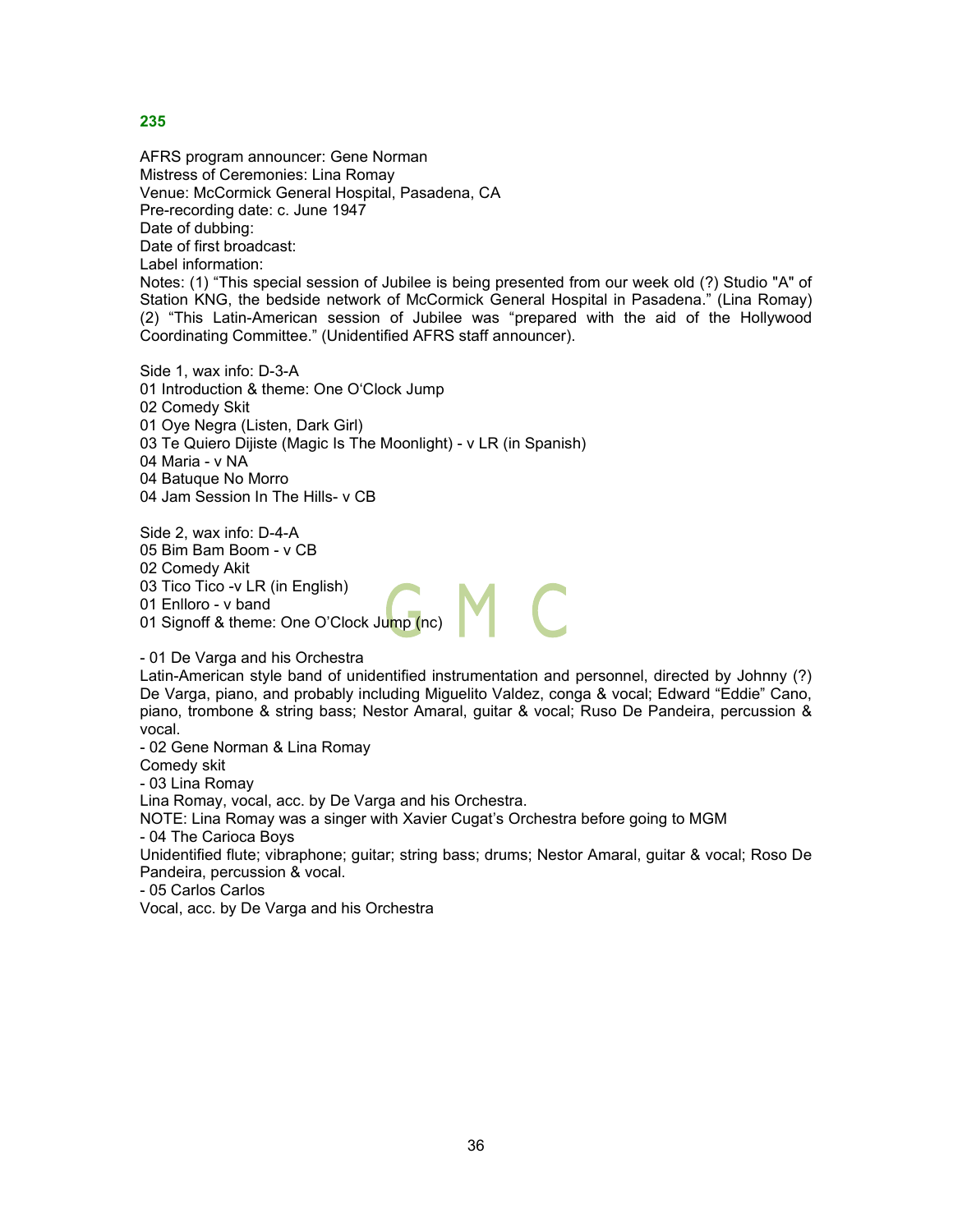AFRS program announcer: Gene Norman Mistress of Ceremonies: Marie McDonald Venue: Birmingham General Hospital, Van Nuys, CA Pre-recording date: c. January 1947 Date of dubbing: Label information: Notes:

Side 1, wax info: H-11-236 Time 14:00 01 Introduction & theme: One O'Clock Jump (nc) 02 Comedy Skit 01 Tone Bone - composer & arr TP 01 Fanfare (a few bars only) 03 Comedy Skit 04 Comedy Skit 05 This Can ́t Be Love-v MW

Side 2, wax info: H-11-236 Prog. Time 29:15 Fill to 30:30 01 Summertime 05 The Man I Love - v MW 06 Comedy Skit 01 The Anniversary Song - v BR 06 Comedy Skit

01 Mister Jump - composer TP

01 Signoff & theme: One O'Clock Jump (nc)

- 01 Tommy Pederson and his Orchestra

Probably Billie Rogers, trumpet & vocal; Vern Arslan, Vito Magnanao, George Seaberg, Joe Triscari, trumpets; Pullman "Tommy" Pederson, trombone, arranger & leader; Charlie LaRue, Tex Satterwhite, Ollie Wilson, trombones; Wilbur Schwartz, clarinet & alto sax; Jimmy Rudge, alto sax; Charlie Brosen, Corky Corcoran, tenor saxes; Herb Stowe, baritone sax; Dodo Marmarosa, piano; Ed Mihelich, string bass; Max Albright, drums; Hugh Brown, arranger.

- 02 Gene Norman and Marie McDonald

Comedy Skit

- 03 Marie McDonald & Jack Parr Comedy skit - 04 Jack Parr Comedy skit with incidental Orchestra accompaniment by the Tommy Pederson's Orchestra -05 Margaret Whiting Margaret Whiting, vocal, acc. by Tommy Pederson and his Orchestra -06 Marie McDonald & Margaret Whiting Comedy skit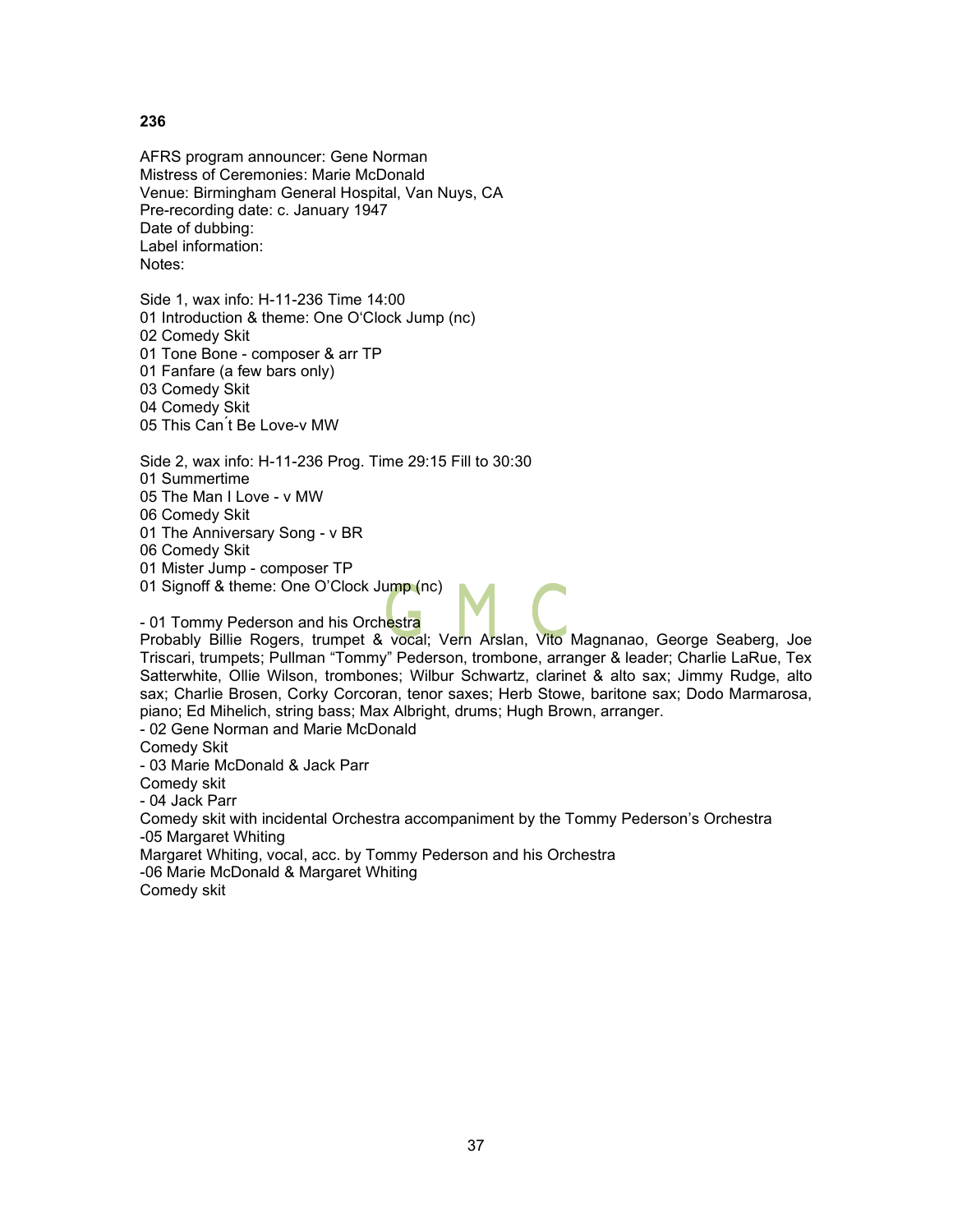AFRS program announcer: Gene Norman Master of Ceremonies: Gene Norman Venues: 01: NBC Hollywood; 02-08: McCormick General Hospital, Pasadena, CA Pre-recording dates: 01: unknown; 02-08: c. January 1947 Date of dubbing: Label information: Notes:

Side 1, wax info: H-11-237 Pt. One Time 15:45 01 Introduction & theme: One O'Clock Jump 02 Cotton Tail 03 Movie chatter with Gene Norman 04 That Chick ́s Too Young To Fly - v SD3 05 April In Paris – v MT 02 September Song - v LS

Side 2, wax info: H-11-237 Pt. Two Prog. Time 29:45 Fill to 30:30 02 It's A Good Day- v BS & LS 06 Comedy Skit 07 Don't Fence Me In- v BS & MT 02 One O 'Clock Jump - dr MT

01 Signoff & theme: One O'Clock Jump (nc)

01 Count Basie and his Orchestra No details

- 02 Bobby Sherwood and his Orchestra

Probably Bobby Sherwood, trumpet, guitar, arranger & leader; Don Dean, Ray Downs, Jack Gabel, trumpets; Wes Cope, Bob Leaman, Ray Sims, Phil Washburn, trombones; Red Press, alto sax; Dave Cavanaugh, Marty Glaser, tenor saxes; Merle Bredwell, baritone sax & bassoon; Sheldon Smith, piano; Basil Hutchinson, guitar; Art Edwards, string bass; Keith Williams, drums; Lynne Stevens, vocal.

- 03 Gene Norman & Maryann Bennett

Gene Norman interviews movie actress Maryann Bennett.

- 04 Saul Davis Trio

Saul Davis, piano & vocal; Chick Parnell, string bass & vocal; Billy Craft, drums & vocal.

- 05 Mel Tormé

Mel Tormé, vocal, acc. the Saul Davis Trio.

- 06 Maryann Bennett, Mel Tormé & Bobby Sherwood

Comedy Skit

- 07 Mel Tormé & Bobby Sherwood

Mel Tormé & Bobby Sherwood, vocal duet, acc. by Saul Davis Trio. The full Bobby Sherwood Orchestra comes in for the final flourish only.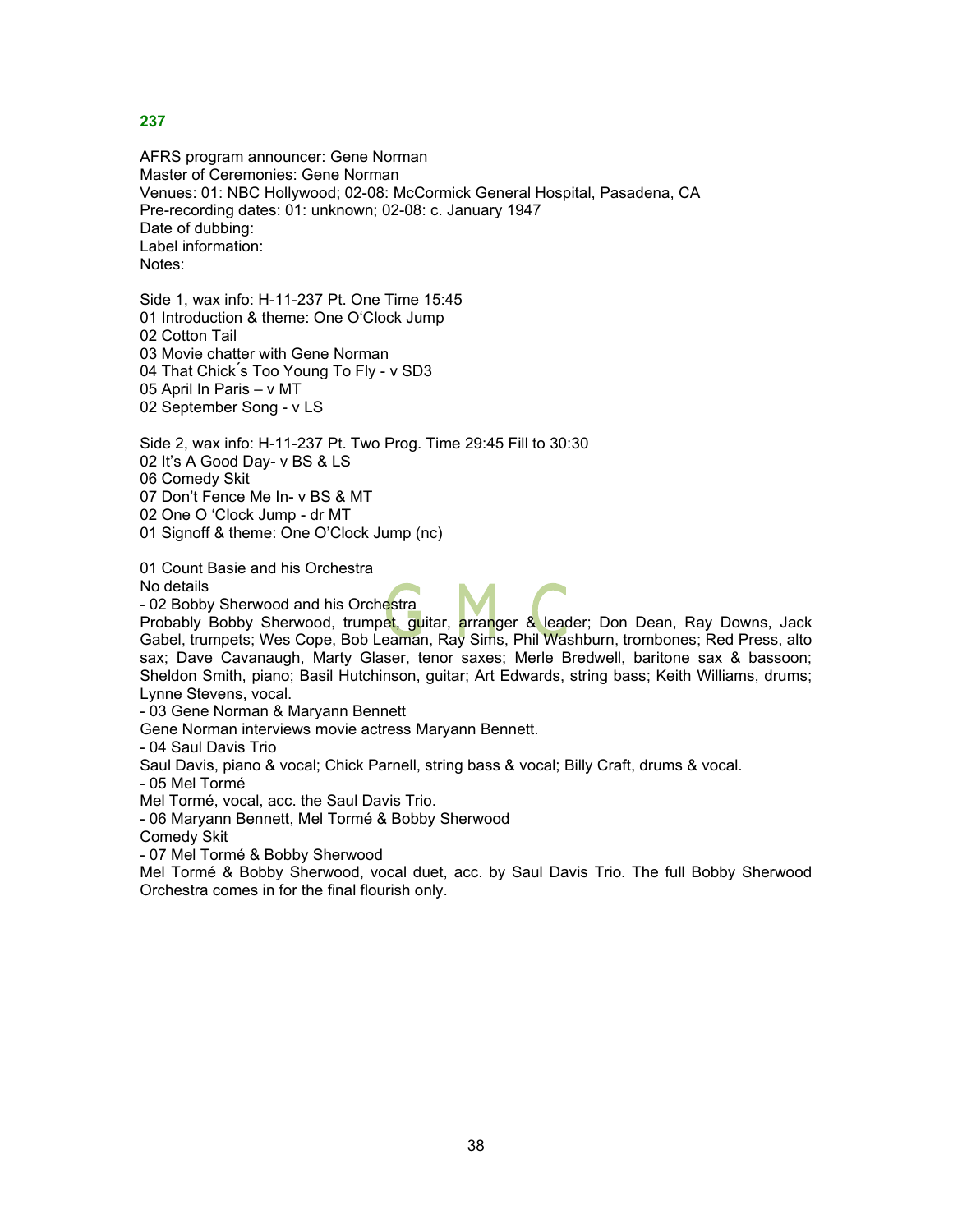AFRS program announcer: Gene Norman Master of Ceremonies: Gene Norman Venue: Auditorium, McCormick General Hospital, Pasadena, CA Pre-recording dates: c. June 1947 Date of dubbing: Label information: Rubberstamp side 1: 29:15 00:45 Notes: (1) Some of the material of Jubilee No. 238 was again used for Jubilee No. 288 and Jubilee No. 299, both q.v.

Side 1, wax info: H-11-238 Pt. One Time 14:50 01 Introduction & theme: One O'Clock Jump 01 Signature theme 01 E.S. Boogie 02 Please Be Kind – v BD 03 Ornithology 04 Marcheta

Side 2, wax info: H-11-238 Pt. Two Prog. time 29:15 Fill to 30:30 01 Bolero In Boogie 05 Heartaches - v JA 03 Body And Soul 01 In The Hall Of The Mountain King - arr FE 01 Signoff & theme: One O 'Clock Jump (nc)

- 01 Earle Spencer and his Orchestra

Probably Al Killian, Frank Beach, Ray Linn, Paul Lopez, trumpets; Ollie Wilson, Tommy Pederson, Hal Smith, trombones; Barbara Lee, Wilbur Schwartz, alto saxes: Ralph Lee, Lucky Thompson, tenor saxes; Hy Mandel, baritone sax; Paul Polena, piano; Arv Garrison, guitar; Harry Babasin, string bass; Jackie Mills, drums; Earle Spencer, leader; Bill Gillette, arranger. NOTE: "This is that brand new band with eighteen stars on the stand, Earle Spencer and his band." (Gene Norman). "That was one of the band's recent recordings on "Black & White" records, featuring Ralph Lee on tenor sax and Al Killian on horn." (Gene Norman, referring to "E. S. Boogie")

- 02 Beryl Davis

Beryl Davis, vocal, acc. by Dave Cavanaugh, tenor sax; Johnny Black, piano; Red Callender string bass. NOTE: Gene Norman: "A new star from England, the sweetheart of the American Forces Network in Europe."

- 03 Howard McGhee Quartet

Howard McGhee, trumpet; Sonny Criss, alto sax; Teddy Edwards, tenor sax; Hampton Hawes, piano; Allison Farmer, string bass; Roy Porter, drums.

-04 Cyril Haynes

Cyril Haynes, piano solist, unaccompanied

NOTE: What sounds like rhythm accompaniment is most probably Haynes' foot-tapping.

- 05 Joe Alexander

Joe Alexander, vocal, acc. by Dave Cavanaugh, tenor sax; Johnny Black, piano; Jack Marshall, guitar; Red Callender, string bass; Lee Young, drums.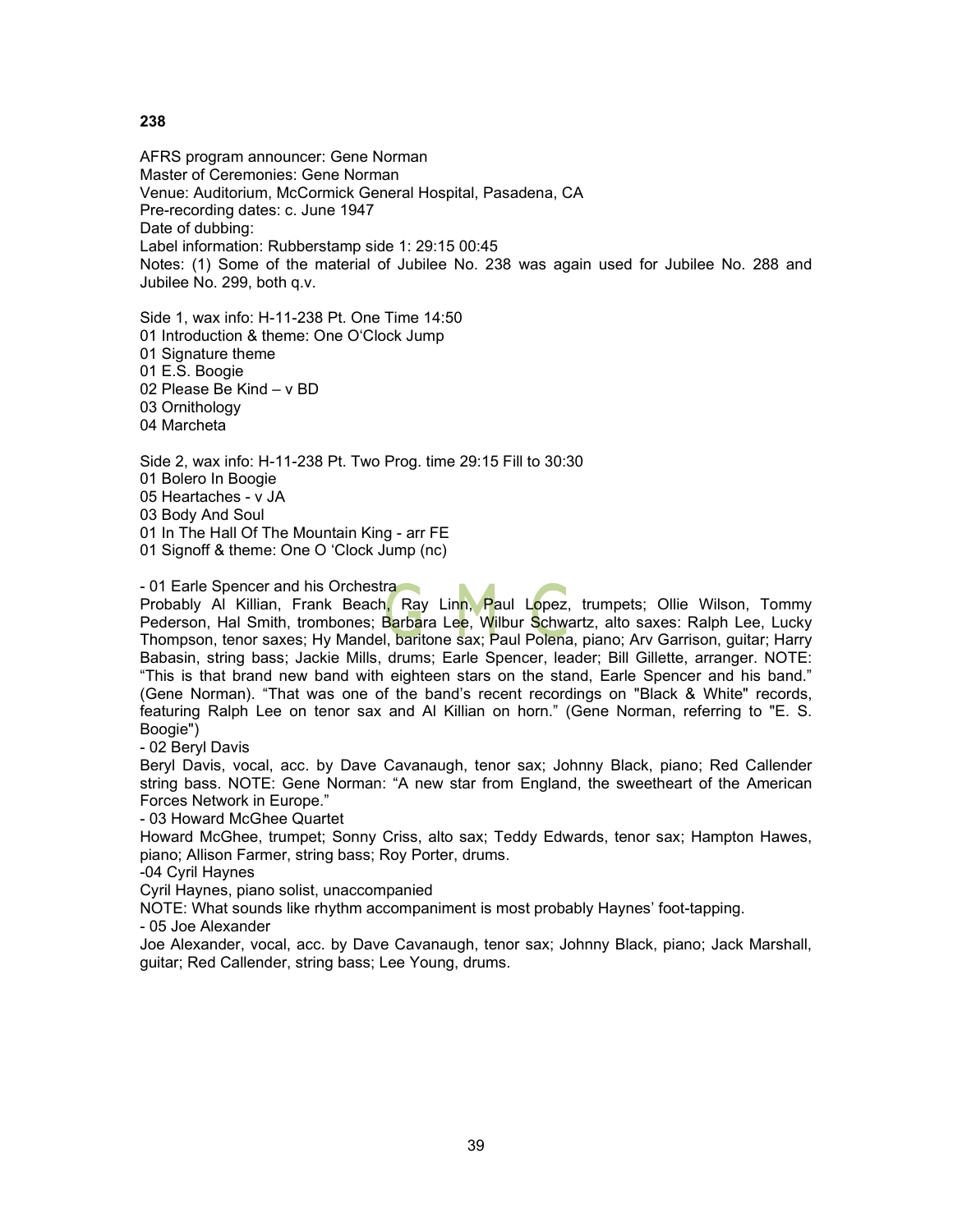AFRS program announcer: Gene Norman Master of Ceremonies: Gene Norman Venue: McCormick General Hospital, Pasadena Pre-recording dates: c. July 1947 Date of dubbing: Label information: Notes: (1) Some of the material of Jubilee No. 239 was again used for Jubilee No. 288 and Jubilee No. 289, both q.v.

Side 1, wax info: H-11-239 Pt. One Time 15:39 01 Introduction & theme: One O'Clock Jump (nc) 01 Spenceriana 02 They Say, It's Wonderful - v JA 03 Seven Come Eleven 03 Sweet Georgia Brown04 Boogie Woogie On The "Sextet From Lucia"-

Side 2, wax info: H-11-230 Pt. Two Prog. time 29:15 Fill to 30:30 05 The Man I Love 06 Stormy Weather - v BD 01 Hey-Ba-Ba-Re-Bop - v CD & band 01 Signoff & theme: One O'Clock Jump (nc)

- 01 Earle Spencer and his Orchestra

Probably Al Killian, Frank Beach, Ray Linn, Paul Lopez, trumpets; Ollie Wilson, Tommy Pederson, Hal

Smith, trombones; Barbara Lee, Wilbur Schwartz, alto saxes: Ralph Lee, Lucky Thompson, tenor saxes; Hy Mandel, baritone sax; Paul Polena, piano; Arv Garrison, guitar; Harry Babasin, string bass; Jackie Mills, drums; Earle Spencer, leader; Bill Gillette, arranger.

- 02 Joe Alexander

Joe Alexander, vocal, acc. by Dave Cavanaugh, tenor sax; Johnny Black, piano; Jack Marshall, guitar; Red Callender, string bass; Lee Young, drums.

-03 Dave Cavanaugh Quintet

Dave Cavanaugh, tenor sax; Johnny Black, piano; Jack Marshall, guitar; Red Callender, string bass; Lee Young, drums. NOTE: Gene Norman announces the group as the Dave Cavanaugh Quintet (sic), the "new star on Capitol Records". -04 Cyril Haynes

Cyril Haynes, piano soloist, unaccompanied. NOTE: What sounds like rhythm accompaniment is most probably Haynes' own foot-tapping.

- 05 Howard McGhee Sextet

Howard McGhee, trumpet; Sonny Criss, alto sax; Teddy Edwards, tenor sax; Hampton Hawes, piano; Allison Farmer, string bass; Roy Porter, drums.

- 06 Beryl Davis

Beryl Davis, vocal, acc. by Dave Cavanaugh, tenor sax; Johnny Black, piano; Red Callender string bass

NOTE: Gene Norman: "She's known throughout Europe for her vocals with the late Major Glenn Miller and was also featured for a time with the great navy band of Sam Donahue."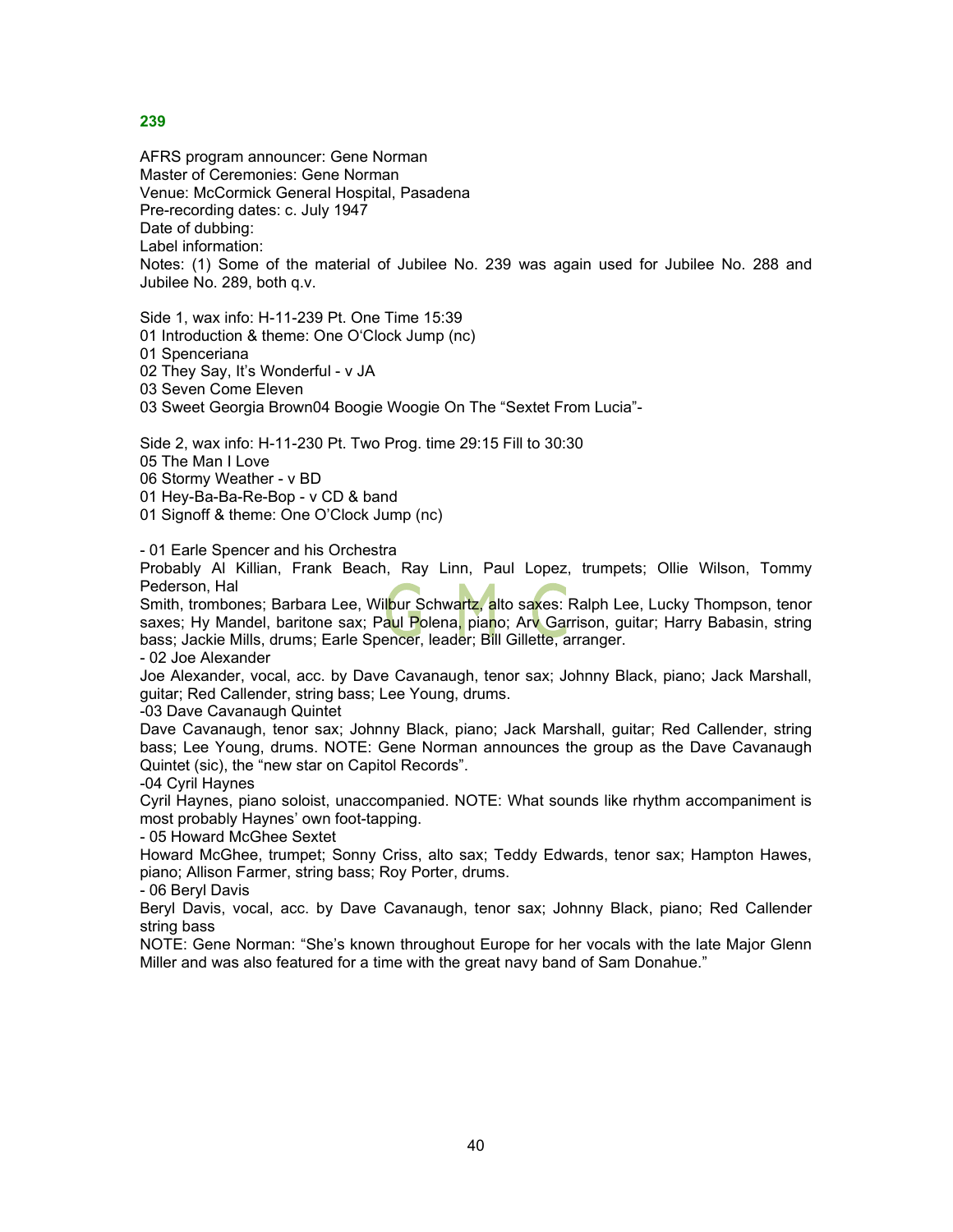AFRS program announcer: Gene Norman Master of Ceremonies: Gene Norman Venues: 01: NBC Hollywood; 02-05: McCormick General Hospital, Pasadena Pre-recording dates: 01: unknown; 02-05: c. July 1947 Date of dubbing: Label information: Notes: (1) Some sources claim that this program was recorded on August 19, 1947. In view of the date of the broadcast this appears to be unlikely - on average 10 weeks was needed to produce and ship the transcriptions.(2) This program was again released as Jubilee No. 290, q. v.

Side 1, wax info: H-11-240 Pt. One Time 14:20 01 Introduction & theme: One O'Clock Jump (nc) 02 Out Of Nowhere 03 Better Watch Yourself - v 4B 03 Till Tom Special 04 Happiness Is Just A Thing Called Joe - v JL-

Side 2, wax info: H-11-240 Pt. Two Prog. time 29:15 Fill to 30:30 02 Just You, Just Me 05 Corky's Stomp 05 It's The Talk Of The Town 02 Take The "A" Train 01 Signoff & theme: One O'Clock Jump (nc)

- 01 The AFRS Orchestra

No details

- 02 Ike Carpenter and his Orchestra

Isaac "Ike" Carpenter, piano & arranger, fronting unidentified big band, probably including Corky Corcoran, tenor sax.

- 03 The Four Blazes

Probably George Crawford, piano & vocal; Ulysses Livingston, guitar & vocal; LeGrand Mason, string bass & vocal; Connie Jordan, drums & vocal.

- 04 Jean Louise

Jean Louise, vocal, acc. by Ike Carpenter ́s Orchestra.

- 05 Corky Corcoran

Corky Corcoran, tenor sax soloist, acc. by the rhythm section of the Ike Carpenter Orchestra. The full Carpenter Orchestra comes in for the final flourish only. NOTE: Around March-June 1947 Ike Carpenter's Orchestra included the following soloists, some

of whom may be present at this date: Shorty Rogers, Gerald Wilson, Conrad Gozzo, John Best, trumpets; Dave Wells, trombone; Dick Norris, tenor sax; Berh Moise, tenor sax; Lucky Thompson, Corky Corcoran, tenor saxes; Gordon Reeder, tenor and baritone saxes; Gerry Mulligan, baritone sax; John Kitzmiller, string bass; Bob Hummel, drums; Paul Villepigue, arranger.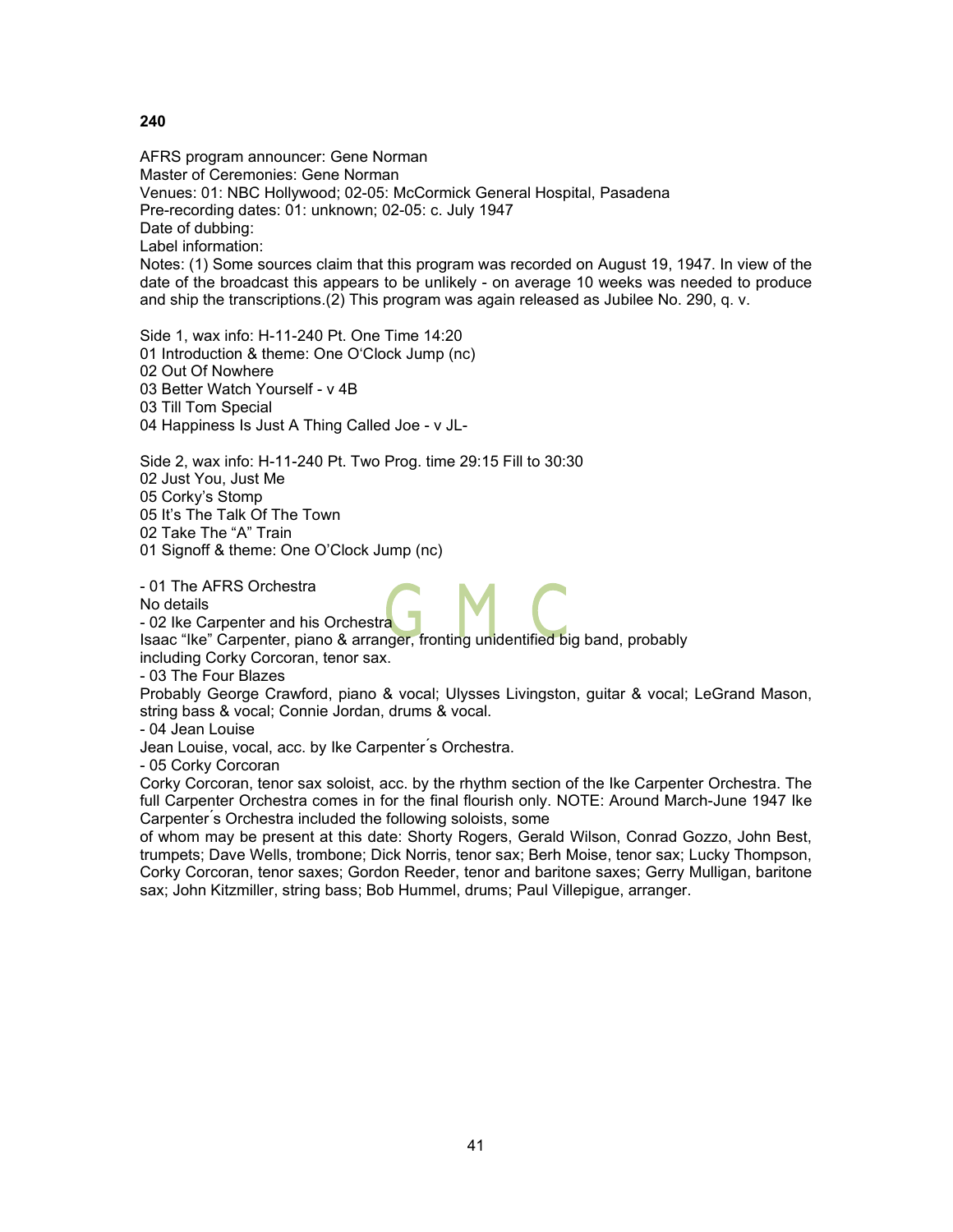GMA AFRS-629

AFRS program announcer: Gene Norman Masters of Ceremonies: Gene Norman, Peter Lind Hayes Venue: McCormick General Hospital, Pasadena Pre-recording dates: c. August 1947 Date of dubbing: Label information: Notes:

Side 1, wax info: H-11-241 Pt. One 15:45 01 Introduction & theme: One O'Clock Jump (nc) 02 Introduction 01 Sugar 03 It's Only A Paper Moon - v MM 04 Comedy Skit 01 Beethoven's Farewell To The Banjo

01 The Sheik Of Araby

Side 2, wax info: H-11-241 Pt. Two Prog. time 29:15 Fill to 30:30 05 Newborn Again - v LNS

06 Comedy Skit

01 Jazz Me Blues

01 Signoff & theme: One O'Clock Jump (nc)

- 01 The Sextet From Hunger Probably Manny Klein, trumpet; Joe Yukl, trombone; Blake Reynolds, clarinet; unidentified piano; string bass & tuba; drums NOTE: The bass player doubles on tuba on "Beethoven's Farewell To The Banjo" - 02 Peter Lind Hayes "Introduction speech." - 03 Marion Morgan Marion Morgan, vocal, acc. by the Sextet From Hunger - 04 Peter Lind Hayes & Marion Morgan Comedy Skit - 05 Luvenia Nash Singers Unidentified mixed vocal group, singing a capella NOTE: We are honored to present this outstanding group of singers with a preview of a portion of their coming concert at the Embassy Auditorium over at Los Angeles next month." (Peter Lind Hayes) - 06 Peter Lind Hayes

Comedy skit with incidental music by the Sextet From Hunger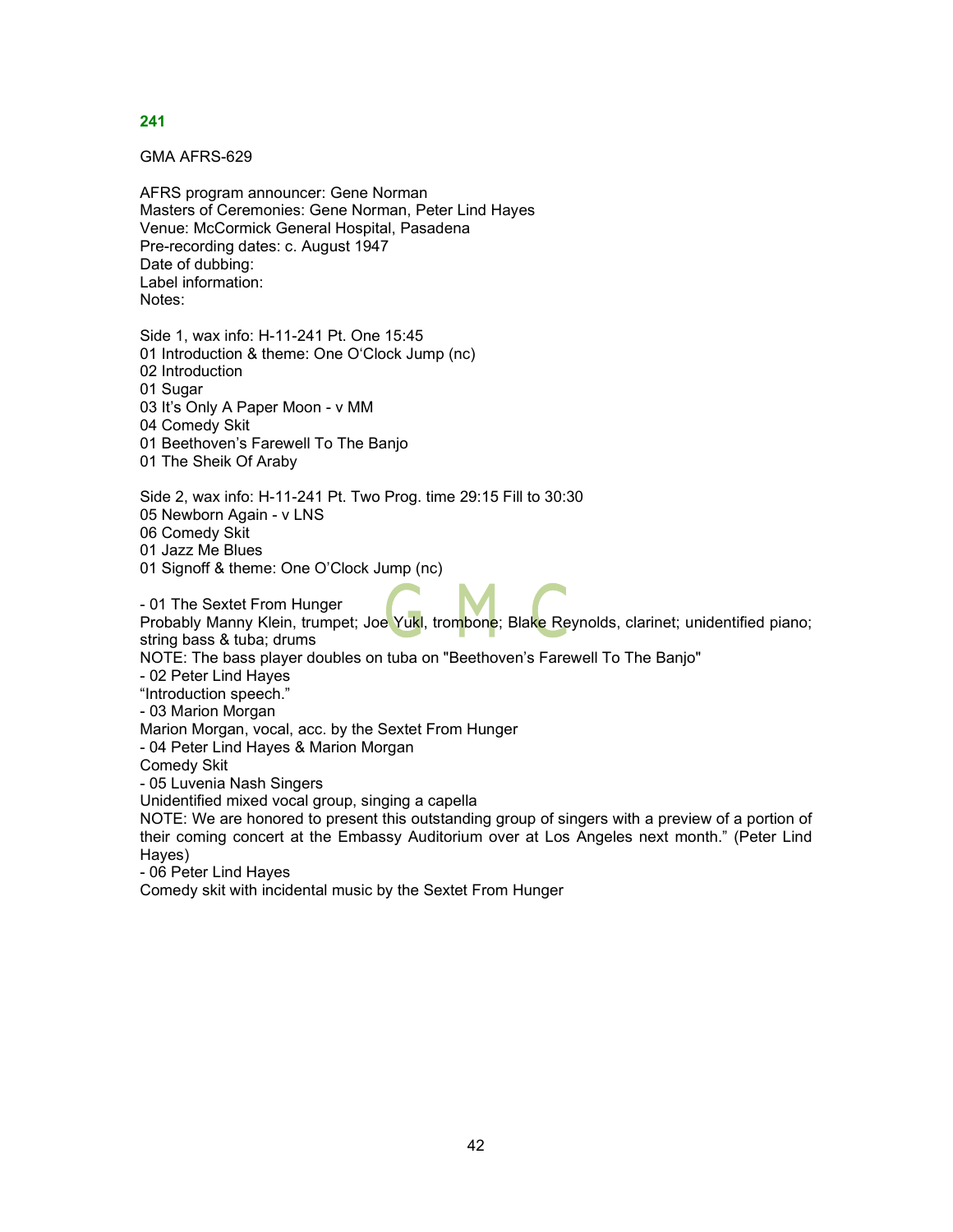AFRS program announcer: Gene Norman Master of Ceremonies: Kay Kyser Venue: Hollywood Pre-recording dates: c. August 1947 Date of dubbing: Label information: Rubberstamp side 1: 29:15 Notes:

Side 1, wax info: H-11-242 Pt. One Time 15:45 01 Introduction & theme: One O'Clock Jump 02 Comedy Skit 01 Sonny ́s Bop 02 Comedy Skit 03 Polonaise Boogie

Side 2, wax info: H-11-242 Pt. Two Prog. time 29:15 Fill to 30:30 04 Comedy Skit 01 Blue Lou 01 Out Of Nowhere 05 Comedy Skit 01 Signoff & theme: One O'Clock Jump (nc)

- 01 Al Killian and his Orchestra Probably Al Killian, trumpet; Sonny Criss, alto sax; Wardell Gray, tenor sax; Fletcher Smith, piano; unidentified, guitar; Ernie Shepherd, string bass; Ken Kennedy, drums. - 02 Kay Kyser & Gene Norman Comedy Skit -03 Hadda Brooks Hadda Brooks, piano soloist

-04 Mervyn Bogue & Kay Kyser Comedy Skit -05 Mervyn Bogue, Kay Kyser, Gene Norman & Jane Russell Comedy Skit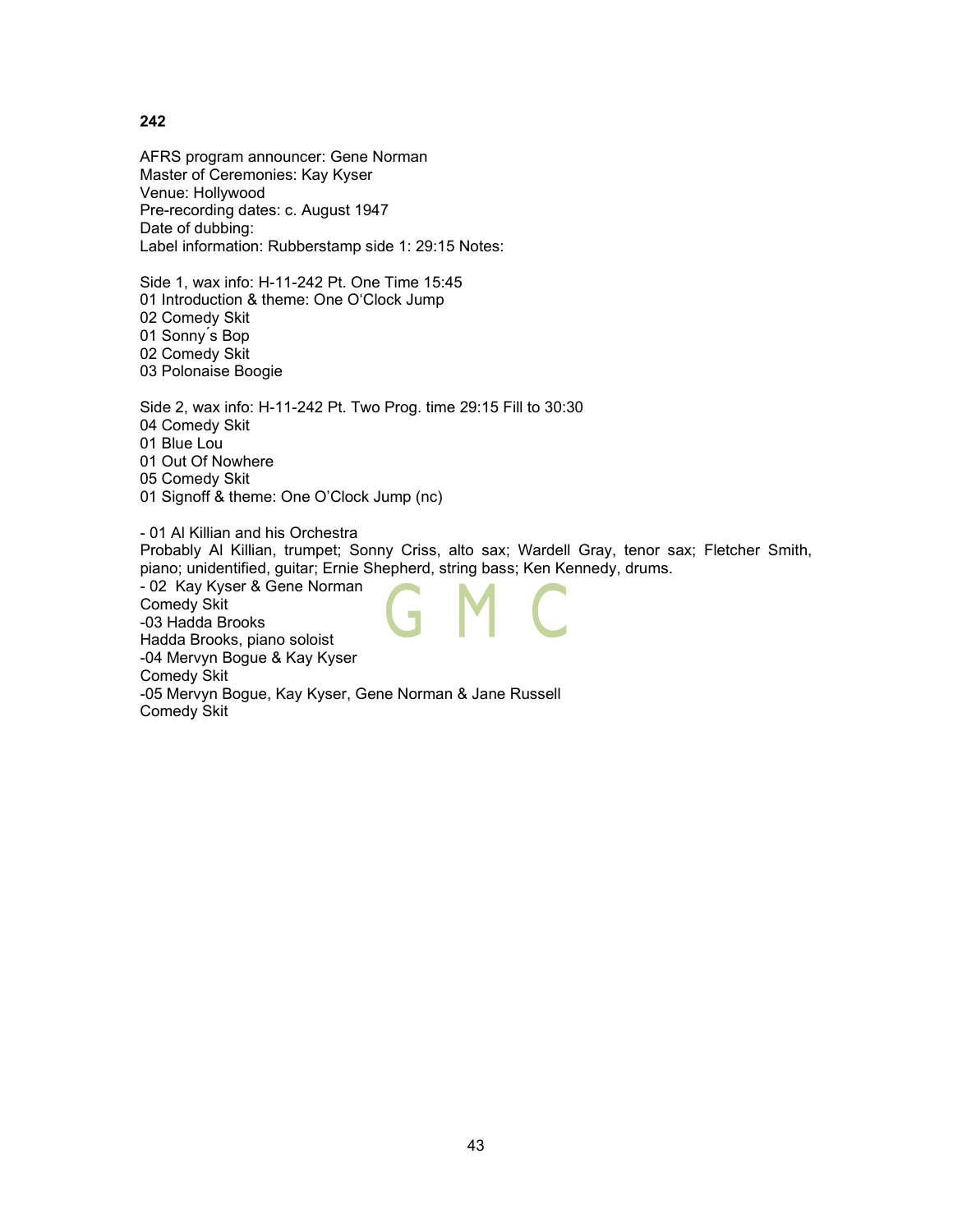AFRS program announcer: Gene Norman Master of Ceremonies: Kay Kyser Venue: Hollywood Pre-recording dates: c. August 1947 Date of dubbing: Label information: Notes:

Side 1, wax info: D-3-A 01 Introduction & theme: One O'Clock Jump 01 Blue Lou 02 That's My Desire 03 Comedy Skit

Side 2, wax info: D-5-A 01 The Creep 03 Comedy Skit 02 Boogie 01 Blue 'n Boogie 04 unidentified title (a few bars only) 01 Signoff & theme: One O'Clock Jump (nc)

- 01 Al Killian and his Orchestra Probably Al Killian, trumpet; Sonny Criss, alto sax; Wardell Gray, tenor sax; Fletcher Smith, piano; unidentified, guitar; Ernie Shepherd, string bass; Ken Kennedy, drums - 02 Hadda Brooks Hadda Brooks, piano soloist - 03 Mervyn Bogue, Kay Kyser & Jane Russell Comedy Skit -04 Unidentified artist Unidentified string bass soloist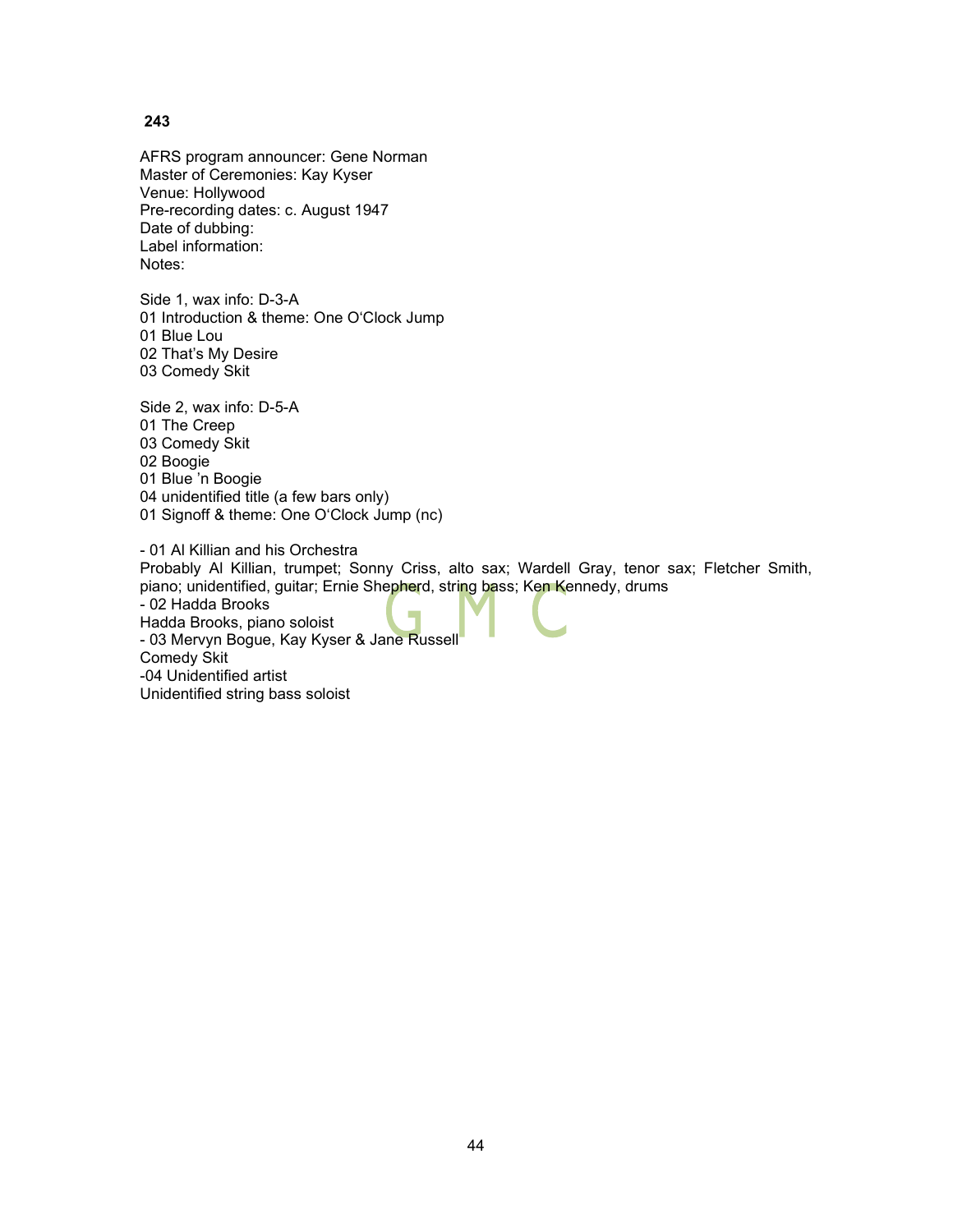AFRS program announcer: Hy Averback Master of Ceremonies: Hy Averback Venue: Birmingham General Hospital, Van Nuys, CA Pre-recording dates: August 1947 Date of dubbing: Label information: Notes:

Side 1, wax info: H-11-244 Pt. One Time 14:30 01 Introduction & theme: One O'Clock Jump 02 Comedy Skit 01 Ol' Man River - v RM & band 03 Blue Prelude 04 This Can't Be Love – v LS 01 Red Light –v RM & band

Side 2, wax info: H-11-244 Pt. Two Time 29:15 Fill to 30:30 04 For Sentimental Reasons - v LS 05 Comedy Skit 01 Flying Home 01 Signoff & theme: One O'Clock Jump (nc)

- 01 Roy Milton Sextet

Probably Roy Milton, drums & vocal, fronting Hosea Sapp, trumpet; Earl Sims or Louichie Roberts, alto sax; Buddy Floyd or Bill Gaither, tenor sax; Camille Howard, piano & vocal; Johnny Rodgers, guitar; Dave Robinson or Clarence Jones or Dallas Bartley, string bass.

- 02 Ernie Felice & Hy Averback

Comedy Skit

- 03 Ernie Felice Quartet

Dick Anderson, clarinet; Ernie Felice, accordion; guitar; Dick Parnell, string bass.

- 04 Linda Stevens

Linda Stevens, vocal, acc. by the Ernie Felice Quartet.

- 05 Ernie Felice & Linda Stevens

Comedy Skit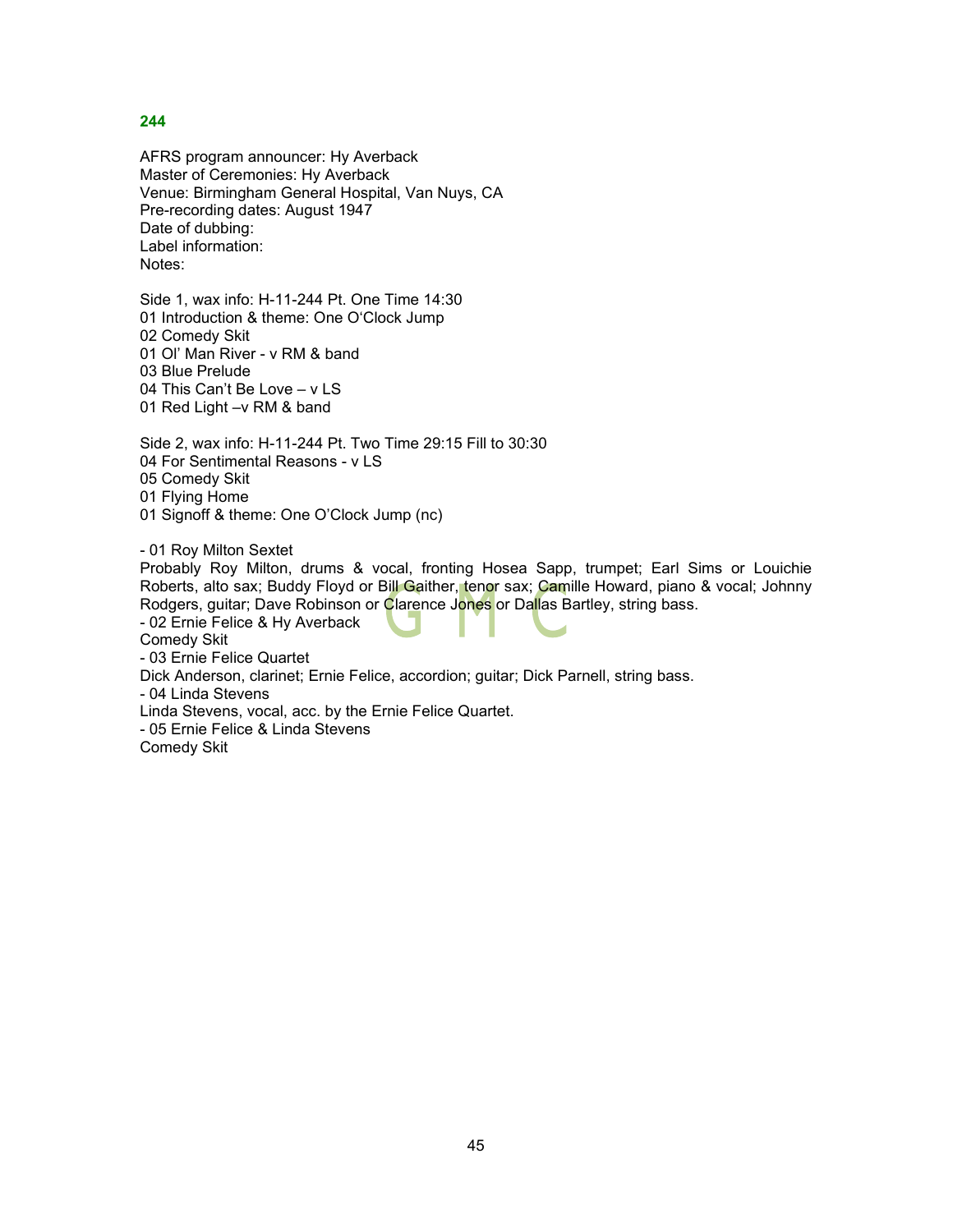AFRS program announcer: Gene Norman Master of Ceremonies: Gene Norman Venues: 01: NBC Hollywood; 02-03: *Just Jazz* concert, Civic Auditorium, Pasadena Pre-recording dates: 01: unknown; 02-03: November 12, 1947 Date of dubbing: Label information: Notes:

Side 1, wax info: D-24160 Time 15:05 01 Introduction & theme: One O'Clock Jump (nc) 02 Jimmy ́s Idea - arr JM 03 Buzz Me 02 Futile Frustration - arr JM 02 Stay On It 02 Rusty Dusty Blues - v JR

Side 2, wax info: D-24161 Prog. time 29:15 Fill to 30:30 02 Sent For You Yesterday - v JR 02 9:20 Special 03 On The Sunny Side Of The Street 02 Wild Bill Boogie (nc) 02 Wild Bill Boogie (continued)

01 Signoff & theme: One O'Clock Jump (nc)

- 01 Count Basie and his Orchestra

No details

- 02 Count Basie and his Orchestra Emmett Berry, Harry Edison, Ed Lewis, Eugene "Snooky" Young, trumpets, Ted Donnelly, Bill Johnson, George Matthews, Dicky Wells, trombones; Preston Love, Charlie Price, alto saxes; Paul Gonsalves, Buddy Tate, tenor saxes; Jack Washington, baritone sax; Count Basie, piano; Freddie Greene, guitar; Walter Page, string bass; Jo Jones, drums, James Rushing, vocal, Jimmy

Mundy, arranger.

- 03 Ella Mae Morse

Ella Mae Morse, vocal, acc. by trumpet, tenor sax, piano, guitar, string bass, drums; possibly members of the Count Basie Orchestra.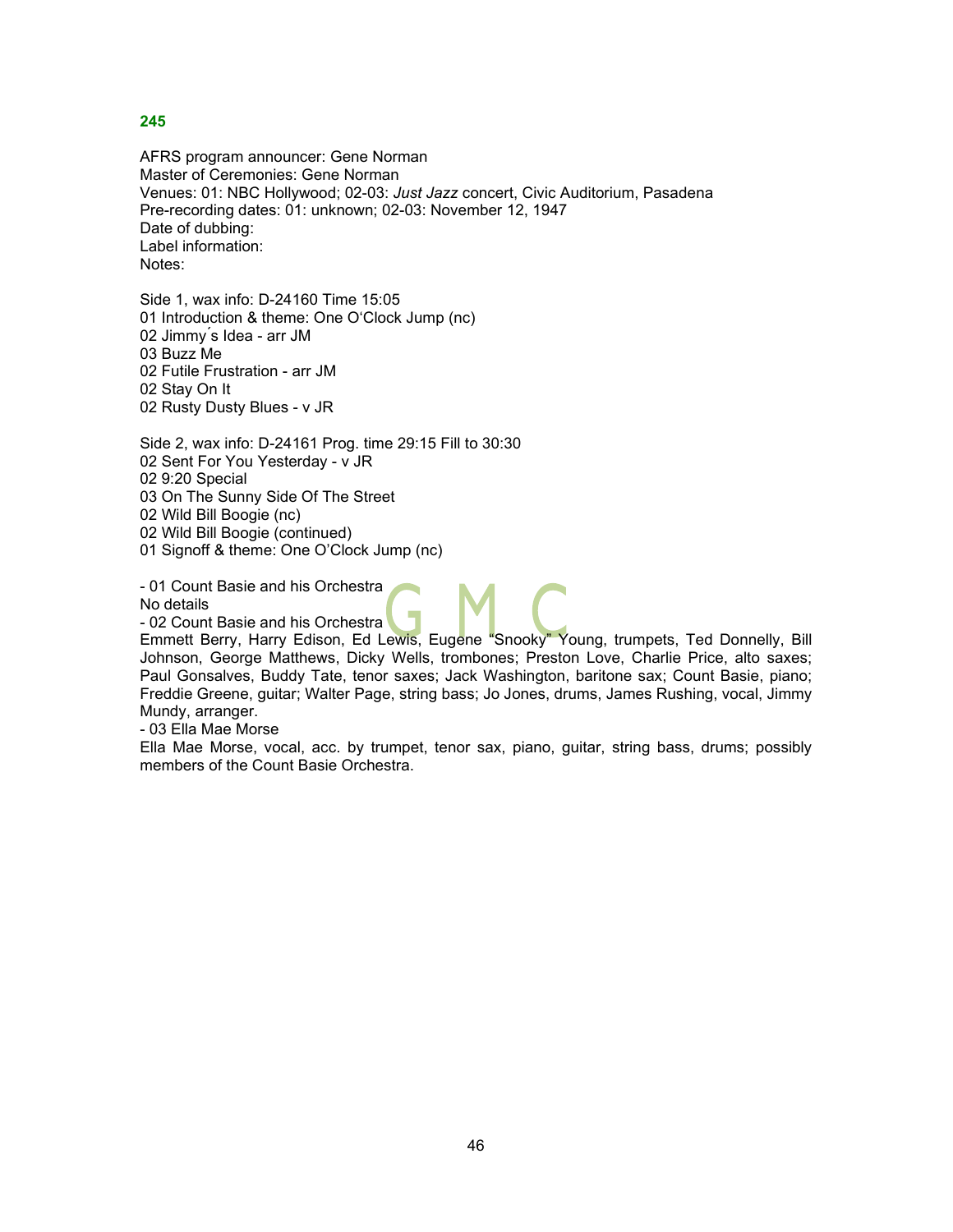AFRS program announcer: Gene Norman Masters of Ceremonies: Gene Norman, Will Scott Venue: Hollywood Pre-recording dates: August 1947 Date of dubbing: Label information: Notes:

Side 1, wax info: H-11-246 Pt. One Time 15:25 01 Introduction & theme: One O'Clock Jump 01 Jump Call 02 Sugar – v PL 03 My Gal Sal – v PP 01 Prelude To A Kiss

Side 2, wax info: H-11-246 Pt. Two Time 29:15 Fill to 30:30 04 Walking My Baby Back Home - v PC 05 I'll Close My Eyes –v JD 06 Comedy Skit 07 What More Can A Woman Do?- v PL 01 Somebody Loves Me

01 Signoff & theme: One O'Clock Jump (nc)

- 01 Benny Carter and his Orchestra

Probably Benny Carter, alto sax, trumpet & arranger; Ray Linn, Zeke Zarchy, trumpets, Heinie Beau, clarinet; Herbie Haymer, tenor sax; Buddy Cole, piano; Dave Barbour, guitar; Red Callender, string bass; Nick Fatool, drums; Billy May, Harold Mooney, arrangers.

NOTE: Gene Norman: "Say Benny, several months have gone by since you've planted your notes and measures on Hot Horn Hall." Benny Carter: "Well Gene, I've been hidin' out in my little shack up in the Hollywood hills, practicing and composing."

- 02 Peggy Lee

Peggy Lee, vocal, acc. by Benny Carter and his Orchestra

- 03 The Pied Pipers

Jo-Ann Hutton, Hal Hopper, Chuck Flowery and Clark Yokum, acc. by B. Carter Orch.

- 04 Page Cavanaugh Trio

Page Cavanaugh, piano & vocal; Lloyd Pratt, string bass & vocal; Al Viola, guitar & vocal

- 05 Johnny Desmond

Johnny Desmond, vocal, acc. by the Page Cavanaugh Trio

- 06 Gene Norman & Will Scott

Comedy Skit

- 07 Peggy Lee

Peggy Lee, vocal, acc. by the Page Cavanaugh Trio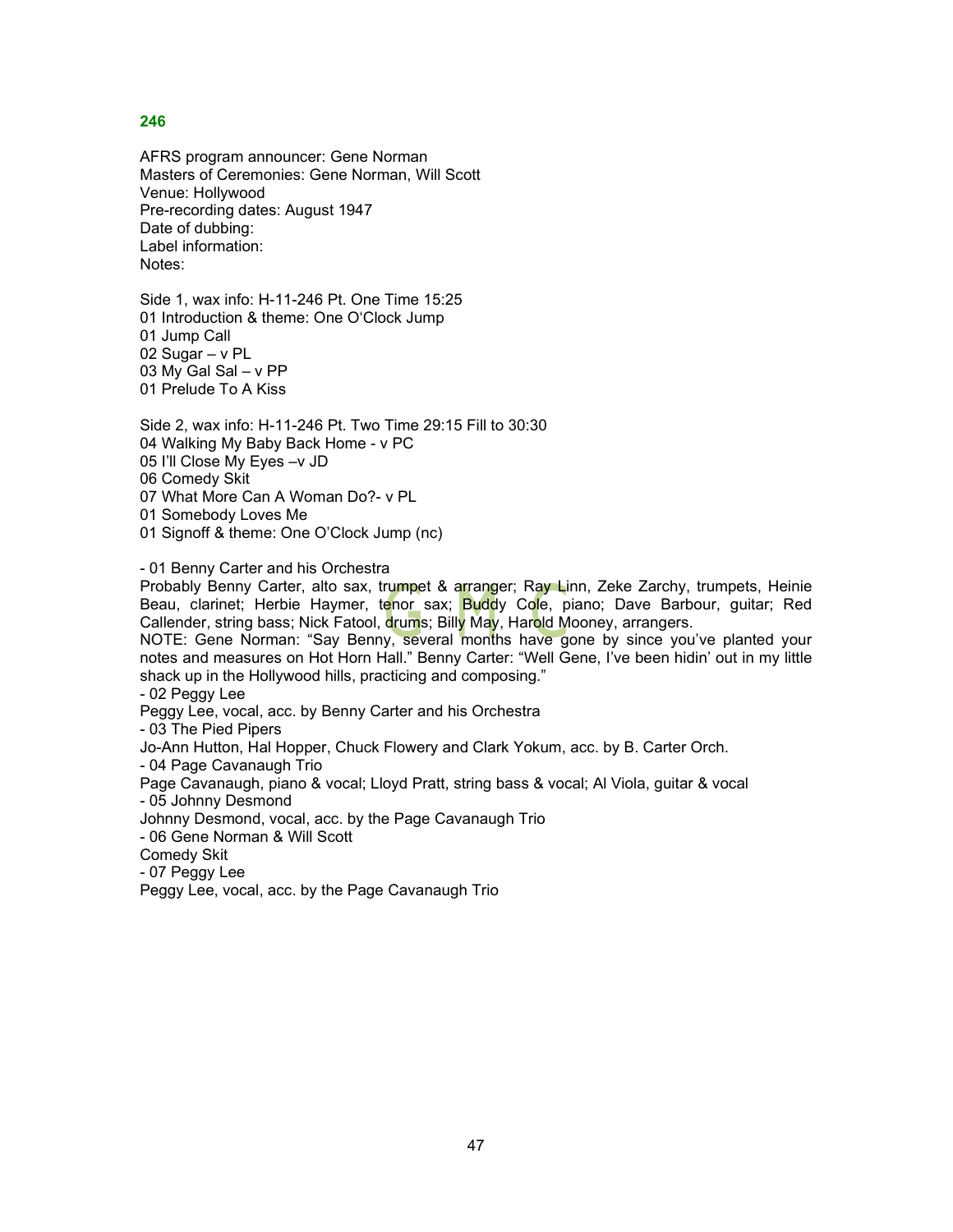AFRS program announcer: Gene Norman Master of Ceremonies: Gene Norman Venue: Hollywood Pre-recording dates: 1947 Date of dubbing: Label information: Notes:

Side 1, wax info: H-11-247 Pt. One Time 14:95 01 Introduction & theme: One O'Clock Jump (nc) 02 Introduction & Charlie Barnet's signature: Cherokee (nc) 02 Atlantic Jump - arr AG, ts CB 03 That's My Desire - v FL 02 Wrap Your Troubles In Dreams - v CS 02 The Gal From Joe 's - arr AG, ss CB

Side 2, wax info: H-11-247 Pt. Two Prog. time 29:15 Fill to 30:30 02 It's A Good Day-v BB, ss CB 02 I Got It Bad –v CS , arr GS ss CB 02 Barnetology Medley: Cherokee - Pompton Turnpike - Skyliner - Things Ain 'tWhat They Used To Be - Smile

- 02 Signoff & theme: One O`Clock Jump (nc)

- 01 The AFRS Orchestra No details - 02 Charlie Barnet and his Orchestra No details - 03 Frankie Laine

Frankie Laine, vocal, acc. by Bill Miller, piano; Frank Siravo, string bass. The full Barnet Orchestra comes in for the final flourish only.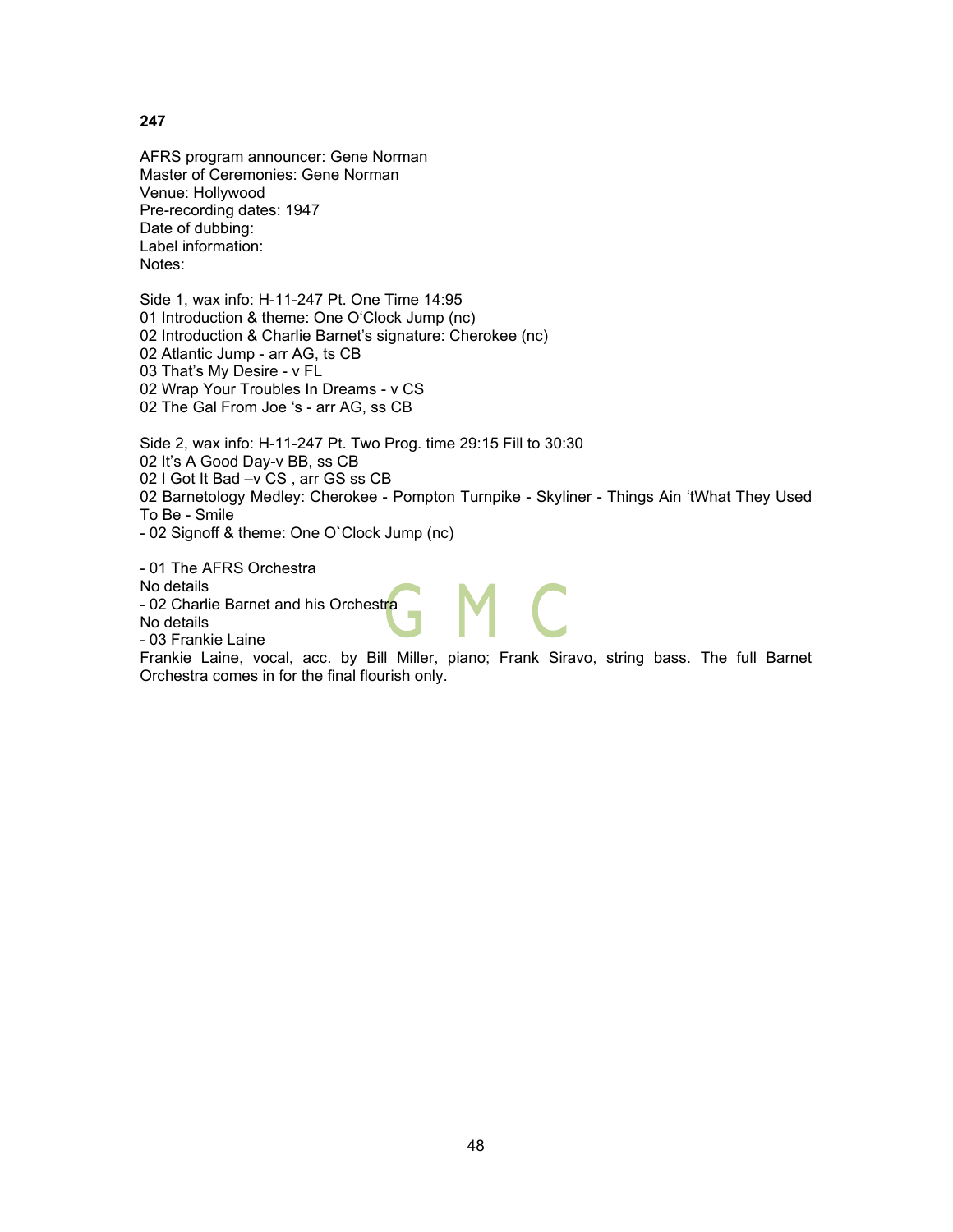AFRS program announcer: Gene Norman Master of Ceremonies: Gene Norman Venue: Auditorium, McCormick General Hospital, Pasadena, CA Pre-recording date(s): Fall 1947 Date of dubbing: Label information: Notes: (1) The balance of the same concert appears to be released on Jubilee No. 246, q.v. (2) Parts of this program were reissued on Jubilee No. 285, q. v.

Side 1, wax info: H-11-248-Pt. One Time: 14:00 01 Introduction & theme: One O'Clock Jump (nc) 01 Fish Fry 02 Catch As Catch Can 03 Oh, Susannah04 Linda 04 It's The Same Old Dream

Side 2, wax info: H-11-248-Pt. Two Program time 29:15 Fill to 30:30 05 Is It A Sin? 06 Lonely Woman 01 Just You, Just Me (nc) 01 Signoff & theme: One O'Clock Jump (nc)

- 01 Benny Carter and his Orchestra

Probably Benny Carter, alto sax, trumpet & arranger fronting Ray Linn, Zeke Zarchy, trumpets; Heinie Beau, clarinet, Herbie Haymer, tenor sax; Buddy Cole, piano; Dave Barbour, guitar; Red Callender, string bass; Nick Fatool, drums. The unidentified trombone soloist might be Carter himself, says Lotz.

- 02 Page Cavanaugh Trio

Page Cavanaugh, piano; Al Viola, guitar; Lloyd Pratt, string bass.

- 03 Frankie Soputo

Frankie Soputo, vocal, acc. by own banjo. The Benny Carter Orchestra comes in for

the final flourish only.

- 04 The Pied Pipers

Jo-Ann Hutton, Hal Hopper, Chuck Flowery, Clark Yokum, acc. by Benny Carter & Orch.

- 05 Johnny Desmond

Johnny Desmond, vocal, acc. by the Page Cavanaugh Trio, see entry -02.

- 06 Peggy Lee

Peggy Lee, vocal, acc. by the Page Cavanaugh Trio, see entry -02. NOTE: Peggy Lee, née Norma Dolores Egström, is Mrs. Dave Barbour. "Lonely Woman" is composed by Benny Carter.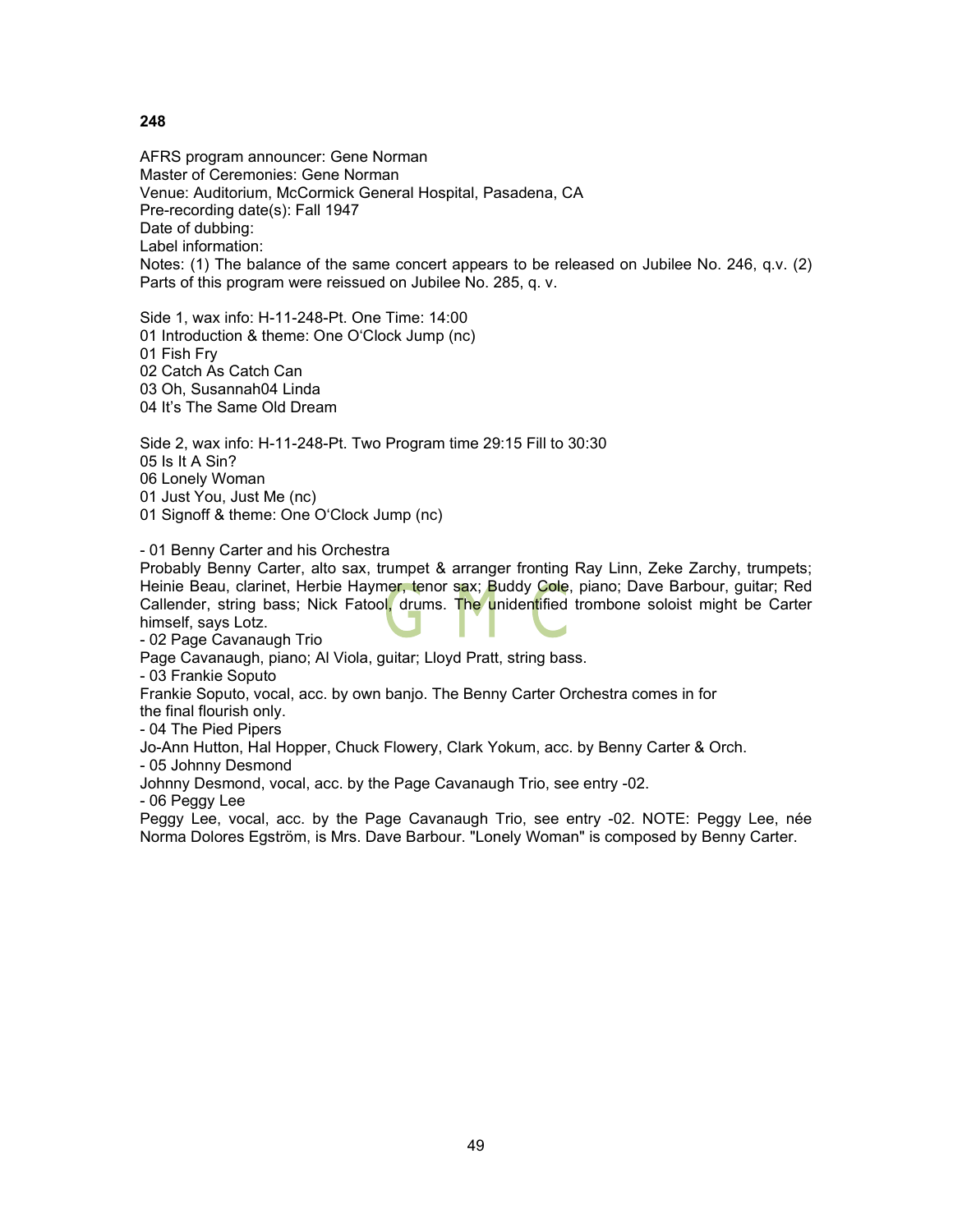AFRS program announcer: Gene Norman Master of Ceremonies: Gene Norman Venue: Post Theatre, Birmingham Hospital, San Fernando, CA Pre-recording date(s): Fall 1947 Date of dubbing: Label information: Notes: (1) Two tunes from this program were re-issued on Jubilee No. 285.

Side 1, wax info: H-11-249 Pt One Time 15:50 01 Introduction & theme: One O'Clock Jump 01 I Know That You Know 02 You Can't See The Sun When You 're Crying - v PP 02 Heartaches - v PP 01 Begin The Beguine 03 The Very Thought Of You

Side 2, wax info: H-11-249 Pt Two Prog. time 29:15 Fill to 30:30 04 When I 'm With You - v ND 04 Don ́t Blame Me – v ND 01 Jealous - concert version a la Paul Whiteman

01 Signoff & theme: One O'Clock Jump (nc)

- 01 Ernie Gill and his Orchestra

Ernie Gill, leader, fronting unidentified super-large, big band including string section.

- 02 Patty Piper

Patty Piper, vocal, acc. by Ernie Gill and his Orchestra

- 03 Howard Halburt

Howard Halburt, violin soloist, acc. by Ernie Gill and his Orchestra

- 04 Nick Delano

Nick Delano, vocal, acc. by Ernie Gill and his Orchestra

NOTE: "From Hollywood's Club Morocco and "Black & White" records" (Gene Norman)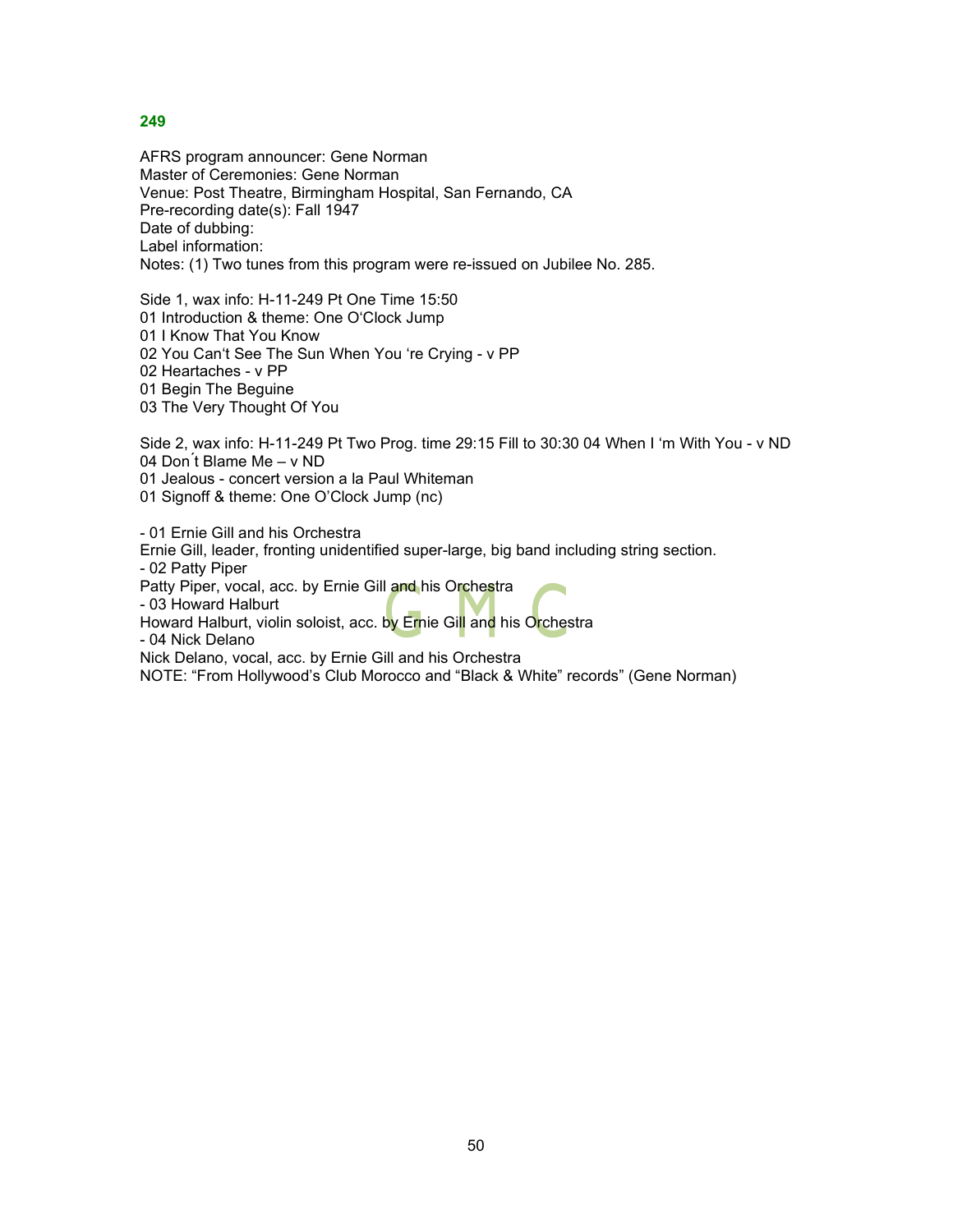AFRS program announcer: Bud Widom Master of Ceremonies: Bud Widom Venue: concert stage, unknown venue, southern California Pre-recording date(s): Fall 1947 Date of dubbing: Label information: Notes:

Side 1, wax info: H-11-250-Pt. One Time 15:50 01 Introduction & theme: One O'Clock Jump 01 John Hardy 's Wife 02 Across The Valley From The Alamo - v LR & band 03 Muskrat Ramble 04 He's A Real Gone Guy -v NL 01 In A Sentimental Mood

Side 2, wax info: H-11-250 Pt. Two Program time 29:15 Fill to 30:30 02 Someone To Watch Over Me - v LR 03 Oh, Didn't He Ramble - v KO & band 01 A Portrait Of Bert Williams 01 Signoff & theme: One O 'Clock Jump

- 01 Murray McEachern and his Orchestra

Frank Wiry, trumpet; Murray McEachern, trombone & alto sax; alto sax; tenor sax; baritone sax; piano; string bass; drums. NOTE: Bud Widom: "And here is a great friend of Jubilee, leading his trombone into today's fish fry: Murray McEachern who plays a dozen instruments and really plays. He's out front now, ready with his alto to head this frolic now with "John Hardy 's Wife." - 02 Lorry Raine

Lorry Raine, vocal, acc. by Murray McEachern and his Orchestra

- 03 Kid Ory 's Creole Jazz Band

Mutt Carey, trumpet; Edward "Kid" Ory, trombone & vocal; Barney Bigard, clarinet; Buster Wilson, piano; Bud Scott, guitar; Ed Garland, string bass; Alton Redd, drums.

- 04 Nellie Lutcher

Nellie Lutcher, vocal & piano, acc. by Murray McEachern and his Orchestra

NOTE: Bud Widom: "She's currently appearing at the "Bocage Room" on Sunset Boulevard in Hollywood"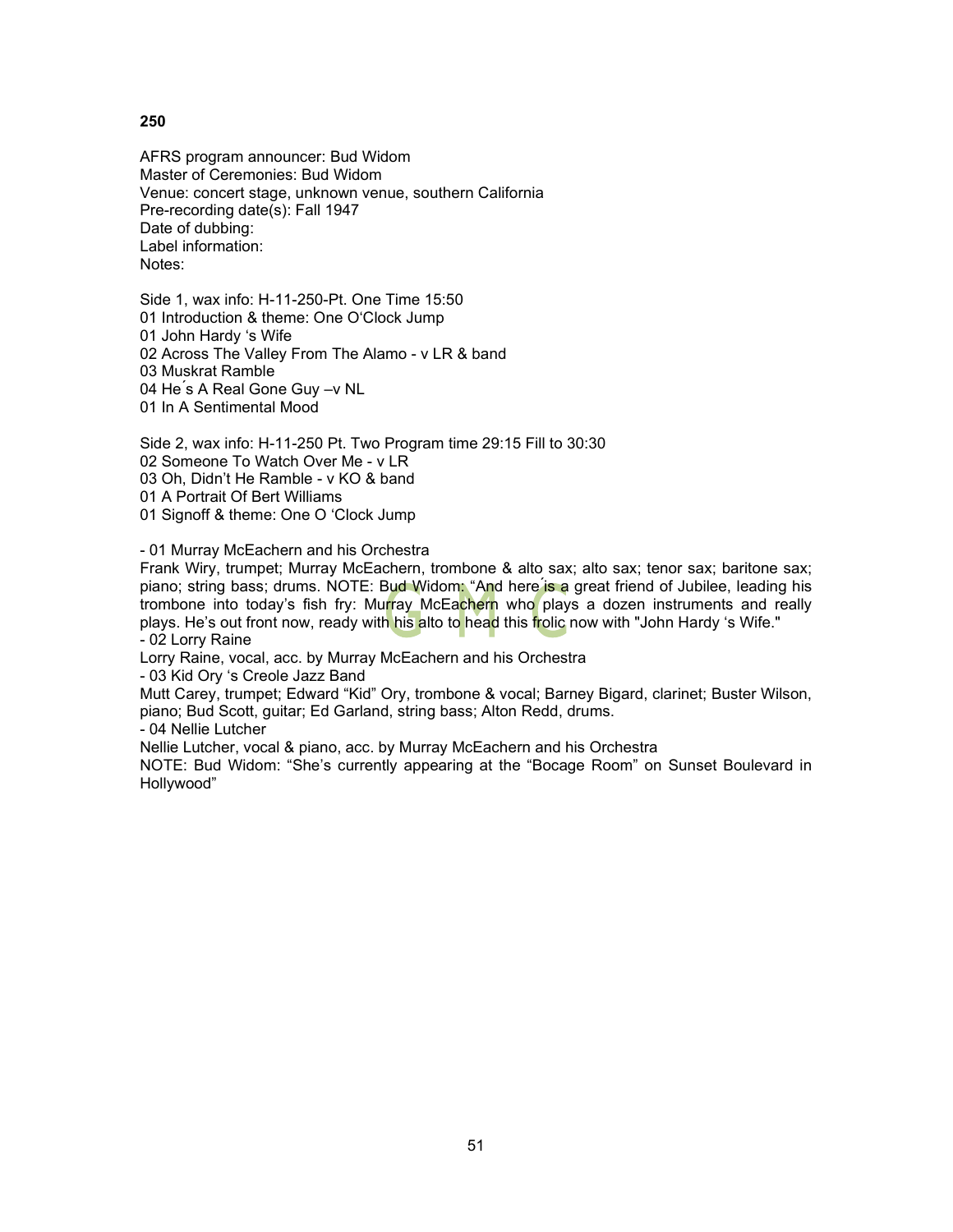AFRS program announcer: Master of Ceremonies: Marv Miller Venue: Auditorium, McCormack General Hospital, Pasadena, CA Pre-recording dates: July-October 1947 Date of dubbing: Label information: Notes: (1) At least some copies of Jubilee No. 251 was mislabeled No. 254, q.v.

Side 1, wax info: H-11-251-Pt. One Time 15:03 01 Introduction & theme: One O 'Clock Jump 01 Diga Diga Do 02 It's A Good Day- v MT 03 Walk It Off 01 Squeeze Me

Side 2, wax info: H-11-251-Pt Two Prog. time 29:15 Fill to 30:30 04 How Good It Feels To Be Glad – v EA 02 For You, For Me, For Ever- v MT 05 That Old Black Magic -v ER 01 The Anniversary Song 01 Signoff & theme: One O 'Clock Jump

- 01 Opie Cates and his Orchestra

Opie Cates, clarinet & alto sax, fronting partly unidentified Orchestra consisting of Jim Hardy and another, trumpets; Bob Logan and another, trombones; alto sax; Herbie Haymer and another, tenor saxes; Ted Rappe, piano; Russ Soule, guitar; Thurman Teague, string bass; Carl Manns, drums. The saxes double on clarinets in "The Anniversary Song".

- 02 Martha Tilton

Martha Tilton, vocal, acc. by Opie Cates and his Orchestra - sic !NOTE: Despite the announcement, the Orchestra heard is a Studio Orchestra with string section.

- 03 Dick Kane Trio

Unidentified piano & vocal; string bass & vocal; drums.

- 04 Ernie Andrews

Ernie Andrews, vocal, acc. by Opie Cates and his Orchestra.

NOTE: Andrews appeared "recently at New York 's Zanzibar". (Miller). He's a Billy Eckstine imitator!

-05 Eddie Robertson

Eddie Robertson, vocal, acc. by Opie Cates and his Orchestra

NOTE: Despite the announcement, the Orchestra heard is a Studio Orchestra with string section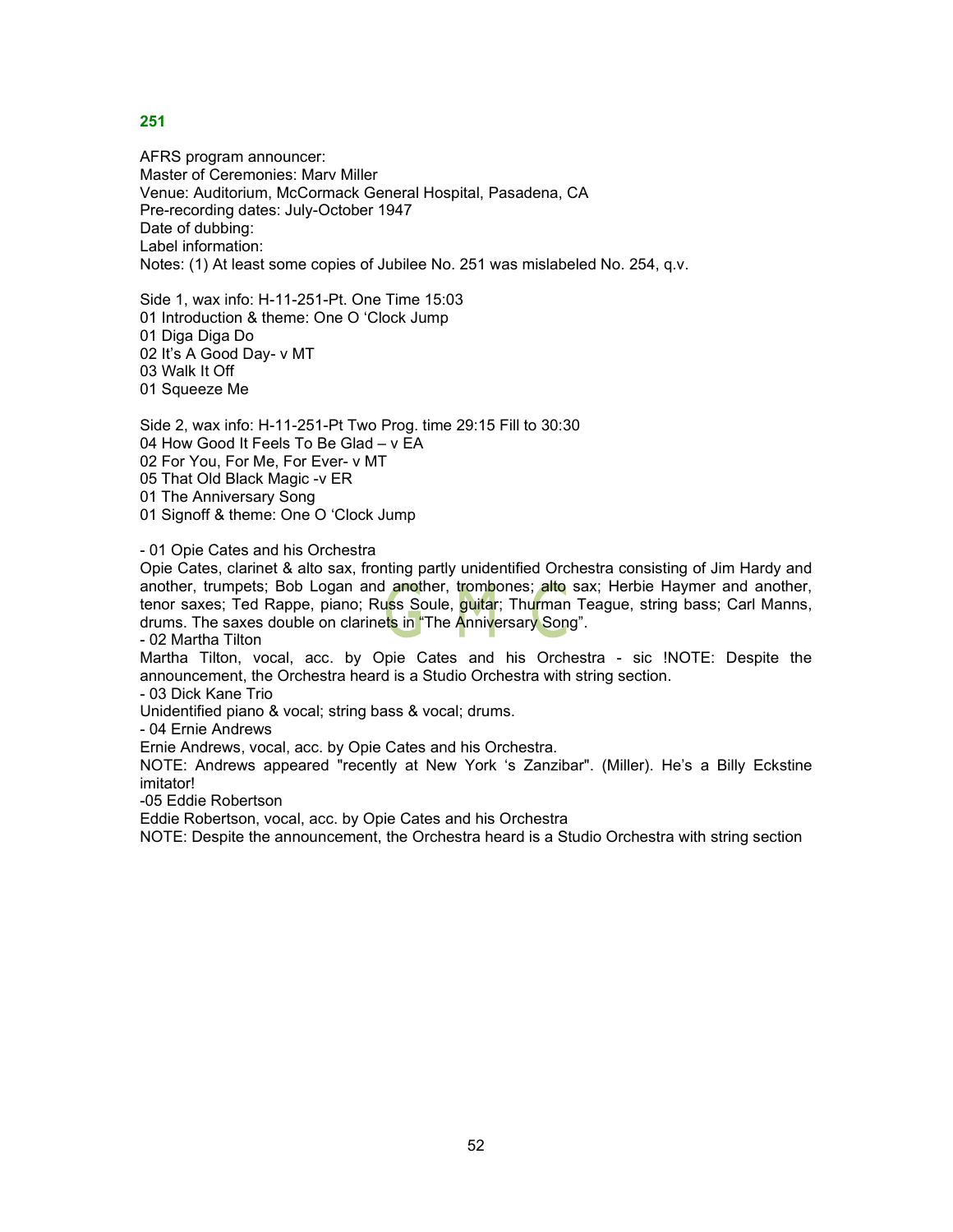AFRS program announcer: Bob Morrison Master of Ceremonies: Bob Morrison Venue: McCormack General Hospital, Pasadena, CA Pre-recording date: July -September 1947 Date of dubbing: Label information: Notes:

Side 1, wax info: H-11-252 Pt. One Time: 16:00 01 Introduction and theme: One O'Clock Jump (nc) 01 Oh, Lady Be Good 02 Stormy Weather - v AW 01 Embraceable You - strings added 03 Sweet Lorraine - v DS 03 My Blue Heaven –v DS

Side 2, wax info: H-11-252 Pt. Two Prog. time 29:15 Fill to 30:30 01 What Is This Thing Called Love ? - strings added 04 Old Fashioned Love - v AW 01 Caravan - strings added

03 Blue Skies – v DS

01 Blue Skies (nc) - strings added

01 Signoff & theme: One O'Clock Jump (nc)

- 01 Al Sack and his Orchestra

Unidentified big band consisting of at least two trumpets; two trombones; two alto saxes; two tenor saxes; piano; guitar; string bass; drums; string section added as noted. The reed section double on clarinets on "Caravan".

- 02 Annette Warren

Anette Warren, vocal, acc. by large Studio Orchestra including strings - Al Sack?

- 03 David Street

David Street, vocal, acc. by Al Sack and his Orchestra

NOTE: David Street is "currently at 20<sup>th</sup> Century Fox" (Morrison)

- 04 Annette Warren

Annette Warren, vocal, acc. by unidentified eight-piece Dixieland combo, including trumpet, tenor sax, piano, string bass and drums, probably members of the Al Sack Orchestra.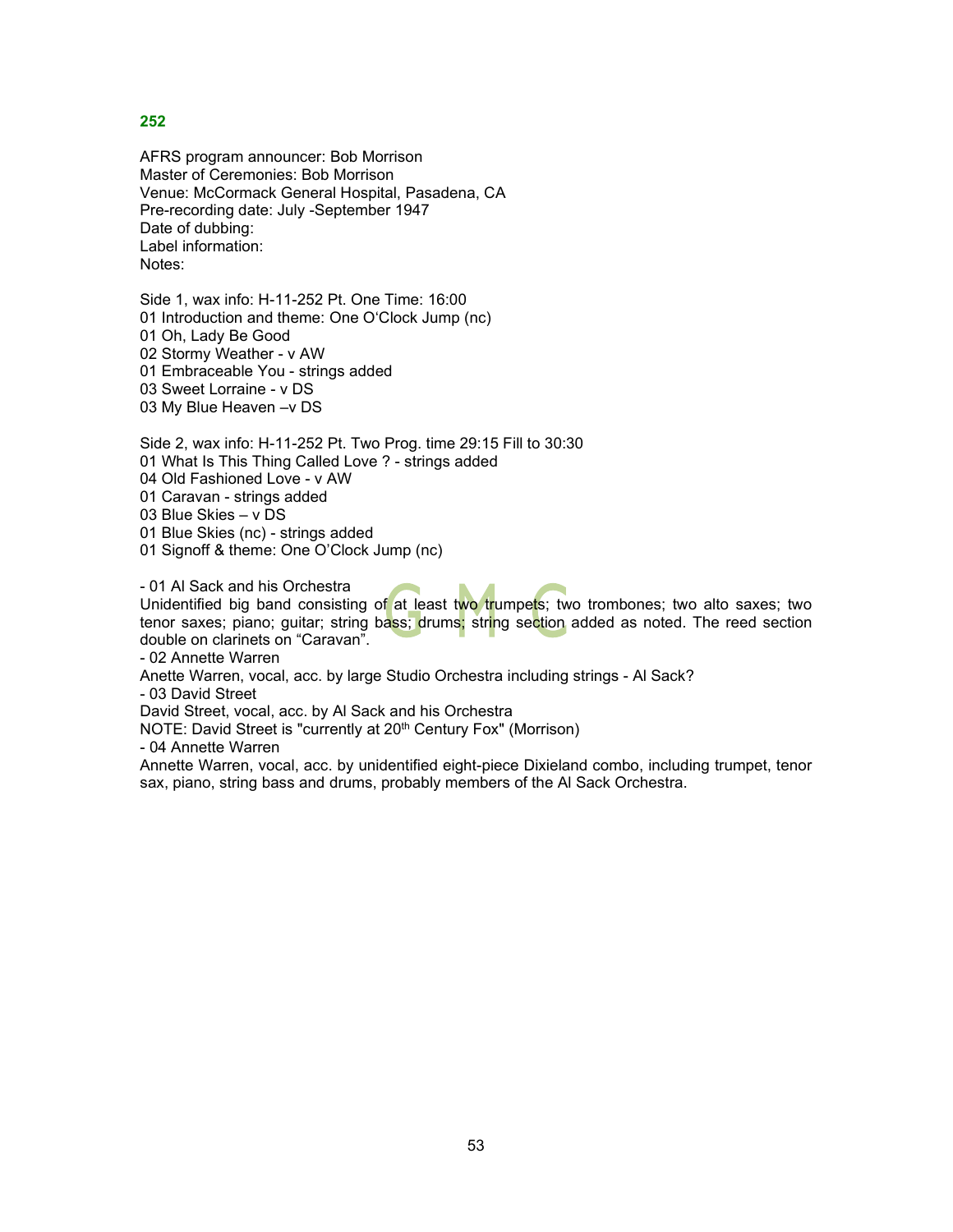AFRS program announcer: Master of Ceremonies: Venue: McCormack General Hospital, Pasadena, CA Pre-recording dates: July-October 1947 Date of dubbing: Label information: Notes:

Side 1, wax info: H-11-253 Pt. One Time 14:32 01 Introduction & theme: One O'Clock Jump 01 Get Happy 02 Possum's Calling Me - v CC 03 More Than You Know - v EW 04 A Bucket Of Happy Riffs

Side 2, wax info: H-11-252 Pt. Two Prog. time 29:15 Fill to 30:30 05 Solitude - v VD 04 Satchelmouth Baby - v RE & TY & band, arr RE

01 Farewell Blues (nc)

01 Signoff & Farewell Blues (continued)

01 Signoff & theme: One O'Clock Jump

- 01 Ernie Gill and the Roundhouse Gang

Ernie Gill, leader, fronting unidentified big band, including string section

- 02 The Crew Chiefs

Unidentified vocal group, acc. by the Ernie Gill Roundhouse Gang sans string section

- 03 Eileen Wilson

Eileen Wilson, vocal, acc. by the Ernie Gill Roundhouse Gang

- 04 Roy Eldridge and The Gang

Roy Eldridge, trumpet; Trummy Young, trombone; Willie Smith, alto sax; Kenny Kersey, piano; Charlie Drayton, string bass; Jackie Mills, drums

- 05 Val Delmar

Val Delmar, vocal, acc. by the Ernie Gill Roundhose Gang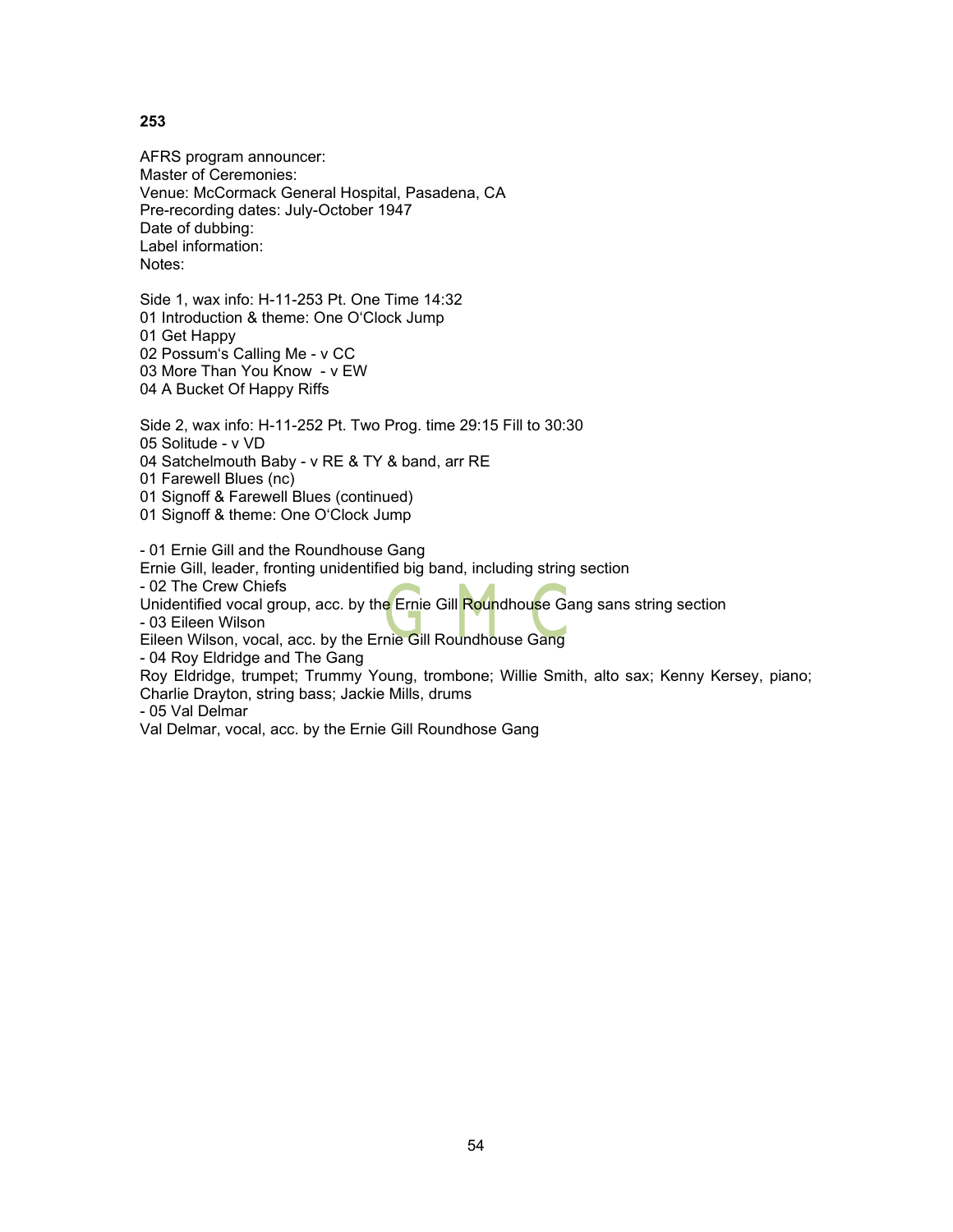AFRS program announcers: Bud Widom & unidentified Masters of Ceremonies: Bud Widom & unidentified Venues: 01: Hollywood Pre-recording dates: July-October 1947 Date of dubbing: Label information: Notes: (1) At least some copies of Jubilee No. 254 bear the wrong number - "251" – on the labels

Side 1, wax info: H-11-254 Pt. One Time 15:30 01 Introduction & theme: One O'Clock Jump (nc) 01 Bugle Call Rag 02 Herman Blows His Top - v WH 03 Can't Help Lovin<sup>'</sup> Dat Man - v LL 01 Temptation - arr JB 02 I'll Get By – v WH

Side 2, wax info: H-11-254 Pt. Two Prog. time 29:15 Fill to 30:30 01 Mercy (Knight Stomp) 04 Summertime 01 Suwanee River 01 One O'Clock Jump 01 Signoff & theme: One O'Clock Jump

- 01 Jerry Brent Orchestra

Woody Herman, clarinet, fronting the Orchestra of clarinet player & arranger Jerry Brent, who fell sick a couple of days before this concert. Unidentified instrumentation and personnel, possible including Buddy Collette, alto sax & flute; Jerry Brent, arranger. NOTE: This Orchestra included Clyde Hurley, trumpet, during 1946

- 02 Woody Herman

Woody Herman, vocal & clarinet, acc. by piano; string bass; drums

- 03 Linda Lundberg

Linda Lundberg, vocal, acc. by unidentified pianist

- 04 Ernie Andrews

Ernie Andrews, vocal, acc. by the Jerry Brent Orchestra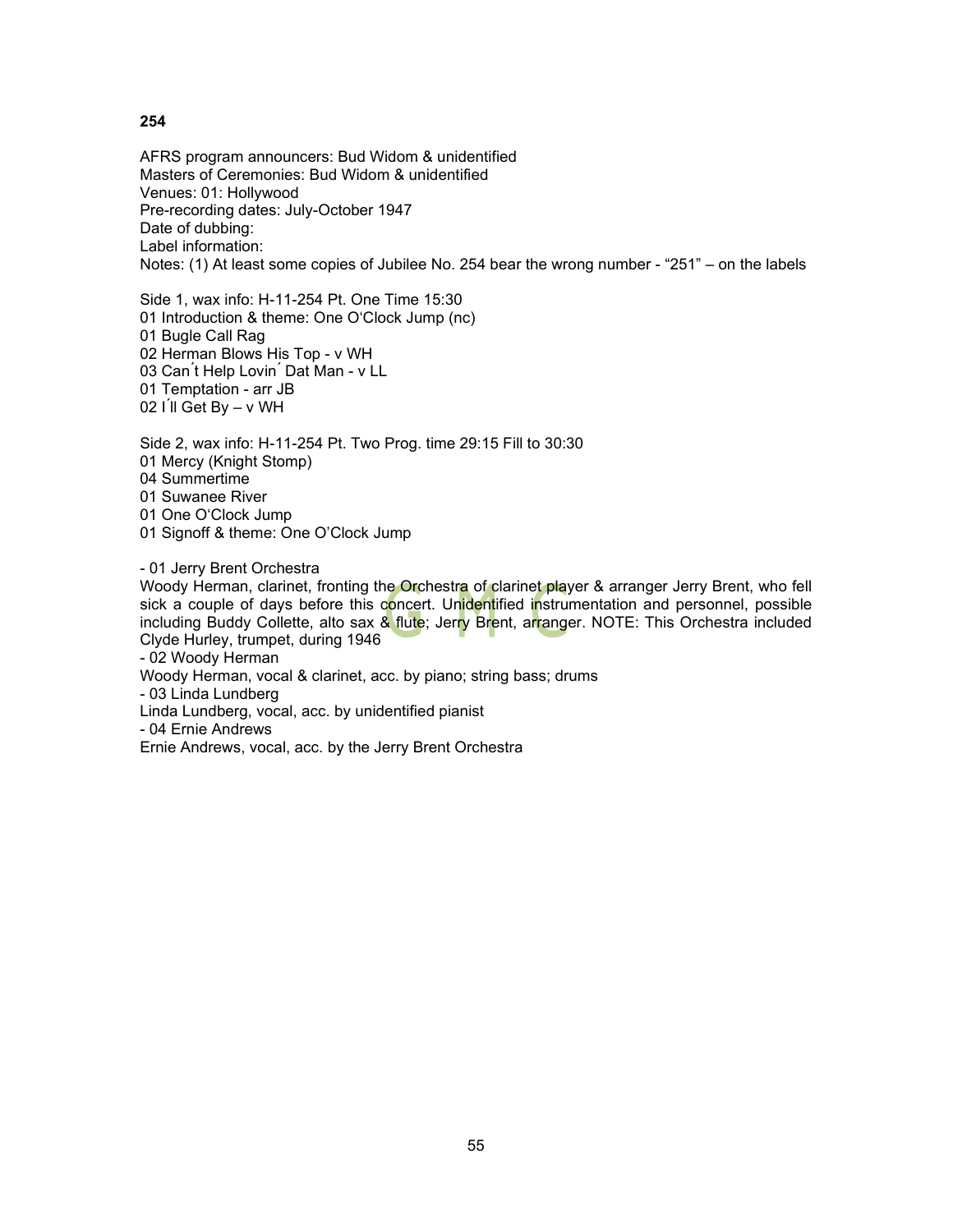AFRS program announcer: Alex Cooper Master of Ceremonies: Alex Cooper Venue: Auditorium, McCormack General Hospital, Pasadena Pre-recording dates: July-November 1947 Date of dubbing: Label information: Notes:

Side 1, wax info: H-11-255 Pt. One Time 14:43 01 Introduction & theme: One O'Clock Jump 01 I Found A New Baby 02 The Man Who Paints The Rainbow In The Sky - v GJ 03 Blues In B Flat 04 Joshua Fit De Battle Of Jericho

Side 2, wax info: H-11-255 Pt. Two Prog. time 29:15 Fill to 30:30 01 Don 't Be That Way 05 There's No You- v RG 02 What Am I Gonna Do About You?- v GJ 01 Tea For Twenty (= Tea For Two) (tenor sax feature for Herbie Haymer)

01 Signoff & theme: One O 'Clock Jump

- 01 Opie Cates and his Orchestra

Opie Cates, clarinet & alto sax, fronting partly unidentified Orchestra consisting of Jim Hardy and another, trumpets; Bob Logan and another, trombones; alto sax; Herbie Haymer and another, tenor saxes; Ted Rappe, piano; Ru<mark>s</mark>s <u>S</u>oule, <mark>guita</mark>r; Thu<mark>r</mark>man Teague, string bass; Carl Manns, drums.

- 02 Ginny Jackson

Ginny Jackson, vocal, acc. by large Studio Orchestra including strings

- 03 Opie ́s Swing Combo

Jim Hardy, trumpet; Bob Logan, trombone; Opie Cates, clarinet; Herbie Haymer, tenor sax; Ted Rappe, piano; Russ Soule, guitar; Thurman Teague, string bass; Carl Manns, drums. NOTE: No guitar or drums are audible despite being announced.

- 04 The Four Miltones

Unidentified male vocal quartet, acc. by Opie Cates and his Orchestra

- 05 Rodney Guzman

Rodney Guzman, vocal, acc. by large Studio Orchestra including strings

NOTE: Rodney Guzman recently appeared in a San Francisco *Old Fisherman's Wharf* nightclub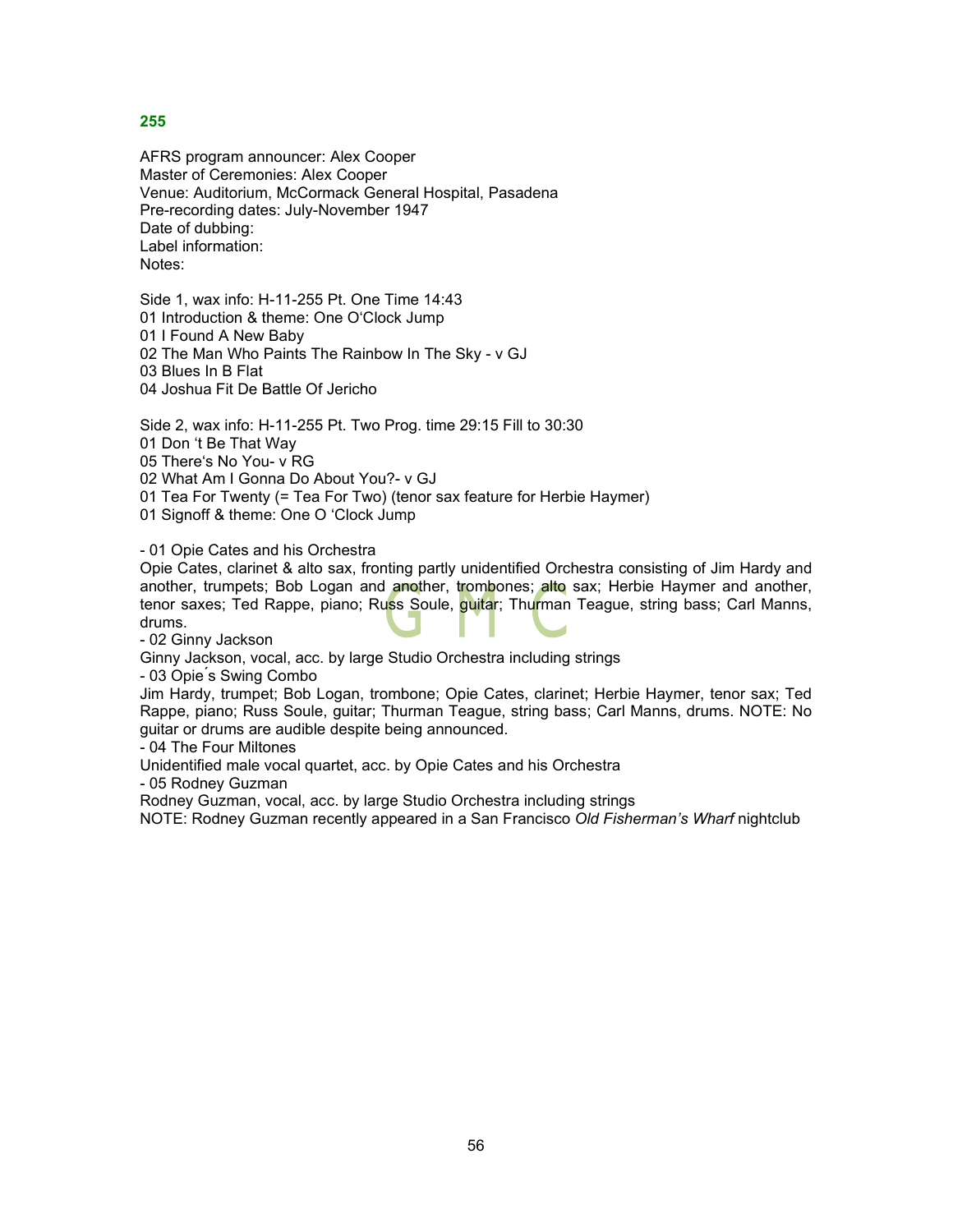AFRS program announcer: Hal Sawyer Masters of Ceremonies: Hal Sawyer & Jimmy Mundy Venue: McCormack General Hospital, Pasadena, CA Pre-recording dates: October-November 1947 Date of dubbing: Label information:

Side 1, wax info: D-16661 Time 14:09 01 Introduction & theme: One O'Clock Jump 01 Air Mail Special 02 Hurry On Down – v NL 03 Fat Man Blues – v ML 04 Solo Flight

Side 2, wax info: D-16662 Prog. time 29:15 Fill to 30:30 05 I Apologize - v NKC 05 I'm In The Mood For Love -v NCK 05 Somebody Loves Me 05 I Found A New Baby 01 One O'Clock Boogie (based on One O'Clock Jump) 01 Signoff & theme: One O 'Clock Jump

- 01 Jimmy Mundy and his Orchestra

Jimmy Mundy, arranger, fronting big band, including Irving Ashby, electric guitar - 02 Nellie Lutcher

Nellie Lutcher, vocal, acc. by own piano; string bass; drums

- 03 The Mello Larks

Unidentified mixed vocal quartet, acc. by Jimmy Mundy and his Orchestra - 04 Irving Ashby

Irving Ashby, guitar soloist, acc. by the Jimmy Mundy Orchestra

- 05 Nat King Cole Trio

Nat King Cole, piano & vocal; Oscar Moore, guitar; Johnny Miller, string bass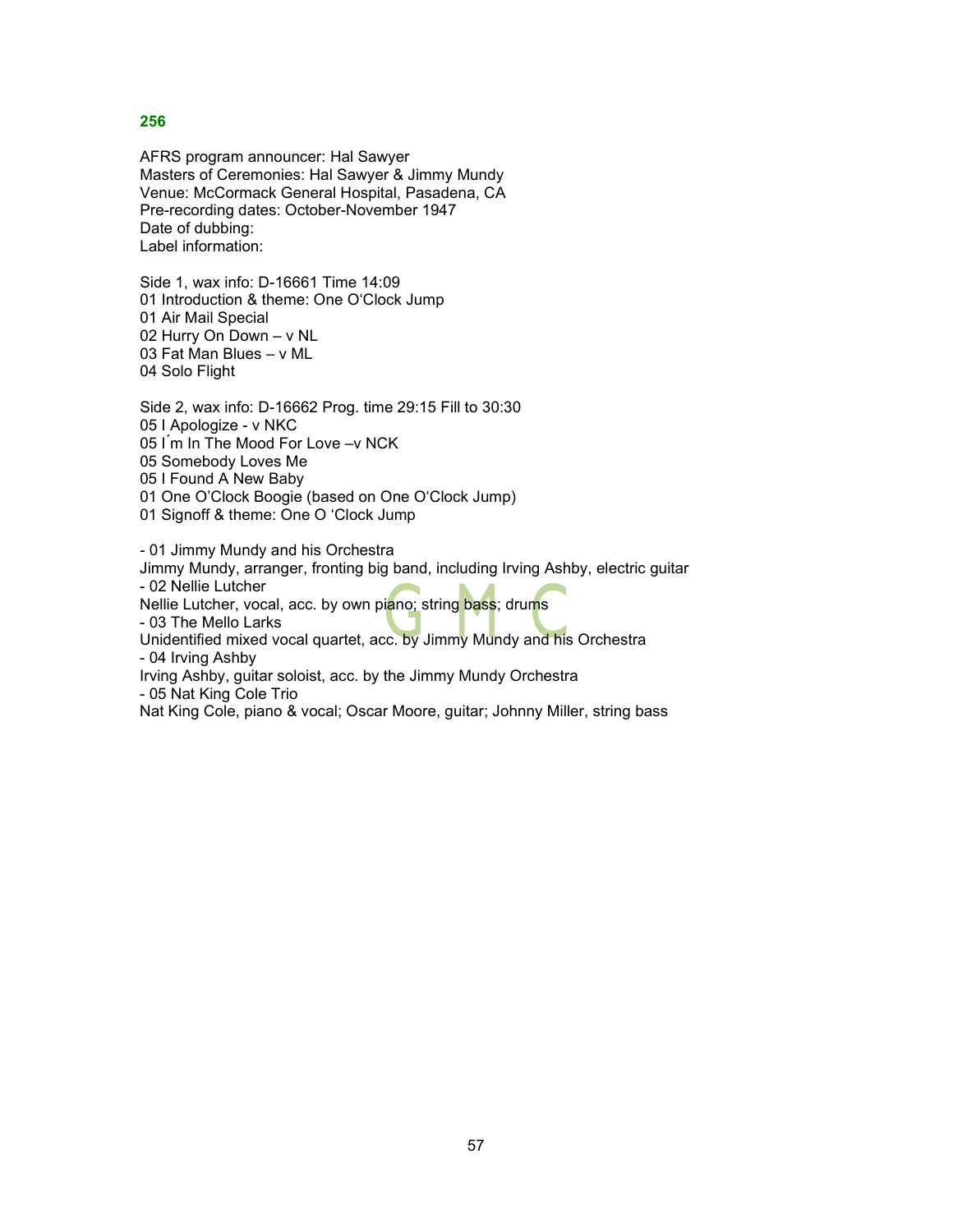AFRS program announcer: Hal Sawyer Master of Ceremonies: Hal Sawyer Venues: Hollywood Pre-recording dates: early November 1947 Date of dubbing: Label information: Rubberstamp side one: 29:30 Notes:

Side 1, wax info: H-11-257 Pt. One Prog. time 15:00 01 Introduction & theme: One O'Clock Jump (nc) 01 Signature tune: Concerto For Sixty Seconds 01 Flying Saucer 02 You ́re Driving Me Crazy - v VD0 3 I Can't Believe That You're In Love With Me - v KS 01 E.S. Boogie

Side 2, wax info: H-11-257 Pt. Two Prog. time 29:16 fill to 30:00 02 I Got It Bad 03 That's My Desire - v KS 03 If I Could Be With You One Hour Tonight -v KS

01 Bolero In Boogie

01 Signoff & theme: One O 'Clock jump

01 Theme: One O 'Clock Jump (nc)

- 01 Earle Spencer and his Orchestra

Probably Al Killian, Frank Beach, Ray Linn, Paul Lopez, trumpets; Ollie Wilson, Tommy Pederson, Hal Smith, trombones; Barbara Lee, Wilbur Schwartz, alto saxes: Ralph Lee, Lucky Thompson, tenor saxes; Hy Mandel, baritone sax; Paul Polena, piano; Arv Garrison, guitar; Harry Babasin, string bass; Jackie Mills, drums; Earle Spencer, leader; Bill Gillette, arranger

- 02 Vic Dickenson and his Sextet

Trumpet; Vic Dickenson, trombone & vocal; tenor sax; piano; string bass; drums

NOTE: Although this group is introduced as a sextet, it appears aurally to be a somewhat larger group

- 03 Kay Starr

Kay Starr, vocal, acc. by Vic Dickenson's sextet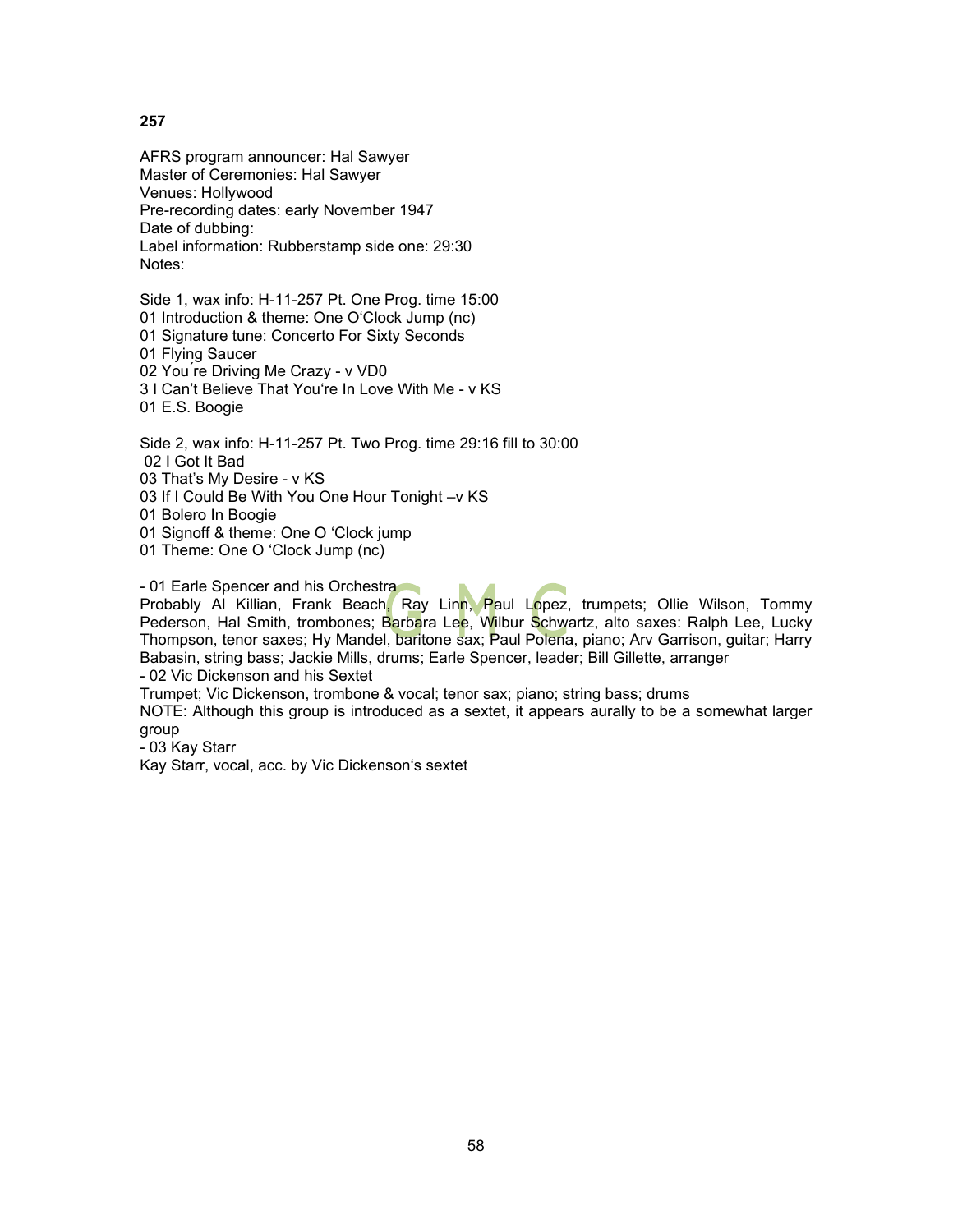AFRS program announcer: Master of Ceremonies: Will Scott Venue: McCormack General Hospital, Pasadena, CA Pre-recording dates: October-November 1947 Date of dubbing: Label information: Rubberstamp side one: 29:30 Notes:

Side 1, wax info: D-20993 Prog. time 15:40 01 Introduction & theme: One O'Clock Jump 01 Fiesta In Brass 02 More And More –v JB 03 I've Sold My Heart To The Junk Man – v BSB 01 Step And Fetch It

Side 2, wax info: D-20994 Prog. time 29:15 Fill to 30:30 02 The Man I Love -JB 04 Satchelmouth Baby - v BSB 02 Somebody Loves Me - v JB

- 01 Queer Street
- 01 Air Mail Special (nc) (to close)

01 Jimmy Mundy and his Orchestra Jimmy Mundy, arranger, fronting unidentified big band

- 02 Jean Byron

Jean Byron, vocal, acc. by Jimmy M<mark>u</mark>ndy and his Orchestra

- 03 Basin Street Boys

Unidentified vocal group, acc. by the Eddie Beal Quartet: Eddie Beal, piano; Charlie Norris, guitar; Charlie Drayton, string bass; Stan Levey, drums

- 04 Basin Street Boys

Unidentified vocal group, acc. by Jimmy Mundy and his Orchestra

March 20, 2015: No closing theme "One O'Clock Jump." Airmail Special runs to close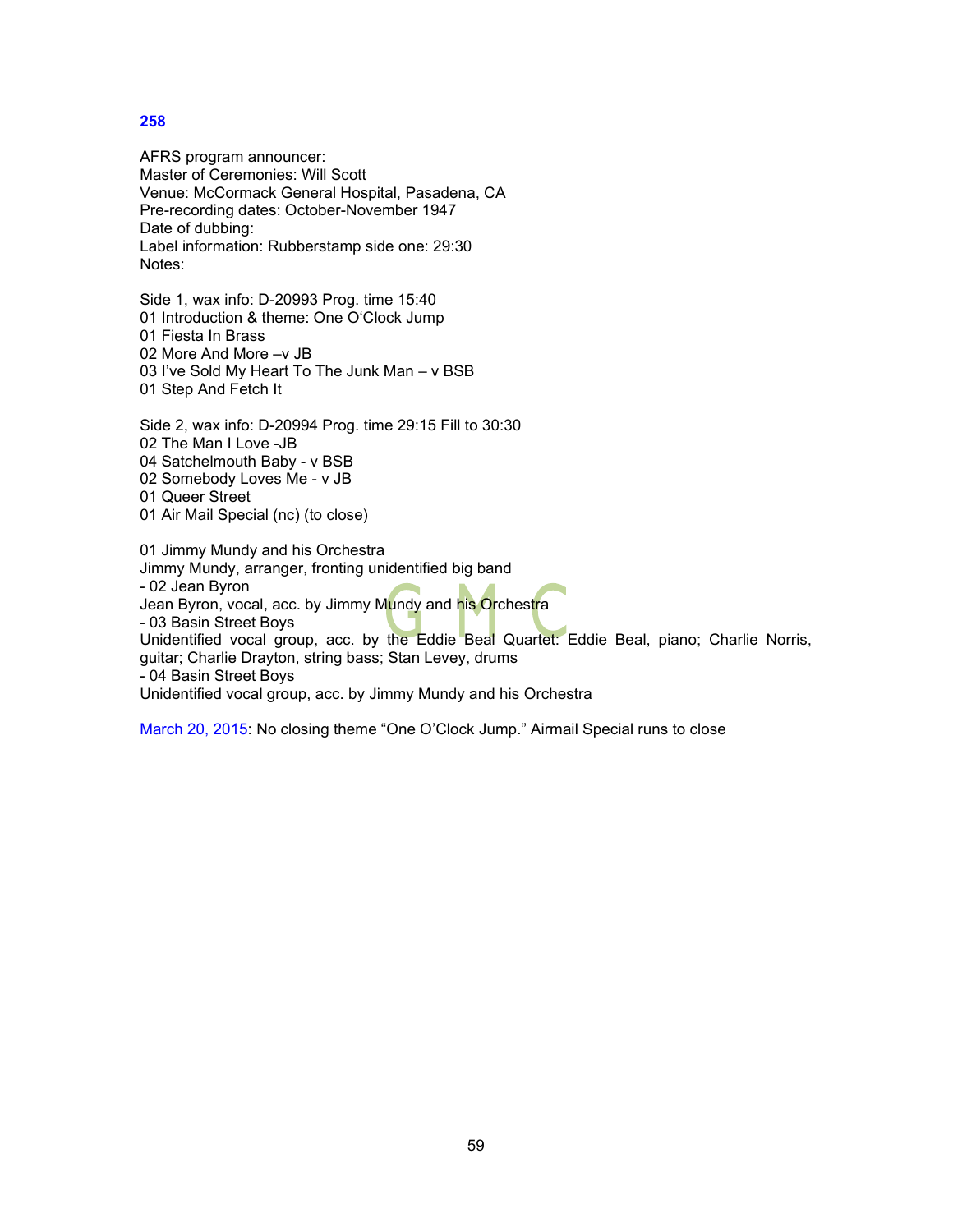AFRS program announcer: Bud Widom Master of Ceremonies: Bud Widom Venue: Long Beach Naval Hospital, Long Beach, CA Pre-recording dates: November 1947 Date of dubbing: Label information: Rubberstamp side one: 29:30 Notes:

Side 1, wax info: D-17121R Time 14:30 01 Introduction & theme: One O'Clock Jump 01 I Got Rhythm 02 How Are Things In Glocca Morra? - v GG 03 Erroll's Blues 01 Blues In The Night

Side 2, wax info: D-17122-1 Prog. time 29:15 Fill to 30:30 04 That Old Black Magic - v HJ 05 "C" Jam Blues 02 Blue Skies –v GG 04 Clear Out Of This World - v JF 01 Adjutant's Call (Bugle Call Rag) 01 Signoff & theme: One O'Clock Jump (nc)

- 01 The AFRS Orchestra

Michel Perriere fronting large Studio Orchestra of unidentified musicians. The instrumentation appears to be brass, reed section including a flute, and a regular rhythm section.

- 02 Georgia Gibbs Georgia Gibbs, vocal, acc. by the AFRS Orchestra - 03 Erroll Garner Trio Erroll Garner, piano; guitar; string bass, drums - 04 Herb Jeffries Herb Jeffries, vocal acc. by the AFRS Orchestra -05 The AFRS Orchestra

Same Orchestra as "01" without the string section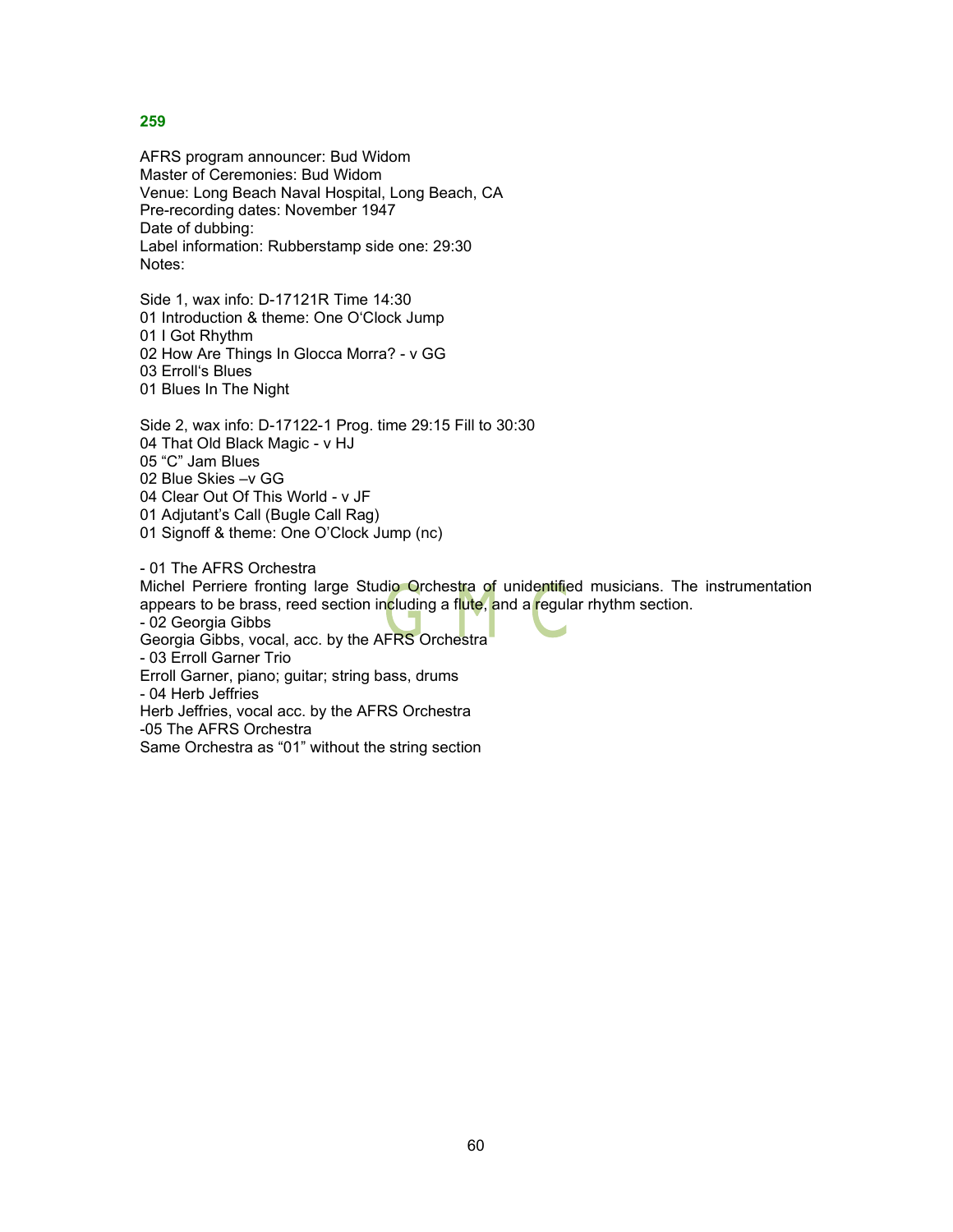AFRS program announcer: Bud Widom Master of Ceremonies: Bud Widom Venues: Hollywood Pre-recording dates: December 1947 Date of dubbing: Label information: Rubberstamp side one: 29:30 Notes:

Side 1, wax info: D-17324 Prog. time 15:25 01 Introduction & theme: One O'Clock Jump 01 Suddenly It Swings 02 Stumbling 02 Hickory, Dickory, Duck 01 Perdido

Side 2, wax info: D-17325-1R Prog. time 29:15 Fill to 30:30 04 Jumping At Carnegie Hall - v LS 05 Love's Got Me In A Lazy Mood –v MD 03 Happiness Is Just A Thing Called Joe - v FW 01 Blue Lou

01 Signoff & theme: One O'Clock Jump

- 01 Dave Cavanaugh All Stars Dave Cavanaugh, tenor sax, fronting unidentified Orchestra - 02 Ernie Felice Quartet Dick Anderson, clarinet; Ernie Felice, accordion; guitar; Dick Parnell, string bass - 03 Frances Wayne Frances Wayne, vocal, acc. by unidentified Orchestra - 04 Laine Sisters Carol Laine & Patti Laine, vocal duet, acc. by piano; guitar, string bass - 05 Matt Dennis Matt Dennis, vocal, acc, by piano; guitar; string bass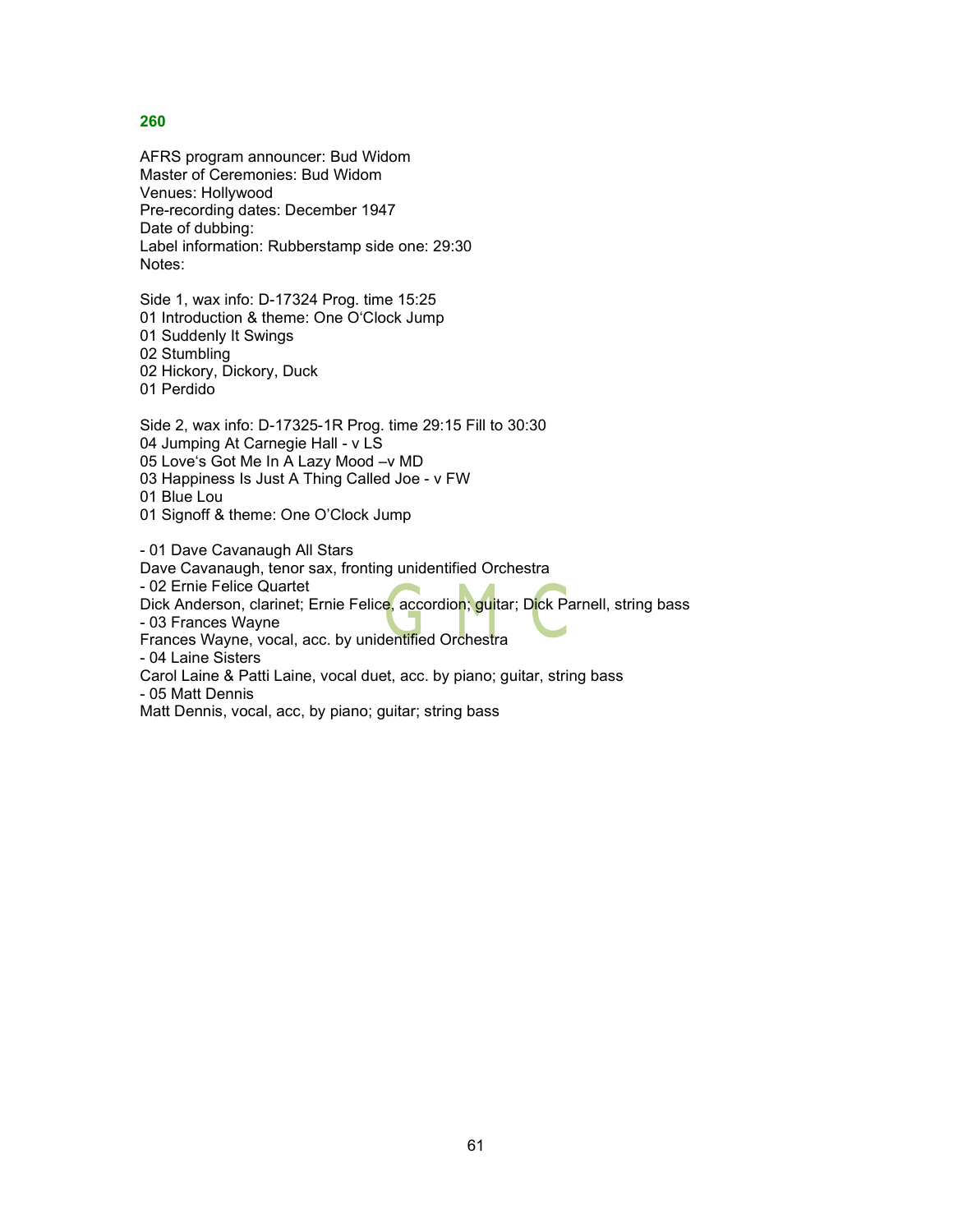AFRS program announcer: Jack Middles Master of Ceremonies: Gene Norman Venues: 01: NBC Hollywood; 02-05: Civic Auditorium, Pasadena, CA Pre-recording dates: 01: unknown; 02-05: June 23, 1947 Date of dubbing: Label information: Notes:

Side 1, wax info: D-19968-1 01 Introduction & theme: One O'Clock Jump 02 Perdido 03 After You've Gone

Side 2, wax info: D-19969-1 04 The Blues (Fine And Mellow) - v PL 05 Grooving High 01 Signoff & theme: One O'Clock Jump

- 01 Count Basie and his Orchestra

No details

- 02 Just Jazz All Stars

Chuck Peterson, trumpet; Vic Dickenson, trombone; Benny Carter, alto sax; Charles Barnet, tenor sax; Dodo Marmarosa, piano; Irving Ashby, guitar; Red Callender, string bass; Jackie Mills, drums

- 03 Benny Goodman Sextet

Benny Goodman, clarinet; Red Norvo, vibraphone; Jimmy Rowles, piano; Al Hendrickson guitar; Harry Babasin, string bass; Don Lamond, drums

- 04 Peggy Lee

Peggy Lee, vocal, acc. by Dodo Marmarosa, piano; Irving Ashby, guitar; Charlie Drayton, string bass

NOTE: There are no drums audible on this track.

- 05 Howard McGhee ́s Just Jazz Sextet

Howard McGhee, trumpet; Sonny Criss, alto sax; Wardell Gray, tenor sax; Dodo Marmarosa, piano; Charlie Drayton, string bass; Jackie Mills, drums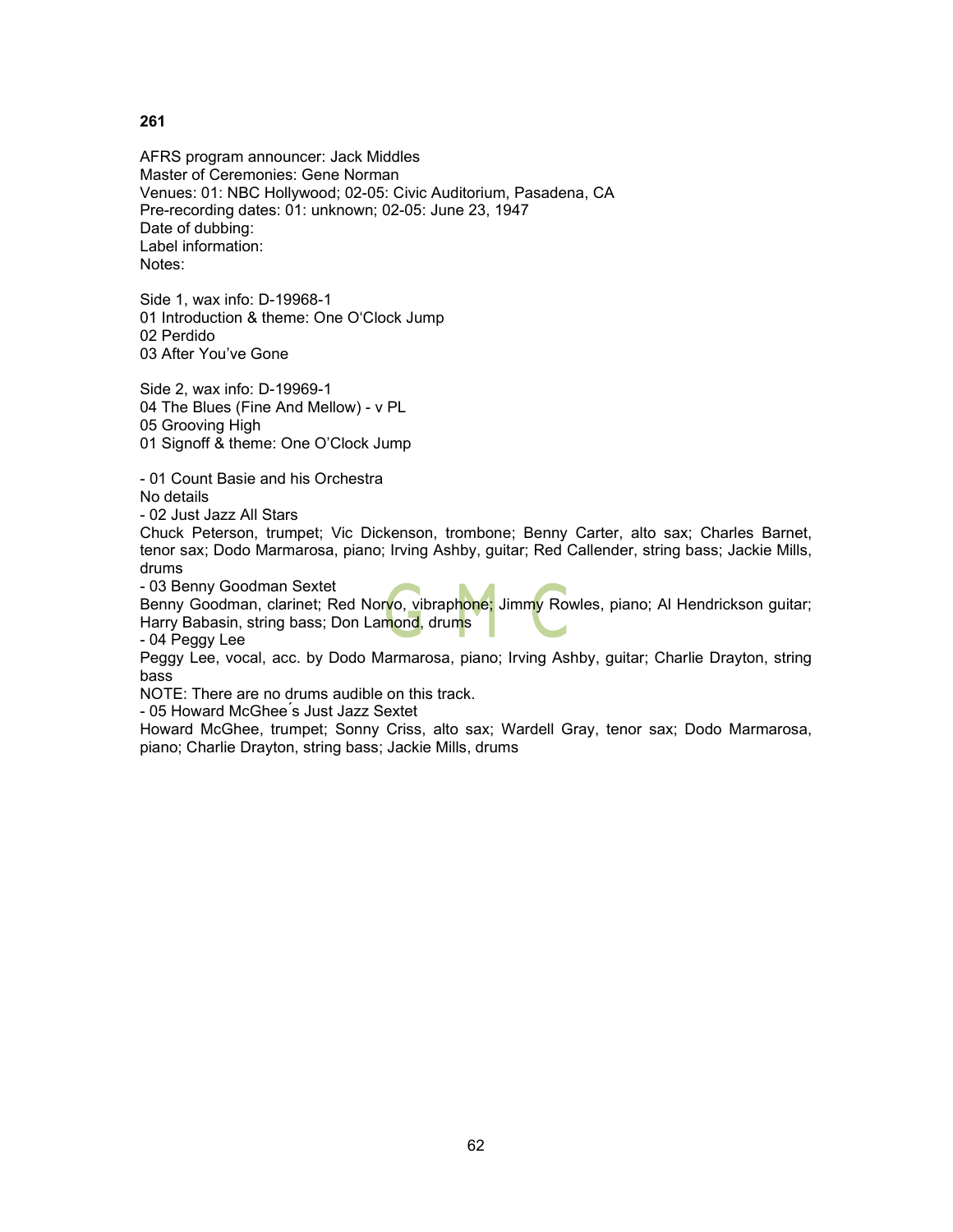GMA AFRS-913

AFRS program announcer: Jack Little Master of Ceremonies: Gene Norman Venues: 01: NBC Hollywood; 02-07: Civic Auditorium, Pasadena, CA Pre-recording dates: 01: unknown; 02-07: June 23, 1947 Date of dubbing: Label information: Rubberstamp side one: 29:30 Notes:

Side 1, wax info: D-19970 Time 16:09 1 Introduction & theme: One O'Clock Jump 02 How High The Moon 03 Errol's Bounce 04 Happiness Is Just A Thing Called Joe - v PL-

Side 2, wax info: D-19971 Prog. time 29:15 Fill to 30:30 04 Them There Eyes - v PL 05 Puttin' On The Ritz 06 Lonesome Road 07 One O'Clock Jump (nc) 01 Signoff & theme: One O'Clock Jump (continued)

- 01 Count Basie and his Orchestra

No details

- 02 Just Jazz All Stars

Chuck Peterson, trumpet; Vic Dickenson, trombone; Benny Carter, alto sax; Charles Barnet, tenor sax; Dodo Marmarosa, piano; Irving Ashby, guitar; Red Callender, string bass; Jackie Mills, drums

- 03 Erroll Garner

Erroll Garner, piano soloist

- 04 Peggy Lee

Peggy Lee, vocal, acc. by Dodo Marmarosa, piano; Irving Ashby, guitar; Charlie Drayton, string bass

NOTE: Irving Ashby plays on "Them There Eyes" only

- 05 Benny Goodman Trio

Benny Goodman, clarinet; Jimmy Rowles, piano; Don Lamond, drums

- 06 Benny Goodman Sextet

Benny Goodman, clarinet; Red Norvo, vibraphone; Jimmy Rowles, piano; Al Hendrickson guitar; Harry Babasin, string bass; Don Lamond, drums.

NOTE: Benny Goodman: "And now we'd like to play one of our new Capitol recordings, it is called "Lonesome Road."

-07 Just Jazz All Stars

Howard McGhee or Chuck Peterson, trumpet; Vic Dickenson, trombone; Benny Carter, alto sax; Charles Barnet or Wardell Gray, tenor sax; Dodo Marmarosa, piano; Irving Ashby, guitar; Red Callender or Charlie Drayton, string bass; Jackie Mills, drums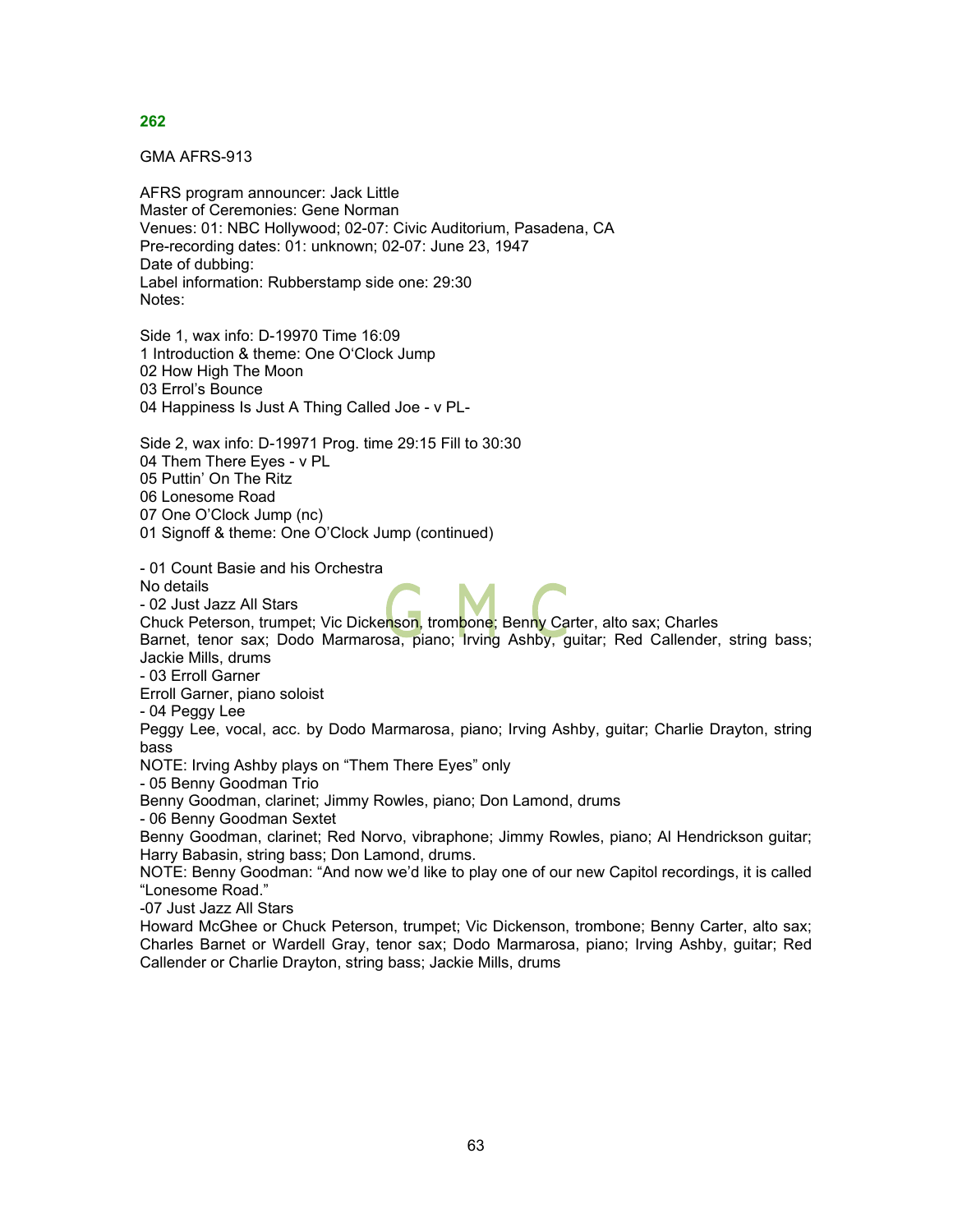AFRS program announcer: George Dvorak Master of Ceremonies: George Dvorak Studios: NBC Hollywood Pre-recording dates: different dates - see each entry Date of dubbing: Label information: Rubberstamp side one: 29:30 Notes: (1) This program is dedicated to the memory of African-American big band leader Jimmie Lunceford, who died on July 14, 1947. George Dvorak complied the program around October 1947, using excerpts from earlier Jubilee shows.

Side 1, wax info: D-20281 Time 14:05 01 Introduction & theme: One O'Clock Jump (nc) 01 Jimmie Lunceford's theme, Uptown Blues 02 Hallelujah (from Jubilee 33) 02 Yesterdays (feature for trumpeter Freddie Webster, from Jubilee 33) 05 Tain't What You Do – v JT & band

Side 2, wax info: D-20282 Prog. time 29:15 Fill to 30:30 02 Blues In The Night - v JT & band (from Jubilee 29) 03 Wham (Re-Bop-Boom-Bam) - v EC & band (from Jubilee 86) 02 For Dancers Only (from Jubilee 33) 04 Little John Special (from Jubilee 123) 01 Signoff & theme: One O'Clock Jump

- 01 Jimmie Lunceford and his Orchestra No details

- 02 Jimmie Lunceford and his Orchestra

Probably Jimmy Lunceford, playing most reed instruments including the flute, fronting:- Freddy Webster, Harry "Pee-Wee" Jackson, Robert Mitchell, Paul Webster, trumpets; Fernando Arbello, Russell Bowles, James Young, trombones; Omer Simeon, alto sax & clarinet; Benny Waters, Dan Grissom, Kurt Bradford, alto saxes; Joe Thomas, tenor sax; Earl Carruthers, baritone and alto saxes, clarinet, vocal; Edwin Wilcox, piano; Al Norris, guitar; Charles "Truck" Parham, string bass; Jimmy Crawford, drums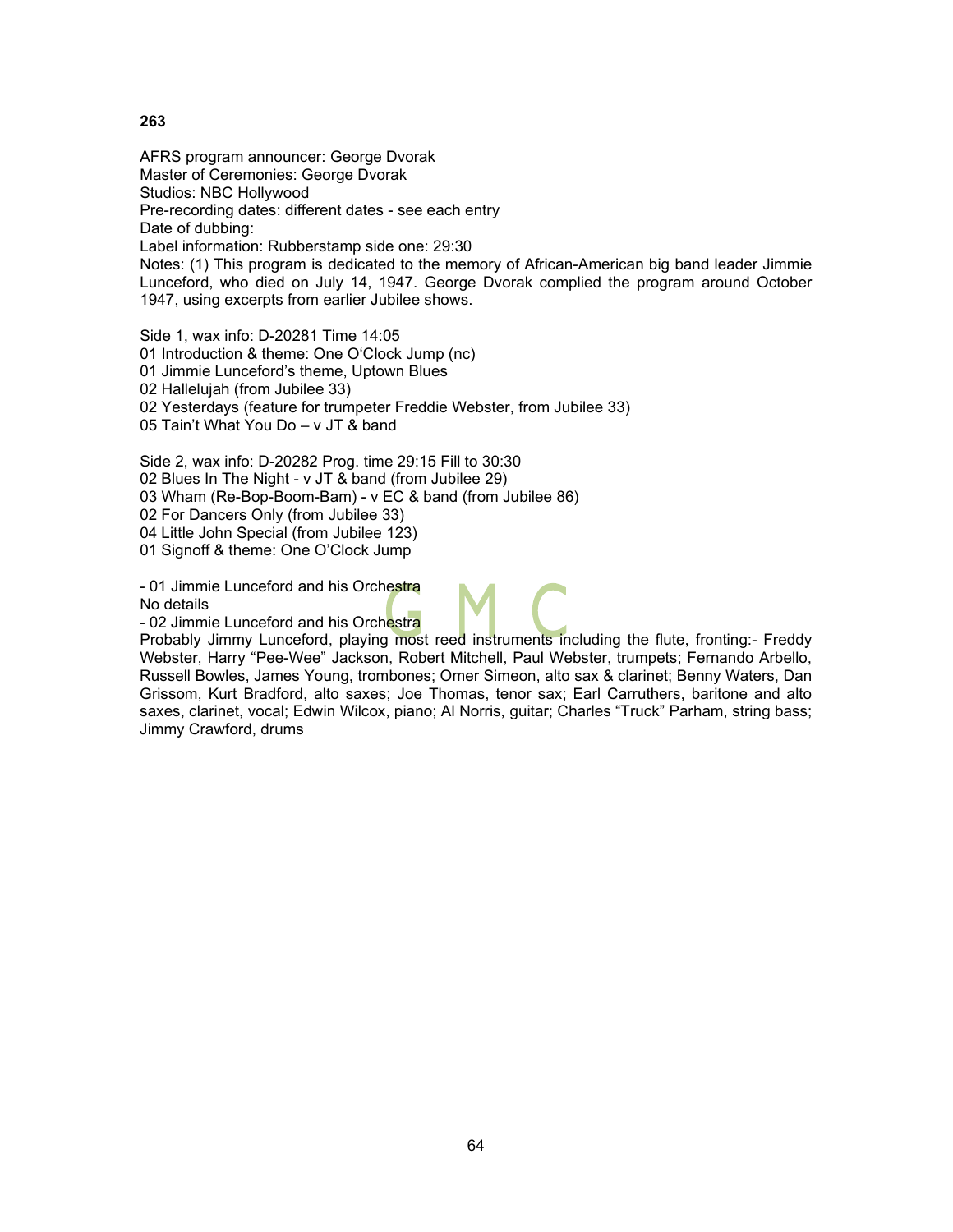AFRS program announcer: George Dvorak Master of Ceremonies: Gene Norman Studios: NBC Hollywood Pre-recording dates: January 1948 Date of dubbing: Label information: Rubberstamp side one: 29:30 Notes:

Side 1, wax info: D-20484 Prog. Time 16:20 01 Introduction & theme: One O'Clock Jump 01 Holy Smokes - v JZ 01 Signature (nc) 02 Them There Eyes - v KS 03 Chick Was High, Poor Butterfly - v BT 01 The Man With The Horn04 Sure Had A Wonderful Time - v TT

Side 2, wax info: D-20485 Prog. Time 29:15 Fill to 30:30 05 Why'd Ya Do It, Baby? -v JD 01 She's Funny That Way – v JZ 02 Just The Blues –v KS 01 Theme: One O'Clock Jump 01 Signoff & theme: One O'Clock Jump (repeat)

- 01 Jimmy Zito and his Orchestra

Jimmy Zito, trumpet & leader of unidentified big band

- 02 Kay Starr

Kay Starr, vocal, acc. by Jimmy Zito and his Orchestra

- 03 Bobby Troup Trio

Bobby Troup, piano & vocal; others unidentified; the full Jimmy Zito Orchestra comes in for the final flourish only

- 04 The Trenier Twins

Claude Trenier and Cliff Trenier, vocal duet, acc. by the Jimmy Zito Orchestra

- 05 Jeff Dane

Jeff Dane, vocal, acc. by trombone; Keith Beckwith, piano; Tony Carlson, string bass; George Everback, drums. The full Johnny Zito Orchestra comes in for the final flourish only

NOTE: This is Jeff Dane's only appearance on Jubilee. He may have been Zito's regular vocalist at the time.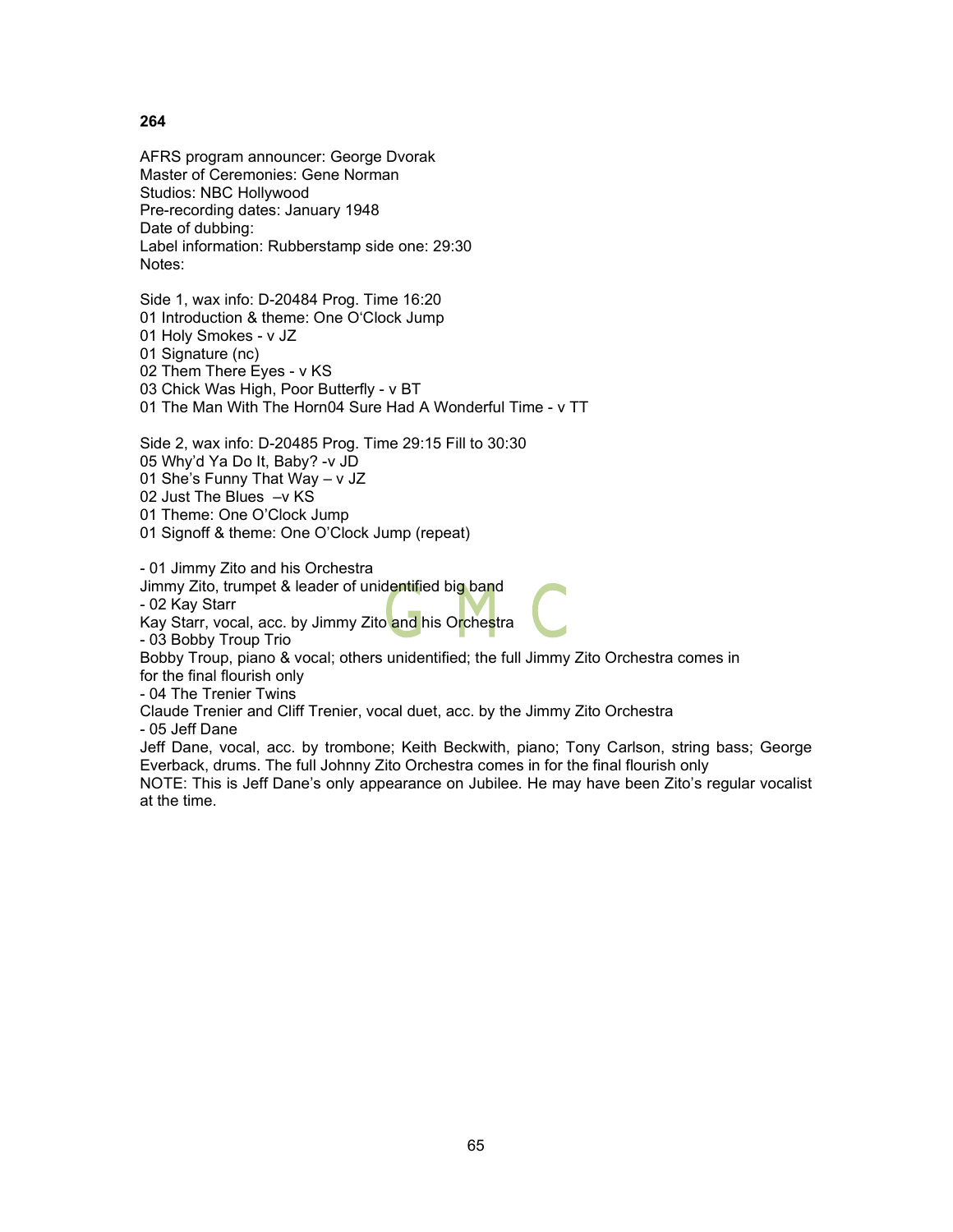AFRS program announcer: George Dvorak Master of Ceremonies: Daws Butler Studios: NBC Hollywood Pre-recording dates: 01-06: January 1948: 07: unknown Date of dubbing: Label information: Rubberstamp side one: 29:30 Notes:

Side 1, wax info: D-20626 Time 14:09 01 Introduction & theme: One O'Clock Jump 02 Comedy Skit 03 Farandole (from "L'Arlesienne Suite" by Bizet) 04 Why Was I Born? – v AE 05 In An 18th. Century Drawing Room

Side 2, wax info: D-20627 Prog. Time 29:15 Fill to 30:30 03 Pavanne (by Morton Gould) 06 So Far – v KC 07 Comedy Skit 03 Clarinet Polka

01 Signoff & theme: One O'Clock Jump (complete version)

- 01 Count Basie and his Orchestra No details - 02 Sarah Berner & Daws Butler Comedy skit (Sarah Berner is impersonating Gracie Allen) - 03 Harry Lubin and the Paramount Studio Orchestra Harry Lubin conducting unidentified large Studio Orchestra, including string section. - 04 Anita Ellis Anita Ellis, vocal, acc. by the Paramount Studio Orchestra - 05 Walter Gross Walter Gross, piano soloist NOTE: Walter Gross (ex the CBS "Saturday Night Swing Club" house band) presently appears at "Caesar's, Beverly Hills - 06 Ken Carson Ken Carson, vocal, probably acc. by the Paramount Studio Orchestra. - 07 Sarah Berner & Daws Butler Comedy Skit (Sarah Berner is impersonating Katharine Hepburn)

March 20, 2015: correct name of announcer is Daws Butler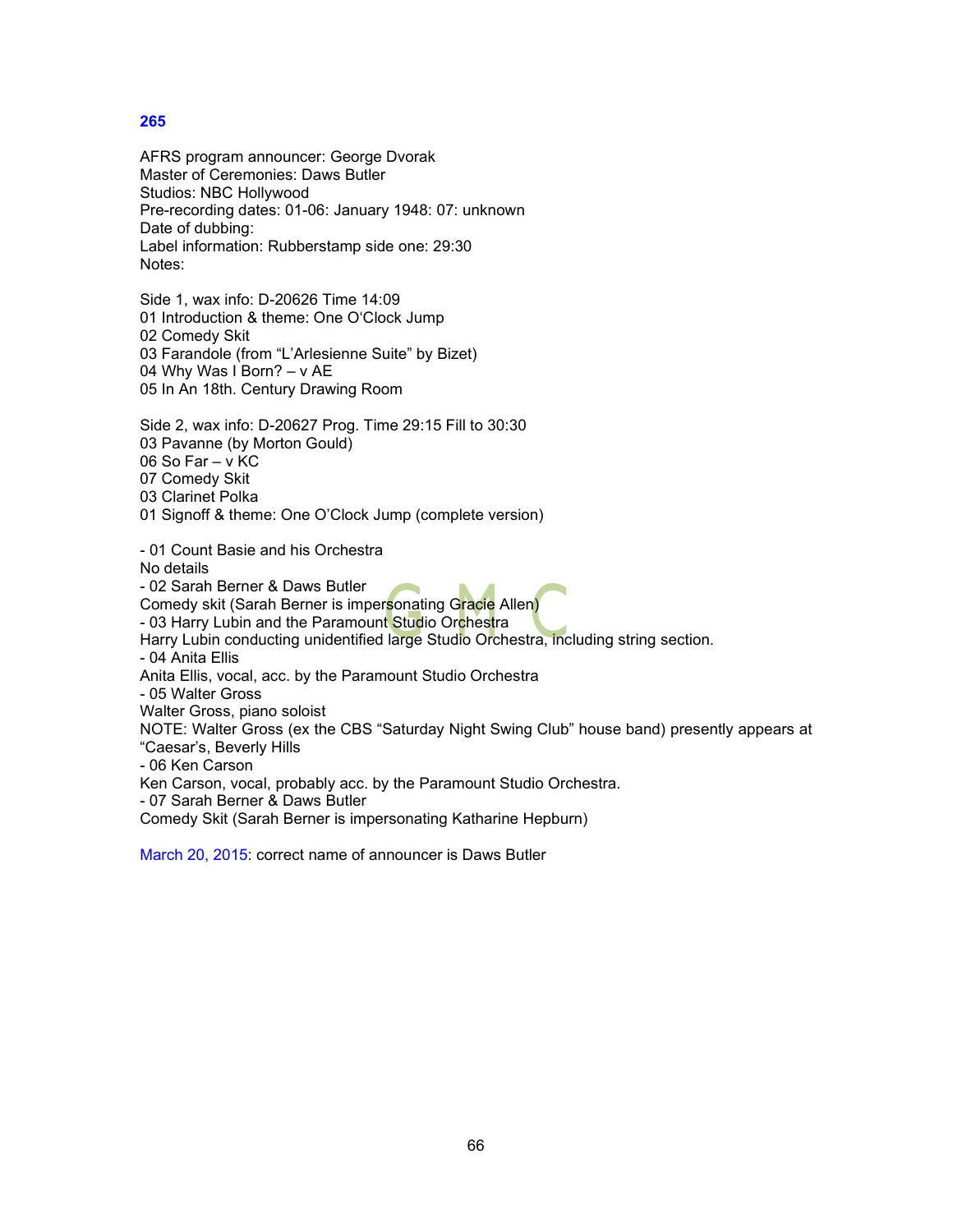AFRS program announcer: Daws Butler Master of Ceremonies: Daws Butler Studios: NBC Hollywood Pre-recording dates: 01: unknown; 02-04: January 1948 Date of dubbing: Label information: Notes:

Side 1, wax info: D-20628 01 Introduction & theme: One O'Clock Jump 02 Malaguena 03 Coming Out Of The Rain 01 Dark Eyes 04 On The Alamo- v KC-

Side 2, wax info: D-20629 05 The Man I Love – v AE 05 One Sunday Morning - v AE 03 Hey, John 02 The Toy Trumpet 01 Signoff & theme: One O'Clock Jump

- 01 Count Basie and his Orchestra. No details - 02 Harry Lubin and the Paramount Studio Orchestra Harry Lubin conducting unidentified large Studio Orchestra, including string section. - 03 Delta Rhythm Boys Vocal quartet: Carl Jones, Traverse Crawford, tenor; Kelsey Pharr, baritone; Lee Gaines, bass, acc. by ? - 04 Ken Carson Ken Carson, vocal, acc. by the Paramount Studio Orchestra - 05 Anita Ellis Anita Ellis, vocal, acc. by the Paramount Studio Orchestra

March 20, 2015: correct name of announcer is Daws Butler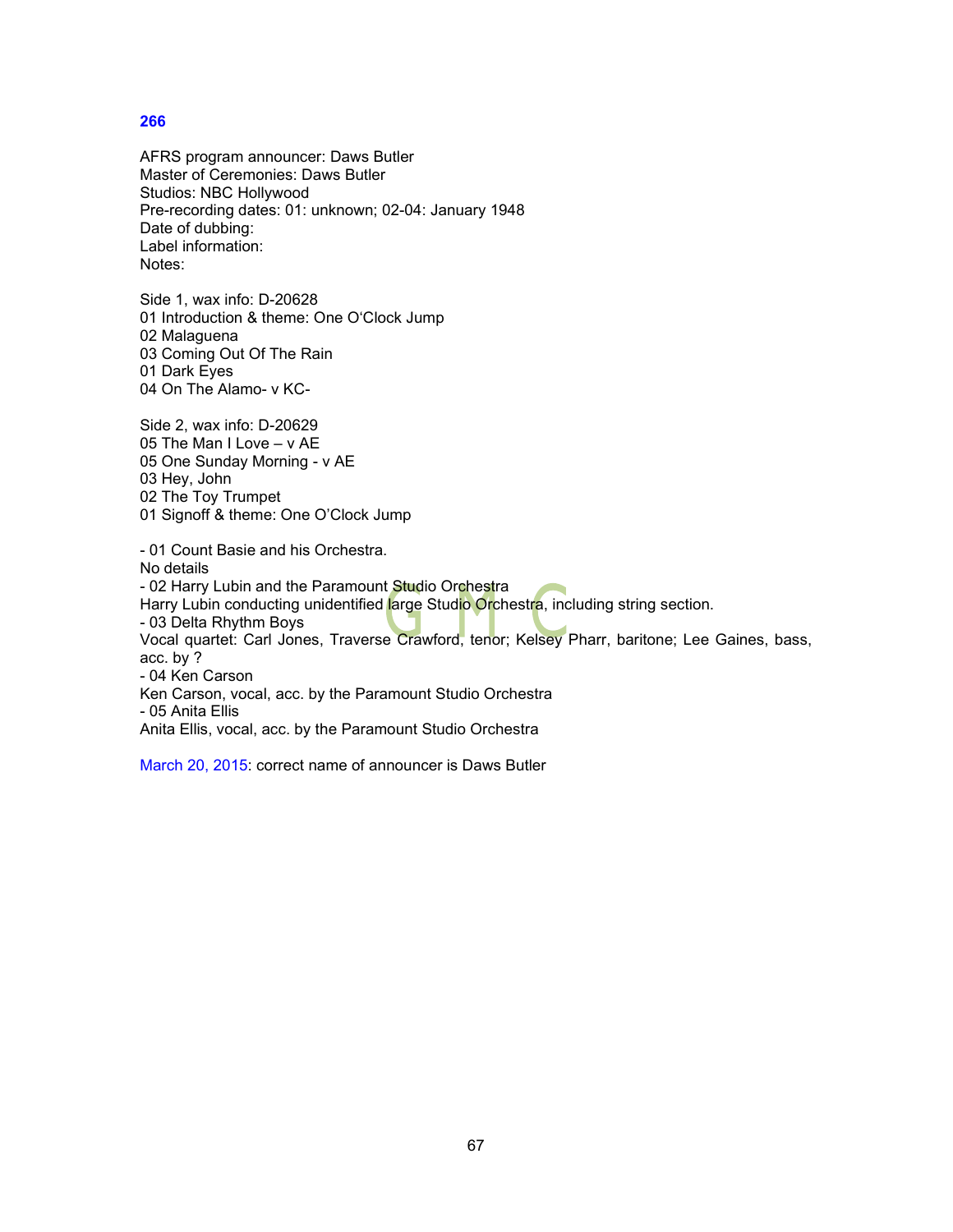GMA AFRS-914

AFRS program announcer: Bud Widom Master of Ceremonies: Bud Widom Venues: different venues - see each entry Pre-recording dates: different dates - see each entry Date of dubbing: Label information: Rubberstamp side one: 29:30 Notes:

Side 1, wax info: D-20695 Time 16:15 01 Introduction & theme: One O'Clock Jump 01 9:20 Special 02 Blues To End All Blues 03 I Oughta Bite You - v 01 Perdido 02 Among My Souvenirs – v EJ

Side 2, wax info: D-20696R Prog. time 29:15 Fill to 30:30 01 Rosetta 03 I'll Be Up Again-v 02 Osculate Me, Daddy - v EJ 01 Moten Swing (nc) 01 Signoff & theme: One O'Clock Jump

- 01 Harry James and his Orchestra Probably Harry James, trumpet, fronting unidentified big band - 02 Etta Jones Etta Jones, vocal, acc. by J. C. Heard and his Orchestra - 03 Tampa Red Hudson Whittaker, vocal, acc. by?

March 20, 2015: Add "Among My Souvenirs"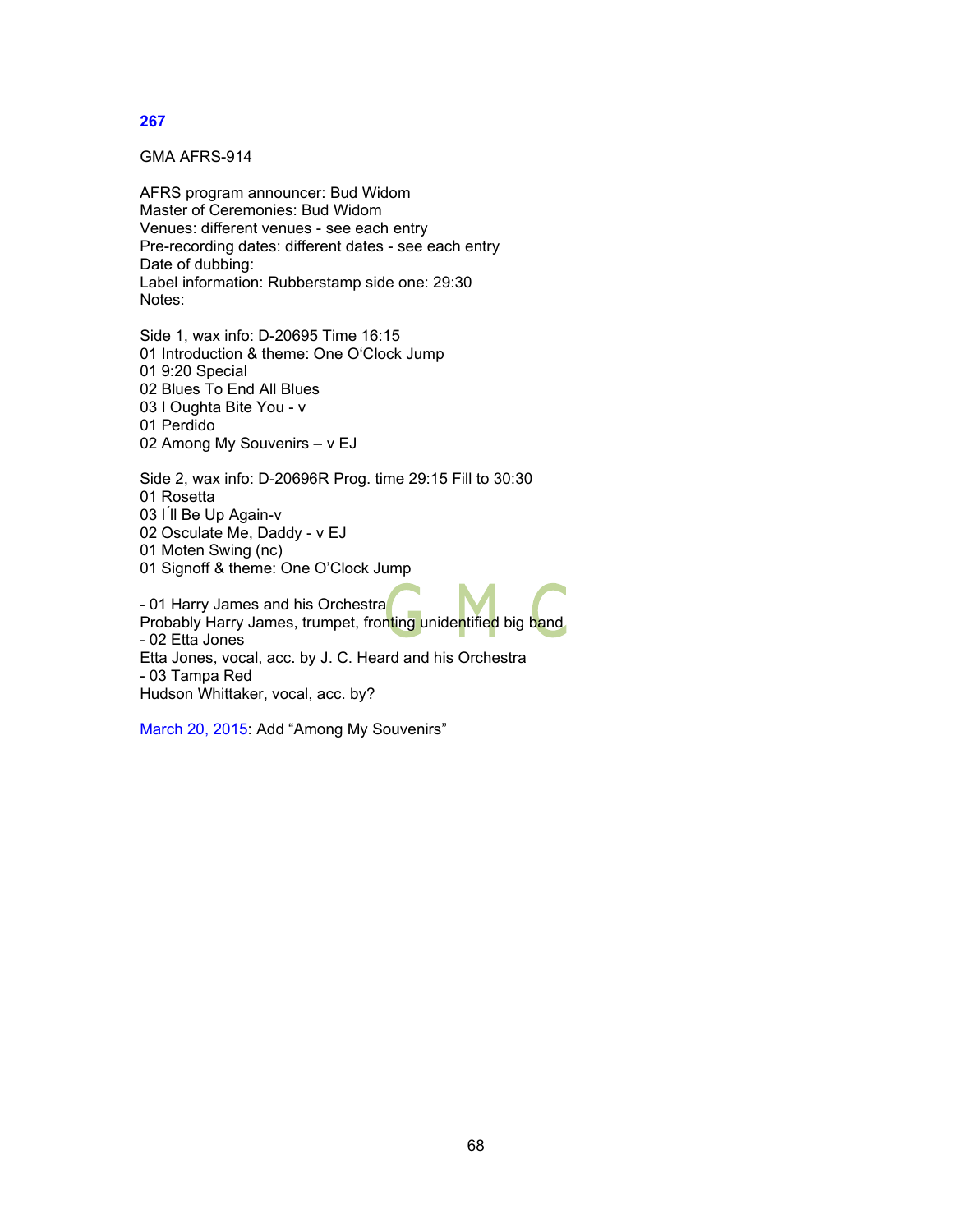AFRS program announcer: Bud Widom Master of Ceremonies: Bud Widom Studios: NBC Hollywood Pre-recording dates: January 1948 Date of dubbing: Label information: Notes:

Side 1, wax info: D-20697 01 Introduction & theme: One O'Clock Jump (nc) 01 Father<sup>'</sup>s Idea 02 Vine Street Hayride 03 Blue Skies 01 Blue Keys 04 Don ́t Cry, Baby - v HW-

Side 2, wax info: D-20698 02 Body And Soul 01 Throwing The Switch 05 Chelsea Bridge 01 Boogie Woogie On St. Louis Blues (nc) 03 Signoff & theme: One O'Clock Jump (nc)

- 01 Earl Hines and his Orchestra - 02 Page Cavanaugh Trio Page Cavanaugh, piano; Al Viola, guitar; Lloyd Pratt, string bass - 03 Harry James and his Orchestra - 04 Helen Ward Helen Ward, vocal, acc. by Harry James and his Orchestra. - 05 Harry James and his Orchestra Including string section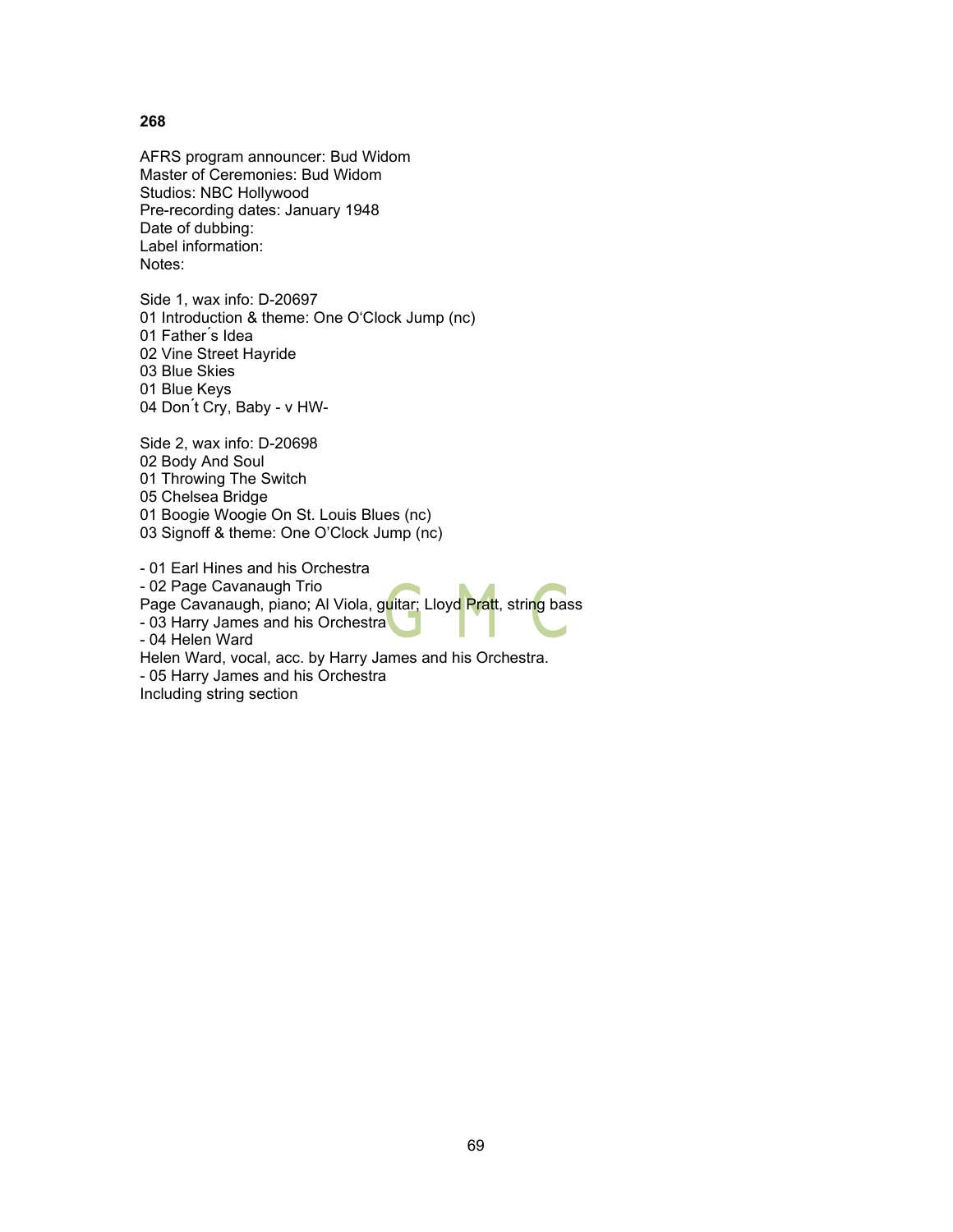AFRS program announcer: George Dvorak Master of Ceremonies: Gene Norman Venue: McCormack General Hospital, Pasadena, CA Pre-recording date: January 1948 Date of dubbing: February 3, 1948 Label information: Notes:

Side 1, wax info: D-20837 01 Introduction & theme: One O'Clock Jump (nc) 01 Paradise Squat 01 I Want A Little Girl – v JR 01 X=1(X Equals One) 02 Candy Store Blues

Side 2, wax info: D-2083801 Sweets - arr BC 01 Blue And Sentimental 03 Royal Garden Blues 01 Spasmodic 01 Signoff & theme: One O'Clock Jump (edited from the full version on #270)

- 01 Count Basie and his Orchestra

Emmett Berry, Harry Edison, Ed Lewis, Eugene "Snooky" Young, trumpets; Ted Donnelly, Bill Johnson, George Matthews, Dicky Wells, trombones; Earle Warren, C. Q. Price, alto saxes; Paul Gonsalves, Buddy Tate, tenor saxes; Jack Washington, baritone sax; Count Basie, piano; Freddie Greene, guitar; Walter Page, string bass; Jo Jones, drums; James Rushing, vocal; Buck Clayton, arranger

- 02 Toni Roquelle Harper

Toni Harper, vocal, acc. by Eddie Beal, piano; and Count Basie ́s Orchestra without the Count. NOTE: Miss Harper (who originates from Cuba?) was nine years old at the time of the concert - 03 Count Basie Septet

Harry Edison, trumpet; Dickie Wells, trombone; Buddy Tate, tenor sax; Count Basie, piano; Freddie Greene, guitar; Walter Page, string bass; Jo Jones, drums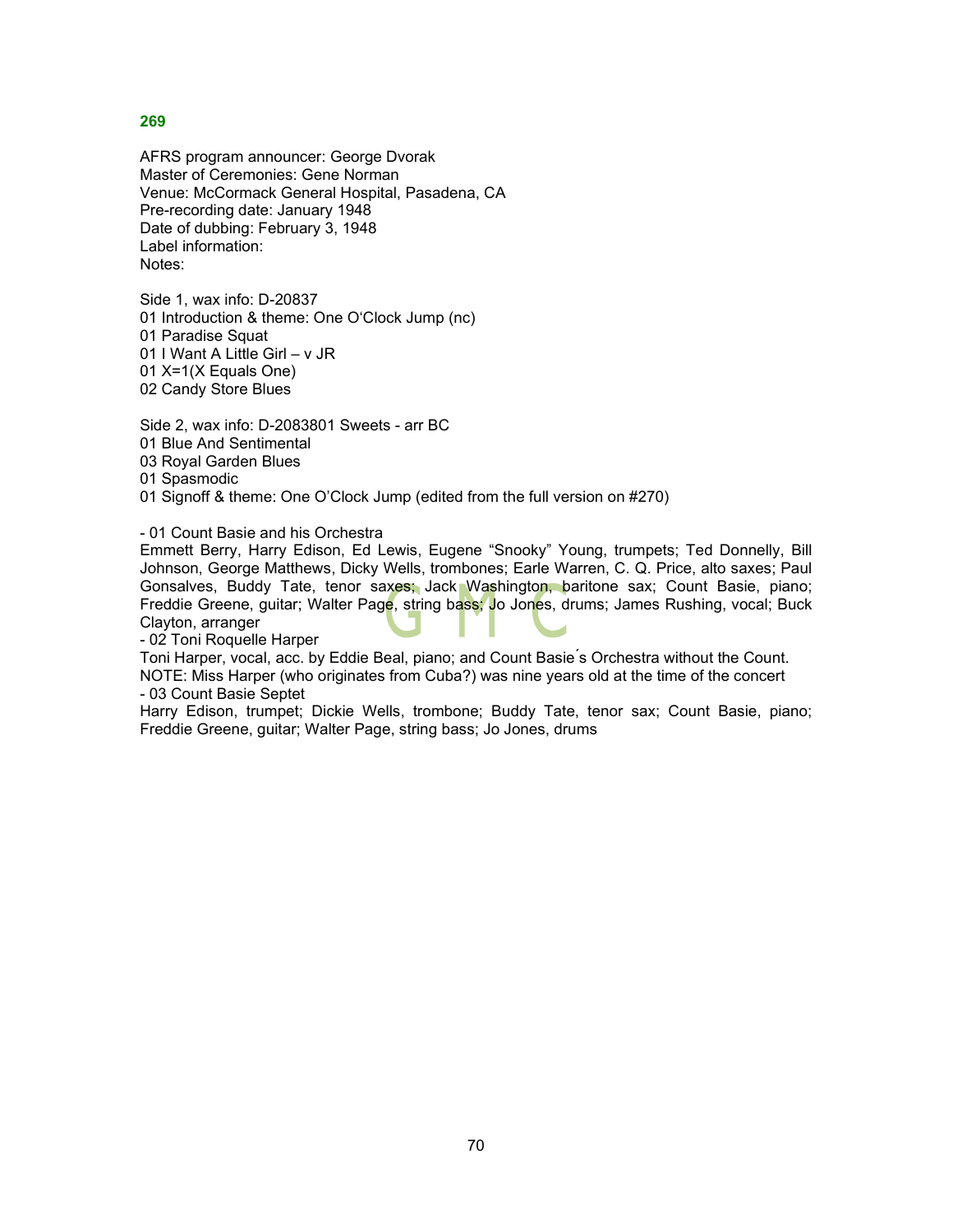AFRS program announcer: George Dvorak Master of Ceremonies: Gene Norman Venue: McCormack General Hospital, Pasadena Pre-recording date: January 1948 Date of dubbing: March 9, 1948 Label information: Notes:

Side 1, wax info: D-20839 Time 15:40 01 Introduction & theme: One O'Clock Jump (nc, repeated from Jubilee 269) 01 B-Flat Blues

01 Good Morning Blues - v JR

01 The King

01 Sweet Lorraine - v EW

Side 2, wax info: D-20840 Prog. time 29:15 Fill to 30:30 02 Frim Fram Sauce 01 9:20 Special - arr BH 01 One O'Clock Jump (nc) 01 Signoff & theme: One O'Clock Jump (cont'd)

- 01 Count Basie and his Orchestra

Emmett Berry, Harry Edison, Ed Lewis, Eugene "Snooky" Young, trumpets; Ted Donnelly, Bill Johnson, George Matthews, Dicky Wells, trombones; Earle Warren, alto sax & vocal; C. Q. Price, alto sax; Paul Gonsalves, Buddy Tate, tenor saxes; Jack Washington, baritone sax; Count Basie, piano; Freddie Greene, guitar; Walter Page, string bass; Jo Jones, drums; James Rushing, vocal; Buster Harding, arranger

-02 Toni Harper

Toni Harper, vocal, acc. by Eddie Beal, piano; and Count Basie 's Orchestra without Basie NOTE: Miss Harper (who originates from Cuba?) was nine years old at the time of the concert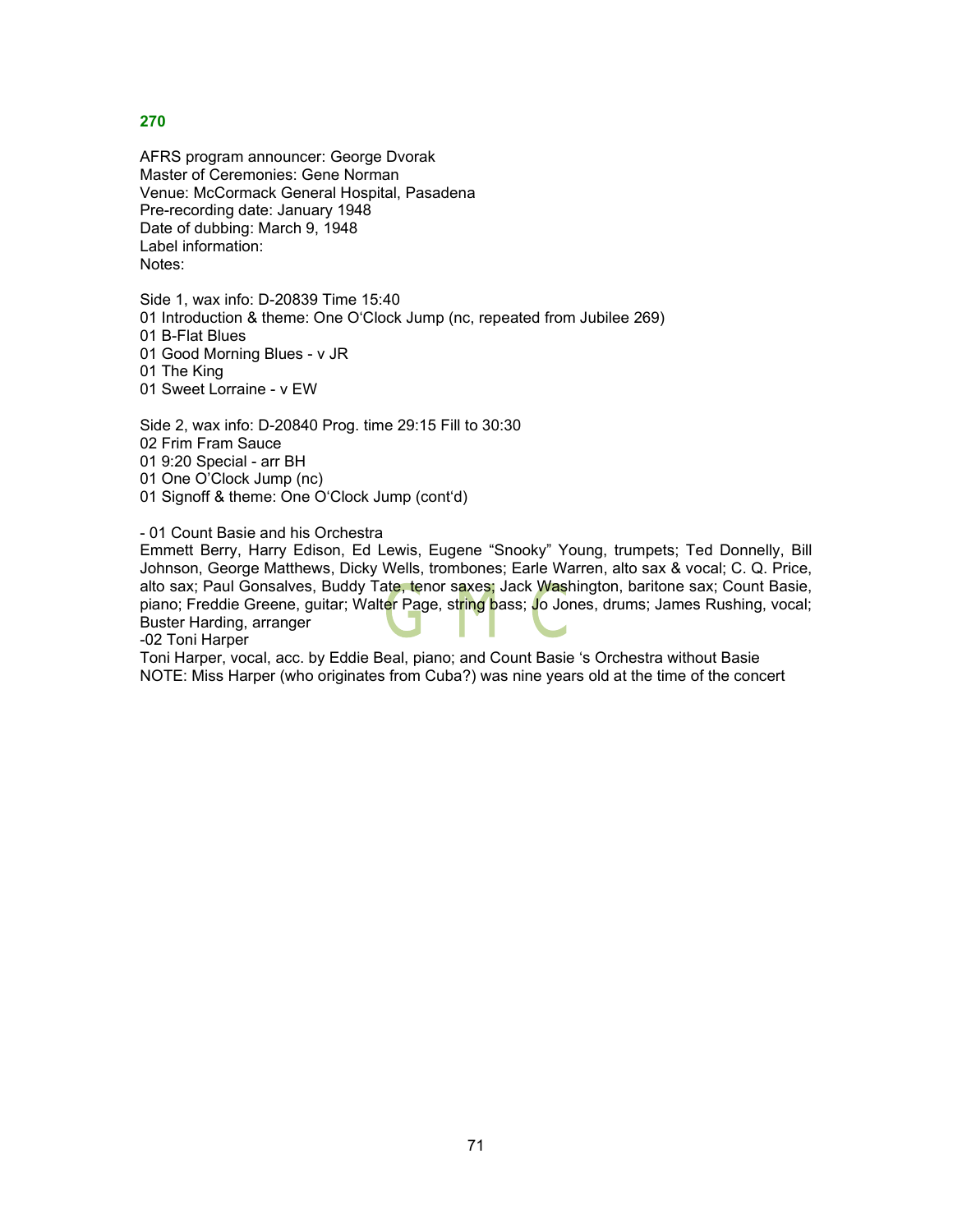AFRS program announcer: George Dvorak Master of Ceremonies: Gene Norman Venue: "Just Jazz" concert, Shrine Auditorium, Los Angeles, CA Pre-recording date: December 27, 1947 Date of dubbing: Label information: Notes:

Side 1, wax info: D-20841 01 Introduction & theme: One O'Clock Jump 01 Just You, Just Me 02 Honeysuckle Rose - v KS

Side 2, wax info: D-20842 03 Yancey Special 04 After You've Gone 04 Sent For You Yesterday - v JM 01 "C" Jam Blues (nc) 01 Signoff & "C" Jam Blues (cont 'd)

- 01 Just Jazz All Stars

Ernie Royal, trumpet; Wardell Gray, Vido Musso, tenor saxes; Arnold Ross, piano; Barney Kessel, guitar; Harry Babasin, string bass; Don Lamond, drums

NOTE: Barney Kessel, when shown a draft of this page in 1974, claims never to have played with Don Lamond.

- 02 Kay Starr

Kay Starr, vocal, acc. by Arnold Ross, piano; Barney Kessel, guitar; Harry Babasin, string bass; Don Lamond, drums

- 03 Pete Johnson Quartet

Pete Johnson, piano; Barney Kessel, guitar; Harry Babasin, string bass; Don Lamond, drums.

NOTE: A contemporary report in *Down Beat* confirmed that the "Just Jazz" concert with Pete Johnson and Joe Turner was held on December 27, 1947. The report seems to indicate that Kessel, Babasin and Lamond accompanied Johnson, Turner and Starr during the concert. Pete Johnson confirmed that he only performed at one "Just Jazz" concert. Barney Kessel does not remember to ever have played with Pete Johnson.

- 04 Benny Goodman Quintet

Benny Goodman, clarinet; Red Norvo, vibraphone; Mel Powell, piano; Red Callender, string bass; Lee Young, drums, Johnny Mercer, vocal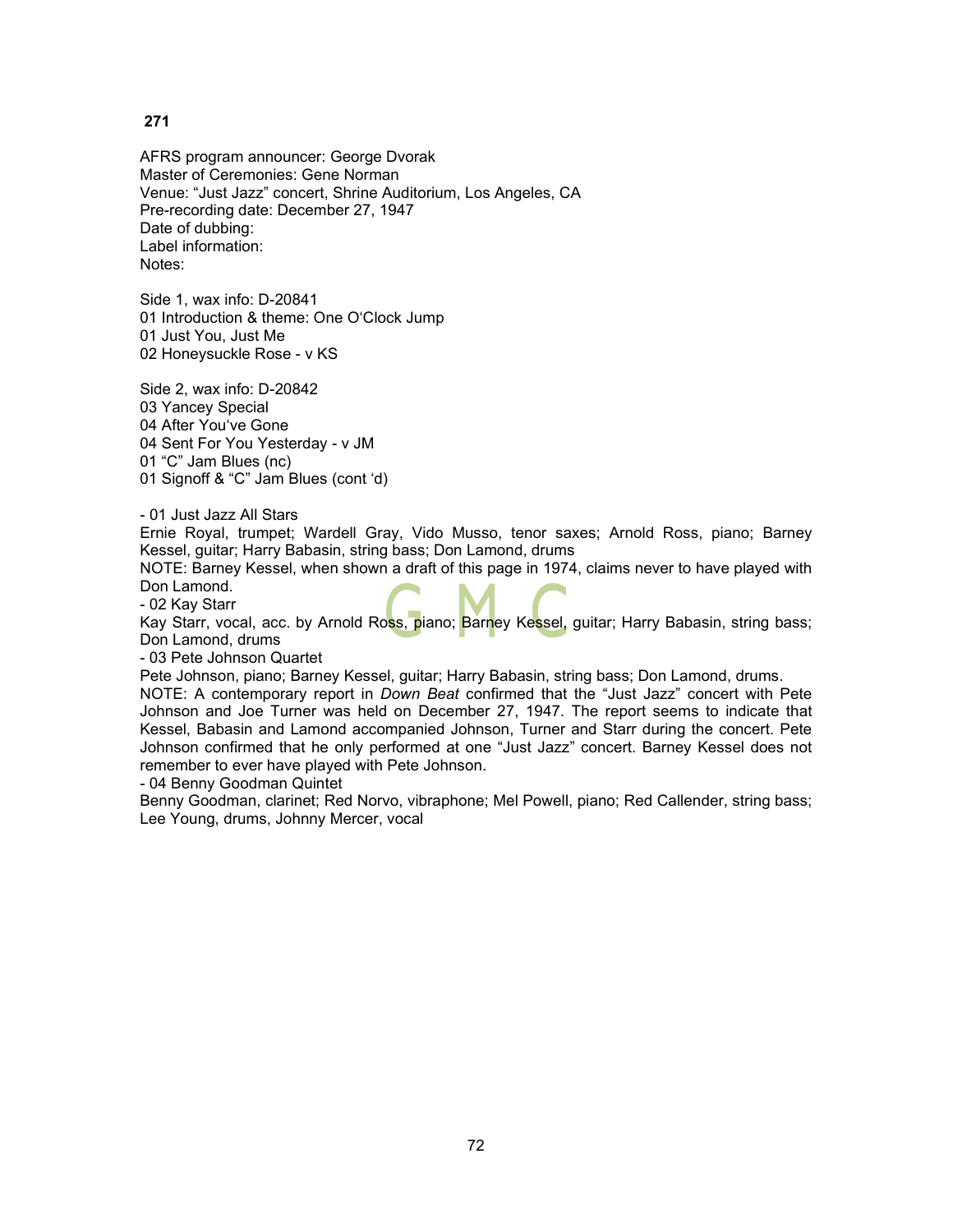AFRS program announcer: Bill Alley Master of Ceremonies: Gene Norman Venue: McCormack General Hospital, Pasadena, CA Pre-recording date: January 5, 1948 Date of dubbing: Label information: Notes: (1) According to Keith Williams (letter dated July 31, 1974), the producer of the show was Bill Willard.

Side 1, wax info: D-2093401 Introduction & theme: One O'Clock Jump 01 Jubilee Juice - arr BG 02 Lover Man –v JT 03 Swedish Pastry 04 A Message To The Swedish Listeners (in Swedish) 05 Rickey's Blues - v RJ

Side 2, wax info: D-20935 01 I Only Have Eyes For You – arr DT 03 Indiana 05 Depending Blues - v RJ 01 Show Me The Way To Go Home –v KW arr BG 01 Signoff & theme: One O 'Clock Jump (nc)

- 01 Keith Williams and The Best College Band In The Land

Keith Williams, trumpet, vocal & leader; Bob McKenzie, Jake Gerhart, trumpets; Bill Biehl, Dick Estep, trombones; Larry Ferguson, Eddie Freeman, alto saxes; Leslie Duane Tatro, tenor sax & arranger; Roger Noyes, baritone sax; Bill Marles, piano; Chick Parnell string bass; Pete Marsoobian, drums; Bob Graettinger, arranger.

NOTE: The Orchestra is introduced by Gene Norman as "Keith Williams and his College Cats". The band was not connected with the University of Sothern California, although some of its members did attend USC in later years. Williams himself attended Santa Monica College at that time and later graduated from UCLA. Williams joined the Bobby Sherwood band in 1944 as a trumpet player. After a year he replaced drummer Mel Patterson and continued as drummer up to the fall of 1947. He then returned to college and started his own band which has continued into the 1970s. Graettinger and Williams were with Bobby Sherwood at the same time, Graettinger then joined Stan Kenton.

- 02 Jean Taylor

Jean Taylor, vocal, acc. by the Jackie Mills Quartet: Jimmy Rowles, piano; Barney Kessel, guitar; Harry Babasin, string bass; Jackie Mills, drums

- 03 Jackie Mills Quintet

Stan Hasselgard (r.n. Åke Hasselgård), clarinet; Jimmy Rowles, piano; Barney Kessel guitar; Harry Babasin, string bass; Jackie Mills, drums

- 04 Stan Hasselgard

NOTE: Stan Hasselgard (1922-1948) came to the USA in July 1947 to take a course at Columbia University. He joined Benny Goodman in the spring of 1948.

- 05 Rickey Jordan

Rickey Jordan, vocal with the Jackie Mills Quartet: Jimmy Rowles, piano; Barney Kessel, guitar; Harry Babasin, string bass; Jackie Mills, drums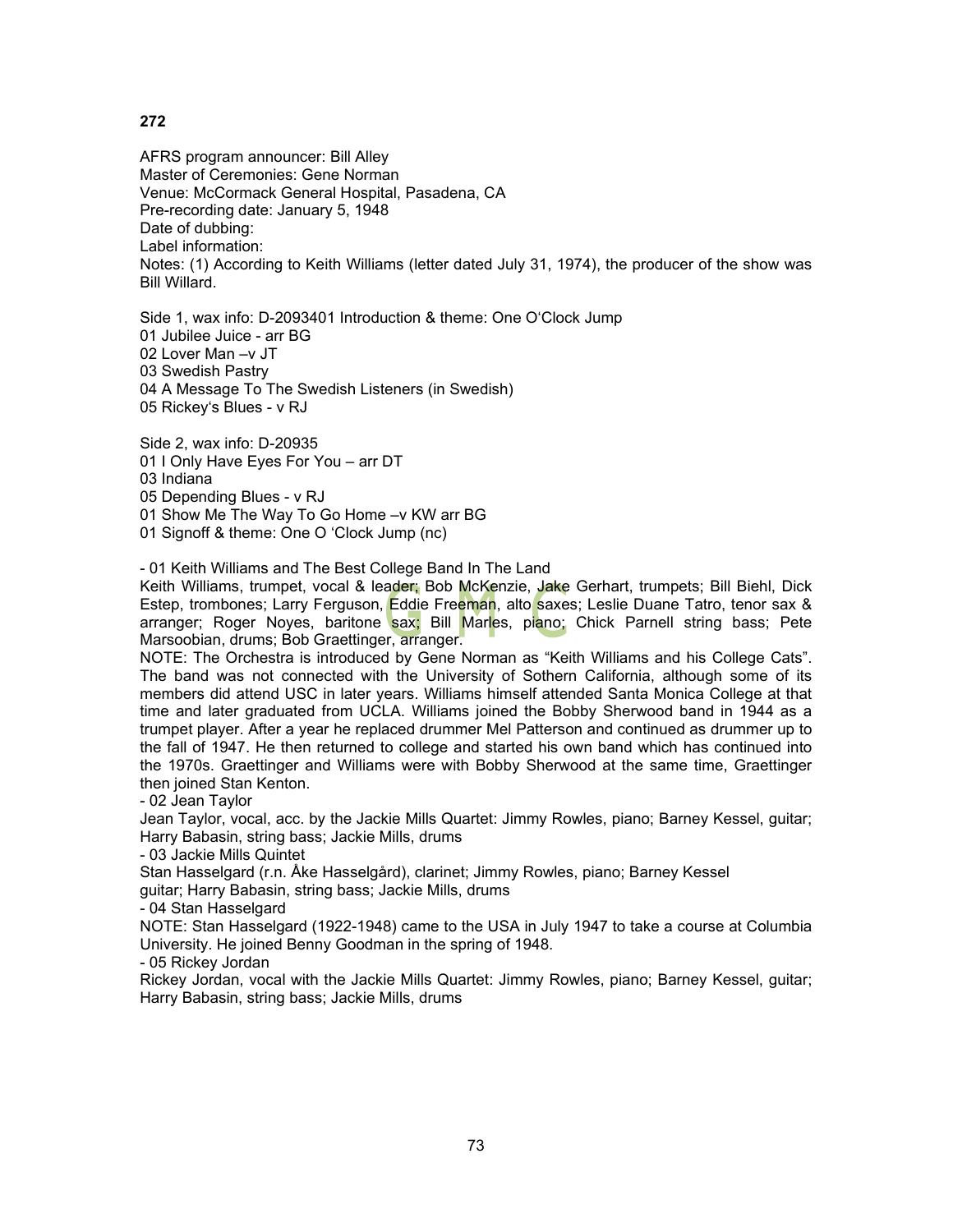GMA AFRS-834

AFRS program announcer: Alex Cooper Master of Ceremonies: Bud Widom Venues: 01: NBC Hollywood; 02-05: McCormack General Hospital, Pasadena Pre-recording dates: 01: unknown; 02-05: January 1948 Date of dubbing: Label information: Notes:

Side 1, wax info: D-2110901 Introduction & theme: One O'Clock Jump (nc) 02 Glenn Miller's signature: Moonlight Serenade 02 Chattanooga Choo Choo - v TN & MS 03 September Song 04 Love Me Or Leave Me 05 Meadowlands

Side 2, wax info: D-21110 02 St. Louis Blues March 05 Night And Day – v GS 05 Sunrise Serenade - arr BF 05 Hallelujah 05 Signoff & theme: One O'Clock Jump (nc)

- 01 The AFRS Orchestra No details

- 02 Tex Beneke and his Orchestra

Probably Pete Candoli, Art Kern, Jack Steele, Whitney Thomas, trumpets; Jimmy Priddy, Paul Tanner, Ray Wright, Bob Pring, trombones; Mike Pikowitz, Sol Libero, clarinets & alto saxes; Manny Thaler, alto & baritone saxes; George Benham, Vince Carbone, tenor saxes; Gordon "Tex" Beneke, tenor sax & vocal; John Graas, French horn; Art Wagner, piano; Bobby Gibbons, guitar; Rollie Bundock, string bass; Jack Sperling, drums; The Moonlight Serenaders, vocals; Bill Finegan, arranger

- 03 Jane Harvey

Jane Harvey, vocal, acc. by Tex Beneke and his Orchestra

-04 Ernie Felice Quartet

Dick Anderson, clarinet; Ernie Felice, accordion; guitar; Dick Parnell, string bass

- 05 Tex Beneke and his Orchestra

Same as -01 but add Garry Stevens, vocal; and string section: Phil Cogliano, Paul Collace, Earl Cornwall, George Molese, Stan Harris, Jaspar Hornyak, Rudolf Ridolfo, Stan Kraft, Mike Viclockey, Richard Motylinski, Carl Ottobrino, Gene Shephard, strings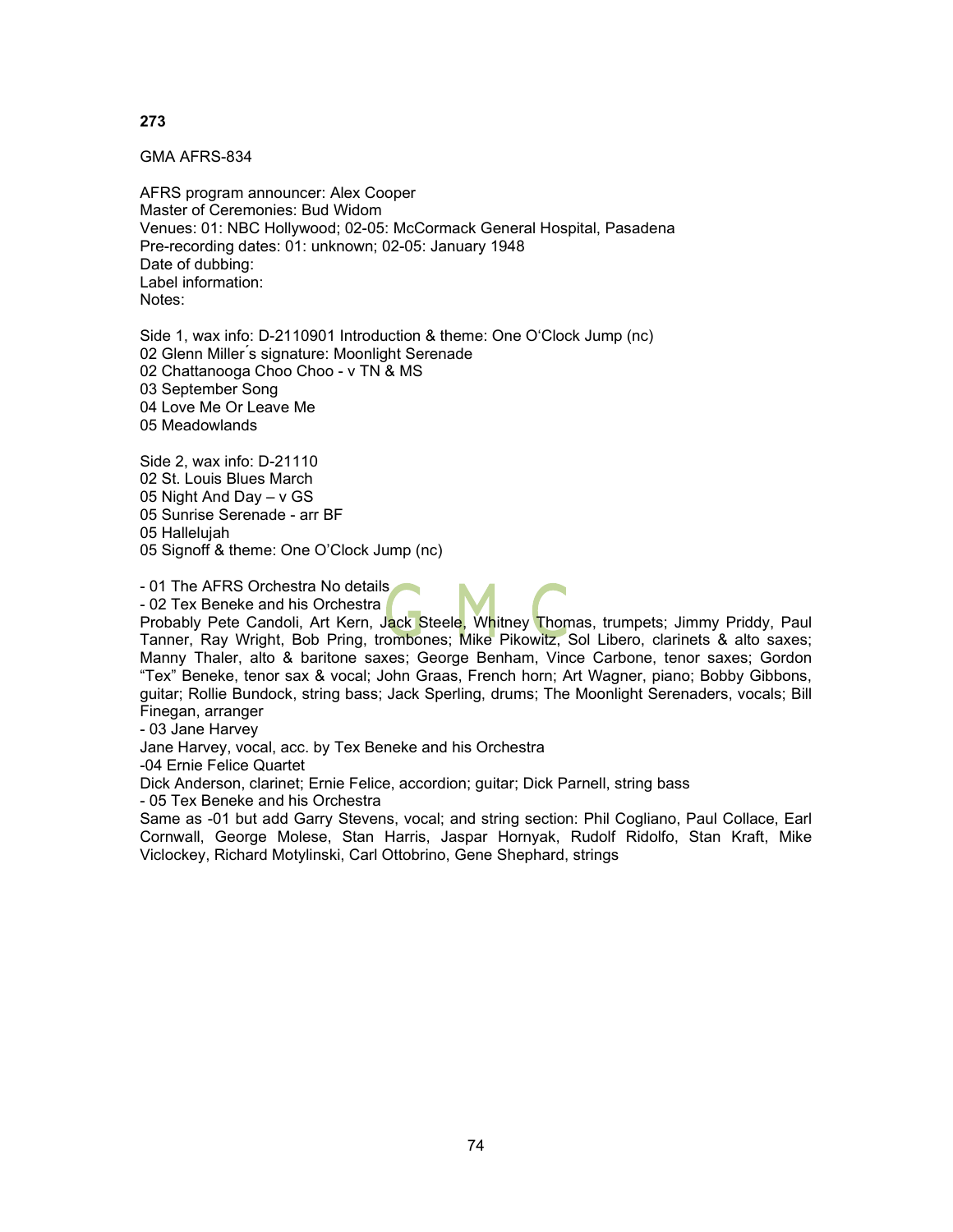AFRS program announcer: George Dvorak Master of Ceremonies: Gene Norman Venues: 01: NBC Hollywood; 02-05: McCormack General Hospital, Pasadena Pre-recording dates: 01: unknown; 02-05: February 1948 Date of dubbing: Label information: Notes:

Side 1, wax info: D-21213 01 Introduction & theme: One O'Clock Jump (nc) 02 Four Brothers 03 Blue Light (Blue Dip) 04 Jack Teagarden's theme: I Got A Right To Sing The Blues - v JT 04 Baby, Won't You Please Come Home? - v JT

Side 2, wax info: D-21214 02 When You ́re Smiling - band vocal 03 Eager Beaver 04 The Blues 02 Wrap Your Troubles In Dreams (nc) - band vocal 05 Signoff & theme: One O'Clock Jump

- 01 Count Basie and his Orchestra No details

- 02 Harry Babasin and his Orchestra

Dale Pierce, trumpet; Herbie Harper, trombone; Hal McKusick, alto sax; Jimmy Giuffre, tenor sax; piano; Harry Babasin, string bass; Blinky Garner, drums.

- 03 The Four Blazes

George Crawford, piano & vocal; Ulysses Livingston, guitar & vocal; LeGrand Mason, string bass &

vocal; Connie Jordan, drums & vocal. –

-04 Jack Teagarden

Jack Teagarden, trombone & vocal, piano; guitar; string bass; drums, NOTE: Gene Norman: "Well, tomorrow at this time Jack Teagarden, the master of the trombone, will be on his way to Nice, France, along with Louis Armstrong and company, to be featured at a special jazz festival in France. For his last time, States-sides, tonight Jack's gonna do "The Blues"." Teagarden's recorded appearances at the Nice Jazz Festival date from February 22-28,1948.

- 05 Unidentified Orchestra

Probably the combined ensembles of -02, -03 and -04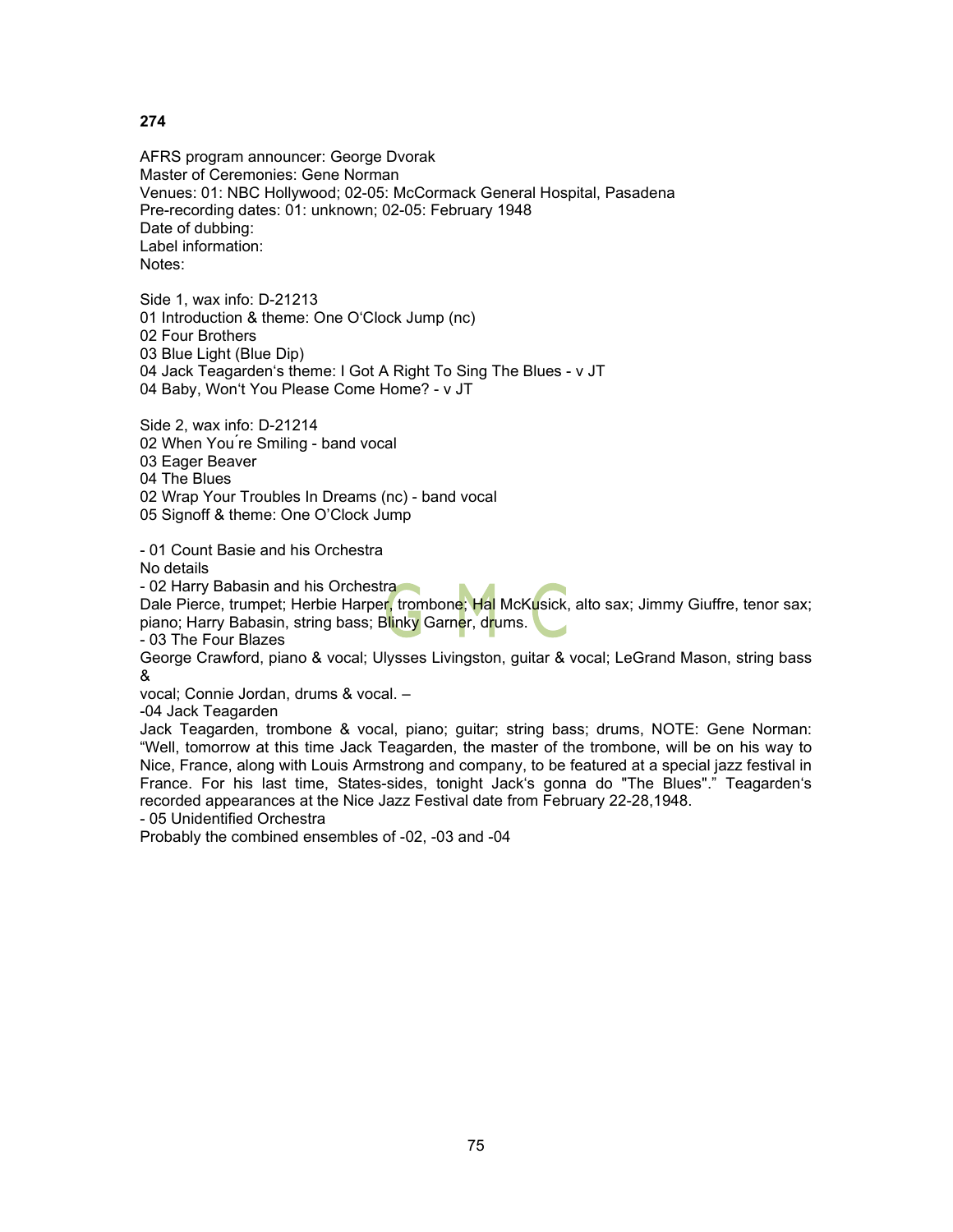GMA AFRS-835

AFRS program announcer: Alex Cooper Master of Ceremonies: Bud Widom Venues: 01: NBC Hollywood; 02-05: McCormack General Hospital, Pasadena Pre-recording dates: 01: unknown; 02-05: February 1948 Date of dubbing: Label information: Rubberstamp side one: 29:30 Notes:

Side 1, wax info: D-21111 Time 16:07 01 Introduction & theme: One O'Clock Jump (nc) 03 Introduction & Glenn Miller's theme: Moonlight Serenade 02 Kalamazoo –v TB & MS 04 Too Marvelous For Words - v JH 03 Stormy Weather - arr JG 03 Love Is Funny –v GS 03 Too Late –v TB & band, arr PB-

Side 2, wax info: D-21112 05 When I Take My Sugar To Tea - band vocal 03 These Foolish Things 06 One For My Bab – v JH 03 Haydn's Surprise Symphony 01 Signoff & theme: One O'Clock Jump

- 01 The AFRS Orchestra No details

- 02 Tex Beneke and his Orchestra

Probably Pete Candoli, Art Kern, Jack Steele, Whitney Thomas, trumpets; Jimmy Priddy, Paul Tanner, Ray Wright, Bob Pring, trombones; Mike Pikowitz, Sol Libero, clarinets & alto saxes; Manny Thaler, alto & baritone saxes; George Benham, Vince Carbone, tenor saxes; Gordon "Tex" Beneke, tenor sax & vocal; John Graas, French horn; Art Wagner, piano; Bobby Gibbons, guitar; Rollie Bundock, string bass; Jack Sperling, drums; The Moonlight Serenaders, vocals; Perry Burgess, Jerry Gray, arrangers

- 03 Tex Beneke and his Orchestra

Same as -01 but add Garry Stevens, vocal; and string section: Phil Cogliano, Paul Collace, Earl Cornwall, George Molese, Stan Harris, Jaspar Hornyak, Rudolf Ridolfo, Stan Kraft, Mike Viclockey, Richard Motylinski, Carl Ottobrino, Gene Shephard, strings

NOTE: Unidentified saxes double on clarinets on "Moonlight Serenade", "Too Marvelous For Words", and "One For My Baby".

- 04 Jane Harvey

Jane Harvey, vocal, acc. by Tex Beneke and his Orchestra

-05 Ernie Felice Quartet

Dick Anderson, clarinet; Ernie Felice, accordion; guitar; Dick Parnell, string bass

- 06 Jane Harvey

Jane Harvey, vocal, acc. by trumpet; reed section; string section; rhythm section, all members of the Tex Beneke Orchestra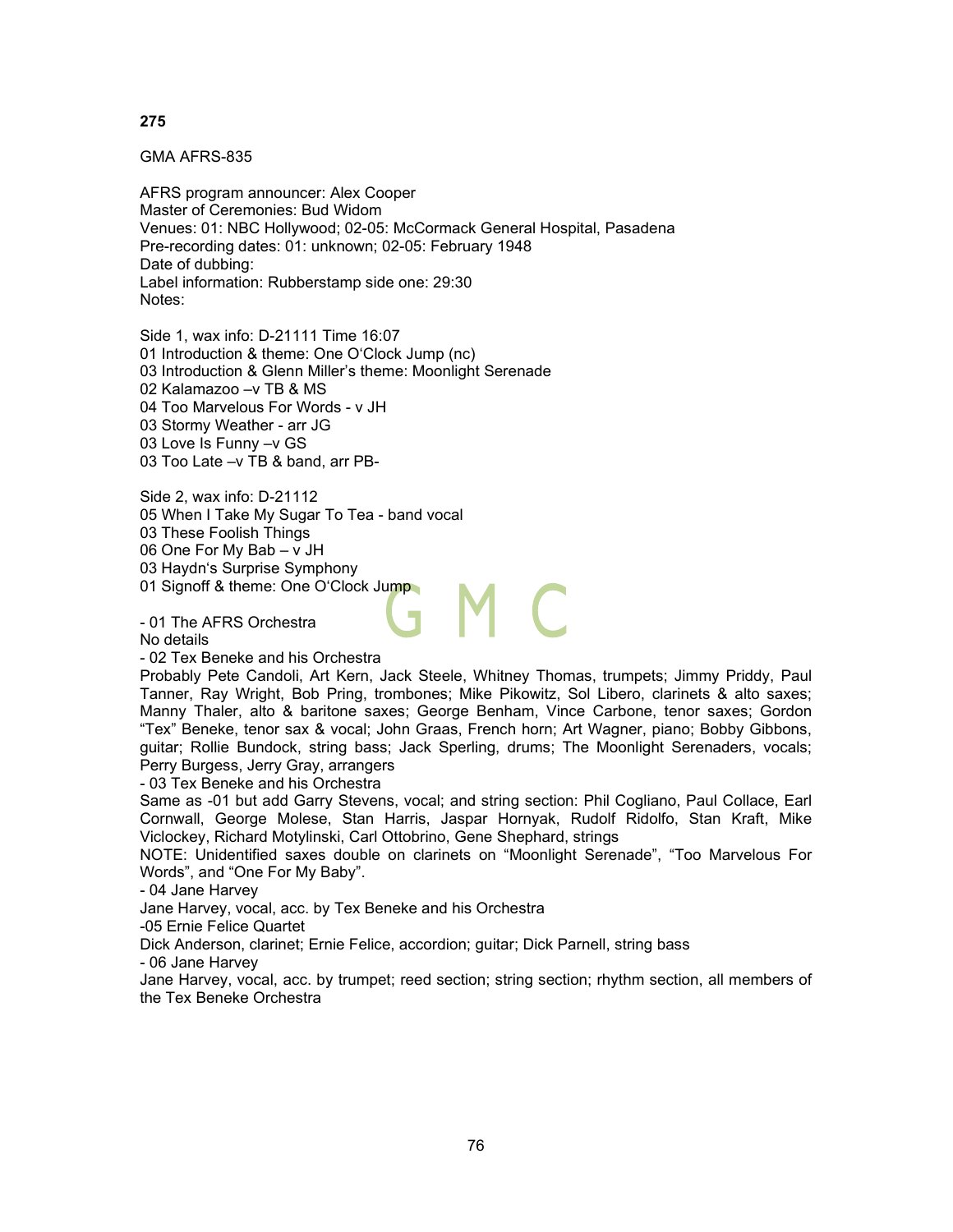AFRS program announcer: George Dvorak Master of Ceremonies: Gene Norman Venues: 01: NBC Hollywood; 02-05: McCormack General Hospital, Pasadena Pre-recording dates: 01: unknown; 02-05: February 1948 Date of dubbing: Label information: Notes:

Side 1, wax info: D-21398 Program time 15:10 01 Introduction & theme: One O'Clock Jump (nc) 02 Lover 03 Vote For Mister Boogie - v CJ 04 Hesitation Boogie 02 Hollyridge Drive - arr BC-

Side 2, wax info: D-21399 Program time 29:15 Fill to 30:30 03 Two Guitars –v CJ & band 05 Roll 'Em 02 Kangaroo 01 Signoff & theme: One O'Clock Jump (nc)

- 01 Count Basie and his Orchestra No details

- 02 Benny Carter and his Orchestra

Benny Carter, alto sax, trumpet & arranger, fronting big band, probably including Lew Obergh, trumpet; Henry L. Coker, trombone; Bumps Myers, Hubert Maxwell, tenor saxes; Cyril Haynes, piano; Jack Marshall, guitar; Dallas Bartley, string bass; Henry Tucker, drums - 03 Connie Jordan and his Quartet

Connie Jordan, piano & vocal; Luis Gonzales, guitar & vocal; George ---, string bass; drums - 04 Mary Lou Williams

Mary Lou Williams, piano soloist, acc. by string bass; drums

- 05 Mary Lou Williams

Mary Lou Williams, piano soloist, acc. by Benny Carter and his Orchestra without the rhythm section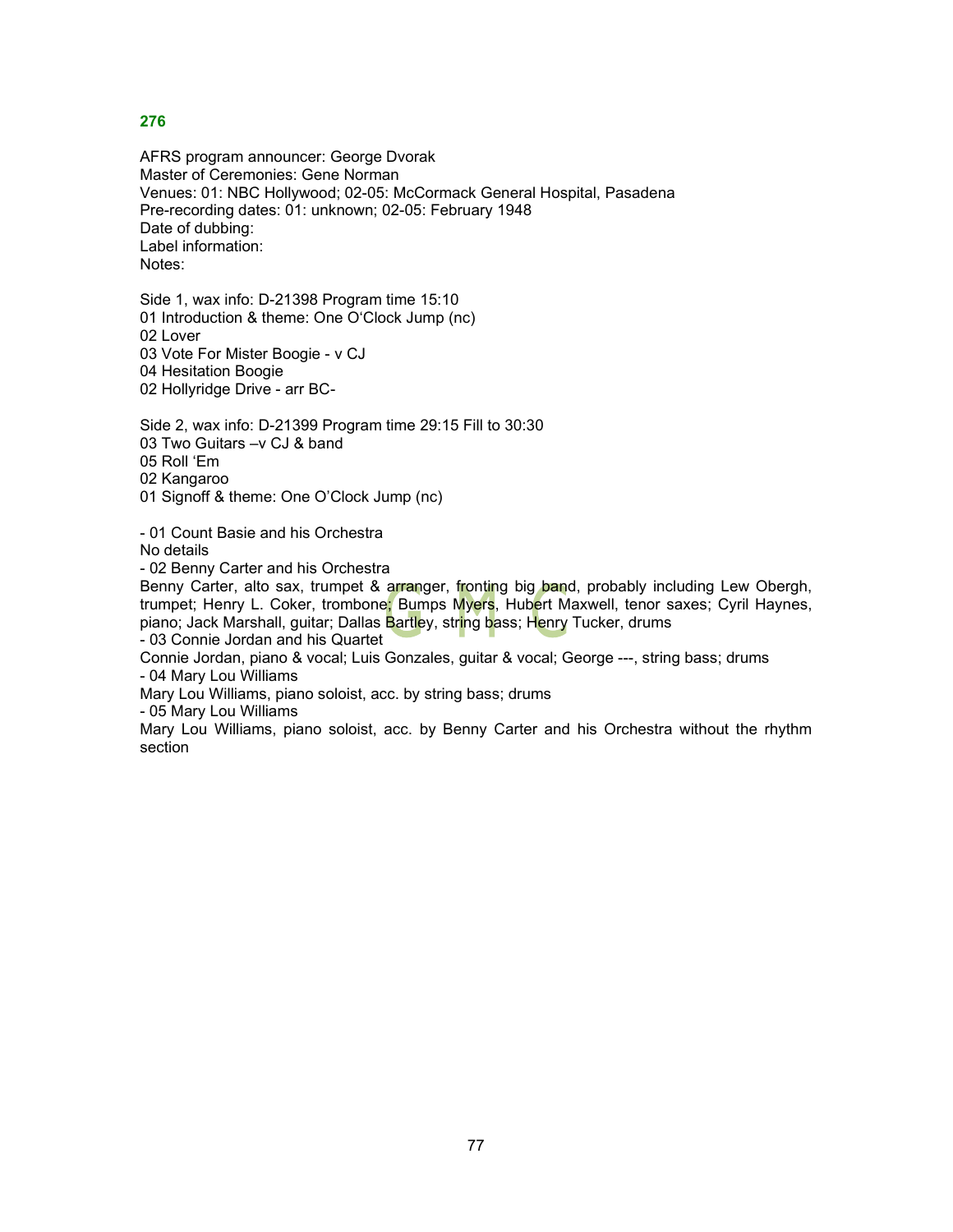AFRS program announcer: Master of Ceremonies: Venues: NBC Hollywood Pre-recording dates: March 1948 Date of dubbing: Label information: Rubberstamp side one: 29:30 Notes:

Side 1, wax info: D-21606R Time 16:10 01 Introduction & theme: One O'Clock Jump (nc) 01 Cherokee 02 Take Off 01 I'm Hep - unidentified vocal 03 Ugly Woman – v SL 01 Chelsea Bridge-

Side 2, wax info: D-21607 Program time 29:15 Fill to 30:30 04 Little White Lies - v JT 02 Hot Canary 01 Day Dream 03 Neighbour, Leave My Door - v SL 01 Signoff & theme: One O'Clock Jump

- 01 Ike Carpenter and his Orchestra Isaac "Ike" Carpenter, piano & arranger, fronting unidentified Orchestra - 02 Paul Nero Paul Nero, violin soloist, acc. by unidentified Orchestra - 03 Sir Lancelot "Sir Lancelot", vocal, acc. by unidentified Orchestra - 04 Jane Thompson Jane Thompson, vocal, acc. by unidentified Orchestra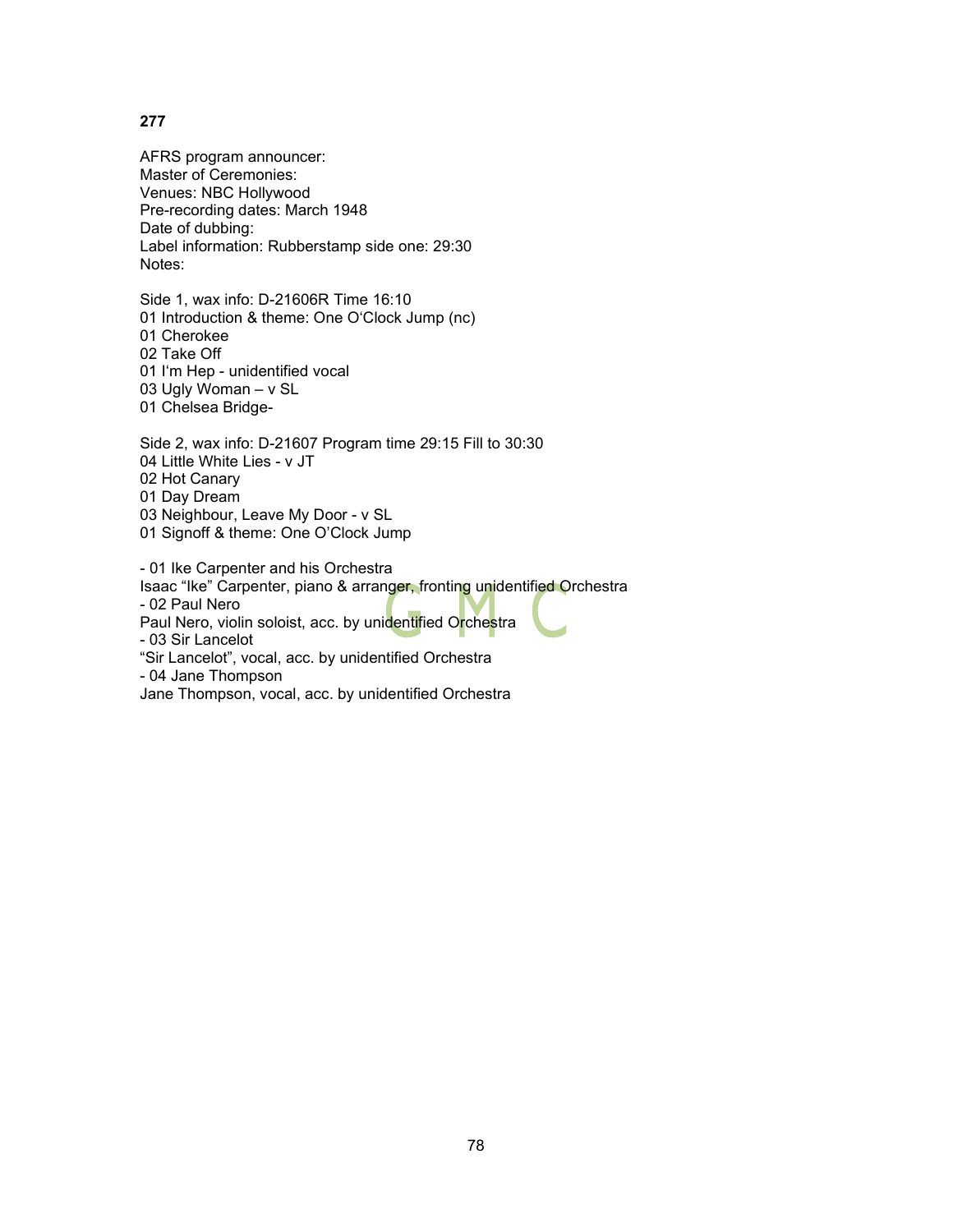AFRS program announcers: George Dvorak (unidentified announcer in network ID) Master of Ceremonies: Gene Norman Venue: McCormack General Hospital, Pasadena Pre-recording date: February 8, 1948 Date of dubbing: Label information: Rubberstamp side one: 29:30 Notes:

Side 1, wax info: D-21732 Prog. time 14:22 01 Introduction & theme: One O'Clock Jump 01 "C" Jam Blues 02 I Never Loved Anyone - v FW 03 Tin Roof Blues

Side 2, wax info: D-21733 Prog. Time 29:15 Fill to 30:30 04 Ol' Man River – v BD 01 Jam Session At Jubilee (= a be-bop version of Crazy Rhythm) 02 Who's Sorry Now?- v FW 03 Clarinet Marmalade 01 Signoff & theme: One O'Clock Jump

- 01 The International All Stars

Stan Hasselgard, clarinet; Wardell Grey, tenor sax; Dodo Marmarosa, piano; Al Hendrikson, guitar; Harry Babasin, string bass; Frank Bode, drums.

- 02 Frances Wayne

Frances Wayne (Chiarina Francesca Bertocci) vocal, acc. by The International All Stars

NOTE: Frances Wayne was Mrs. Neal Hefti

- 03 Pete Dailey and his Chicagoans

Pete Daily, cornet; Warren Smith, trombone; Rosy McHargue, clarinet; Skippy Anderson or Don Owens, piano; Len Esterdahl or Nappy Lamare, guitar; Jim Stutz, string bass; George Defebaugh, drums

- 04 Bill Dogget Trio

Bill Doggett, organ & vocal; string bass; drums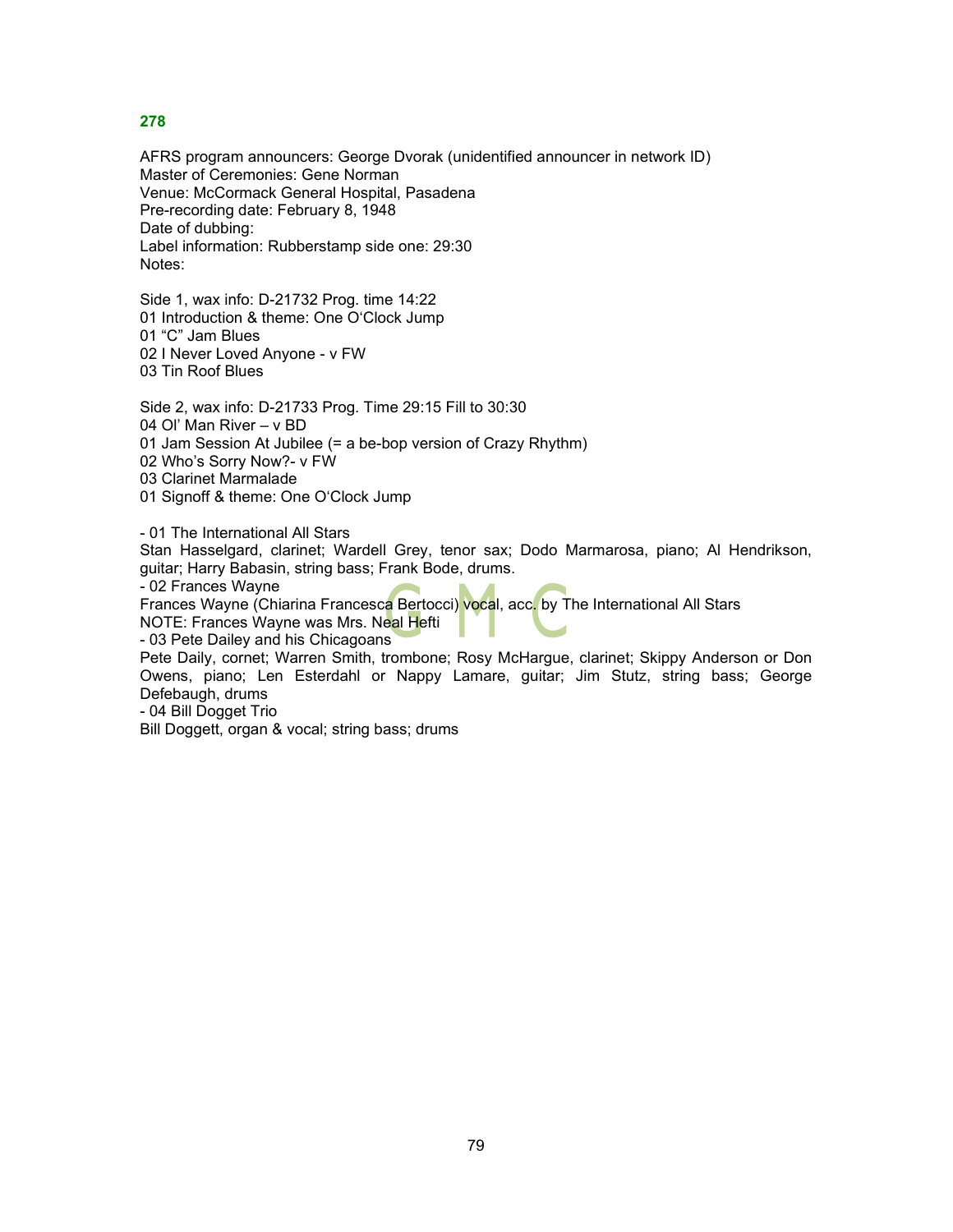AFRS program announcer: George Dvorak Master of Ceremonies: Alex Cooper Venues: Hollywood Pre-recording dates: April 1948 Date of dubbing: Label information: Rubberstamp side one: 29:30 Notes:

Side 1, wax info: D-21964 Time 16:12 01 Introduction & theme: One O'Clock Jump (nc) 01 California Boogie 02 I Can't Believe That You're In Love With Me - v JB 03 Curnana 04 Scratch Sheet 05 Landlord Blues

Side 2, wax info: D-21965 A-H-11-279 Part 2 03 Barclay's Boogie 06 Theresa 01 Flying Home 01 Signoff & theme: One O'Clock Jump

- 01 Johnny Otis and his Orchestra

Probably Teddy Buckner, Loyal Walker, Harry Parr Jones, Billy Jones, trumpets; John Pettigrew, Jay Jones, Henry Coker, Eli Robinson, trombones; Rene Block, Bob Harris, alto sax; Paul Quinichette, James van Streeter, tenor saxes; Leon Beck, baritone sax; Bill Doggett, piano; Bernie Cobbs, guitar; Curtis Lee Counce, string bass; Johnny Otis, drums & leader.

NOTE: Art Farmer, trumpet, came to New York with Otis in 1947

- 02 Joan Barton

Joan Barton, vocal, acc. by Johnny Otis and his Orchestra

- 03 Barclay Allen and his Quintet

No details

- 04 Johnny Moore's Three Blazes

Johnny Moore, piano & vocal; others unidentified

- 05 Jimmy Witherspoon

Jimmy Witherspoon, vocal, acc. by Johnny Otis and his Orchestra

- 06 Johnny Moore's Three Blazes & Charlie Brown

Johnny Moore, piano & vocal; Charlie Brown, vocal; others unidentified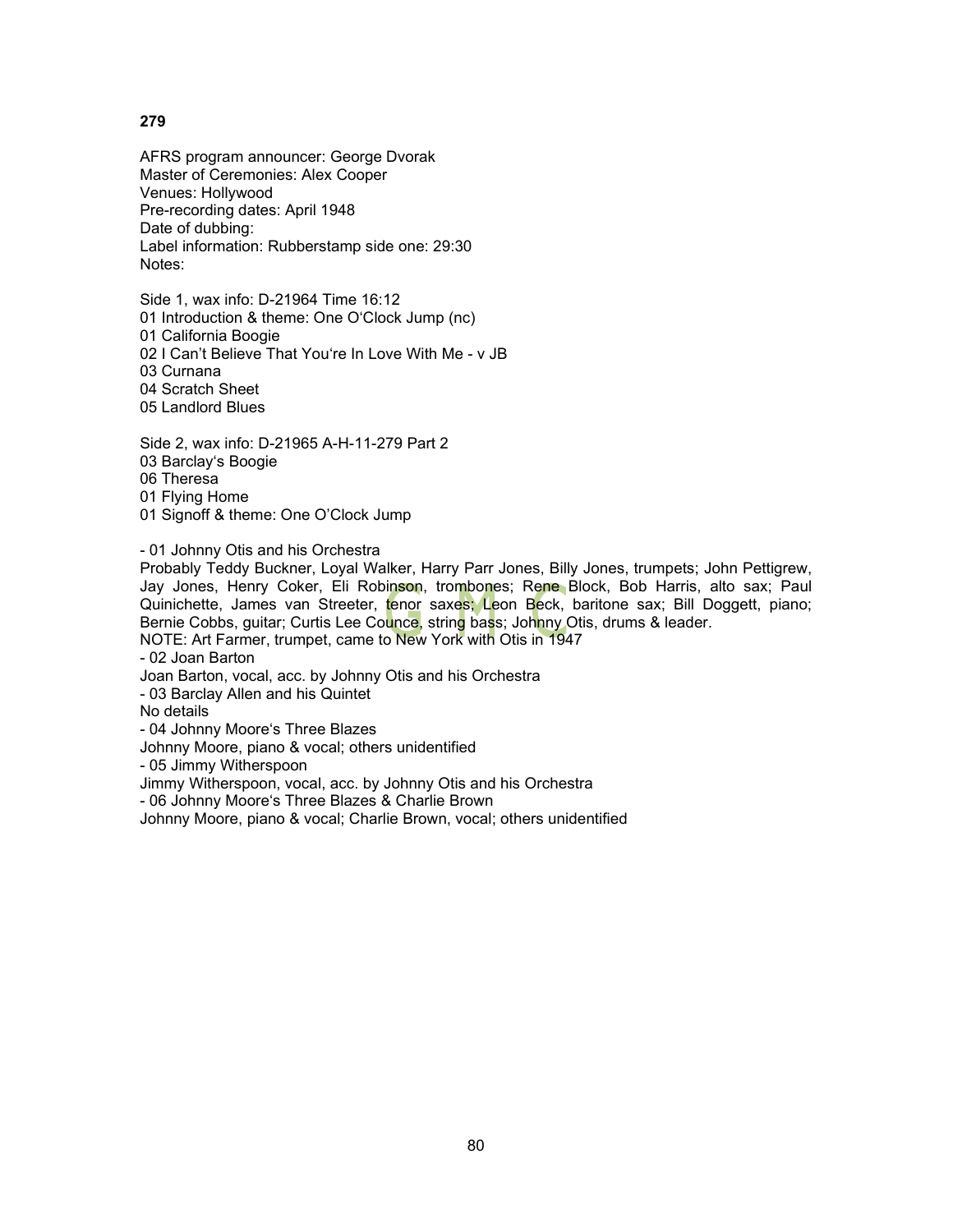AFRS program announcer: Tom McKey Master of Ceremonies: Bud Widom Venue: McCormack General Hospital, Pasadena Pre-recording date: February 23, 1948 Date of dubbing: Label information: Notes: (1) The second part of this concert is apparently released on Jubilee No. 282, q. v.

Side 1, wax info: D-22224 Time 14:14 01 Introduction & theme: One O'Clock Jump 01 Out Of Nowhere – v RI & band 02 Jelly, Jelly - v BE 03 Blues For Billy - arr AR

Side 2, wax info: D-22225 Program time 29:15 Fill to 30:30 04 No, Baby, No-vTT 05 Temptation - v RI & CT 06 Sophisticated Lady - v BE 04 Look-a-There, Ain't She Pretty ? - v TT 07 Cigarettes, Whiskey, And Wild, Wild Women - v RI & band 08 Signoff & theme: One O'Clock Jump (nc)

- 01 Red Ingle and the Natural Seven

Ernest "Red" Ingle, violin & vocal, trumpet; trombone; clarinet; tenor sax; piano; Luke "Red" Roundtree, guitar; Russ Hall, string bass; Ray Hagan, drums; band vocal

- 02 Billy Eckstine

Billy Eckstine, vocal, acc. by the Arnold Ross Quartet: Stan Hasselgard, clarinet; Arnold Ross, piano & arranger; Al Hendrickson, guitar; Jud DeNaut or Red Callender or Harry Babasin, string bass; Jackie Mills or Frank Bode, drums

- 03 Billy Eckstine

Billy Eckstine, trombone soloist, acc. by the Arnold Ross Quartet: Stan Hasselgard, clarinet; Arnold Ross, piano & arranger; Al Hendrickson, guitar; Jud DeNaut or Red Callender or Harry Babasin, string bass; Jackie Mills or Frank Bode, drums

- 04 The Trenier Twins

Claude Trenier & Cliff Trenier, vocal duet, acc. by Gene Gilbeaux and his Orchestra: trumpet; Don Hill, alto sax; Gene Gilbeaux, piano; Charles Drayton, string bass; Henry Green, drums - 05 Caroline Tatters

Caroline Tatters, vocal, acc. by Red Ingle and his Orchestra

- 06 Billy Eckstine

Billy Eckstine, vocal, acc. by Arnold Ross, piano

- 07 Red Ingle

Red Ingle & band, vocals, acc. by guitar

-08 Count Basie and his Orchestra

No details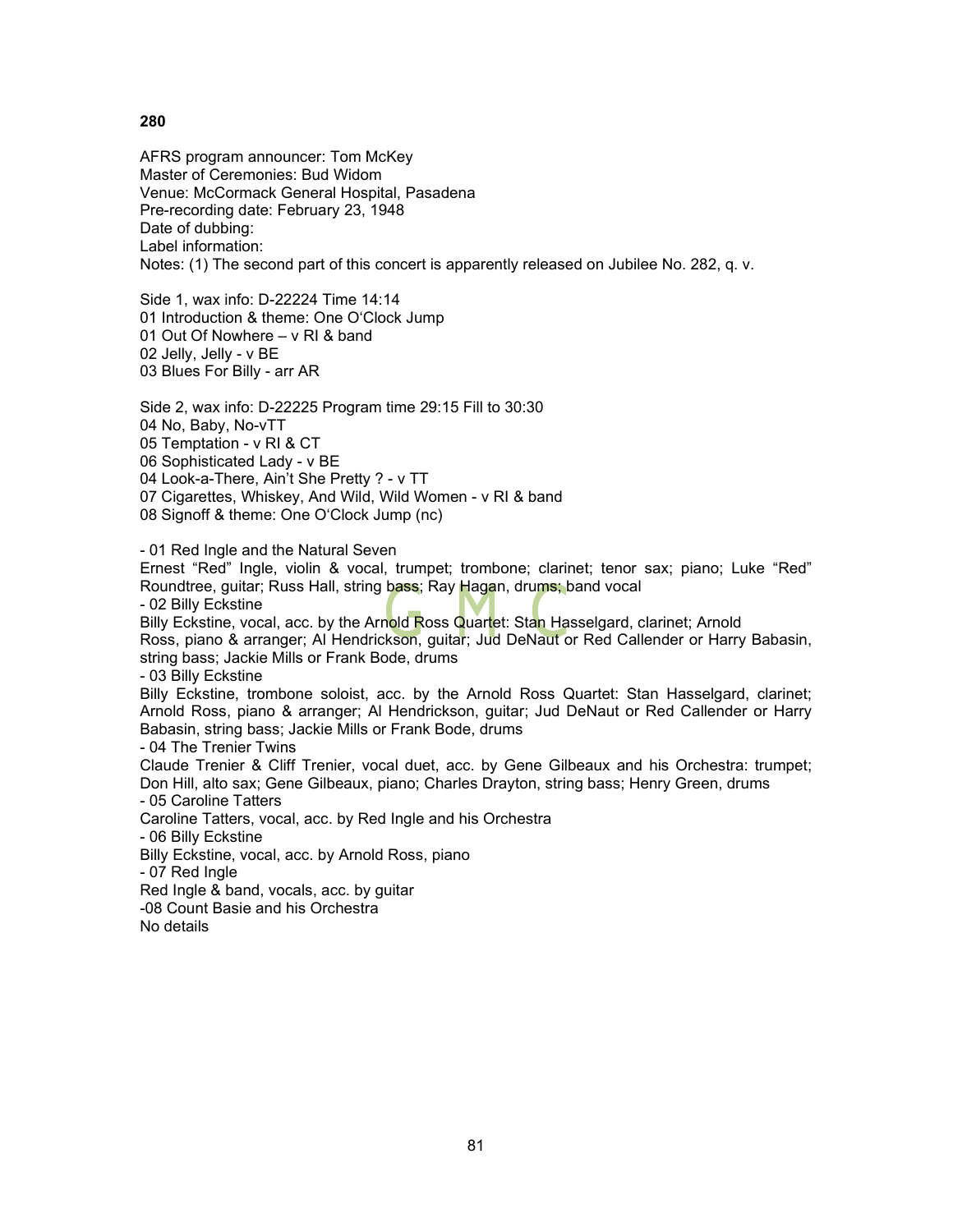AFRS program announcer: Master of Ceremonies: Bud Widom Venue: McCormack General Hospital, Pasadena Pre-recording dates: April 1948 Date of dubbing: Label information: Notes:

Side 1, wax info: D-22226 (Time) 14:15 01 Introduction & theme: One O'Clock Jump (nc) 01 How High The Moon 02 Have Mercy, Dear - v EF 03 Laura

-Side 2, wax info: D-22227 Program time 29:15 Fill to 30:30 01 Wee Baby Blues (Confessin The Blues) - v JW 01 Blues Medley (New Orleans Woman) - v JW 02 Oh, Lady Be Good –v EF 01 Stomping At The Savoy 01 Signoff & theme: One O'Clock Jump

- 01 Jimmy Witherspoon and his Blues Band

Jimmy Witherspoon, vocal & leader, fronting trumpet; alto sax; Bill Barnett, alto sax; piano; string bass, drums. NOTE: During 1947 Witherspoon's band included Forest Powell, trumpet; Frank Sleet, alto sax; Charlie Thomas, tenor sax; Frankie Louis Speignier, guitar; Benny Booker, string bass; Edward Smith, drums

- 02 Ella Fitzgerald

Ella Fitzgerald, vocal, acc. by Ray Tunia, piano; string bass; drums

- 03 Bill Barnett

Bill Barnett, alto sax soloist, acc. by piano; string bass; drums. NOTE: Ray Tunia may be the pianist on all titles throughout the concert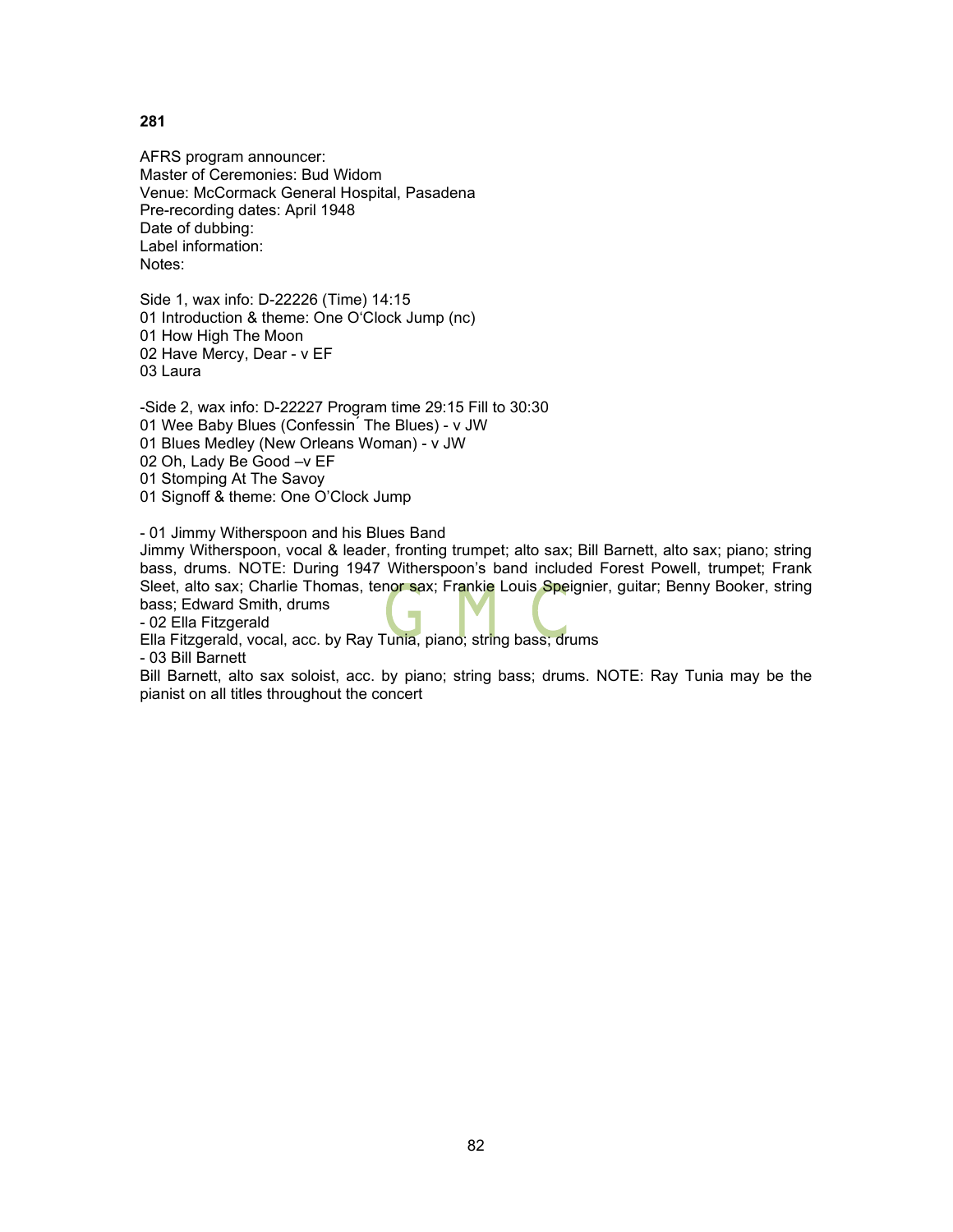AFRS program announcer: Bud Widom Master of Ceremonies: Bud Widom Venue: McCormack General Hospital, Pasadena, CA Pre-recording date: February 23, 1948 Date of dubbing: Label information: Notes: (1) The first part of this concert is apparently released on Jubilee No. 280, q. v.

Side 1, wax info: D-22391 Time 14:00 01 Introduction & theme: One O'Clock Jump 01 At The Jazz Band Ball 02 My Baby Loves To Be-Bop - v EF 03 Please Don't Talk About Me When I'm Gone 04 I Have Two Loves –v BE

Side 2, wax info: D-22392 Program time 29:15 Fill to 30:30 04 Gypsy- v BE

04 Just You Just Me – v BE

02 The Gentleman Is A Dope - v EF

01 Pagliacci's Concerto For Violin In E

05 Signoff & theme: One O'Clock Jump (nc)

05 Theme: One O'Clock Jump (repeat, nc)

- 01 Red Ingle and the Natural Seven

Ernest "Red" Ingle, violin & vocal, trumpet; trombone; clarinet; tenor sax; piano; Luke "Red" Roundtree, guitar; Russ Hall, string bass; Ray Hagan, drums; band vocal

- 02 Ella Fitzgerald

Ella Fitzgerald, vocal, acc. by Ray Tunia, piano; string bass; drums

- 03 Arnold Ross Quartet

Stan Hasselgard, clarinet; Arnold Ross, piano & arranger; Al Hendrickson, guitar; Jud De Naut or Red Callender or Harry Babasin, string bass; Jackie Mills or Frank Bode, drums

NOTE: Although announced as a quartet, this is actually a quintet.

- 04 Billy Eckstine

Billy Eckstine, vocal, acc. by the Arnold Ross Quartet: Stan Hasselgard, clarinet; Arnold Ross, piano & arranger; Al Hendrickson, guitar; Jud DeNaut or Red Callender or Harry Babasin, string bass; Jackie Mills or Frank Bode, drums

- 05 Count Basie and his Orchestra

No details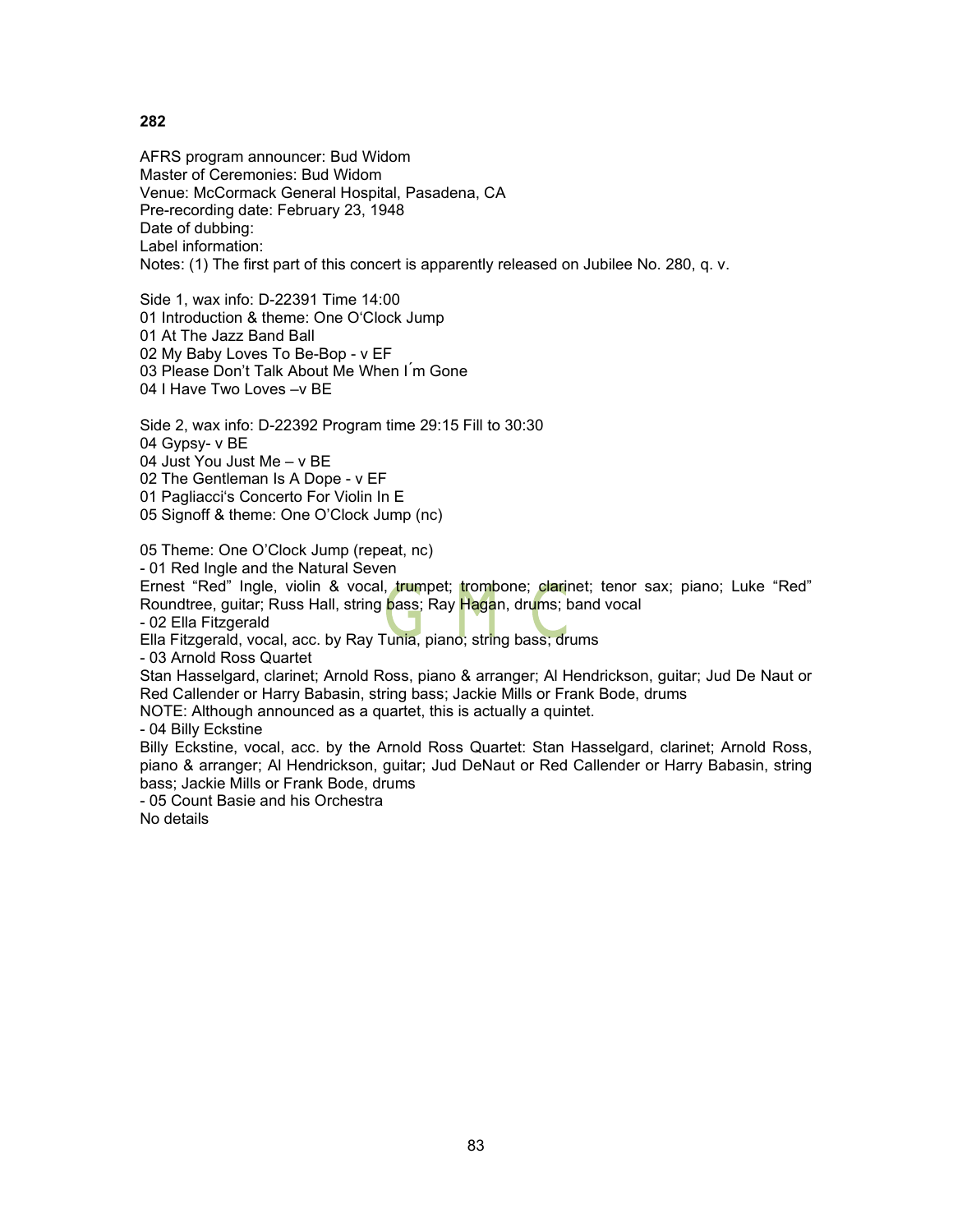AFRS program announcer: George Dvorak Master of Ceremonies: Bud Widom Venue: The Auditorium, McCormack General Hospital, Pasadena Pre-recording date: May 1948 Date of dubbing: Label information: Notes:

Side 1, wax info: D-22594 Program time 16:20 01 Introduction & theme: One O'Clock Jump (nc) 01 Joe's Idea 02 S'Wonderful - v V 03 January Woman - v FW 04 Untitled (I'm Looking Over A Four-Leaf Clover) - v NH 05 I Surrender, Dear - v JP

Side 2, wax info: D-22595 Program time 29:15 Fill to 30:30 01 Look-a-There, Ain 't She Pretty? 03 Siboney - v FW 04 Channel One 01 Keen 's Idea 01 Signoff & theme: One O'Clock Jump (nc)

- 01 Bob Keen and his Orchestra

Bob Keen, clarinet & leader, directing unidentified big band consisting ot at least two trumpets; two trombones, two alto saxes; two tenor saxes; piano; guitar; string bass; drums. The reed section double on clarinets in "Keen Idea".

- 02 The Velvetones

Female vocal quartet, acc. by Bob Keen and his Orchestra

- 03 Frances Wayne

Frances Wayne, vocal, acc. by the Neal Hefti Quartet - see below

- 04 The Neal Hefti Quartet

Neal Hefti, trumpet & vocal; Jimmy Rowles, piano; Joe Mondragon, string bass; Blinky Garner, drums

- 05 Jack Powers

Jack Powers, vocal, acc. by the Neal Hefti Quartet

NOTE: "The star of his own AFN (& AEFP) program in Europe, "A Soldier And A Song"."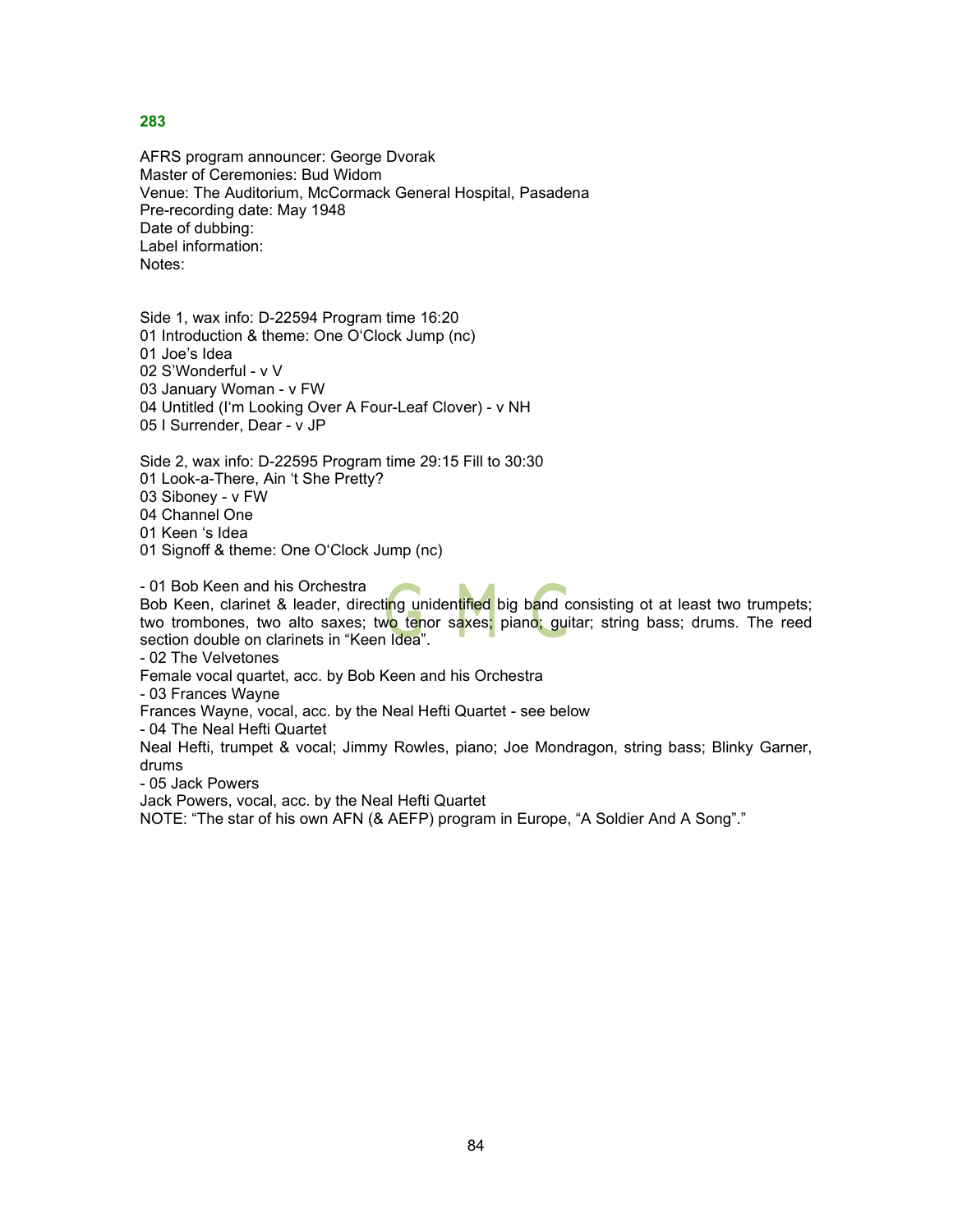AFRS program announcer: George Dvorak Master of Ceremonies: John Beal Venues: 01-03, 05: McCormack General Hospital, Pasadena, CA; 04: New York, NY Prerecording dates: 01-03, 05: Spring 1948; 04: December 14, 1939 Date of dubbing: Label information: Rubberstamp side one: 29:30 Notes: (1) This program features "wild" tracks from different sources. (2) Bill Willard announced as producer.(3) "Green Light Rag" by Pete Dailey's Chicagoans was recorded at the concert but not used on Jubilee No. 284. This Orchestra was "... out at the Hangover Club in Holly- wood" and "... incidentally that record "Clarinet Marmalade" will be on your music store shelves on "Jazz Man" records this coming Thursday". (John Beal)

Side 1, wax info: D-23019 Time 14:47 01 Introduction & theme: One O'Clock Jump (nc) 01 Introduction & Rhapsody In Blue, part 1 (short version) 01 Introduction & Rhapsody in Blue, part 2 (long version) into Basin Street Blues 01 Bamboula - arr BC 02 Tin Roof Blues 03 My Old Flame 04 King Porter Stomp

Side 2, wax info: D-23020 Program time 29:15 Fill to 30:30

04 Wining Boy Blues - v JRM

01 Original Jelly Roll Blues

05 Little David, Play On Your Harp

01 Little Bo Bop Has Lost Her Beep - arr BC

01 Signoff & theme: One O'Clock Jump (nc)

- 01 Benny Carter and his Orchestra

Probably Benny Carter, alto sax, trumpet & arranger fronting big band including Lew Obergh, trumpet; Henry L. Coker, trombone; Bumps Myers, Hubert Mawell, tenor saxes; Cyril Haynes, piano; Jack Marshall, guitar; Dallas Bartley, string bass; Henry Tucker, drums

- 02 Pete Dailey and his Chicagoans

Pete Dailey, cornet; Warren Smith, trombone; Rosy McHargue, clarinet; Skippy Anderson, piano; Len Esterdahl or Nappy Lamare, guitar; Jim Stutz, string bass; George Defebaugh, drums - 03 Peggy Lee

Peggy Lee, vocal, acc. by unidentified Orchestra, possibly directed by Dave Barbour, guitar.

NOTE: Dave Barbour is mentioned as a featured artist of the program by George Dvorak in his opening announcement.

- 04 Jelly Roll Morton

Ferdinand "Jelly Roll" Morton, piano soloist & vocal NOTE: These are the commercial recordings done for the "General" label.

- 05 Deep River Boys

Vocal quartet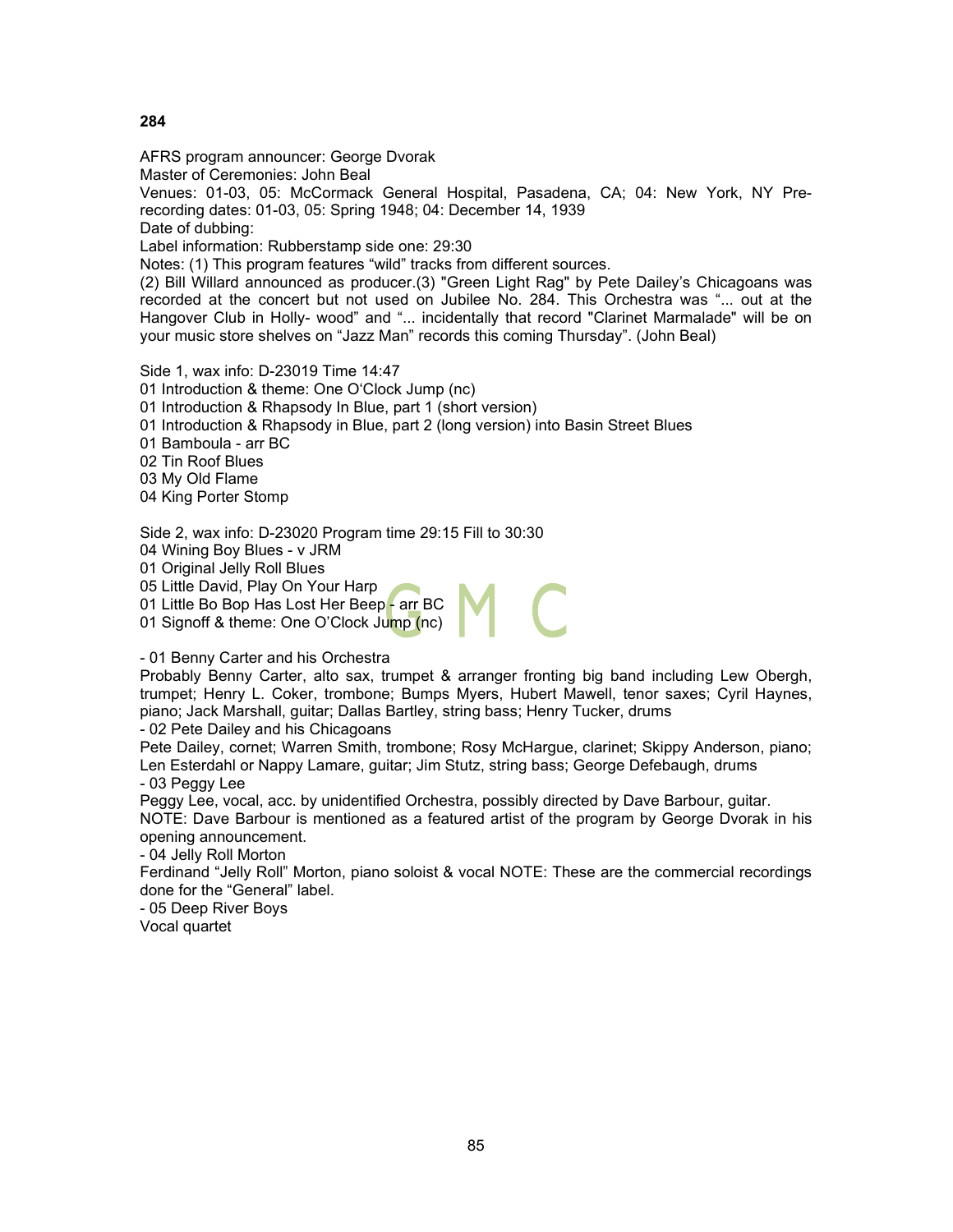AFRS program announcer: Gene Norman Master of Ceremonies: Gene Norman Venues: 01-02: Post Theatre, Birmingham Hospital, San Fernando, CA. 03-07: McCormack General Hospital, Pasadena, CA Pre-recording dates: Fall 1947 Date of dubbing: Label information: Notes: (1) The material was previously released on Jubilee No. 248 and No. 249, q. v.

Side 1, wax info: D-24038 RL-5786 01 Introduction & theme: One O'Clock Jump (nc) 01 I Know That You Know 02 You Can't See The Sun When You're Crying - v PP 03 Catch As Catch Can 04 Oh Susannah 05 Linda-v PP 05 It's The Same Old Dream - v PP-

Side 2, wax info: D-24039 RL-5787 06 Is It A Crime? - v JD 07 Lonely Woman - v PL 01 Begin The Beguine 01 Signoff & theme: One O'Clock Jump (nc)

- 01 Ernie Gill and his Orchestra Ernie Gill, leader, fronting unidentified large, big band including string section - 02 Patty Piper Patty Piper, vocal, acc. by Ernie Gill and his Orchestra - 03 Page Cavanaugh Trio Page Cavanaugh, piano; Al Viola, guitar; Lloyd Pratt, string bass - 04 Frankie Soputo Frankie Soputo, vocal, acc. by own banjo and the Benny Carter Orchestra NOTE: The Orchestra comes in for the opening fanfare and final flourish only 05 The Pied Pipers Mixed vocal group, acc. by Benny Carter and his Orchestra - 06 Johnny Desmond Johnny Desmond, vocal, acc. by the Page Cavanaugh Trio -07 Peggy Lee Peggy Lee, vocal, acc. by Page Cavanaugh, piano; Al Viola, guitar; Lloyd Pratt, string bass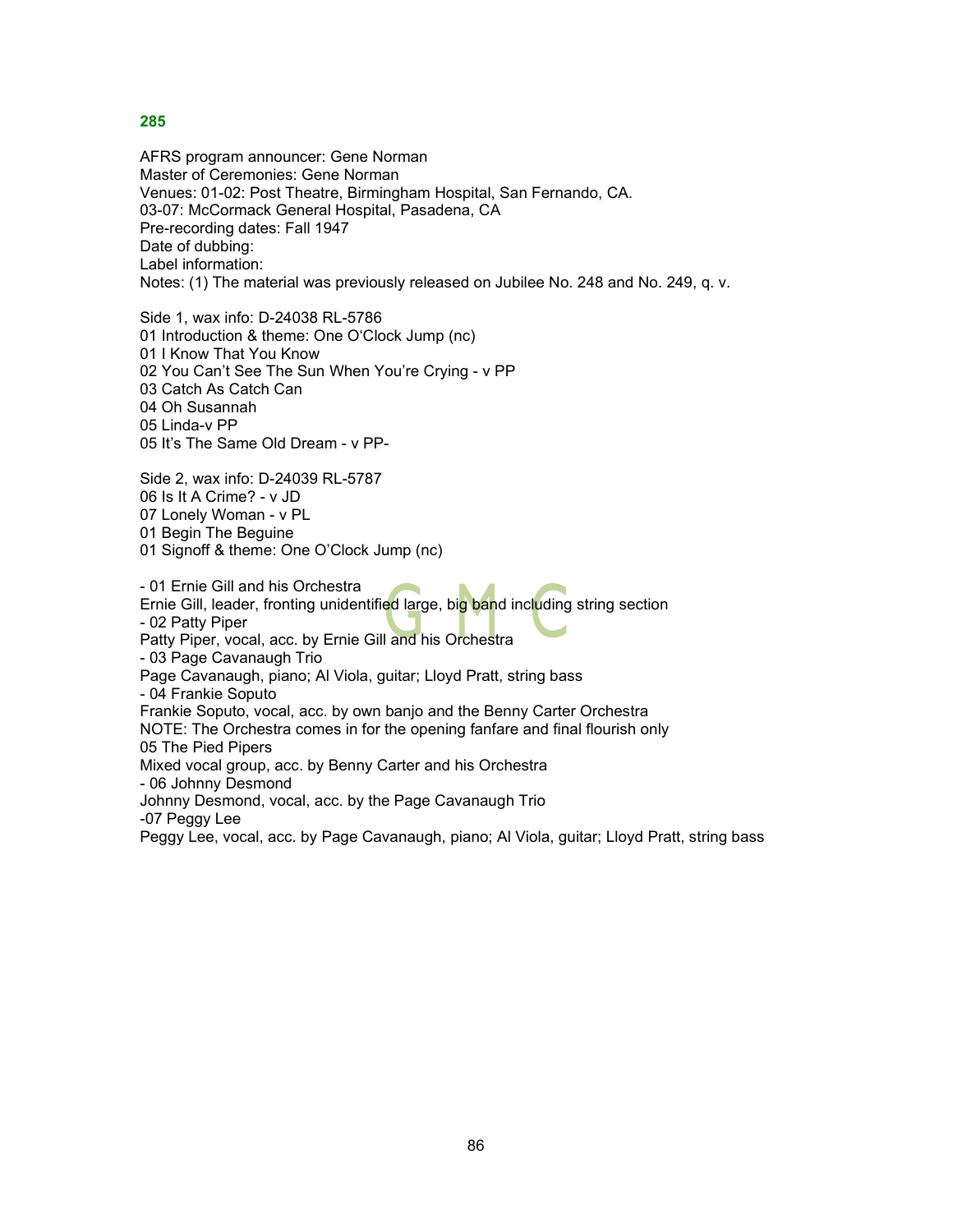AFRS program announcer: Master of Ceremonies: Studios: NBC Hollywood Pre-recording dates: June 1948 Date of dubbing: Label information: Rubberstamp side one: 29:30 Notes:

Side 1, wax info: D-24041 RL-5789 Program Time: 15:15 01 Introduction & theme: One O'Clock Jump 01 I Got Rhythm 02 How Are Things In Glocca Morra? - v GG 03 Stumblin' 03 Hickory Dickory 04 Cheatin' On Me - FW-

Side 2, wax info: D-24040 RL-5788 Program time: 29:15 Fill to 30:30 05 Jumping At Carnegie Hall 01 "C" Jam Blues 02 Blue Skies 06 Out Of This World 01 Adjutant's Call 01 Signoff & theme: One O'Clock Jump

- 01 The AFRS Orchestra No details - 02 Georgia Gibbs Georgia Gibbs, vocal, acc. by the AFRS Orchestra -03 Ernie Felice Quartet Dick Anderson, clarinet; Ernie Felice, accordion; guitar; Dick Parnell, string bass - 04 Frances Wayne Frances Wayne, vocal, acc. by the AFRS Orchestra -05 The Layne Sisters The Layne Sisters, vocal group, acc. by the AFRS Orchestra - 06 Herb Jeffries Herb Jeffries, vocal, acc. by the AFRS Orchestra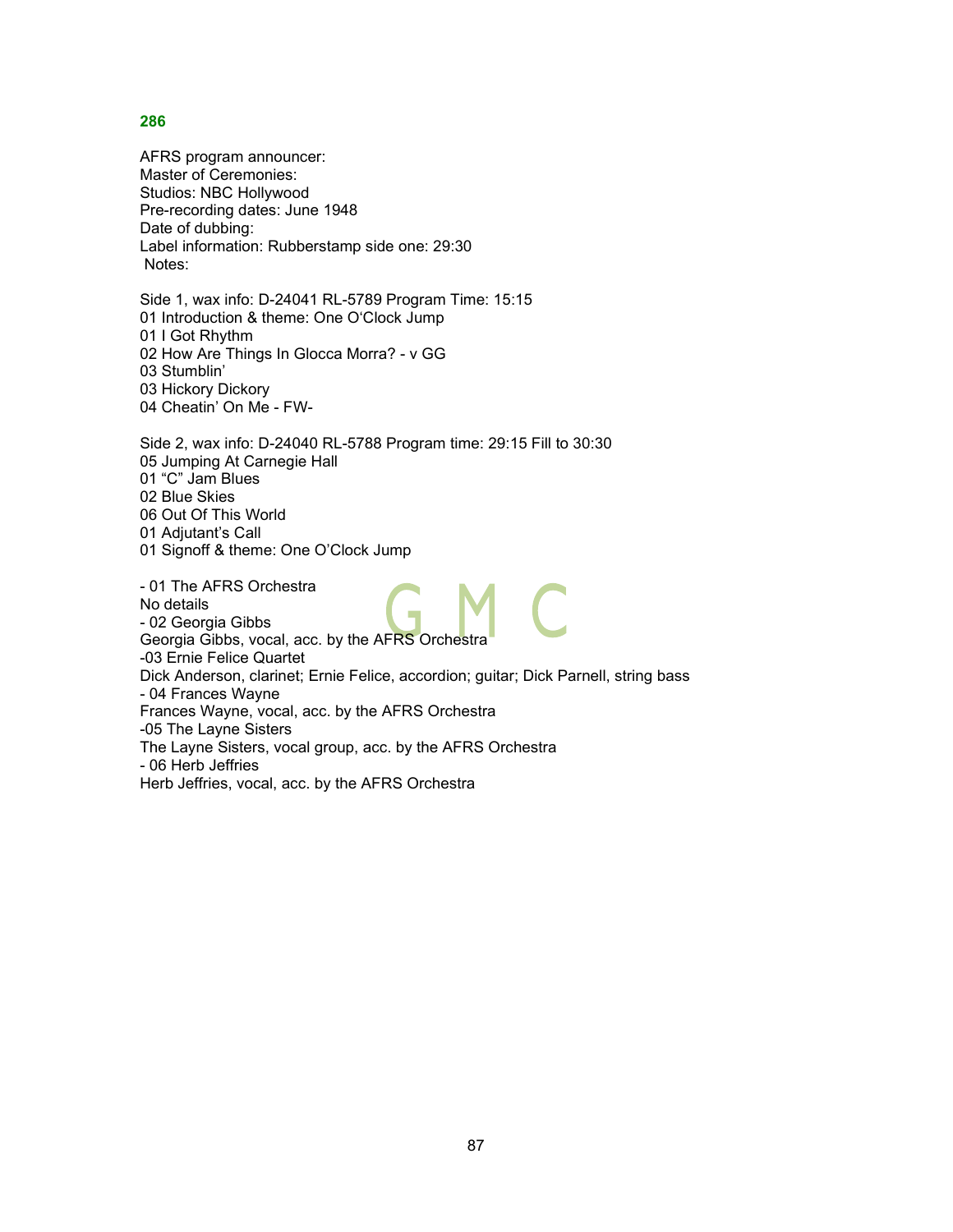AFRS program announcer: Gene Norman Master of Ceremonies: Gene Norman Venues: 01: NBC Hollywood; 02-03: *Just Jazz,* Civic Auditorium, Pasadena Pre-recording dates: 01: unknown; 02-03: November 12, 1947 Date of dubbing: Label information: Rubberstamp side one: 29:30 Notes: (1) Part of this program was previously released on Jubilee No. 245, q.v.

Side 1, wax info: D-24160 H-11-287 Pt. One Prog. time 15:30 01 Introduction & theme: One O'Clock Jump (nc) 02 Jimmy's Idea - arr JM 03 Buzz Me 02 Futile Frustration - arr JM 04 That's My Desire - v FL 05 Wrap Your Troubles In Dreams - v CS

Side 2, wax info: D-24161 H-11-287 Pt. Two Prog. time 29:15 Fill to 30:30 02 Rusty Dusty Blues - v JR 02 Sent For You Yesterday - v JR 02 9:20 Special 03 On The Sunny Side Of The Street 02 Wild Bill Boogie (nc)

02 Wild Bill Boogie (continued)

01 Signoff & theme: One O'Clock Jump (nc)

- 01 Count Basie and his Orchestra

No details

- 02 Count Basie and his Orchestra

Emmett Berry, Harry Edison, Ed Lewis, Eugene " Snooky" Young, trumpets, Ted Donelly, Bill Johnson, George Matthews, Dicky Wells, trombones; Preston Love, Charlie Price, alto saxes; Paul Gonsalves, Buddy Tate, tenor saxes; Jack Washington, baritone sax; Count Basie, piano; Freddie Greene, guitar; Walter Page, string bass; Jo Jones, drums, James Rushing, vocal, Jimmy Mundy, arranger

- 03 Ella Mae Morse

Ella Mae Morse, vocal, acc. by trumpet; tenor sax; piano; guitar; string bass; drums; possibly members of the Count Basie Orchestra.

- 04 Frankie Laine

Frankie Laine, vocal

- 05 Carolyn Scott

Carolyn Scott, vocal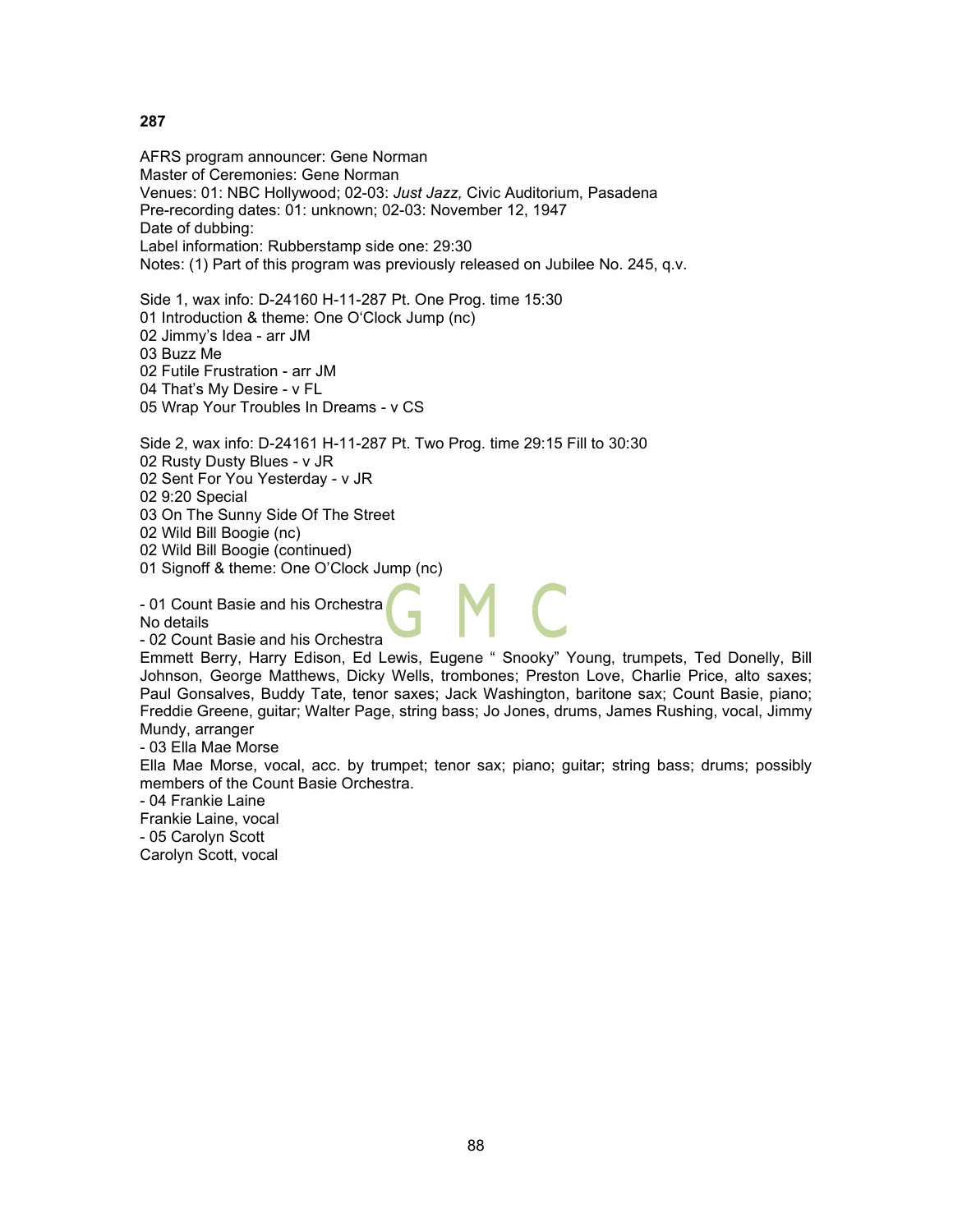AFRS program announcer: Master of Ceremonies: Venues: Hollywood & Pasadena, CA Pre-recording dates: different dates - check each entry Date of dubbing: Label information:

Notes: (1) This is a "dubbed" program. (2) Some of the material of side one of Jubilee No. 288 was previously used for Jubilee Nos. 250 and 254. (3) Some of the material of side two of Jubilee. No. 288 was previously used for Jubilee Nos. 238 and 239. (4) Side two of Jubilee No. 288 was used again as side one of Jubilee No. 289.

Side 1, wax info: D-24162 Time 14:05 01 Introduction & theme: One O'Clock Jump 02 Bugle Call Rag 02 Herman Blows His Top - v WH 03 Can't Help Lovin' Dat Man - v LL 04 Muskrat Ramble

Side 2, wax info: D-24163 Time 29:20 Fill to 30:30

05 E.S. Boogie - arr BG

06 They Say It's Wonderful - v JA

07 Seven Come Eleven

08 Marcheta

08 Sextet from "Lucia"

01 Signoff & theme: One O'Clock Jump

- 01 Count Basie and his Orchestra No details

- 02 Jerry Brent and his Orchestra

Woody Herman, clarinet & vocal, fronting the Orchestra of clarinet player & arranger Jerry Brent, who fell sick a couple of days before this concert. Unidentified instrumentation and personnel, possible including Buddy Collette, alto sax, flute; Jerry Brent, arranger (July-October 1947) 03 Linda Lundberg

vocal, acc. by unidentified pianist. (Unknown date)

04 Kid Ory and his Creole Jazz Band

Mutt Carey, trumpet, Edward "Kid" Ory, trombone; Barney Bigard, clarinet; Buster Wilson, piano; Bud Scott, guitar; Ed Garland, string bass; Alton Redd, drums (July - September 1947)

05 Earle Spencer and his Orchestra

Probably Al Killian, Frank Beach, Ray Linn, Paul Lopez, trumpets; Ollie Wilson, Tommy Pedersen, Hal Smith, trombones; Barbara Nelson, Wilbur Schwartz, alto saxes: Ralph Lee, Lucky Thompson, tenor saxes; Hy Mandel, baritone sax; Paul Polena, piano; Arv Garrison, guitar; Harry Babasin, string bass; Jackie Mills, drums; Earle Spencer, leader; Bill Gillette, arranger. (McCormack General Hospital, Pasadena, c. June 1947)

06 Joe Alexander

Joe Alexander, vocal, acc. by Dave Cavanaugh, tenor sax; Johnny Black, piano; Jack Marshall, guitar; Red Callender, string bass; Lee Young, drums. (McCormack GH Pasadena, c. June 1947) 07 Dave Cavanaugh Quintet

Dave Cavanaugh, tenor sax; Johnny Black, piano; Jack Marshall, guitar; Red Callender, string bass; Lee Young, drums. (McCormack GH, Pasadena, c. June 1947)

08 Cyril Haynes

Cyril Haynes, piano solos. (McCormack GH, Pasadena, c. June 1947) **289**

AFRS program announcer: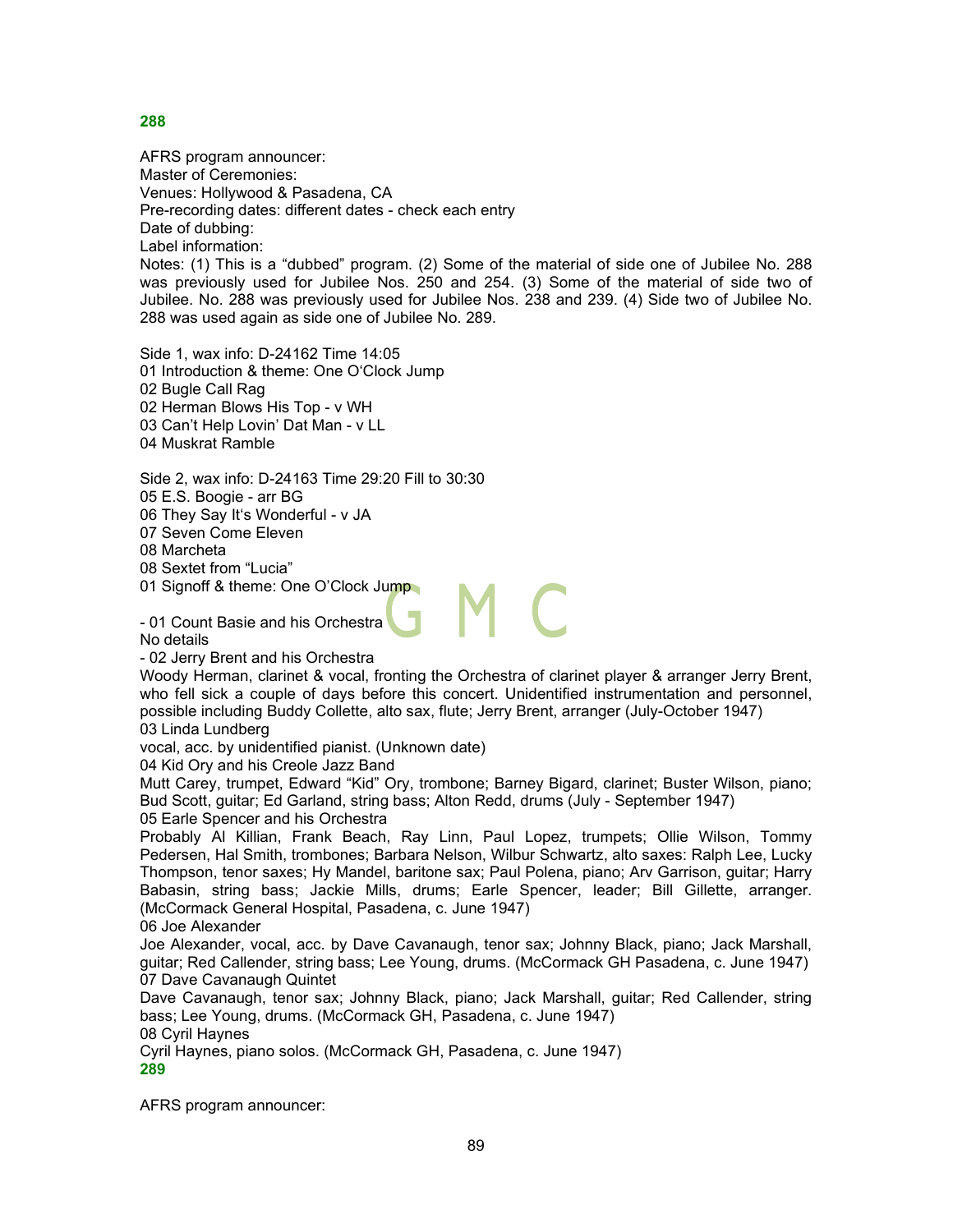Master of Ceremonies: Venue: McCormack General Hospital, Pasadena Pre-recording dates: various - see each entry Date of dubbing: Label information: Rubberstamp side one: 29:30 Notes: (1) Side one of Jubilee No. 289 was previously used as side two of Jubilee No. 288, q.v.

Side 1, wax info: D-24154 Time 14:45 01 Introduction & theme: One O'Clock Jump (nc) 02 E.S. Boogie - arr BG (from Jubilee #?) 03 They Say It's Wonderful - v JA (from Jubilee #) 04 Seven Come Eleven (from Jubilee #) 05 Marcheta (from Jubilee #) 05 Sextet from "Lucia" (from Jubilee #)

Side 2, wax info: D-24155 Program time 29:15 Fill to 30:30 06 The Man I Love (from Jubilee #) 07 Stormy Weather - v BD (from Jubilee #) 02 Hey-Ba-Ba-Re-Bop - v DC (from Jubilee #) 01 Signoff & theme: One O'Clock Jump

- 01 Count Basie and his Orchestra No details

- 02 Earle Spencer and his Orchestra

Probably Al Killian, Frank Beach, Ray Linn, Paul Lopez, trumpets; Ollie Wilson, Tommy Pederson, Hal Smith, trombones; Barbara Lee (?), Wilbur Schwartz, alto saxes: Ralph Lee, Lucky Thompson, tenor saxes; Hy Mandel, baritone sax; Paul Polena, piano; Arv Garrison, guitar; Harry Babasin, string bass; Jackie Mills, drums; Earle Spencer, leader; Bill Gillette, arranger; Doris Carlyles, vocal; band vocal

- 03 Joe Alexander

Joe Alexander, vocal, acc. by Dave Cavanaugh, tenor sax; Johnny Black, piano; Jack Marshall, guitar; Red Callender, string bass; Lee Young, drums. (McCormack GH, Pasadena, c. June 1947)

- 04 Dave Cavanaugh Quintet

Dave Cavanaugh, tenor sax; Johnny Black, piano; Jack Marshall, guitar; Red Callender, string bass; Lee Young, drums. (McCormack GH, Pasadena, c. June 1947)

-05 Cyril Haynes

Cyril Haynes, piano solos. (McCormack GH, Pasadena, c. June 1947)

- 06 Howard McGhee Sextet

Howard McGhee, trumpet; Sonny Criss, alto sax; Teddy Edwards, tenor sax; Hampton Hawes, piano; Allison Farmer, string bass; Roy Porter, drums

- 07 Beryl Davis

Beryl Davis, vocal, acc. by the Dave Cavanaugh Quintet: Dave Cavanaugh, tenor sax; Johnny Black, piano; Jack Marshall, guitar; Red Callender, string bass; Lee Young, drums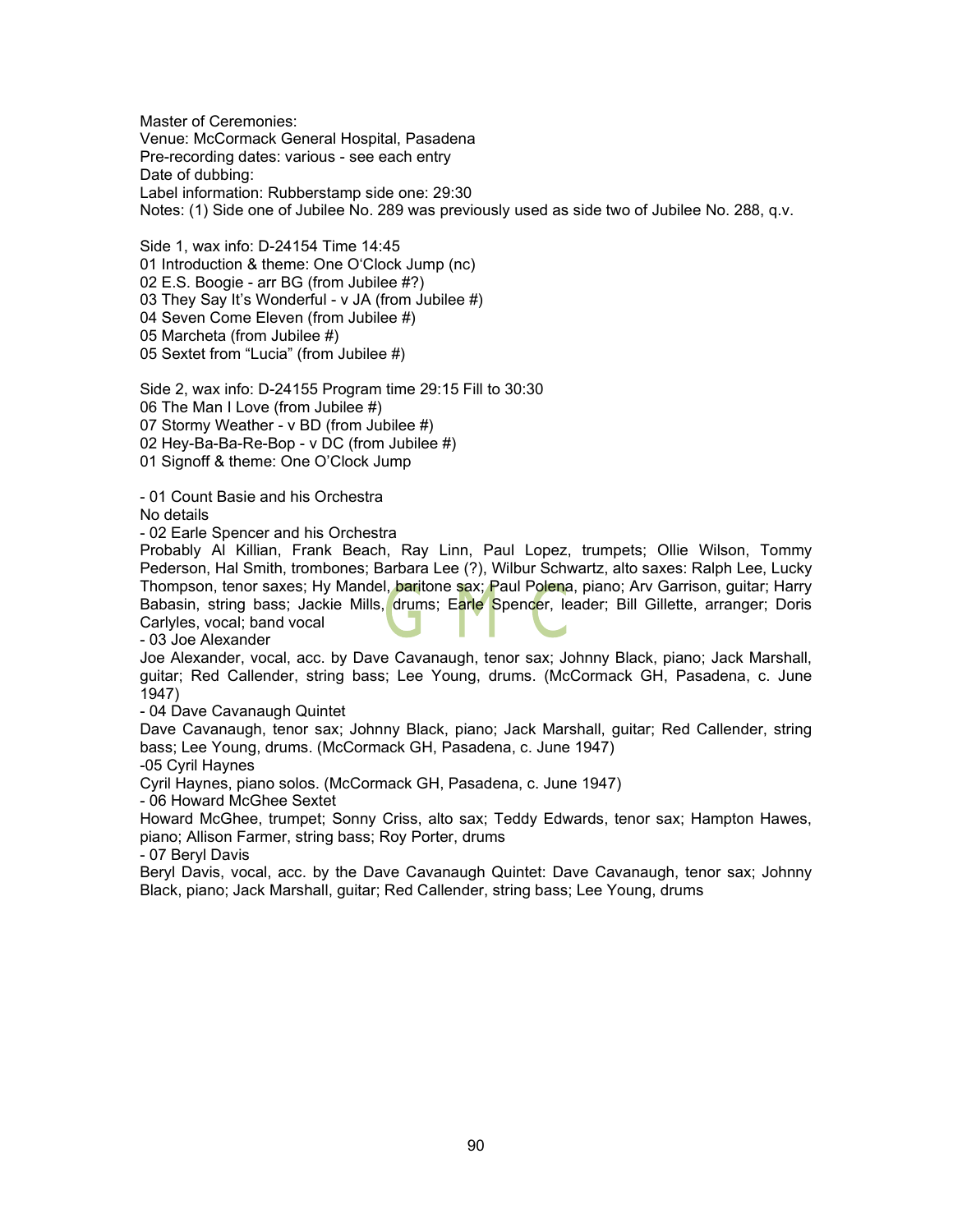AFRS program announcer: Gene Norman Master of Ceremonies: Gene Norman Studios: McCormack General Hospital, Pasadena Pre-recording dates: July 1947 Date of dubbing: Label information: Notes: (1) This program was previously released as Jubilee No. 240, q. v.

Side 1, wax info: D-25589 01 Introduction & theme: One O'Clock Jump (nc) 02 Out Of Nowhere 03 Better Watch Yourself - v 4B 03 Till Tom Special 04 Happiness Is Just A Thing Called Joe - v JL

Side 2, wax info: D-25590 02 Just You, Just Me 05 Corky's Stomp 05 It's The Talk Of The Town 02 Take The "A" Train 01 Signoff & theme: One O'Clock Jump (nc)

- 01 The AFRS Orchestra

No details

- 02 Ike Carpenter and his Orchestra

Isaac "Ike" Carpenter, piano & arranger, fronting unidentified big band, probably including Corky Corcoran, tenor sax

- 03 The Four Blazes

Probably George Crawford, piano & vocal; Ulysses Livingston, guitar & vocal; LeGrand Mason, string bass & vocal; Connie Jordan, drums & vocal

- 04 Jean Louise

Jean Louise, vocal, acc. by Ike Carpenter's Orchestra

- 05 Corky Corcoran

Corky Corcoran, tenor sax soloist, acc. by the rhythm section of the Ike Carpenter Orchestra. The full Carpenter Orchestra comes in for the final flourish only.

NOTE: Around March-June 1947 Ike Carpenter ́s Orchestra included the following soloists, some of whom may be present at this date: Shorty Rogers, Gerald Wilson, Conrad Gozzo, John Best, trumpets; Dave Wells, trombone; Dick Norris, tenor sax; Berh Moise, tenor sax; Lucky Thompson, Corky Corcoran, tenor saxes; Gordon Reeder, tenor and baritone saxes; Gerry Mulligan, baritone sax; John Kitzmiller, string bass; Bob Hummel, drums; Paul Villepigue, arranger.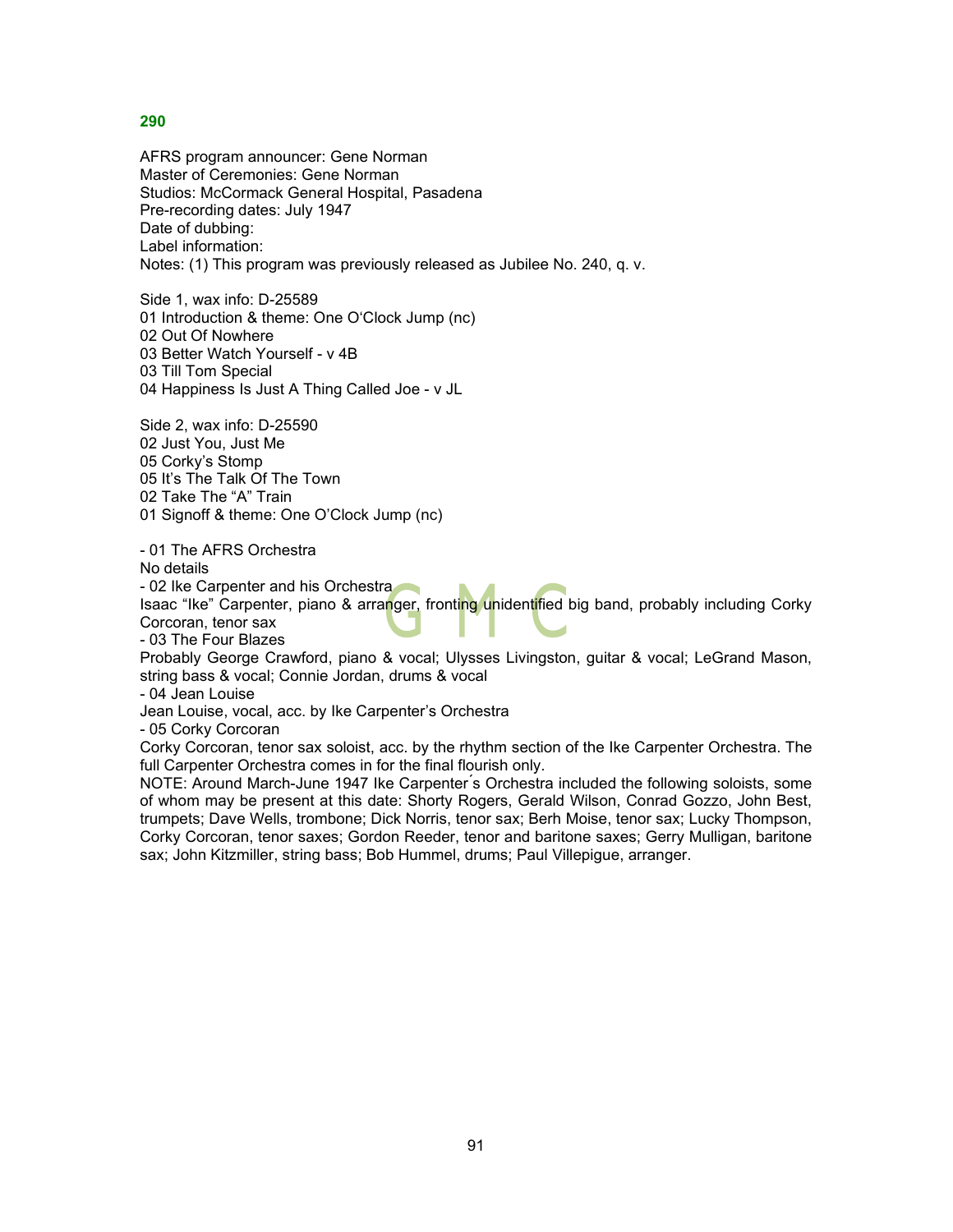AFRS program announcer: Gene Norman Masters of Ceremonies: Gene Norman & Woody Herman Venues: "Just Jazz" concert, Civic Auditorium, Pasadena, CA Pre-recording dates: side one: January 10, 1947, side two: Date of dubbing: Label information: Notes: (1) Side one was previously released as side one of Jubilee No. 228, q.v. (2) Side two was previously released on Jubilee No. 229, q. v.

Side 1, wax info: D-25591 01 Introduction & theme: One O'Clock Jump 02 The Juba Blues (slow tempo) - v JT & WH 03 Cotton Tail 04 Somebody Loves Me - v WH

Side 2, wax info: D-25592 05 Kansas City Boogie - v JP 06 Medley: Rose Room - In A Mellotone 06 Signoff & unidentified instrumental (nc)

- 01 Just Jazz All Stars

Probably Howard McGhee, trumpet; Wardell Grey, Ted Nash, Herbie Stewart, tenor saxes; Tommy Todd, piano; Charlie Drayton, string bass; Jackie Mills, drums

- 02 Jack Teagarden, Woody Herman and The All Stars

Howard McGhee, trumpet; Jack Teagarden, trombone & vocal; Woody Herman, clarinet & vocal; Wardell Grey, Ted Nash, Herbie Stewart, tenor saxes; Tommy Todd, piano; Charlie Drayton, string bass; Jackie Mills, drums

- 03 Joey Preston and The All Stars

Unidentified trumpet, tenor sax, piano, string bass, Joey Preston, drums. NOTE: At the time of this concert, Preston was ten years old.

-04 Woody Herman

Woody Herman, vocal, acc. by Herbie Stewart, tenor sax; Dodo Marmarosa, piano; Arnold Fishkin, string bass; Jackie Mills, drums

- 05 Jesse Price and his Sextet

Herbie Stewart or Herbie Fields, clarinet / tenor sax; Dodo Marmarosa, piano; Arnold Fishkin, string bass; Jackie Mills, drums; Jesse Price, vocal

- 06 Just Jazz All Stars

Howard McGhee, trumpet; Bill Harris, trombone; Woody Herman, clarinet; Herbie Stewart, tenor sax; Dodo Marmarosa, piano; Arnold Fishkin, string bass; Jackie Mills, drums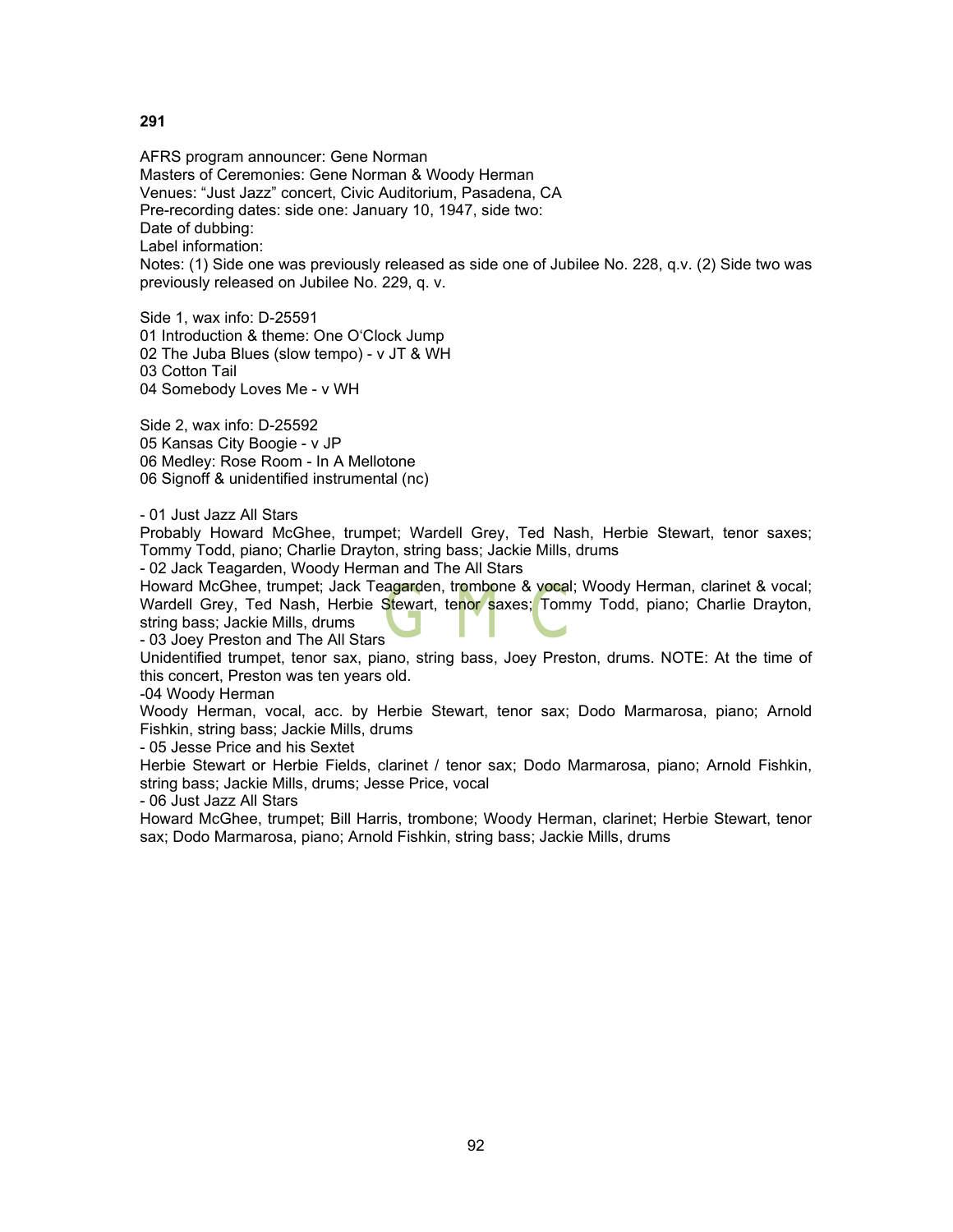AFRS program announcer: George Dvorak Master of Ceremonies: Ernest "Bubbles" Whitman Studios: NBC Hollywood Pre-recording dates: November 1946 Date of dubbing: Label information: Notes: (1) Some of this material was previously released on Jubilee No. 205

Side 1, wax info: D-25593 01 Introduction & theme: One O'Clock Jump 01 I Surrender Dear -tp BC, arr BC 02 I Am In The Mood For Love –v VG 01 Malibu - arr BC-

Side 2, wax info: D-2559403 Tea For Two 04 Cherokee 05 I Got Rhythm 06 How High The Moon 07 Honeysuckle Rose 01 Signoff & theme: One O'Clock Jump

- 01 Benny Carter and his Orchestra

Probably Benny Carter, alto sax, trumpet & arranger; Irving Lewis, Fred Trainer, Gerald Wilson, Paul Cohen, Emmett Berry, trumpets; J. J. Johnson, George Washington, Louis "Zilch" Taylor, trombones; Porter Kilbert, Jewell Grant, alto sax; Bumps Myers, Harold Clarke, tenor sax; John Taylor, baritone sax; Sonny White, piano; Herman Mitchell, guitar; Tom Moultree, string bass; Percy Brice, drums - 02 Vivien Garry

Vivien Garry, vocal acc. by Benny Carter, alto sax; Sonny White, piano; Thomas Moultree, string bass; Percy Brice, drums

- 03 Barney Bigard

Barney Bigard, clarinet soloist, acc. by Benny Carter ́s Orchestra

- 04 Barney Kessel

Barney Kessel, guitar soloist, acc. by Sonny White, piano; Thomas Moultree, string bass;

Percy Brice, drums

- 05 Irving Ashby

Irving Ashby, guitar soloist, acc. by Sonny White, piano; Thomas Moultree, string bass;

Percy Brice, drums.

- 06 Arv Garrison

Arv Garrison, guitar soloist, acc. by Sonny White, piano; Thomas Moultree, string bass;

Percy Brice, drums.

- 06 Les Paul

Les Paul (Lester Polfus), guitar soloist, acc. by Sonny White, piano; Thomas Moultree, string bass; Percy Brice, drums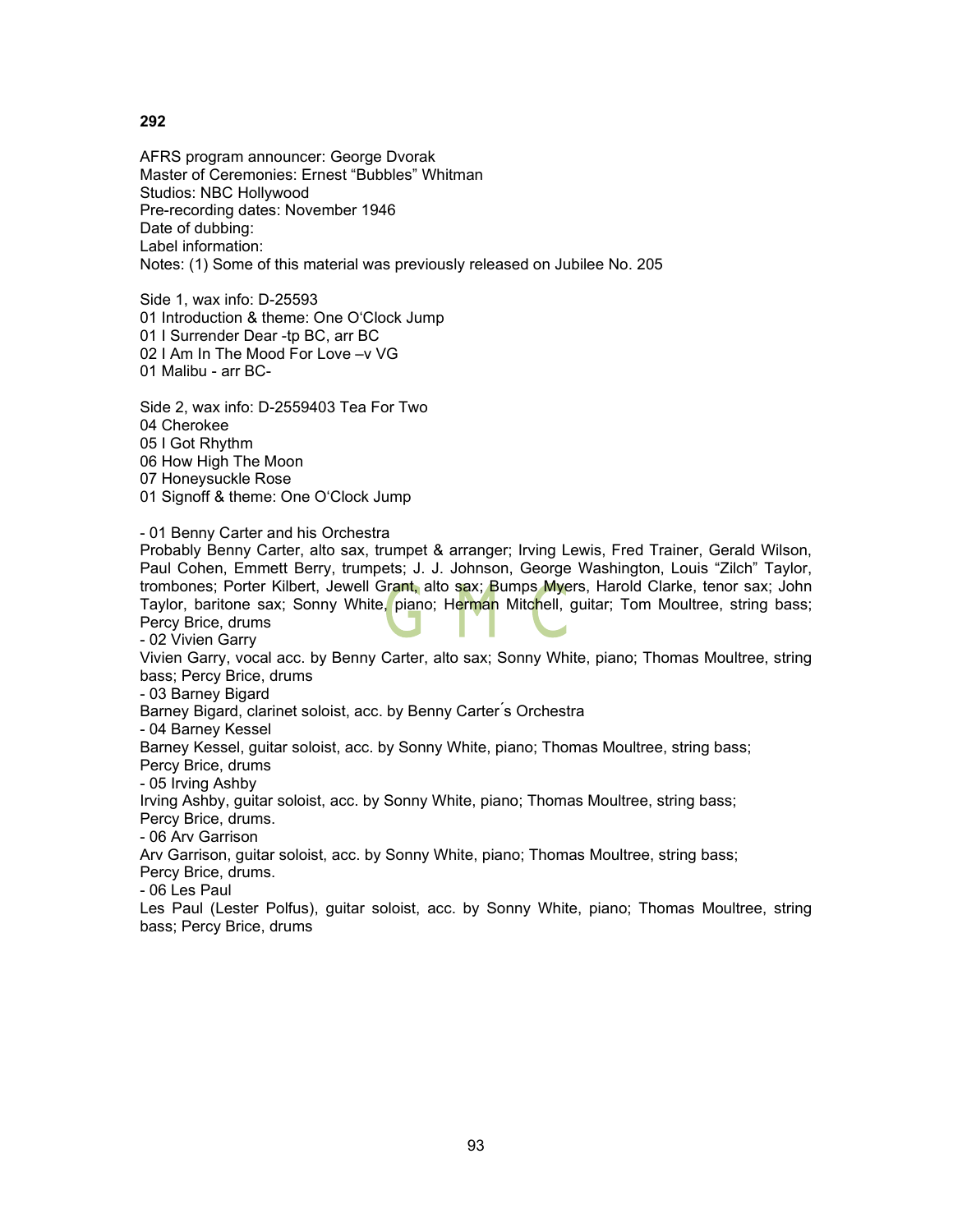AFRS program announcers: George Dvorak (opening), Gene Norman (closing) Master of Ceremonies: Ernest "Bubbles" Whitman Studios: NBC Hollywood Pre-recording dates: September 1946 Date of dubbing: Label information: Rubberstamp side one: 29:15 Notes: (1) Some material from this program was previously used for Jubilee No. 200 and No. 202, both q.v.

Side 1, wax info: D-27930 RL-5917 Time 15:40 01 Introduction & Bobby Sherwood's theme: The Elk's Parade (nc) 01 There's Good Blues Tonight - band vocal 02 Laughing On The Outside 03 What's The Score? – v HJ , arr BB 04 Sioux City Sue

Side 2, wax info: D-27931 RL-5918 Program time 29:15 Fill To 30:30 01 Star Dust 02 La Cucaracha 05 Coming Thru The Rye 01 Suddenly It Swings 06 Signoff & theme: One O'Clock Jump (nc) 06 Signoff & theme: One O'Clock Jump (repeat)

- 01 Bobby Sherwood and his Orchestra

Probably Bobby Sherwood, trumpet, guitar, arranger, vocal & leader; Don Dean, Ray Downs, Mannie Klein, Jack Waller, trumpets; Wes Cope, Skip Layton, Bob Leaman, Jim Marshall, trombones; Merle Bredwell, basoon; Harry Facometta, Red Press, alto sax; Dave Cavanaugh, Marty Glaser, Herbie Haymer, tenor sax; Ike Carpenter, piano; Basil Hutchinson, guitar; Bart Edwards, string bass; Keith Williams, drums. One of the reed players doubles on clarinet on "The Elk's Parade," and at least two on "Star Dust."

02 The Modernaires

Paula Kelly, Johnny Drigg, Fran Scott, Hal Dickinson, mixed vocal quartet, acc. by Bobby Sherwood and his Orchestra. The reed players double as clarinets on "Laughing On The Outside".

- 03 Herb Jeffries

Herb Jeffries, vocal, acc. by Cliff Lang and his Orchestra: unidentified 32-piece band including string section, composed of motion picture Studio musicians, including Babe Russin, tenor sax; Ed Cosby, trombone; Buddy Baker, arranger.

- 04 Four Chicks and Chuck

Mixed vocal quartet, acc. by Cliff Lang and his Orchestra

- 05 Liz Tilton

Elizabeth Tilton, vocal, acc. by Bobby Sherwood and his Orchestra.

- 06 Count Basie and his Orchestra

No details

Disc serial numbers corrected May 2015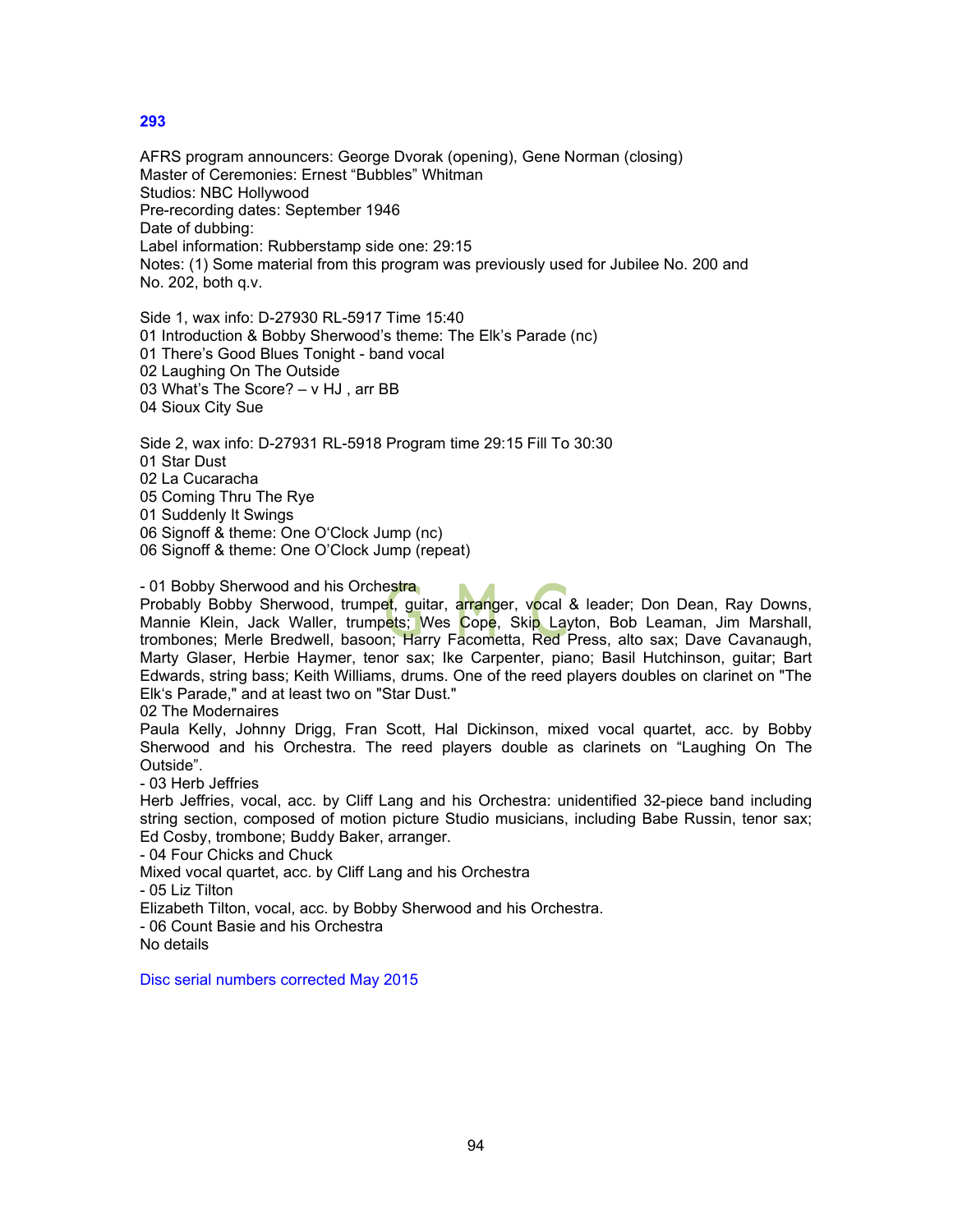AFRS program announcer: George Dvorak Master of Ceremonies: Ernest "Bubbles" Whitman Studios: NBC Hollywood Pre-recording dates: May 6, 1946 Date of dubbing: Label information: Rubberstamp side one: 29:30 Notes: (1) This program was previously released as Jubilee No. 195, q.v.

Side 1, wax info: HD6-MM-7354-1 RI- 294 Time 15:28 01 Introduction & theme: One O'Clock Jump 01 Straight Life 01 Just A-Sittin' and A-Rockin' - vcl DP 02 On The Sunny Side Of The Street - voc RJ 01 Why Was I Born?- voc AW

-Side 2, wax info: HD6-MM-7355-1 RI-294 03 Wagon Wheels 01 Symphony - vcl ES 01 The Honeydripper - band vocal 01 Signoff & Theme: One O'Clock Jump 04 Signoff & Theme: One O'Clock Jump Time 29:15 Fill to 30:00

### - 01 Earl Hines and his Orchestra

Probably Willie Cook, Billy Douglas, Fats Palmer, trumpets; Arthur Walker, trumpet & vocal; Bennie Green, Dickie Harris, Clifton Small, Pappy Smith, trombones; George "Scoops" Carry, clarinet, altosax; unidentified flute; Lloyd Smith, alto sax; Kermit Scott, Wardell Gray, tenor sax; John Williams, baritone sax; Earl Hines, piano; René Hall, guitar; Gene Thomas, string bass; David "Chick" Booth, drums; Dolores Parker, Lord Essex (= Essex Scott), band vocal. NOTE: The unidentified flute can be heard on "Why Was I Born" and "Symphony." Billy Douglas was on a 1945 recording session but was most probably never a regular member of the band. Bennie Green rejoined Hines in May 1946 and stayed until 1948.

- 02 Ricky Jordan

Ricky Jordan, male vocal, acc. by Bill Wardell, piano; bass; drums

- 03 Tommy Todd Trio

Probably Tommy Todd, piano; Al Hendrickson, guitar; Bob Bain, second guitar; Art Shapiro, string bass; Ralph Collier, drums

- 04 Count Basie and his Orchestra No details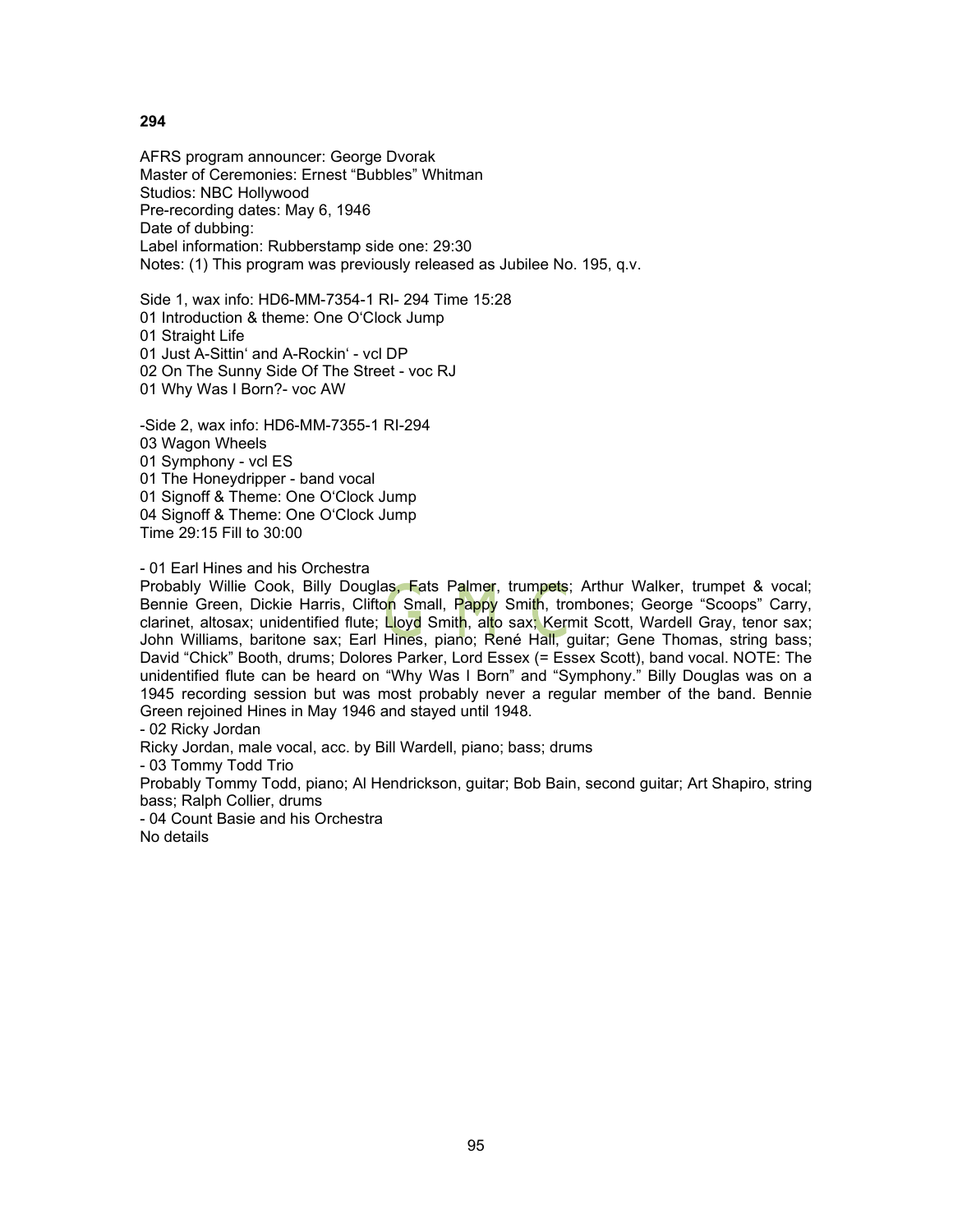AFRS program announcer: Master of Ceremonies: Ernest "Bubbles" Whitman Studios: NBC Hollywood Pre-recording dates: various - see each entry Date of dubbing: Label information: Rubberstamp side one: 29:15 Notes: (1) The material on this program was previously released on Jubilee Nos. 98, 99, 203 and 206, all q.v.(2) The wax originally showed program "294" on both sides, the "4" being corrected to read "5".

Side 1, wax info: D-27928 RL-6915 Time 14:26 01 Introduction & theme: One O'Clock Jump (nc) 01 Dinah (from Jubilee # 99) 01 Baby, Won't You Please Come Home ? - v JR (from Jubilee 99) 01 Rhythm Man - arr JM (from Jubilee 98) 02 I've Got It Bad - v LE (from Jubilee 203)

Side 2, wax info: RL-6916 Program time 29:15 Fill to 30:30

01 Rock-A-Bye Basie (from Jubilee 99)

01 Call Me Darling - v TC (from Jubilee 99)

01 One O'Clock Jump full version, from Jubilee 99)

01 Signoff & theme: One O'Clock Jump (nc)

- 01 Count Basie and his Orchestra

Ed Lewis, Joe Newman, Harry Edison, Al Killian, trumpets; Dicky Wells, Ted Donelly, Louis Taylor, Eli Robinson, trombones; Earle Warren, Jimmy Powell, alto saxes; Illinois Jacquet, Buddy Tate, tenor saxes; Rudy Rutherford, baritone sax & clarinet; Count Basie, piano; Freddie Greene, guitar; Rodney Richardson, string bass; Buddy Rich, drums; James Rushing, Thelma Carpenter, vocals (September 1944)

- 02 Benny Carter and his Orchestra

Probably Benny Carter, alto sax, trumpet & arranger; Irving Lewis, Fred Trainer, Gerald Wilson, Paul Cohen, Emmett Berry, trumpets; J. J. Johnson, George Washington, Louis "Zilch" Taylor, trombones; Porter Kilbert, Jewell Grant, alto sax; Bumps Myers, Harold Clarke, tenor sax; John Taylor, baritone sax; Rufus Webster, piano; Herman Mitchell, guitar; Charles Drayton, string bass; Max Roach, drums; Lucy Elliot, vocal (November 1946)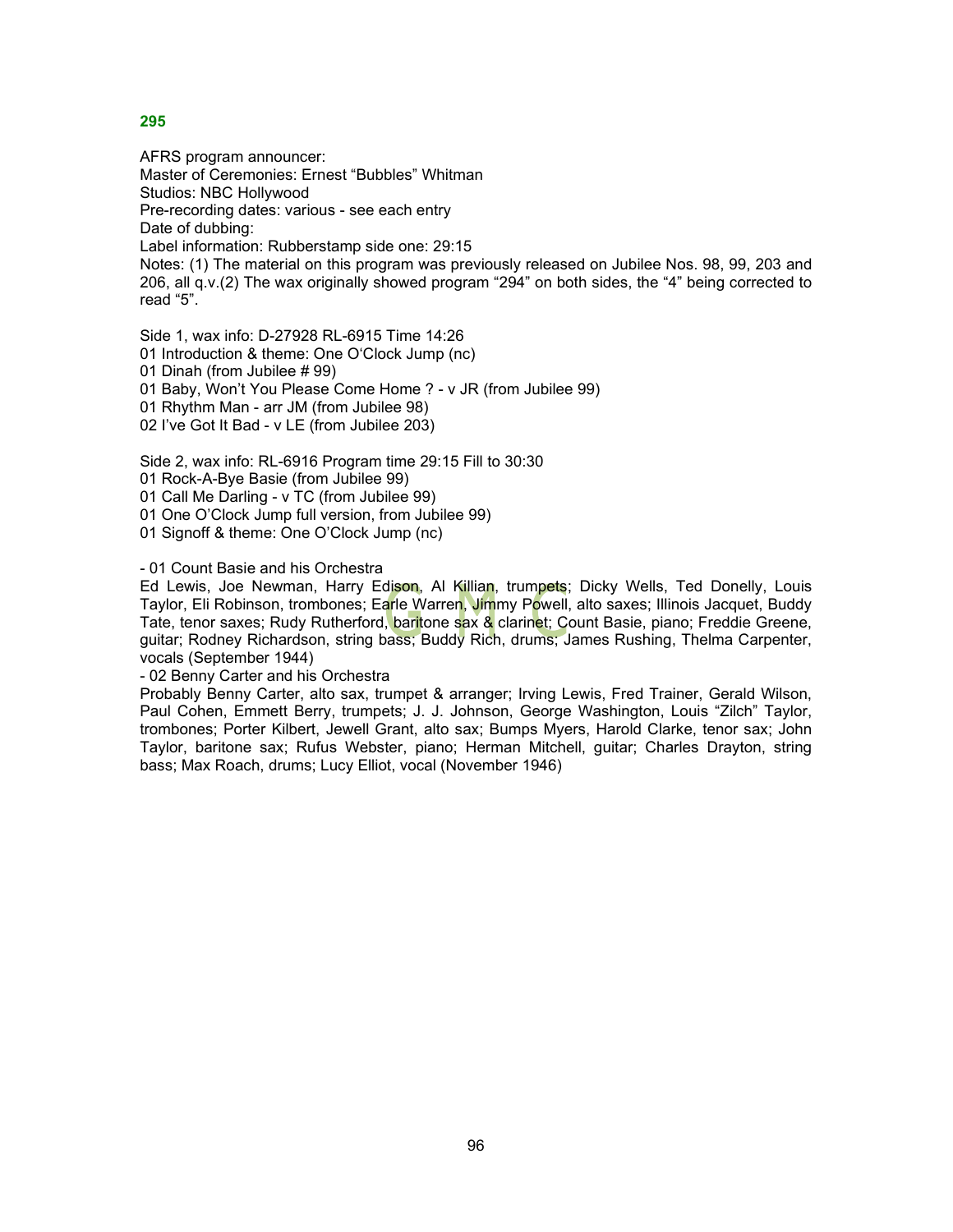AFRS program announcer: George Dvorak Master of Ceremonies: Ernest "Bubbles" Whitman Studios: NBC Hollywood Pre-recording dates: September 1946 Date of dubbing: Label information: Notes: (1) The material from this program was previously released as Jubilee No. 197, q. v.

Side 1, wax info: HD6-MM-7356-1 01 Introduction & theme: One O'Clock Jump 01 Stop And Fetch It 02 I Left My Heart In Mississippi - v HJ 03 Body And Soul

Side 2, wax info: HD6-MM-7357-1 02 I'm Just A Lucky So And So –v HJ 03 Tie Me To Your Apron Strings Again 03 Hi There, High Pants, Low Pockets - v PC3 01 Air Mail Special 01 Signoff & theme: One O'Clock Jump 01 Theme: One O'Clock Jump (nc)

- 01 Jimmy Mundy and his Orchestra

Unidentified big band, drawn from the Hollywood Studio Orchestras and other working bands in the Los Angeles area, probably including Clyde Hurley, Ray Linn, "Red Mack" McClure Morris, Walter Williams, trumpets; Vernon Brown, Henry Coker, Juan Tizol, Britt Woodman, trombones; Les Robinson, Willie Smith, alto saxes; Babe Russin, Lucky Thompson, tenor saxes; Dick Clark, baritone sax; Milt Raskin, piano; Irving Ashby, guitar; Artie Shapiro, string bass; Ray Hagan, drums, Jimmy Mundy, leader & arranger

- 02 Herb Jeffries

Herb Jeffries, vocal, acc. by Jimmy Mundy and his Orchestra

- 03 Page Cavanaugh Trio

Page Cavanaugh, piano & vocal; Al Viola, guitar & vocal; Lloyd Pratt, string bass & vocal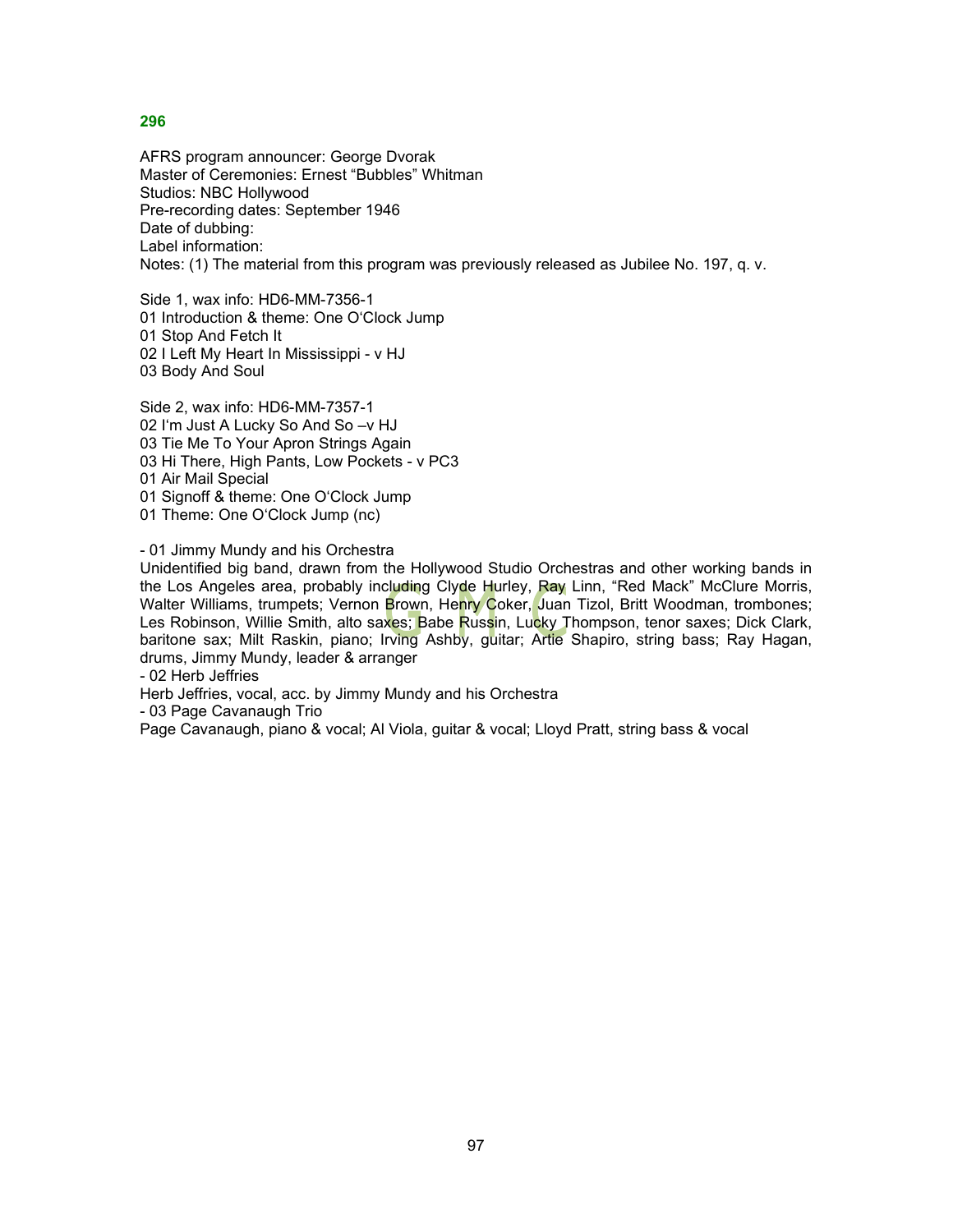AFRS program announcer: George Dvorak Master of Ceremonies: Ernest "Bubbles" Whitman Studios: NBC Hollywood Pre-recording dates: various - see each entry Date of dubbing: Label information: Rubberstamp side one: Prog. Time 29 15 Notes: (1) The material on this program was previously released on Jubilee Nos. 126, 203, 205, and 207, all q.v.

Side 1, wax info: D-27916 RL-6897 Time 15:38 01 Introduction & theme: One O'Clock Jump (nc) 02 Love For Sale - arr BC 03 It's Only A Paper Moon 03 Sweet Lorraine 02 Malibu

Side 2, wax info: D-27917 RL-6898 Program time 29:15 Fill to 30:30 02 Without A Song 04 Prisoner Of Love 02 Offdah! – tp BC, arr BC 05 Signoff & theme: One O'Clock Jump (nc)

- 01 Unidentified Orchestra No details - 02 Benny Carter and his Orchestra Probably Benny Carter, alto sax, trumpet & arranger, fronting - 03 Nat King Cole Trio Nat King Cole, piano & vocal; Oscar Moore, guitar; Johnny Miller, string bass; Benny Carter's Orchestra comes in for the last few bars only. NOTE: For personnel of the Benny Carter Orchestra, see Jubilee No. 126 - 04 Vivien Garry Trio Wini Beatty, piano & vocal; Arv Garrison, guitar; Vivien Garry, string bass - 05 Count Basie and his Orchestra No details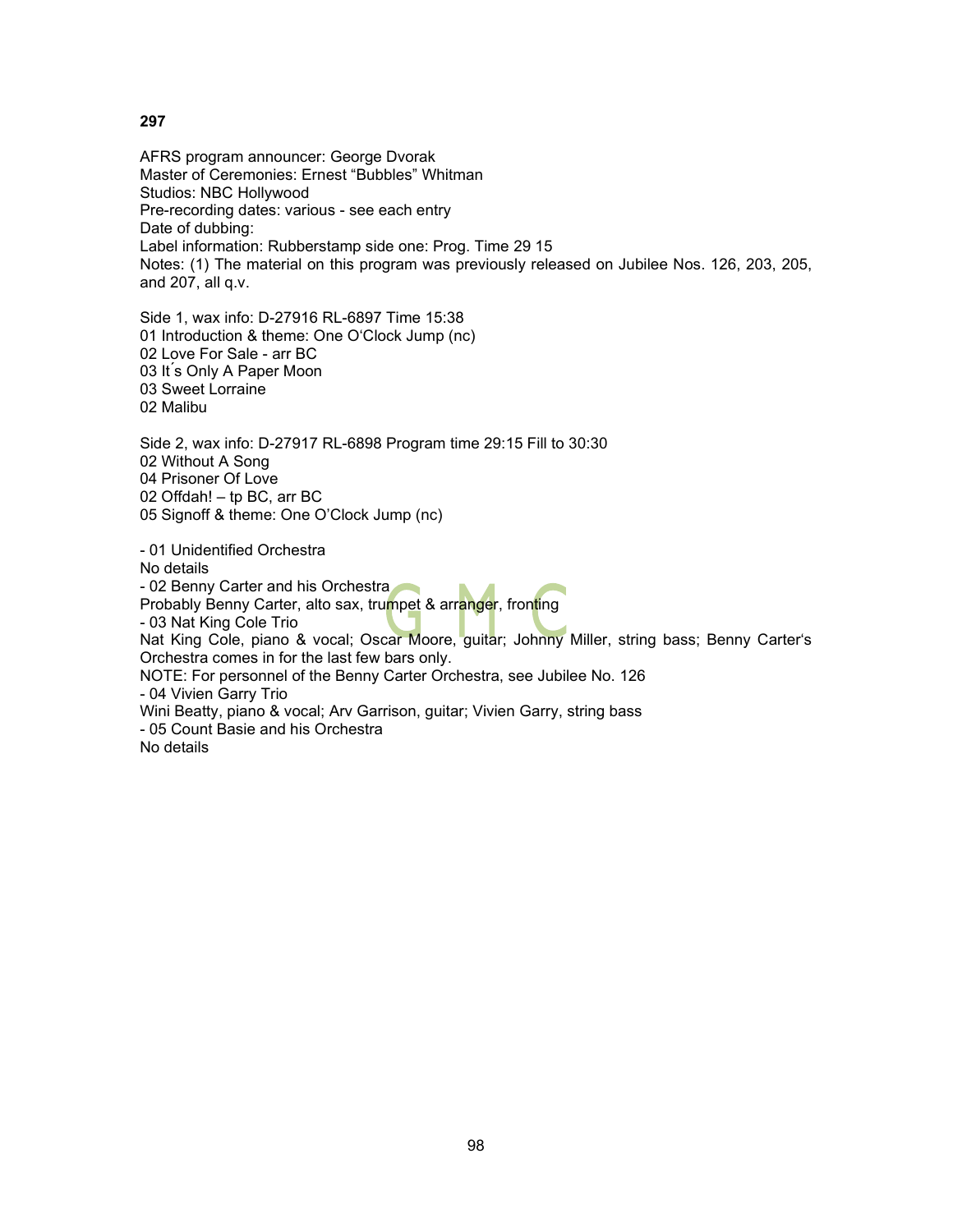AFRS program announcer: Master of Ceremonies: Ernest "Bubbles" Whitman Studios: NBC Hollywood Pre-recording dates: Late May 1946 Date of dubbing: Label information: Notes: (1) The material on this program was previously released on Jubilee No. 198, q. v.

Side 1, wax info: HD6-MM-7358-1 01 Introduction & theme: Face on Bass 01 At The Jazz Band Ball 02 High Society 03 I'm Gonna Stomp Mr. Henry Lee 01 Muskrat Ramble-

Side 2, wax info: HD6-MM-7359-1 01 Frim Fram Sauce - v WM 02 Savoy Blues 02 Clarinet Blues 01 Signoff & theme: Face On Bass

- 01 Wingy Manone and his Jazz Band Probably Joseph "Wingy" Manone, trumpet & vocal; Joe Yukl, trombone; Frank Simone, clarinet, Stan Wrightsman, piano; "Nappy" Lamare, guitar; Phil Stevens, string bass, Nick Fatool, drums - 02 Kid Ory and his Creole Jazz Band Probably Mutt Carey, trumpet, Edward "Kid" Ory, trombone, Albert Nicholas, clarinet; L. Z. Cooper, piano, Bud Scott, guitar; Ed Garland, string bass, Minor R. Hall, drums. - 03 Stan Wrightsman Stan Wrightsman, piano soloist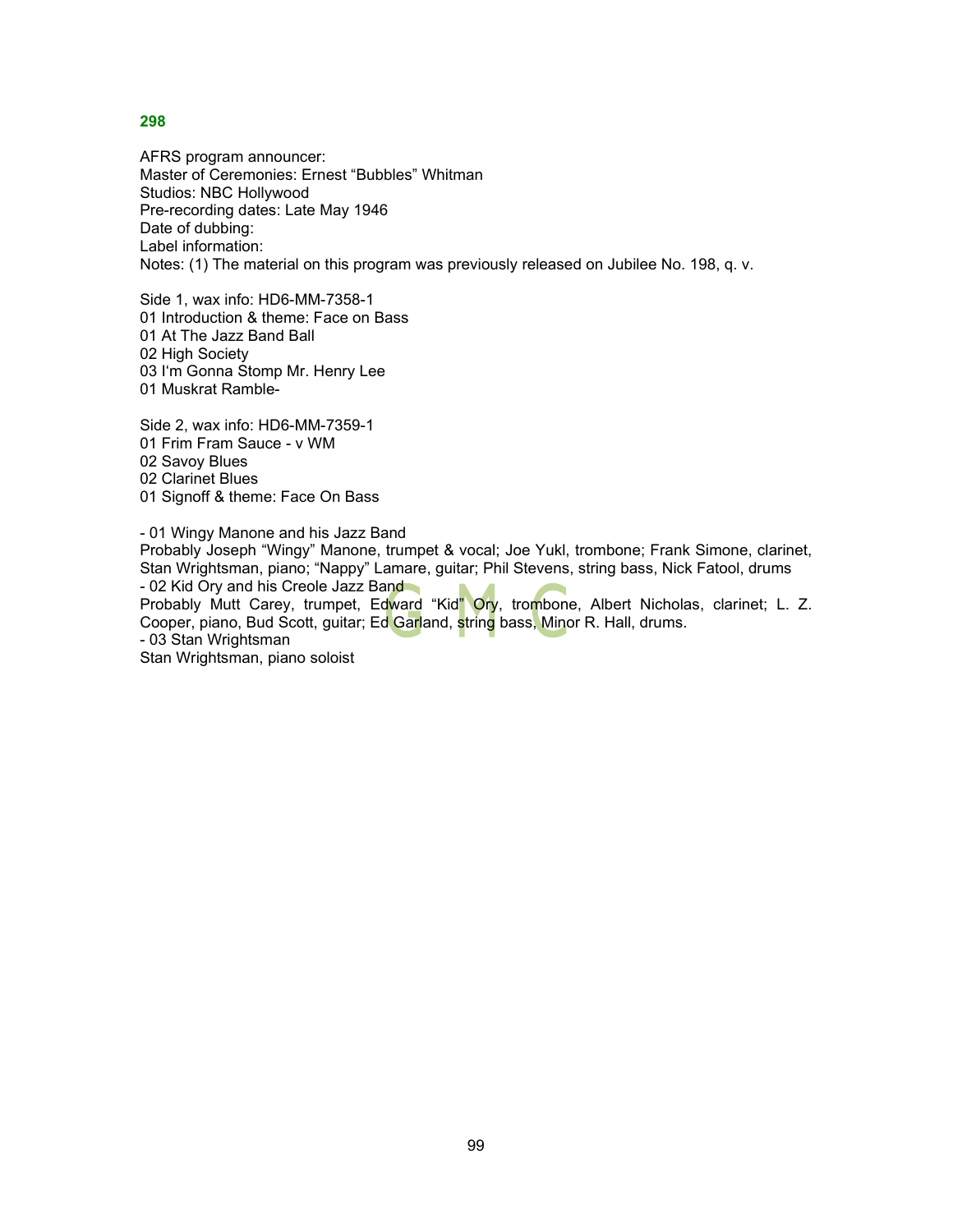AFRS program announcer: Bud Widom Master of Ceremonies: Bud Widom Venues: 01: NBC Hollywood; 02-03: Shrine Auditorium, Los Angeles Pre-recording dates: 01: unknown, 02-03: December 27, 1947 Date of dubbing: Label information: Notes:

Side 1, wax info: D-29257 01 Introduction & theme: One O'clock Jump (nc) 02 Air Mail Special02 Rose Room 03 Honeysuckle Rose - v KS 03 A Sunday Kind Of Love – v KS 03 Them There Eyes - v KS

Side 2, wax info: D-29258 02 The World Is Waiting For The Sunrise 02 Flying Home (nc) 01 Signoff & theme: One O'Clock Jump (nc)

- 01 Unidentified Orchestra No details - 02 Benny Goodman "Sextet" Benny Goodman, clarinet; Red Norvo, vibraphone; Mel Powell, piano; Red Callender, string bass; Lee Young, drums

NOTE: Although the group is announced as a sextet, it is actually a quintet, as shown - 03 Kay Starr, vocal, acc. by Arnold Ross, piano; Barney Kessel, guitar; Harry Babasin, string bass; Don Lamond, drums.